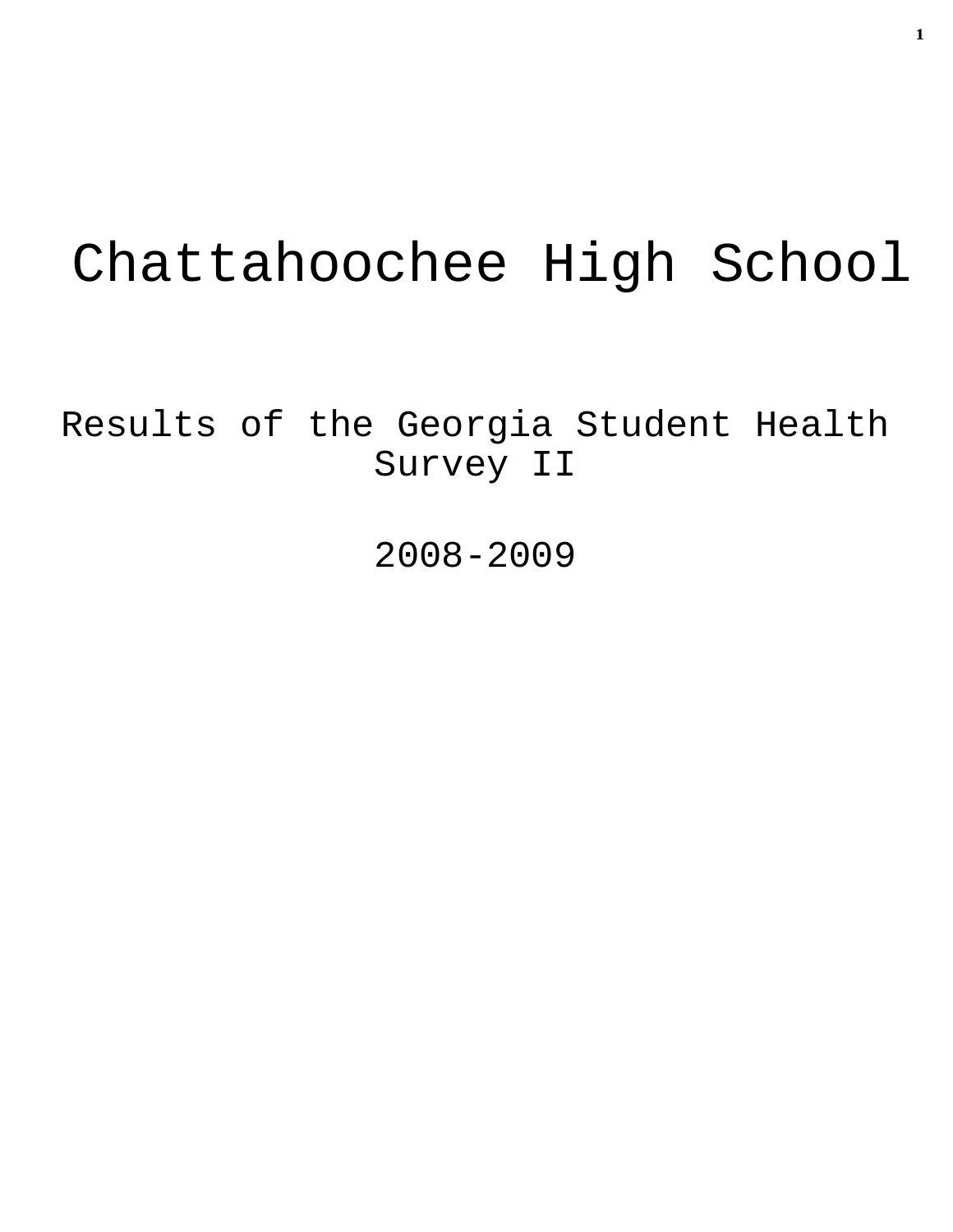# *Demographics* **2**

| Grade                    |     |  |  |  |
|--------------------------|-----|--|--|--|
| <b>Grade   Frequency</b> |     |  |  |  |
| 10                       | 419 |  |  |  |
| 12                       | 343 |  |  |  |

| Frequency      | <b>Table of Gender by Grade</b> |              |              |              |  |  |
|----------------|---------------------------------|--------------|--------------|--------------|--|--|
| <b>Col Pct</b> |                                 | Grade(Grade) |              |              |  |  |
|                | Gender(Gender)                  | 10           | 12           | <b>Total</b> |  |  |
|                | <b>Female</b>                   | 204<br>48.69 | 164<br>47.81 | 368          |  |  |
|                | <b>Male</b>                     | 215<br>51.31 | 179<br>52.19 | 394          |  |  |
|                | <b>Total</b>                    | 419          | 343          | 762          |  |  |

| Frequency<br>Col Pct |
|----------------------|

| <b>Table of Ethnicity by Grade</b> |              |              |              |  |  |  |
|------------------------------------|--------------|--------------|--------------|--|--|--|
|                                    | Grade(Grade) |              |              |  |  |  |
| <b>Ethnicity</b> (Ethnicity)       | 10           | 12           | <b>Total</b> |  |  |  |
| <b>Black</b>                       | 46<br>10.98  | 32<br>9.33   | 78           |  |  |  |
| <b>Hispanic</b>                    | 30<br>7.16   | 31<br>9.04   | 61           |  |  |  |
| <b>White</b>                       | 241<br>57.52 | 199<br>58.02 | 440          |  |  |  |
| <b>Asian</b>                       | 76<br>18.14  | 62<br>18.08  | 138          |  |  |  |
| <b>Other</b>                       | 26<br>6.21   | 19<br>5.54   | 45           |  |  |  |
| <b>Total</b>                       | 419          | 343          | 762          |  |  |  |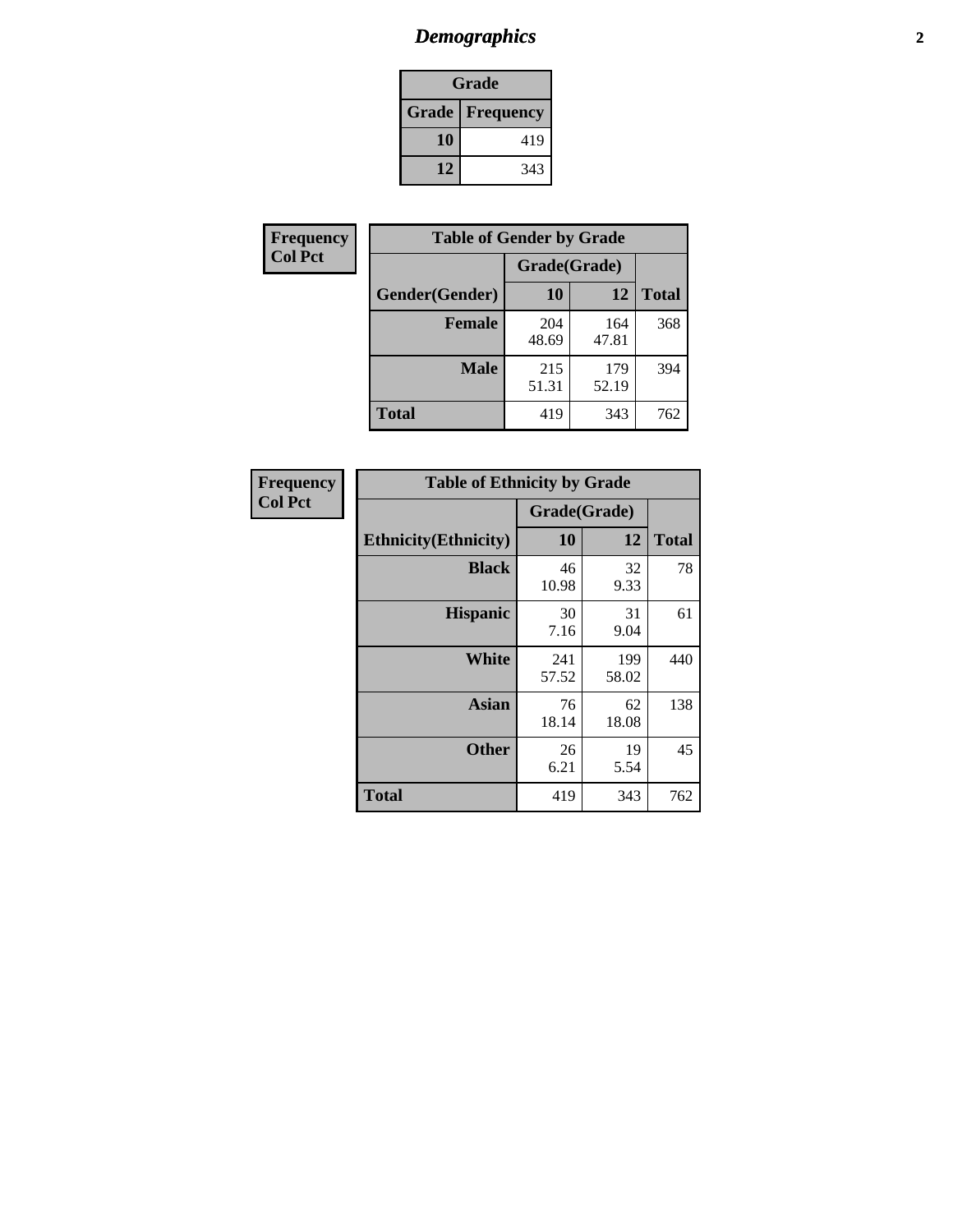### *Title IV, Part A, Schedule A* **3** *Goal 1: Ensure that all schools are drug-free Baseline Data: Year 2008-2009 Prevalence of Drug Use*

| Frequency<br><b>Col Pct</b> | <b>Table of AlcoholAlt by Grade</b> |              |              |              |  |
|-----------------------------|-------------------------------------|--------------|--------------|--------------|--|
|                             | AlcoholAlt(Alcohol                  | Grade(Grade) |              |              |  |
|                             | use, past 30 days)                  | <b>10</b>    | 12           | <b>Total</b> |  |
|                             | <b>Yes</b>                          | 79<br>18.85  | 137<br>39.94 | 216          |  |
|                             | N <sub>0</sub>                      | 340<br>81.15 | 206<br>60.06 | 546          |  |
|                             | Total                               | 419          | 343          | 762          |  |

| Frequency<br><b>Col Pct</b> | <b>Table of TobaccoAny by Grade</b> |              |              |              |  |  |
|-----------------------------|-------------------------------------|--------------|--------------|--------------|--|--|
|                             | TobaccoAny(Tobacco                  | Grade(Grade) |              |              |  |  |
|                             | use, past 30 days)                  | 10           | 12           | <b>Total</b> |  |  |
|                             | <b>Yes</b>                          | 36<br>8.59   | 82<br>23.91  | 118          |  |  |
|                             | N <sub>0</sub>                      | 383<br>91.41 | 261<br>76.09 | 644          |  |  |
|                             | <b>Total</b>                        | 419          | 343          | 762          |  |  |

| Frequency<br><b>Col Pct</b> | <b>Table of MarijuanaAlt by Grade</b> |              |              |     |  |
|-----------------------------|---------------------------------------|--------------|--------------|-----|--|
|                             | MarijuanaAlt(Marijuana                | Grade(Grade) |              |     |  |
| use, past 30 days)          | <b>10</b>                             | 12           | <b>Total</b> |     |  |
|                             | <b>Yes</b>                            | 41<br>9.79   | 81<br>23.62  | 122 |  |
|                             | N <sub>0</sub>                        | 378<br>90.21 | 262<br>76.38 | 640 |  |
|                             | <b>Total</b>                          | 419          | 343          | 762 |  |

| <b>Frequency</b><br><b>Col Pct</b> | <b>Table of OtherDrugAny by Grade</b>  |              |              |              |  |
|------------------------------------|----------------------------------------|--------------|--------------|--------------|--|
|                                    | <b>OtherDrugAny(Other</b><br>drug use, | Grade(Grade) |              |              |  |
|                                    | past 30 days)                          | 10           | 12           | <b>Total</b> |  |
|                                    | Yes                                    | 24<br>5.73   | 43<br>12.54  | 67           |  |
|                                    | N <sub>0</sub>                         | 395<br>94.27 | 300<br>87.46 | 695          |  |
|                                    | <b>Total</b>                           | 419          | 343          | 762          |  |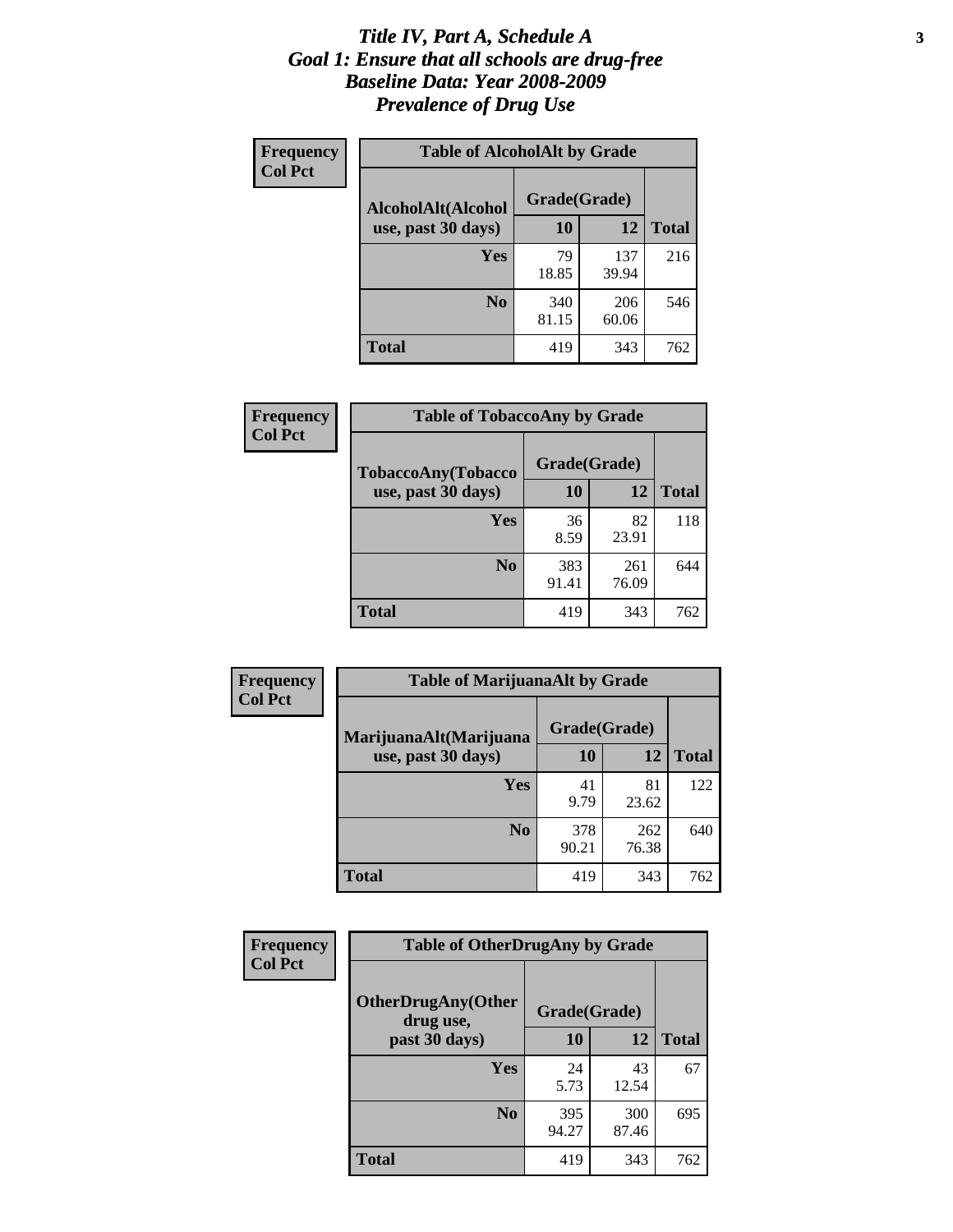### *Average Age of Onset of Use* **4** *Results for "Average Age of Onset of Use" questions exclude students who said they did not use that substance*

| <b>Variable</b>    | Label                                                              | <b>Mean</b> |
|--------------------|--------------------------------------------------------------------|-------------|
| Alcoholinit2       | I started using alcohol when I was                                 | 14.01       |
| Cigarettesinit2    | I started smoking tobacco when I was                               | 14.95       |
| Smokelessinit2     | I started chewing tobacco when I was                               | 14.52       |
| Marijuanainit2     | I started using marijuana when I was                               | 14.80       |
| Cocaineinit2       | I started using cocaine when I was                                 | 13.05       |
| Inhalantsinit2     | I started using inhalants when I was                               | 11.79       |
| Steroidsinit2      | I started using steroids when I was                                | 10.71       |
| Ecstasyinit2       | I started using ecstasy when I was                                 | 14.61       |
| Methinit2          | I started using methamphetamines when I was                        | 12.29       |
| Hallucinogensinit2 | I started using hallucinogens when I was                           | 14.86       |
| Prescriptioninit2  | I started using prescription drugs not prescribed to me when I was | 14.88       |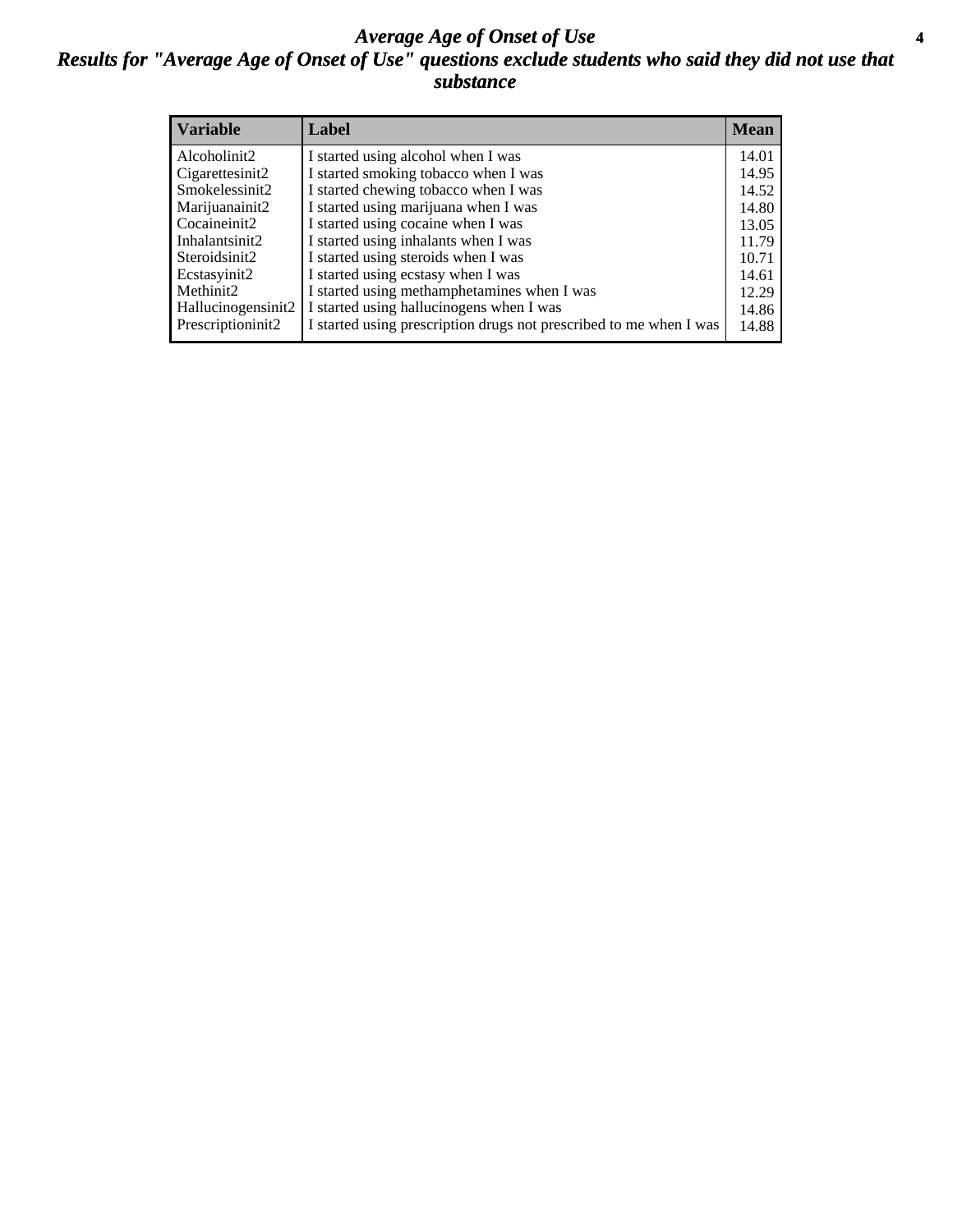# *Perception of Health Risk* **5**

| Frequency      | <b>Table of Alcoholharmdich by Grade</b> |              |              |              |  |
|----------------|------------------------------------------|--------------|--------------|--------------|--|
| <b>Col Pct</b> | Alcoholharmdich(I<br>think alcohol is    | Grade(Grade) |              |              |  |
|                | harmful)                                 | 10           | 12           | <b>Total</b> |  |
|                | <b>Yes</b>                               | 323<br>77.09 | 242<br>70.55 | 565          |  |
|                | N <sub>0</sub>                           | 96<br>22.91  | 101<br>29.45 | 197          |  |
|                | <b>Total</b>                             | 419          | 343          | 762          |  |

| Frequency      | <b>Table of Tobaccoharmdich by Grade</b> |              |              |              |  |
|----------------|------------------------------------------|--------------|--------------|--------------|--|
| <b>Col Pct</b> | Tobaccoharmdich(I<br>think tobacco is    | Grade(Grade) |              |              |  |
|                | harmful)                                 | 10           | 12           | <b>Total</b> |  |
|                | <b>Yes</b>                               | 402<br>95.94 | 336<br>97.96 | 738          |  |
|                | N <sub>0</sub>                           | 17<br>4.06   | 2.04         | 24           |  |
|                | <b>Total</b>                             | 419          | 343          | 762          |  |

| Frequency      | <b>Table of Marijuanaharmdich by Grade</b> |              |              |              |  |  |
|----------------|--------------------------------------------|--------------|--------------|--------------|--|--|
| <b>Col Pct</b> | Marijuanaharmdich(I<br>think marijuana is  | Grade(Grade) |              |              |  |  |
|                | harmful)                                   | 10           | 12           | <b>Total</b> |  |  |
|                | Yes                                        | 315<br>75.18 | 214<br>62.39 | 529          |  |  |
|                | N <sub>0</sub>                             | 104<br>24.82 | 129<br>37.61 | 233          |  |  |
|                | <b>Total</b>                               | 419          | 343          | 762          |  |  |

| <b>Frequency</b> | <b>Table of Otherdrugharmdich by Grade</b>                   |              |              |              |  |  |  |  |
|------------------|--------------------------------------------------------------|--------------|--------------|--------------|--|--|--|--|
| <b>Col Pct</b>   | Otherdrugharmdich(I<br>Grade(Grade)<br>think other drugs are |              |              |              |  |  |  |  |
|                  | harmful)                                                     | 10           | 12           | <b>Total</b> |  |  |  |  |
|                  | Yes                                                          | 406<br>96.90 | 340<br>99.13 | 746          |  |  |  |  |
|                  | N <sub>0</sub>                                               | 13<br>3.10   | 0.87         | 16           |  |  |  |  |
|                  | <b>Total</b>                                                 | 419          | 343          | 762          |  |  |  |  |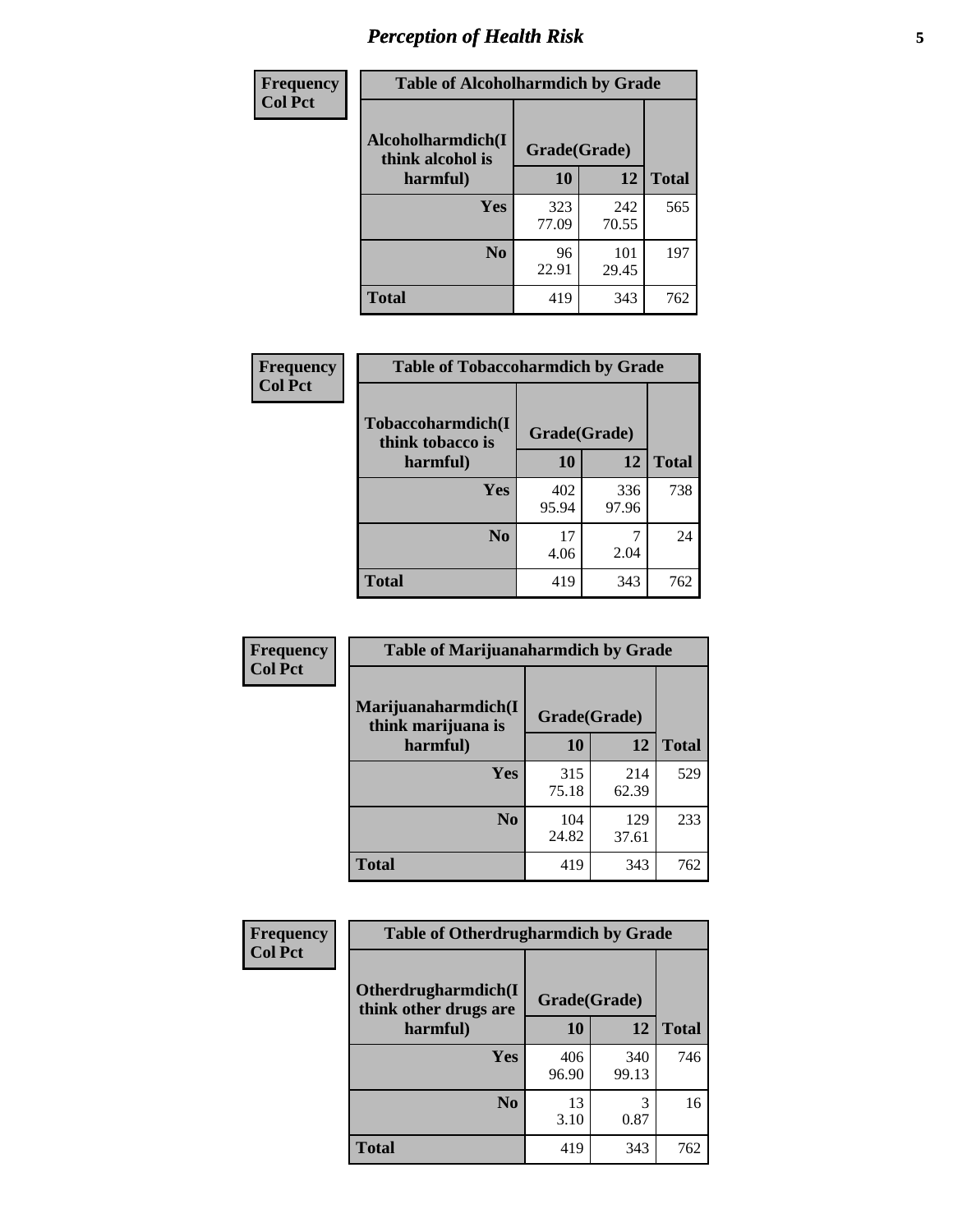# *Social Disapproval* **6**

| Frequency      | <b>Table of Alcoholpeerdich by Grade</b>                    |              |              |              |
|----------------|-------------------------------------------------------------|--------------|--------------|--------------|
| <b>Col Pct</b> | Alcoholpeerdich(My<br>friends would<br>disapprove if I used | Grade(Grade) |              |              |
|                | alcohol)                                                    |              | 12           | <b>Total</b> |
|                | <b>Yes</b>                                                  | 204<br>48.69 | 114<br>33.24 | 318          |
|                | N <sub>0</sub>                                              | 215<br>51.31 | 229<br>66.76 | 444          |
|                | <b>Total</b>                                                | 419          | 343          | 762          |

| <b>Frequency</b> |
|------------------|
| <b>Col Pct</b>   |

| <b>Table of Tobaccopeerdich by Grade</b>                            |              |              |              |  |  |  |  |
|---------------------------------------------------------------------|--------------|--------------|--------------|--|--|--|--|
| <b>Tobaccopeerdich</b> (My<br>friends would<br>disapprove if I used | Grade(Grade) |              |              |  |  |  |  |
| tobacco)                                                            | 10           | 12           | <b>Total</b> |  |  |  |  |
| Yes                                                                 | 305<br>72.79 | 197<br>57.43 | 502          |  |  |  |  |
| N <sub>0</sub>                                                      | 114<br>27.21 | 146<br>42.57 | 260          |  |  |  |  |
| <b>Total</b>                                                        | 419          | 343          | 762          |  |  |  |  |

| Frequency      | <b>Table of Marijuanapeerdich by Grade</b>                    |              |              |              |  |  |  |  |
|----------------|---------------------------------------------------------------|--------------|--------------|--------------|--|--|--|--|
| <b>Col Pct</b> | Marijuanapeerdich(My<br>friends would<br>disapprove if I used | Grade(Grade) |              |              |  |  |  |  |
|                | marijuana)                                                    | 10           | 12           | <b>Total</b> |  |  |  |  |
|                | <b>Yes</b>                                                    | 257<br>61.34 | 175<br>51.02 | 432          |  |  |  |  |
|                | N <sub>0</sub>                                                | 162<br>38.66 | 168<br>48.98 | 330          |  |  |  |  |
|                | <b>Total</b>                                                  | 419          | 343          | 762          |  |  |  |  |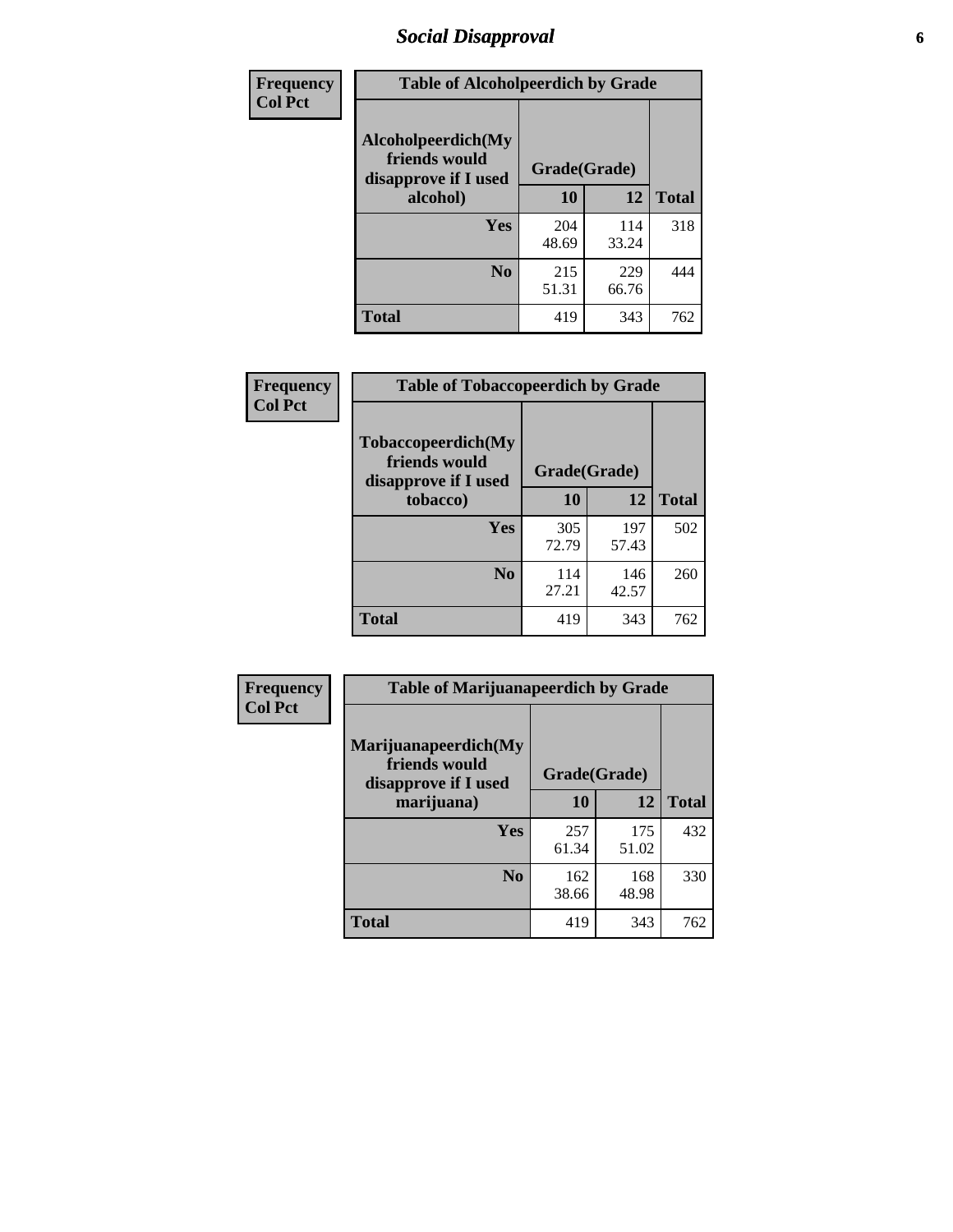# *Social Disapproval* **7**

| Frequency      | <b>Table of Otherdrugpeerdich by Grade</b>                    |              |              |              |  |  |  |  |
|----------------|---------------------------------------------------------------|--------------|--------------|--------------|--|--|--|--|
| <b>Col Pct</b> | Otherdrugpeerdich(My<br>friends would<br>disapprove if I used | Grade(Grade) |              |              |  |  |  |  |
|                | other drugs)                                                  | 10           | 12           | <b>Total</b> |  |  |  |  |
|                | Yes                                                           | 321<br>76.61 | 261<br>76.09 | 582          |  |  |  |  |
|                | N <sub>0</sub>                                                | 98<br>23.39  | 82<br>23.91  | 180          |  |  |  |  |
|                | <b>Total</b>                                                  | 419          | 343          | 762          |  |  |  |  |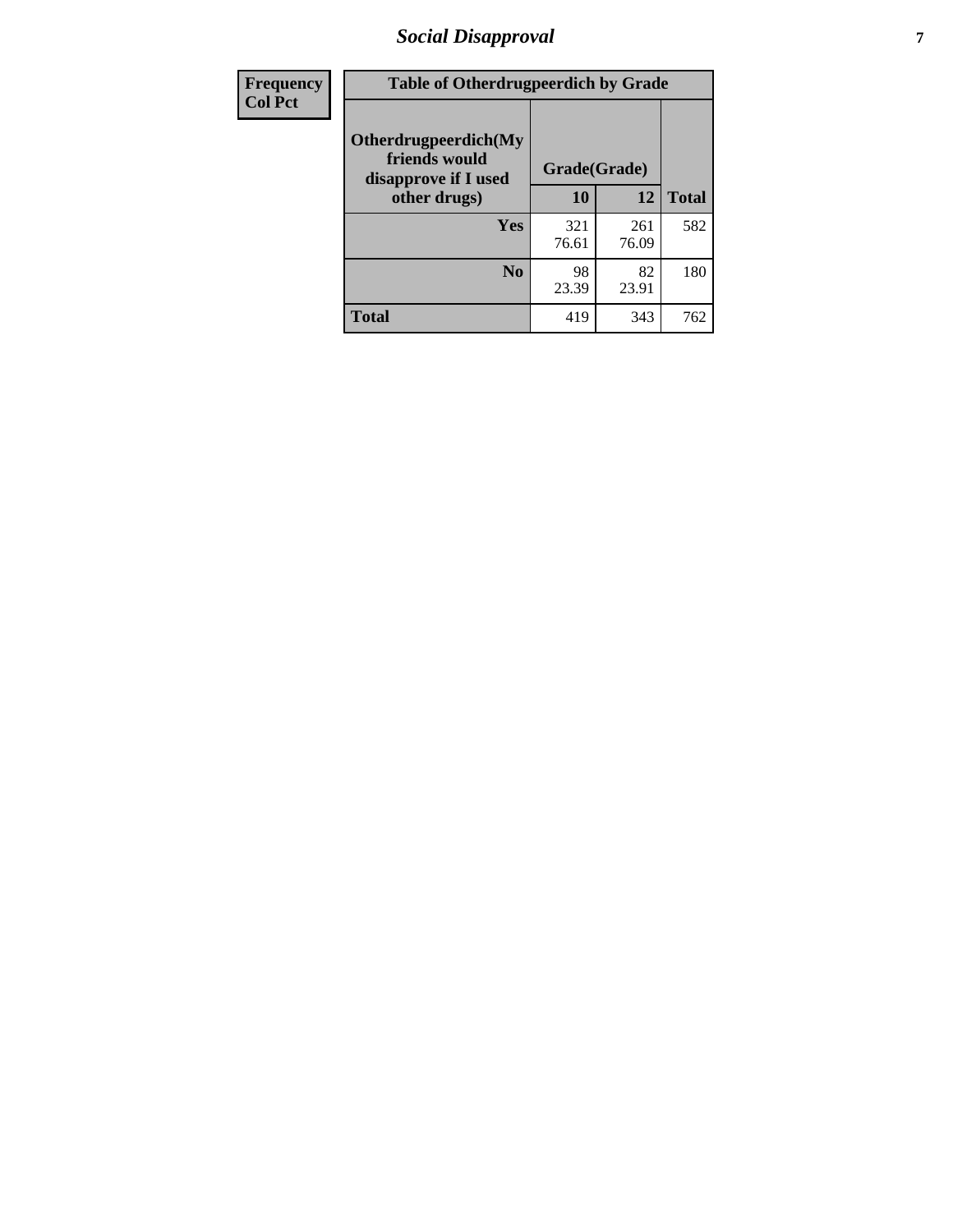### Title IV, Part A, Schedule A **8** *Goal 2: To help ensure that all schools are safe and disciplined Baseline Data: Year 2008-2009 Student Involvement in Gang Activity*

| Frequency      | <b>Table of Gangself by Grade</b>                                                                 |                    |              |              |
|----------------|---------------------------------------------------------------------------------------------------|--------------------|--------------|--------------|
| <b>Col Pct</b> | Gangself(I<br>have<br>participated<br>in illegal<br>gang<br>activities in<br>the past 30<br>days) | Grade(Grade)<br>10 | 12           | <b>Total</b> |
|                | Yes                                                                                               | 5<br>1.19          | 6<br>1.75    | 11           |
|                | N <sub>0</sub>                                                                                    | 414<br>98.81       | 337<br>98.25 | 751          |
|                | <b>Total</b>                                                                                      | 419                | 343          | 762          |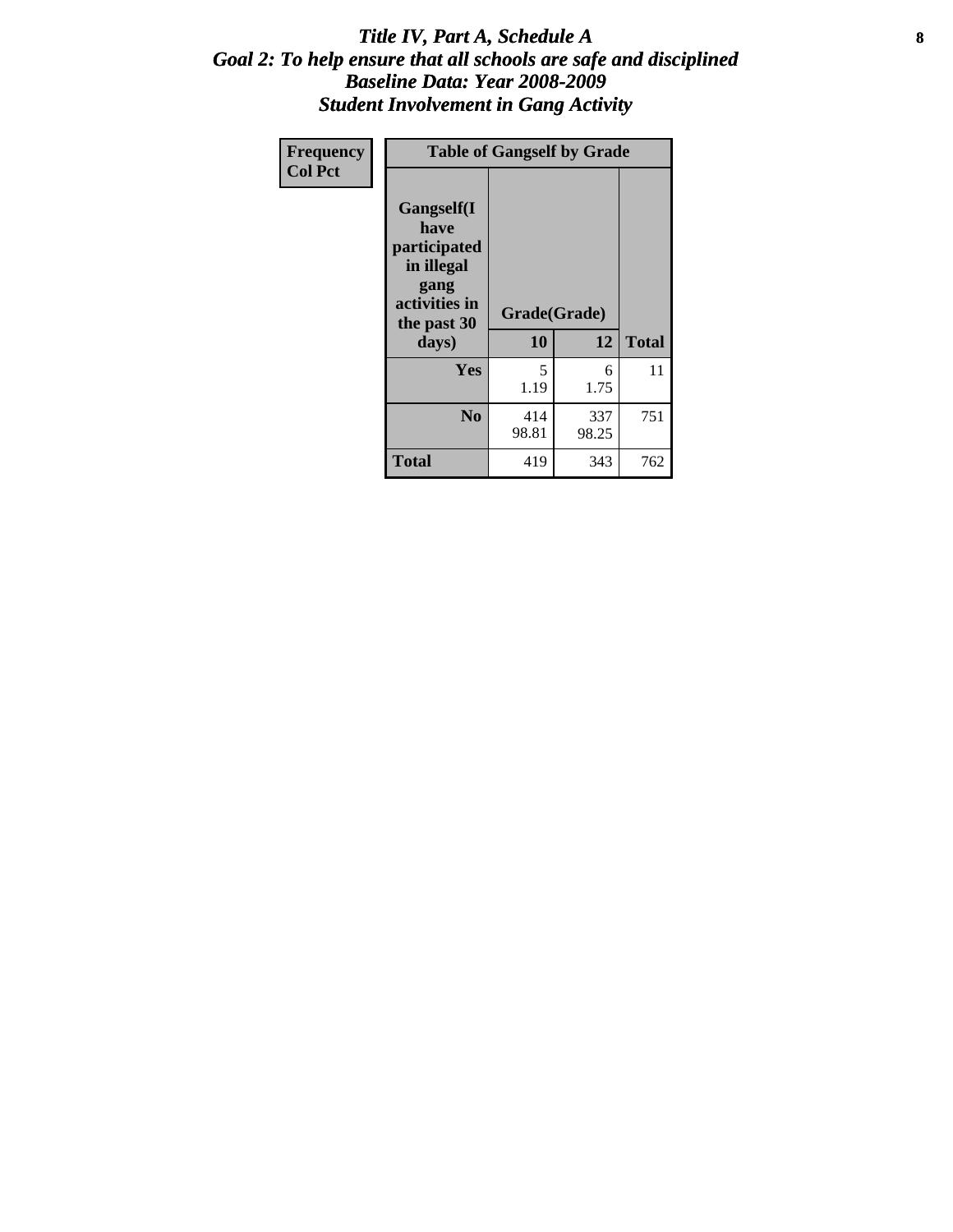# *Student Perception of School Safety* **9**

| <b>Frequency</b><br>Row Pct |
|-----------------------------|
|                             |

| <b>Table of Grade by Safeschool</b> |                          |                                                        |                                    |                                    |              |  |  |
|-------------------------------------|--------------------------|--------------------------------------------------------|------------------------------------|------------------------------------|--------------|--|--|
|                                     |                          | Safeschool (School is a place at which I feel<br>safe) |                                    |                                    |              |  |  |
| Grade(Grade)                        | <b>Strongly</b><br>Agree | <b>Somewhat</b><br>Agree                               | <b>Somewhat</b><br><b>Disagree</b> | <b>Strongly</b><br><b>Disagree</b> | <b>Total</b> |  |  |
| 10                                  | 105<br>25.06             | 224<br>53.46                                           | 64<br>15.27                        | 26<br>6.21                         | 419          |  |  |
| 12                                  | 105<br>30.61             | 185<br>53.94                                           | 40<br>11.66                        | 13<br>3.79                         | 343          |  |  |
| <b>Total</b>                        | 210                      | 409                                                    | 104                                | 39                                 | 762          |  |  |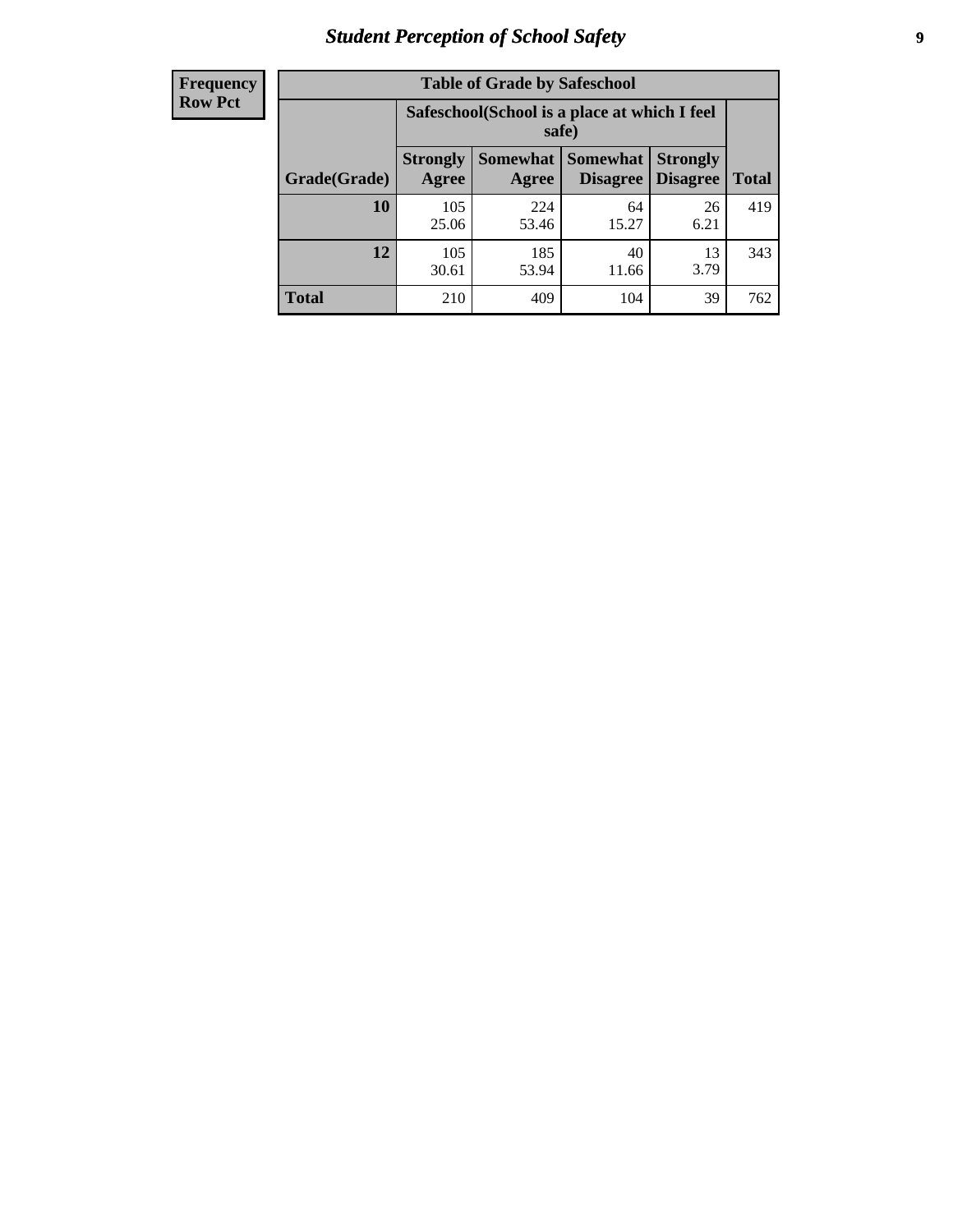### *Students Who Have Been Bullied* **10**

| <b>Frequency</b> |
|------------------|
| Row Pct          |

| <b>Table of Grade by Bullied</b> |                             |                                                                               |                              |                   |                        |                        |                                 |              |
|----------------------------------|-----------------------------|-------------------------------------------------------------------------------|------------------------------|-------------------|------------------------|------------------------|---------------------------------|--------------|
|                                  |                             | <b>Bullied</b> (I have been bullied by other<br>students in the past 30 days) |                              |                   |                        |                        |                                 |              |
| Grade(Grade)                     | $\mathbf{0}$<br><b>Days</b> | 1 or<br>2<br>days                                                             | 3 <sub>to</sub><br>5<br>days | 6 to<br>9<br>days | 10<br>to<br>19<br>days | 20<br>to<br>29<br>days | <b>All</b><br><b>30</b><br>days | <b>Total</b> |
| 10                               | 381<br>90.93                | 13<br>3.10                                                                    | 2<br>0.48                    | 0.24              | 4<br>0.95              | 7<br>1.67              | 11<br>2.63                      | 419          |
| 12                               | 327<br>95.34                | 10<br>2.92                                                                    | 3<br>0.87                    | $\Omega$<br>0.00  | $\theta$<br>0.00       | 2<br>0.58              | 0.29                            | 343          |
| <b>Total</b>                     | 708                         | 23                                                                            | 5                            |                   | 4                      | 9                      | 12                              | 762          |

 $\blacksquare$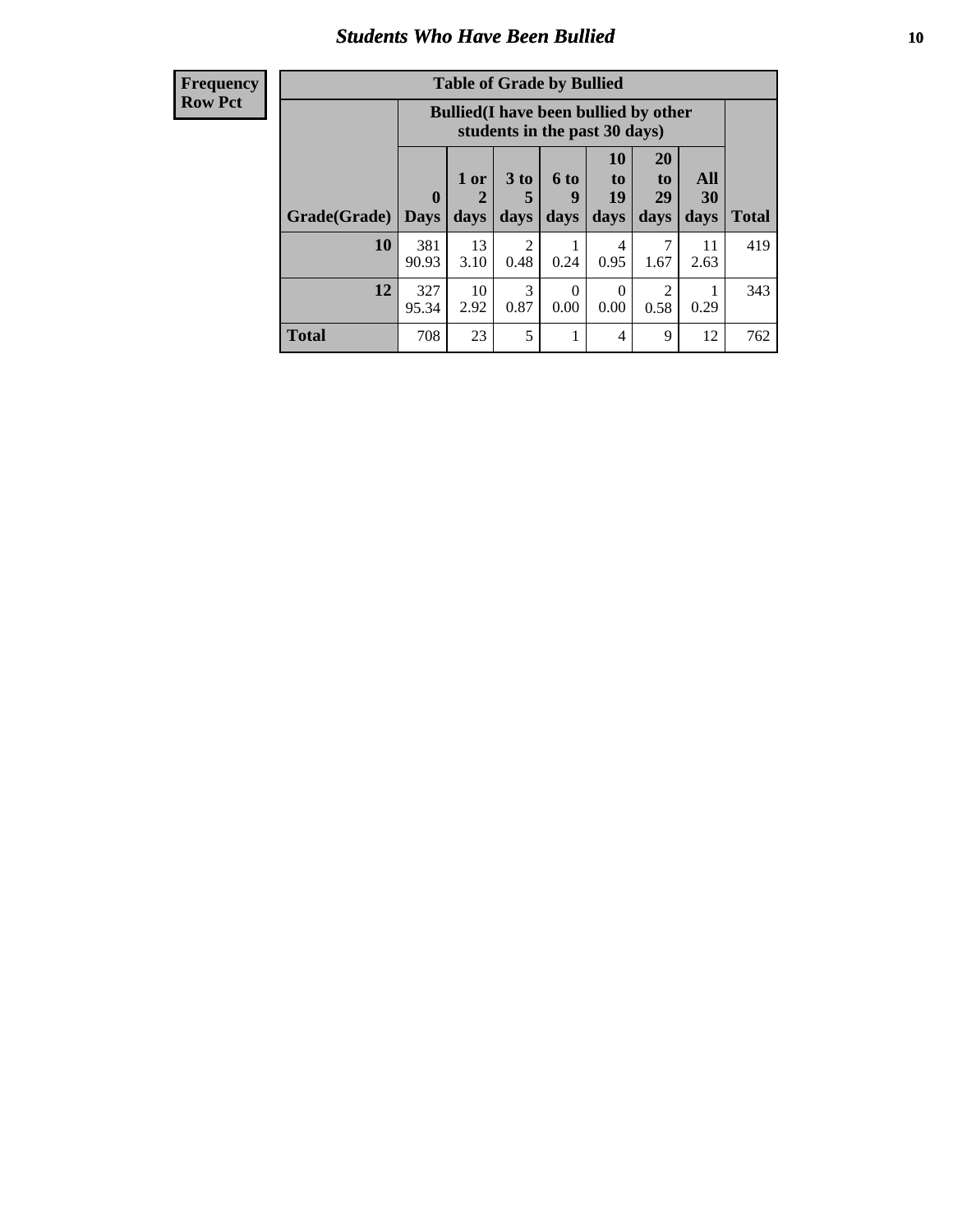### *School Climate* **11**

| Frequency      | <b>Table of SchoolClimate1 by Grade</b> |                    |              |              |  |  |  |
|----------------|-----------------------------------------|--------------------|--------------|--------------|--|--|--|
| <b>Col Pct</b> | SchoolClimate1(I<br>like school)        | Grade(Grade)<br>10 | 12           | <b>Total</b> |  |  |  |
|                | <b>Strongly Agree</b>                   | 42<br>10.02        | 46<br>13.41  | 88           |  |  |  |
|                | <b>Somewhat Agree</b>                   | 261<br>62.29       | 206<br>60.06 | 467          |  |  |  |
|                | <b>Somewhat Disagree</b>                | 78<br>18.62        | 55<br>16.03  | 133          |  |  |  |
|                | <b>Strongly Disagree</b>                | 38<br>9.07         | 36<br>10.50  | 74           |  |  |  |
|                | <b>Total</b>                            | 419                | 343          | 762          |  |  |  |

| Frequency<br>Col Pct |  |
|----------------------|--|

| <b>Table of SchoolClimate2 by Grade</b>           |                    |              |              |  |
|---------------------------------------------------|--------------------|--------------|--------------|--|
| SchoolClimate2(I<br>feel successful at<br>school) | Grade(Grade)<br>10 | 12           | <b>Total</b> |  |
| <b>Strongly Agree</b>                             | 77<br>18.38        | 88<br>25.66  | 165          |  |
| <b>Somewhat Agree</b>                             | 272<br>64.92       | 201<br>58.60 | 473          |  |
| <b>Somewhat Disagree</b>                          | 51<br>12.17        | 42<br>12.24  | 93           |  |
| <b>Strongly Disagree</b>                          | 19<br>4.53         | 12<br>3.50   | 31           |  |
| <b>Total</b>                                      | 419                | 343          | 762          |  |

| Frequency      | <b>Table of SchoolClimate3 by Grade</b>               |              |              |              |  |  |
|----------------|-------------------------------------------------------|--------------|--------------|--------------|--|--|
| <b>Col Pct</b> | SchoolClimate3(My<br>school has high<br>standards for | Grade(Grade) |              |              |  |  |
|                | achievement)                                          | <b>10</b>    | 12           | <b>Total</b> |  |  |
|                | <b>Strongly Agree</b>                                 | 196<br>46.78 | 171<br>49.85 | 367          |  |  |
|                | <b>Somewhat Agree</b>                                 | 180<br>42.96 | 137<br>39.94 | 317          |  |  |
|                | <b>Somewhat Disagree</b>                              | 30<br>7.16   | 23<br>6.71   | 53           |  |  |
|                | <b>Strongly Disagree</b>                              | 13<br>3.10   | 12<br>3.50   | 25           |  |  |
|                | Total                                                 | 419          | 343          | 762          |  |  |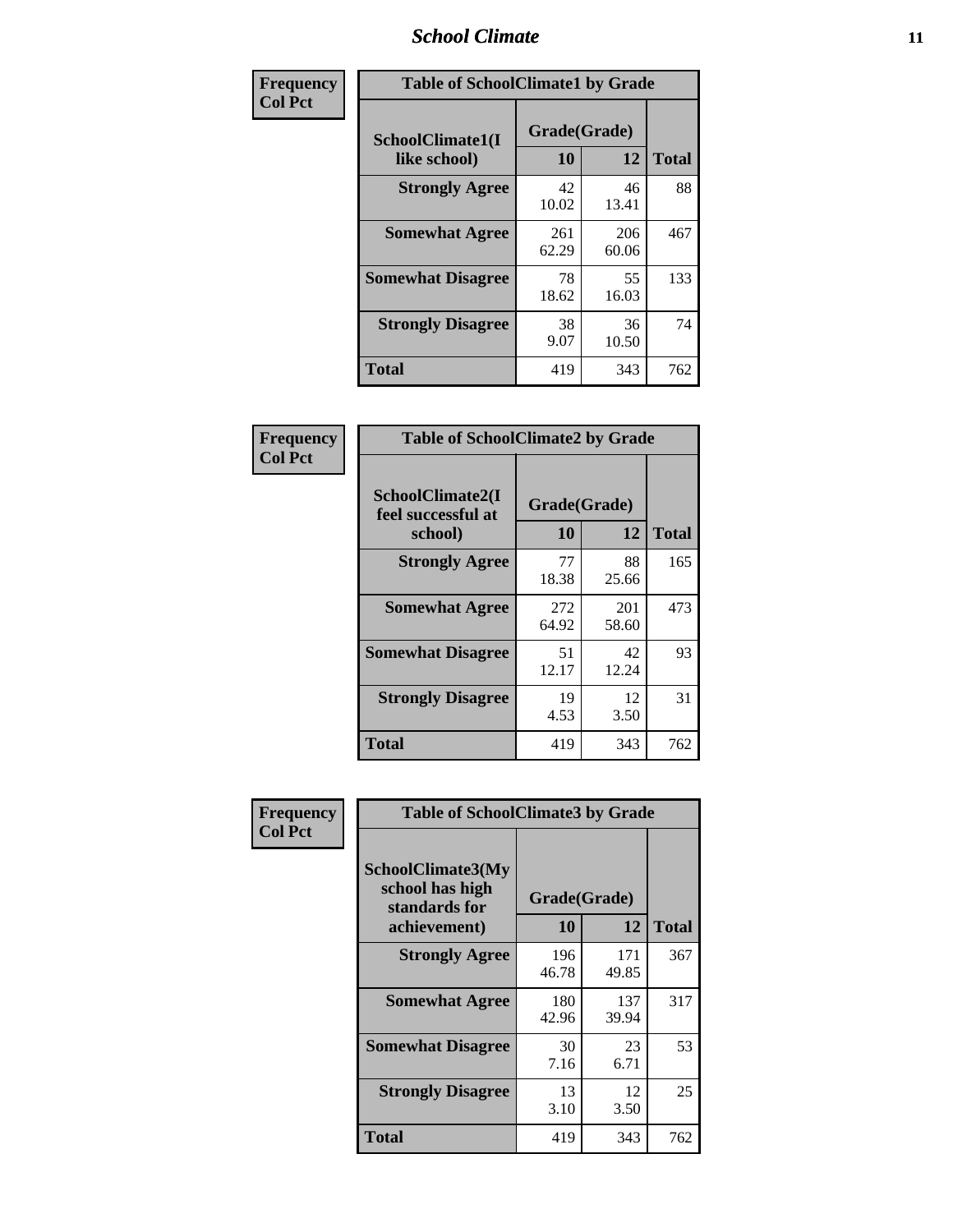### *School Climate* **12**

| Frequency      | <b>Table of SchoolClimate4 by Grade</b>                       |                    |              |              |
|----------------|---------------------------------------------------------------|--------------------|--------------|--------------|
| <b>Col Pct</b> | SchoolClimate4(My<br>school sets clear<br>rules for behavior) | Grade(Grade)<br>10 | 12           | <b>Total</b> |
|                | <b>Strongly Agree</b>                                         | 224<br>53.46       | 162<br>47.23 | 386          |
|                | <b>Somewhat Agree</b>                                         | 161<br>38.42       | 150<br>43.73 | 311          |
|                | <b>Somewhat Disagree</b>                                      | 24<br>5.73         | 19<br>5.54   | 43           |
|                | <b>Strongly Disagree</b>                                      | 10<br>2.39         | 12<br>3.50   | 22           |
|                | <b>Total</b>                                                  | 419                | 343          | 762          |

| <b>Table of SchoolClimate5 by Grade</b>                              |                    |              |              |  |
|----------------------------------------------------------------------|--------------------|--------------|--------------|--|
| SchoolClimate5(I<br>know what to do in<br>an emergency at<br>school) | Grade(Grade)<br>10 | 12           | <b>Total</b> |  |
| <b>Strongly Agree</b>                                                | 209                | 161          | 370          |  |
|                                                                      | 49.88              | 46.94        |              |  |
| <b>Somewhat Agree</b>                                                | 159                | 145<br>42.27 | 304          |  |
|                                                                      | 37.95              |              |              |  |
| <b>Somewhat Disagree</b>                                             | 33                 | 28           | 61           |  |
|                                                                      | 7.88               | 8.16         |              |  |
| <b>Strongly Disagree</b>                                             | 18                 | 9            | 27           |  |
|                                                                      | 4.30               | 2.62         |              |  |
| Total                                                                | 419                | 343          | 762          |  |

| Frequency      | <b>Table of SchoolClimate6 by Grade</b>                  |                    |              |              |  |
|----------------|----------------------------------------------------------|--------------------|--------------|--------------|--|
| <b>Col Pct</b> | <b>SchoolClimate6(Teachers</b><br>treat me with respect) | Grade(Grade)<br>10 | 12           | <b>Total</b> |  |
|                | <b>Strongly Agree</b>                                    | 145<br>34.61       | 82<br>23.91  | 227          |  |
|                | <b>Somewhat Agree</b>                                    | 201<br>47.97       | 172<br>50.15 | 373          |  |
|                | <b>Somewhat Disagree</b>                                 | 52<br>12.41        | 63<br>18.37  | 115          |  |
|                | <b>Strongly Disagree</b>                                 | 21<br>5.01         | 26<br>7.58   | 47           |  |
|                | <b>Total</b>                                             | 419                | 343          | 762          |  |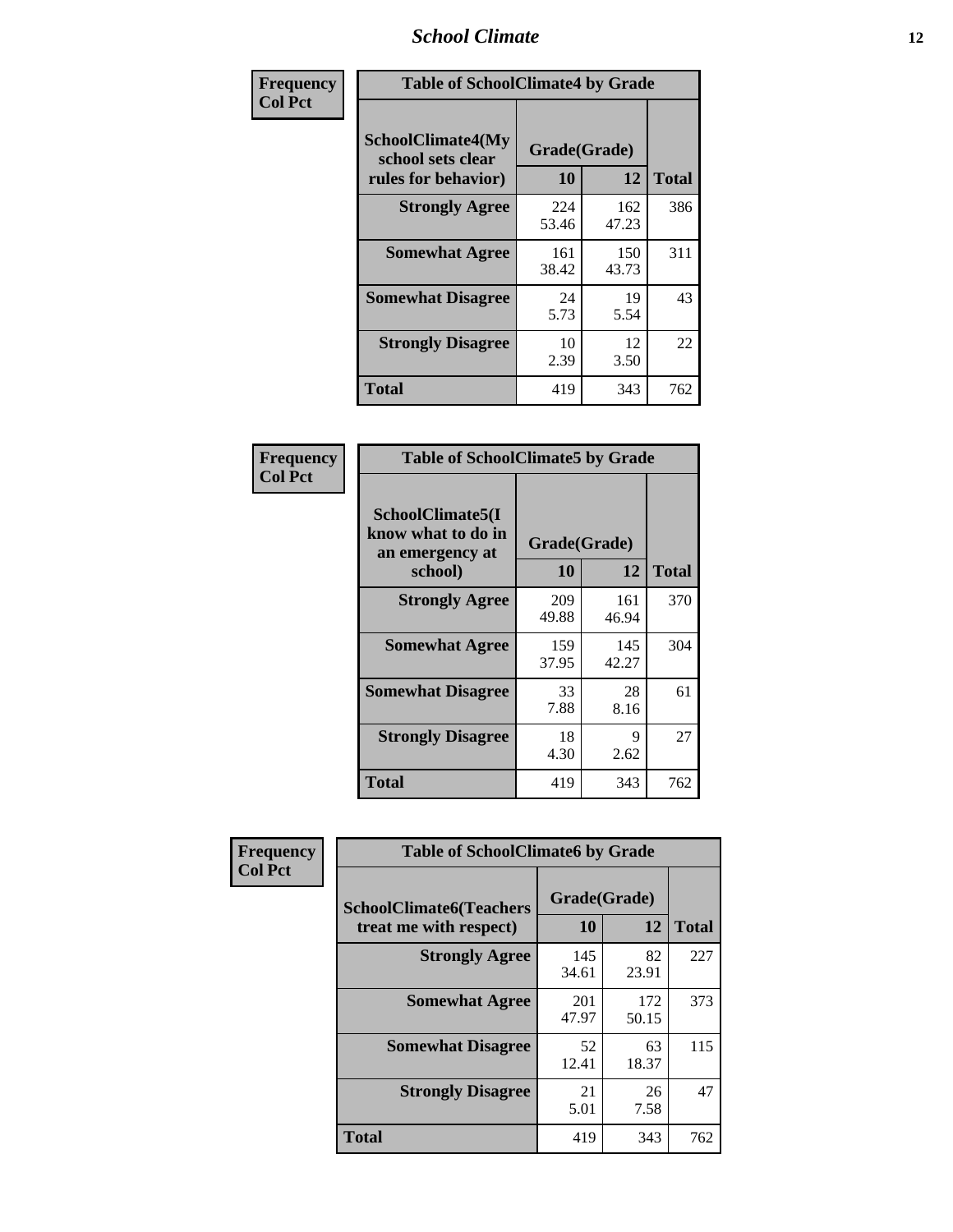### *School Climate* **13**

| Frequency      | <b>Table of SchoolClimate7 by Grade</b>                                       |                    |              |              |
|----------------|-------------------------------------------------------------------------------|--------------------|--------------|--------------|
| <b>Col Pct</b> | <b>SchoolClimate7(Behaviors</b><br>in my class allow the<br>teacher to teach) | Grade(Grade)<br>10 | 12           | <b>Total</b> |
|                | <b>Strongly Agree</b>                                                         | 108<br>25.78       | 82<br>23.91  | 190          |
|                | <b>Somewhat Agree</b>                                                         | 236<br>56.32       | 205<br>59.77 | 441          |
|                | <b>Somewhat Disagree</b>                                                      | 63<br>15.04        | 44<br>12.83  | 107          |
|                | <b>Strongly Disagree</b>                                                      | 12<br>2.86         | 12<br>3.50   | 24           |
|                | <b>Total</b>                                                                  | 419                | 343          | 762          |

| Frequency      | <b>Table of SchoolClimate8 by Grade</b>                                              |                    |              |              |  |
|----------------|--------------------------------------------------------------------------------------|--------------------|--------------|--------------|--|
| <b>Col Pct</b> | <b>SchoolClimate8(Students</b><br>are frequently<br>recognized for good<br>behavior) | Grade(Grade)<br>10 | 12           | <b>Total</b> |  |
|                | <b>Strongly Agree</b>                                                                | 49<br>11.69        | 46<br>13.41  | 95           |  |
|                | <b>Somewhat Agree</b>                                                                | 181<br>43.20       | 141<br>41.11 | 322          |  |
|                | <b>Somewhat Disagree</b>                                                             | 133<br>31.74       | 105<br>30.61 | 238          |  |
|                | <b>Strongly Disagree</b>                                                             | 56<br>13.37        | 51<br>14.87  | 107          |  |
|                | <b>Total</b>                                                                         | 419                | 343          | 762          |  |

| Frequency      | <b>Table of SchoolClimate9 by Grade</b>                                           |                    |              |              |
|----------------|-----------------------------------------------------------------------------------|--------------------|--------------|--------------|
| <b>Col Pct</b> | SchoolClimate9(School<br>counselor would be<br>helpful if I needed<br>assistance) | Grade(Grade)<br>10 | 12           | <b>Total</b> |
|                | <b>Strongly Agree</b>                                                             | 146<br>34.84       | 125<br>36.44 | 271          |
|                | <b>Somewhat Agree</b>                                                             | 166<br>39.62       | 111<br>32.36 | 277          |
|                | <b>Somewhat Disagree</b>                                                          | 63<br>15.04        | 57<br>16.62  | 120          |
|                | <b>Strongly Disagree</b>                                                          | 44<br>10.50        | 50<br>14.58  | 94           |
|                | Total                                                                             | 419                | 343          | 762          |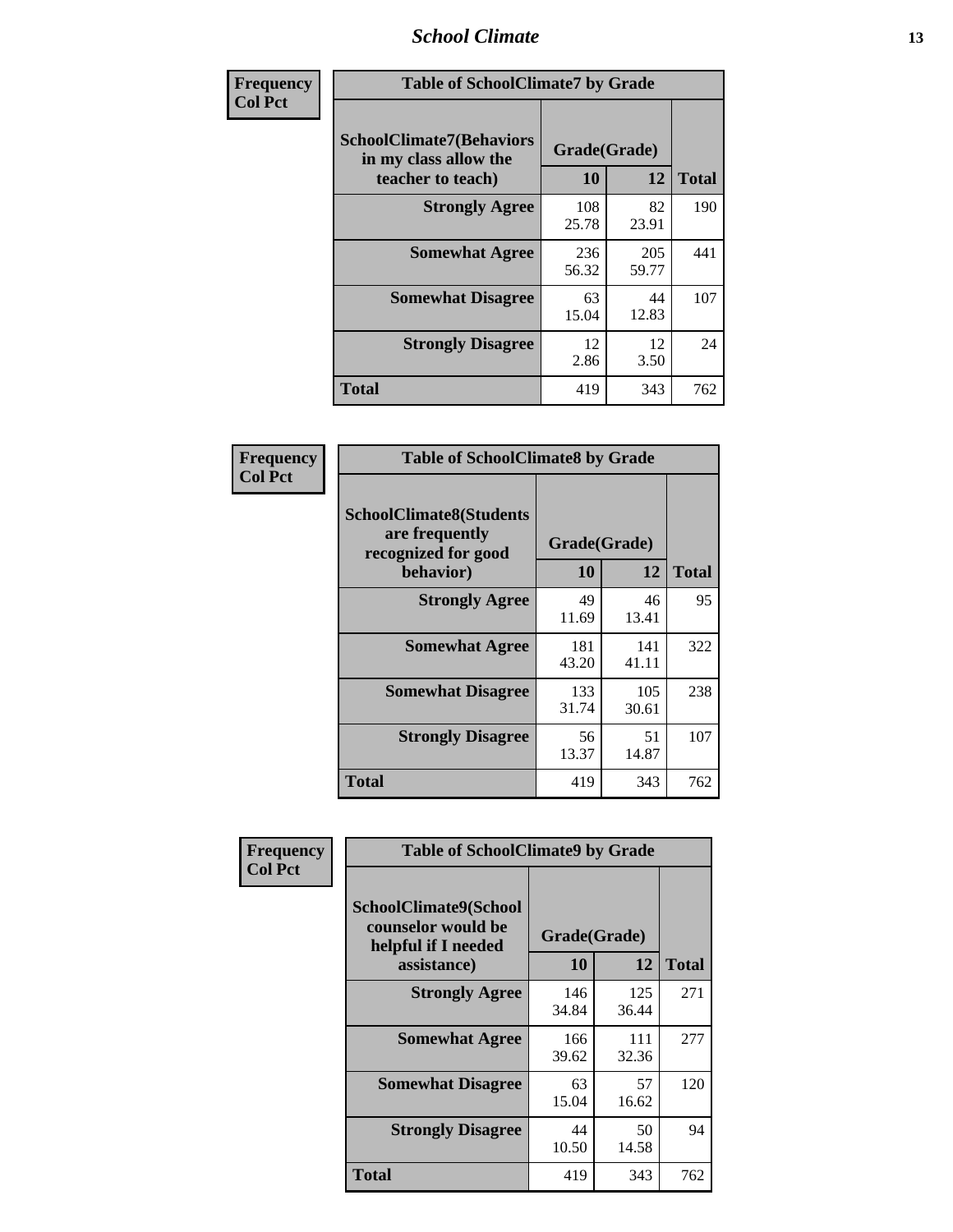### *Reasons for Dropping Out* **14**

| Frequency      | <b>Table of Dropoutreason by Grade</b>                                   |              |                    |              |
|----------------|--------------------------------------------------------------------------|--------------|--------------------|--------------|
| <b>Col Pct</b> | Dropoutreason(If<br>I dropped out the<br>reason would<br>most likely be) | <b>10</b>    | Grade(Grade)<br>12 | <b>Total</b> |
|                | Won't Drop out                                                           | 264<br>63.01 | 246<br>71.72       | 510          |
|                | <b>Bored</b>                                                             | 57<br>13.60  | 38<br>11.08        | 95           |
|                | <b>Family Reasons</b>                                                    | 20<br>4.77   | 16<br>4.66         | 36           |
|                | <b>Being Bullied</b>                                                     | 4<br>0.95    | 0.29               | 5            |
|                | <b>Other</b>                                                             | 74<br>17.66  | 42<br>12.24        | 116          |
|                | Total                                                                    | 419          | 343                | 762          |

| Frequency      | <b>Table of Dropout by Grade</b>                                       |                    |              |              |  |  |
|----------------|------------------------------------------------------------------------|--------------------|--------------|--------------|--|--|
| <b>Col Pct</b> | Dropout(I<br>have<br>thought<br>about<br>dropping<br>out of<br>school) | Grade(Grade)<br>10 | 12           | <b>Total</b> |  |  |
|                | <b>Yes</b>                                                             | 86                 | 60           | 146          |  |  |
|                |                                                                        | 20.53              | 17.49        |              |  |  |
|                | N <sub>0</sub>                                                         | 333<br>79.47       | 283<br>82.51 | 616          |  |  |
|                | <b>Total</b>                                                           | 419                | 343          | 762          |  |  |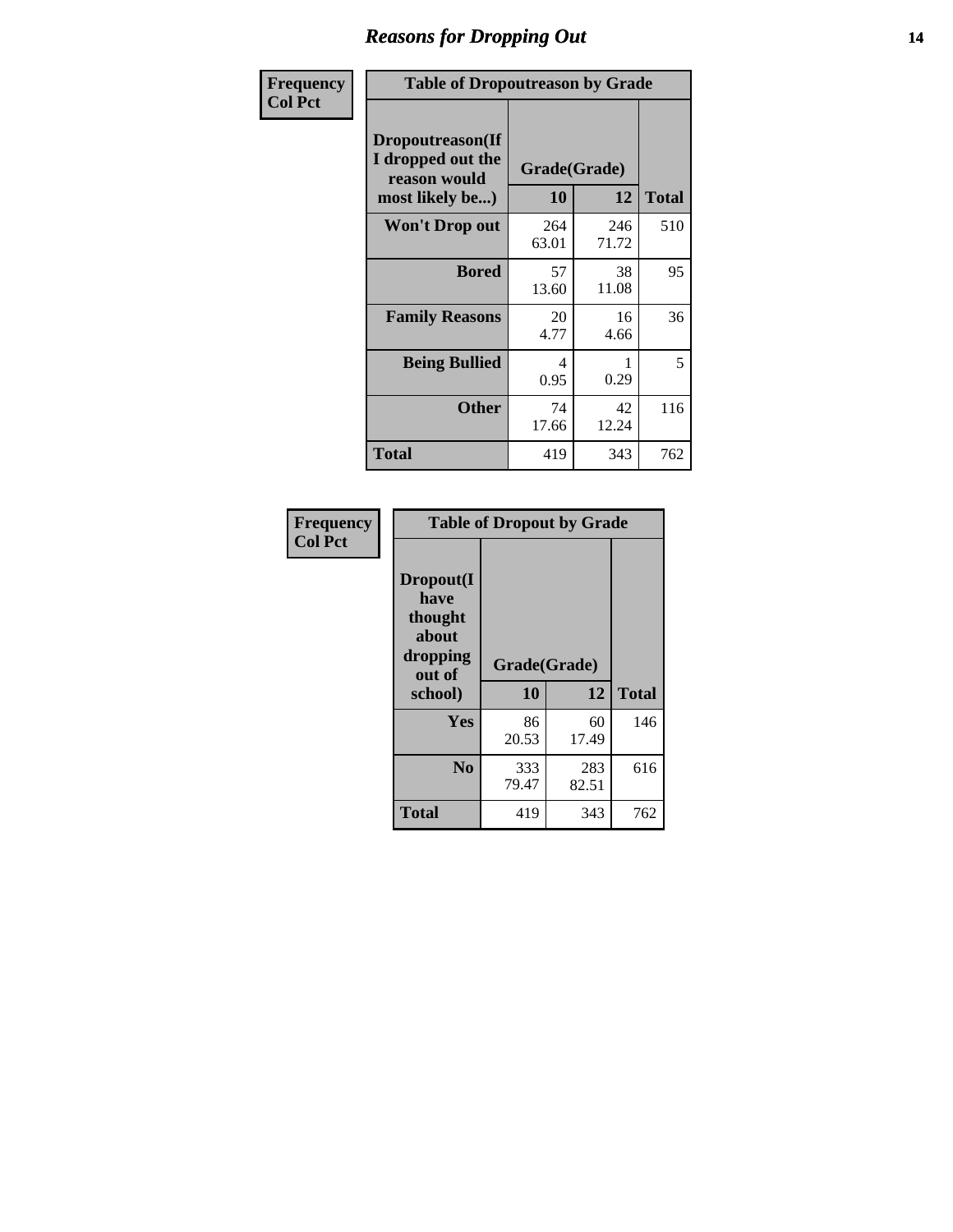*School Safety* **15**

| Frequency      | <b>Table of Gangself by Grade</b>                                                                 |                    |              |              |
|----------------|---------------------------------------------------------------------------------------------------|--------------------|--------------|--------------|
| <b>Col Pct</b> | Gangself(I<br>have<br>participated<br>in illegal<br>gang<br>activities in<br>the past 30<br>days) | Grade(Grade)<br>10 | 12           | <b>Total</b> |
|                | Yes                                                                                               | 5<br>1.19          | 6<br>1.75    | 11           |
|                | N <sub>o</sub>                                                                                    | 414<br>98.81       | 337<br>98.25 | 751          |
|                | Total                                                                                             | 419                | 343          | 762          |

| Frequency<br><b>Col Pct</b> | <b>Table of Gangpeers by Grade</b>                                                                                             |                    |              |              |  |  |  |  |  |  |
|-----------------------------|--------------------------------------------------------------------------------------------------------------------------------|--------------------|--------------|--------------|--|--|--|--|--|--|
|                             | <b>Gangpeers</b> (I<br>have friends<br>who have<br>participated<br>in illegal<br>gang<br>activities in<br>the past 30<br>days) | Grade(Grade)<br>10 | 12           | <b>Total</b> |  |  |  |  |  |  |
|                             | Yes                                                                                                                            | 59<br>14.08        | 49<br>14.29  | 108          |  |  |  |  |  |  |
|                             | N <sub>0</sub>                                                                                                                 | 360<br>85.92       | 294<br>85.71 | 654          |  |  |  |  |  |  |
|                             | <b>Total</b>                                                                                                                   | 419                | 343          | 762          |  |  |  |  |  |  |

| Frequency      | <b>Table of Pickedon by Grade</b>                                                       |                    |              |     |  |  |  |  |  |
|----------------|-----------------------------------------------------------------------------------------|--------------------|--------------|-----|--|--|--|--|--|
| <b>Col Pct</b> | <b>Pickedon(I have</b><br>been picked on or<br>teased at school in<br>the past 30 days) | Grade(Grade)<br>10 | <b>Total</b> |     |  |  |  |  |  |
|                | <b>Strongly Agree</b>                                                                   | 25<br>5.97         | 15<br>4.37   | 40  |  |  |  |  |  |
|                | <b>Somewhat Agree</b>                                                                   | 68<br>16.23        | 53<br>15.45  | 121 |  |  |  |  |  |
|                | <b>Somewhat Disagree</b>                                                                | 87<br>20.76        | 59<br>17.20  | 146 |  |  |  |  |  |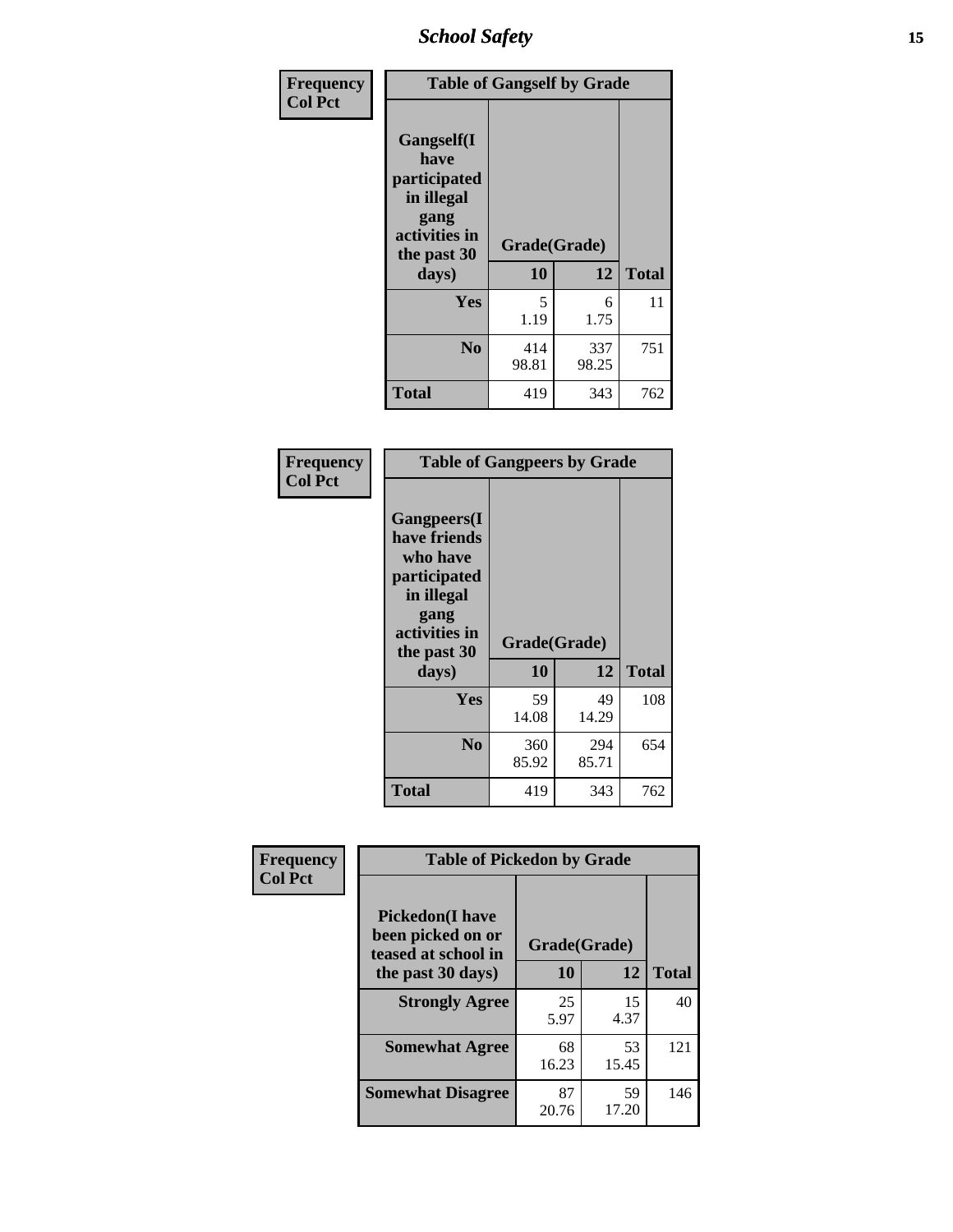# *School Safety* **16**

| <b>Frequency</b> | <b>Table of Pickedon by Grade</b>                                                       |                    |              |              |
|------------------|-----------------------------------------------------------------------------------------|--------------------|--------------|--------------|
| <b>Col Pct</b>   | <b>Pickedon(I have</b><br>been picked on or<br>teased at school in<br>the past 30 days) | Grade(Grade)<br>10 | 12           | <b>Total</b> |
|                  | <b>Strongly Disagree</b>                                                                | 239<br>57.04       | 216<br>62.97 | 455          |
|                  | Total                                                                                   | 419                | 343          | 762          |

| Frequency      | <b>Table of Safeschool by Grade</b>                      |                           |              |     |  |  |  |  |  |
|----------------|----------------------------------------------------------|---------------------------|--------------|-----|--|--|--|--|--|
| <b>Col Pct</b> | Safeschool(School<br>is a place at which I<br>feel safe) | Grade(Grade)<br><b>10</b> | <b>Total</b> |     |  |  |  |  |  |
|                | <b>Strongly Agree</b>                                    | 105<br>25.06              | 105<br>30.61 | 210 |  |  |  |  |  |
|                | <b>Somewhat Agree</b>                                    | 224<br>53.46              | 185<br>53.94 | 409 |  |  |  |  |  |
|                | <b>Somewhat Disagree</b>                                 | 64<br>15.27               | 40<br>11.66  | 104 |  |  |  |  |  |
|                | <b>Strongly Disagree</b>                                 | 26<br>6.21                | 13<br>3.79   | 39  |  |  |  |  |  |
|                | <b>Total</b>                                             | 419                       | 343          | 762 |  |  |  |  |  |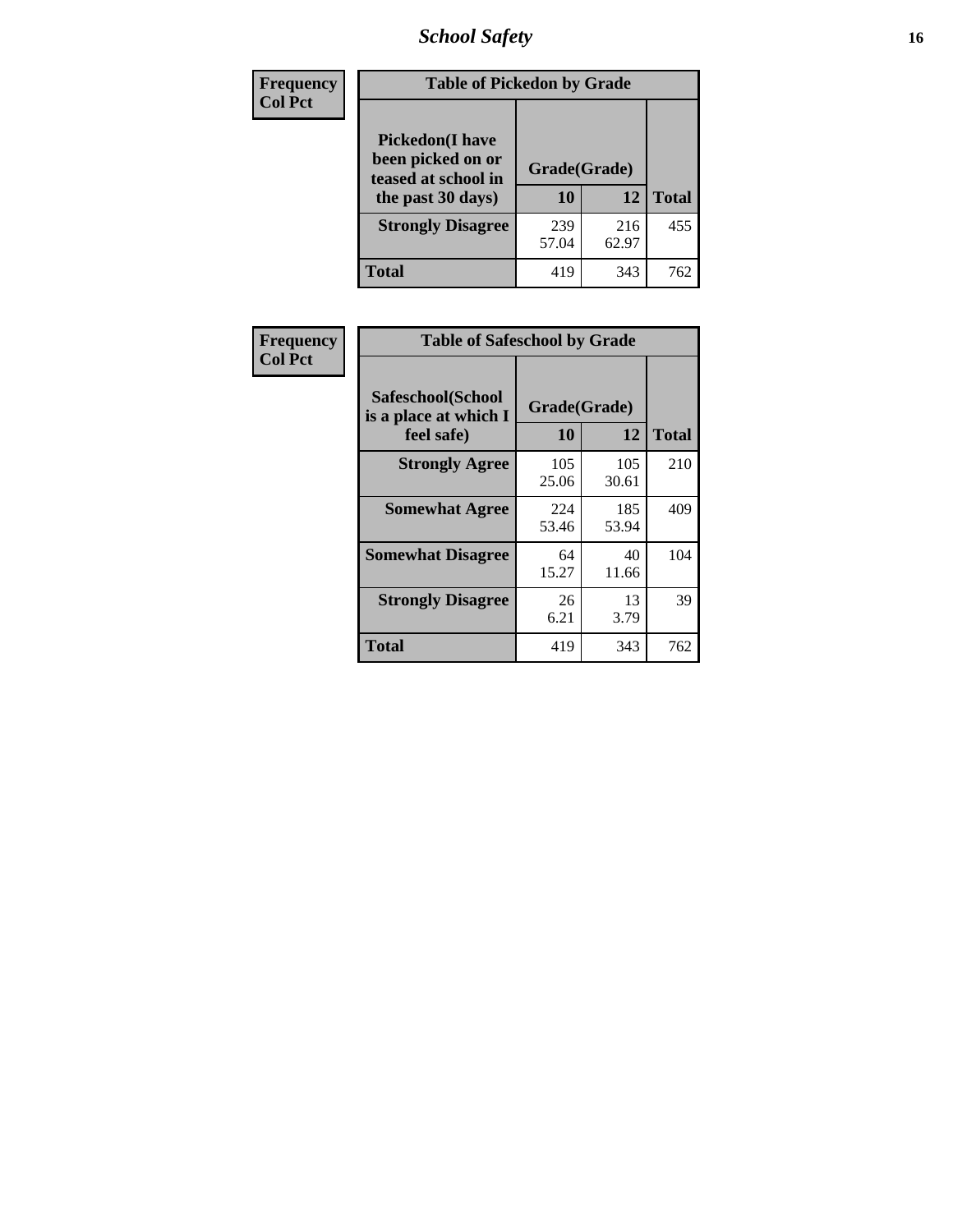*School Safety* **17**

| <b>Table of Grade by Bullied</b> |              |                                                                               |                   |                   |                               |                               |                          |              |  |  |
|----------------------------------|--------------|-------------------------------------------------------------------------------|-------------------|-------------------|-------------------------------|-------------------------------|--------------------------|--------------|--|--|
|                                  |              | <b>Bullied</b> (I have been bullied by other<br>students in the past 30 days) |                   |                   |                               |                               |                          |              |  |  |
| Grade(Grade)   Days              | $\bf{0}$     | $1$ or<br>2<br>days                                                           | 3 to<br>5<br>days | 6 to<br>9<br>days | <b>10</b><br>to<br>19<br>days | <b>20</b><br>to<br>29<br>days | All<br><b>30</b><br>days | <b>Total</b> |  |  |
| 10                               | 381<br>90.93 | 13<br>3.10                                                                    | 2<br>0.48         | 0.24              | 4<br>0.95                     | 1.67                          | 11<br>2.63               | 419          |  |  |
| 12                               | 327<br>95.34 | 10<br>2.92                                                                    | 3<br>0.87         | 0<br>0.00         | 0<br>0.00                     | 2<br>0.58                     | 0.29                     | 343          |  |  |
| <b>Total</b>                     | 708          | 23                                                                            | 5                 |                   | 4                             | 9                             | 12                       | 762          |  |  |

| <b>Frequency</b> |
|------------------|
| <b>Row Pct</b>   |

| <b>Table of Grade by Bulliedothers</b> |                                                                |                   |                              |                   |                        |                               |                   |              |  |  |
|----------------------------------------|----------------------------------------------------------------|-------------------|------------------------------|-------------------|------------------------|-------------------------------|-------------------|--------------|--|--|
|                                        | <b>Bulliedothers</b> (I bullied others in the past<br>30 days) |                   |                              |                   |                        |                               |                   |              |  |  |
| Grade(Grade)   Days                    | $\mathbf 0$                                                    | 1 or<br>2<br>days | 3 <sub>to</sub><br>5<br>days | 6 to<br>9<br>days | 10<br>to<br>19<br>days | <b>20</b><br>to<br>29<br>days | All<br>30<br>days | <b>Total</b> |  |  |
| 10                                     | 400<br>95.47                                                   | 1.67              | 0.24                         | 0<br>0.00         | $\mathfrak{D}$<br>0.48 | 5<br>1.19                     | 4<br>0.95         | 419          |  |  |
| 12                                     | 322<br>93.88                                                   | 8<br>2.33         | 4<br>1.17                    | 0.29              | 4<br>1.17              | 0.29                          | 3<br>0.87         | 343          |  |  |
| Total                                  | 722                                                            | 15                | 5                            |                   | 6                      | 6                             |                   | 762          |  |  |

| Frequency      |              | <b>Table of Grade by Weaponschool</b>                            |                   |                               |                               |                          |              |
|----------------|--------------|------------------------------------------------------------------|-------------------|-------------------------------|-------------------------------|--------------------------|--------------|
| <b>Row Pct</b> |              | <b>Weaponschool</b> (I brought a<br>weapon to school in the past |                   |                               |                               |                          |              |
|                | Grade(Grade) | $\bf{0}$<br><b>Days</b>                                          | 1 or<br>2<br>days | <b>10</b><br>to<br>19<br>days | <b>20</b><br>to<br>29<br>days | All<br><b>30</b><br>days | <b>Total</b> |
|                | 10           | 413<br>98.57                                                     | 2<br>0.48         | 0.24                          | $\mathfrak{D}$<br>0.48        | 0.24                     | 419          |
|                | 12           | 341<br>99.42                                                     | $\Omega$<br>0.00  | 0<br>0.00                     | 0.29                          | 0.29                     | 343          |
|                | <b>Total</b> | 754                                                              | $\overline{2}$    |                               | 3                             | 2                        | 762          |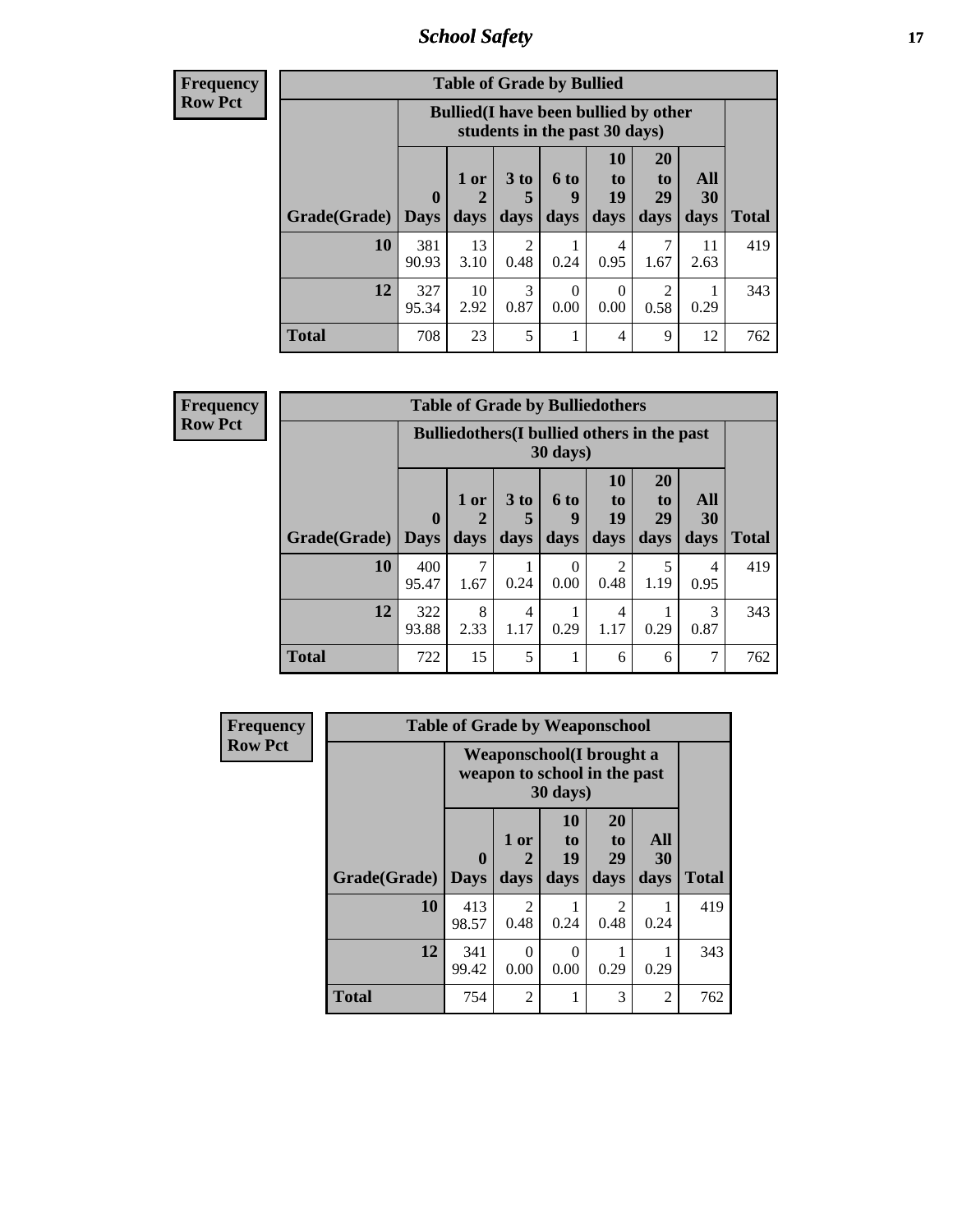*School Safety* **18**

| Frequency      | <b>Table of Grade by Absentunsafe</b> |                                                                      |                   |                                           |                        |                        |              |  |  |
|----------------|---------------------------------------|----------------------------------------------------------------------|-------------------|-------------------------------------------|------------------------|------------------------|--------------|--|--|
| <b>Row Pct</b> |                                       | <b>Absentunsafe(I have missed</b><br>school because I felt unsafe in |                   |                                           |                        |                        |              |  |  |
|                | Grade(Grade)                          | $\mathbf{0}$<br><b>Days</b>                                          | 1 or<br>2<br>days | <b>10</b><br>t <sub>o</sub><br>19<br>days | 20<br>to<br>29<br>days | All<br>30<br>days      | <b>Total</b> |  |  |
|                | 10                                    | 412<br>98.33                                                         | 3<br>0.72         | 0.24                                      | 0.24                   | $\overline{2}$<br>0.48 | 419          |  |  |
|                | 12                                    | 340<br>99.13                                                         | 0.29              | 0<br>0.00                                 | $\Omega$<br>0.00       | 2<br>0.58              | 343          |  |  |
|                | <b>Total</b>                          | 752                                                                  | $\overline{4}$    |                                           | 1                      | $\overline{4}$         | 762          |  |  |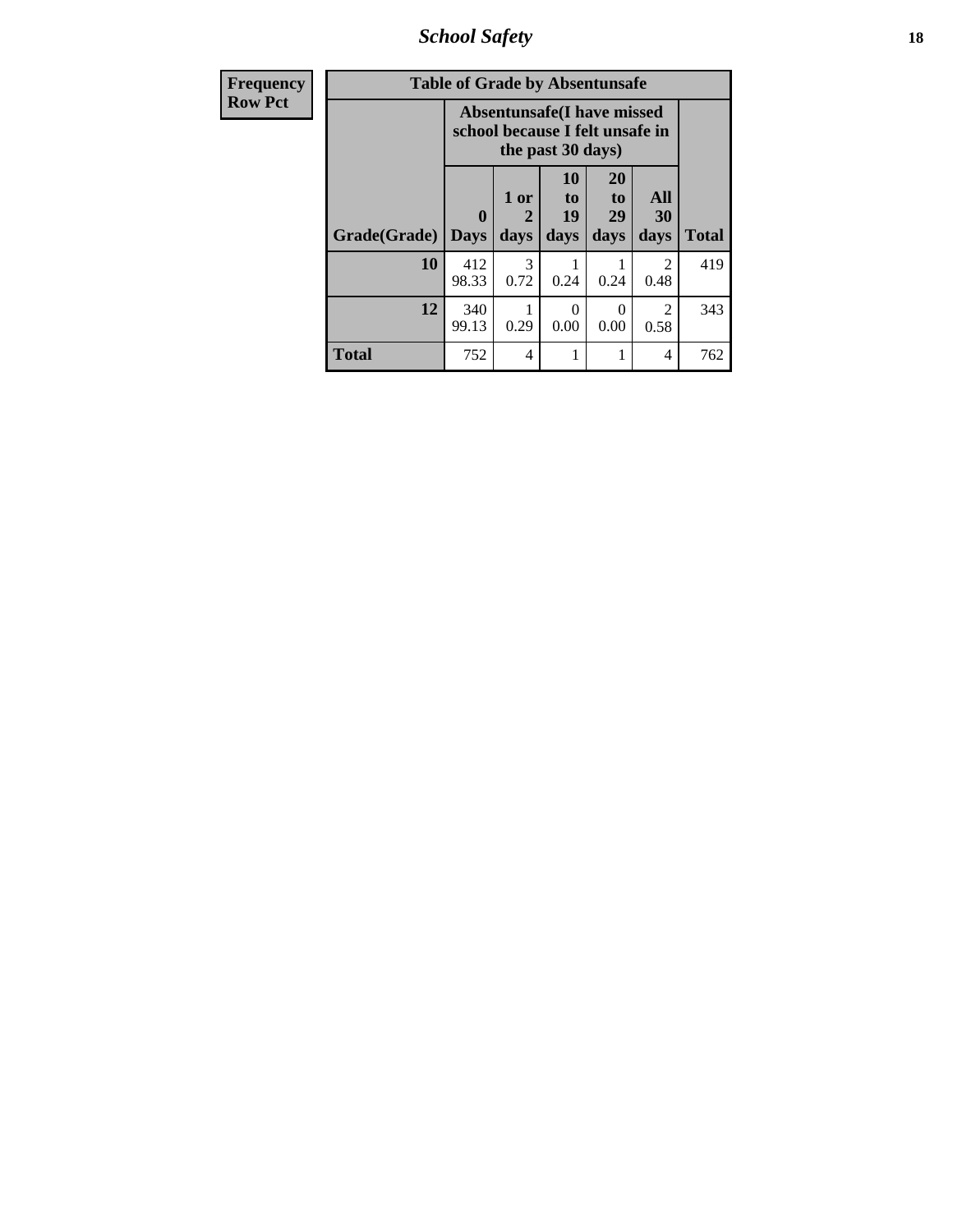# *Drug Use During Last 30 Days* **19**

#### **Frequency Row Pct**

| <b>Table of Grade by Alcohol</b> |                                 |                                    |                 |               |                 |                   |              |       |  |  |  |
|----------------------------------|---------------------------------|------------------------------------|-----------------|---------------|-----------------|-------------------|--------------|-------|--|--|--|
|                                  |                                 | Alcohol(Alcohol use, past 30 days) |                 |               |                 |                   |              |       |  |  |  |
| Grade(Grade)                     | <b>Did</b><br>not<br><b>use</b> | $1 - 2$<br>days                    | $3 - 5$<br>days | $6-9$<br>days | $10-19$<br>days | $20 - 29$<br>days | Every<br>day | Total |  |  |  |
| 10                               | 340<br>81.15                    | 24<br>5.73                         | 19<br>4.53      | 7<br>1.67     | 11<br>2.63      | 10<br>2.39        | 8<br>1.91    | 419   |  |  |  |
| 12                               | 206<br>60.06                    | 35<br>10.20                        | 42<br>12.24     | 26<br>7.58    | 17<br>4.96      | 7<br>2.04         | 10<br>2.92   | 343   |  |  |  |
| <b>Total</b>                     | 546                             | 59                                 | 61              | 33            | 28              | 17                | 18           | 762   |  |  |  |

#### **Frequency Row Pct**

| <b>Table of Grade by Cigarettes</b> |                                 |                                                   |                 |               |                 |                   |                     |       |  |  |  |
|-------------------------------------|---------------------------------|---------------------------------------------------|-----------------|---------------|-----------------|-------------------|---------------------|-------|--|--|--|
|                                     |                                 | Cigarettes (Smoking tobacco use,<br>past 30 days) |                 |               |                 |                   |                     |       |  |  |  |
| Grade(Grade)                        | <b>Did</b><br>not<br><b>use</b> | $1 - 2$<br>days                                   | $3 - 5$<br>days | $6-9$<br>days | $10-19$<br>days | $20 - 29$<br>days | <b>Every</b><br>day | Total |  |  |  |
| 10                                  | 385<br>91.89                    | 14<br>3.34                                        | 7<br>1.67       | 2<br>0.48     | 4<br>0.95       | 3<br>0.72         | 4<br>0.95           | 419   |  |  |  |
| 12                                  | 265<br>77.26                    | 28<br>8.16                                        | 11<br>3.21      | 5<br>1.46     | 11<br>3.21      | 13<br>3.79        | 10<br>2.92          | 343   |  |  |  |
| <b>Total</b>                        | 650                             | 42                                                | 18              | 7             | 15              | 16                | 14                  | 762   |  |  |  |

| <b>Table of Grade by Smokeless</b> |                                 |                                                        |                  |                 |                 |                   |              |              |  |  |
|------------------------------------|---------------------------------|--------------------------------------------------------|------------------|-----------------|-----------------|-------------------|--------------|--------------|--|--|
|                                    |                                 | <b>Smokeless</b> (Chewing tobaccouse,<br>past 30 days) |                  |                 |                 |                   |              |              |  |  |
| Grade(Grade)                       | <b>Did</b><br>not<br><b>use</b> | $1 - 2$<br>days                                        | $3 - 5$<br>days  | $6 - 9$<br>days | $10-19$<br>days | $20 - 29$<br>days | Every<br>day | <b>Total</b> |  |  |
| 10                                 | 409<br>97.61                    | 4<br>0.95                                              | 3<br>0.72        | 0<br>0.00       | 0.00            | 0.48              | 0.24         | 419          |  |  |
| 12                                 | 319<br>93.00                    | 6<br>1.75                                              | $\Omega$<br>0.00 | 0.29            | 5<br>1.46       | 6<br>1.75         | 6<br>1.75    | 343          |  |  |
| <b>Total</b>                       | 728                             | 10                                                     | 3                |                 | 5               | 8                 | 7            | 762          |  |  |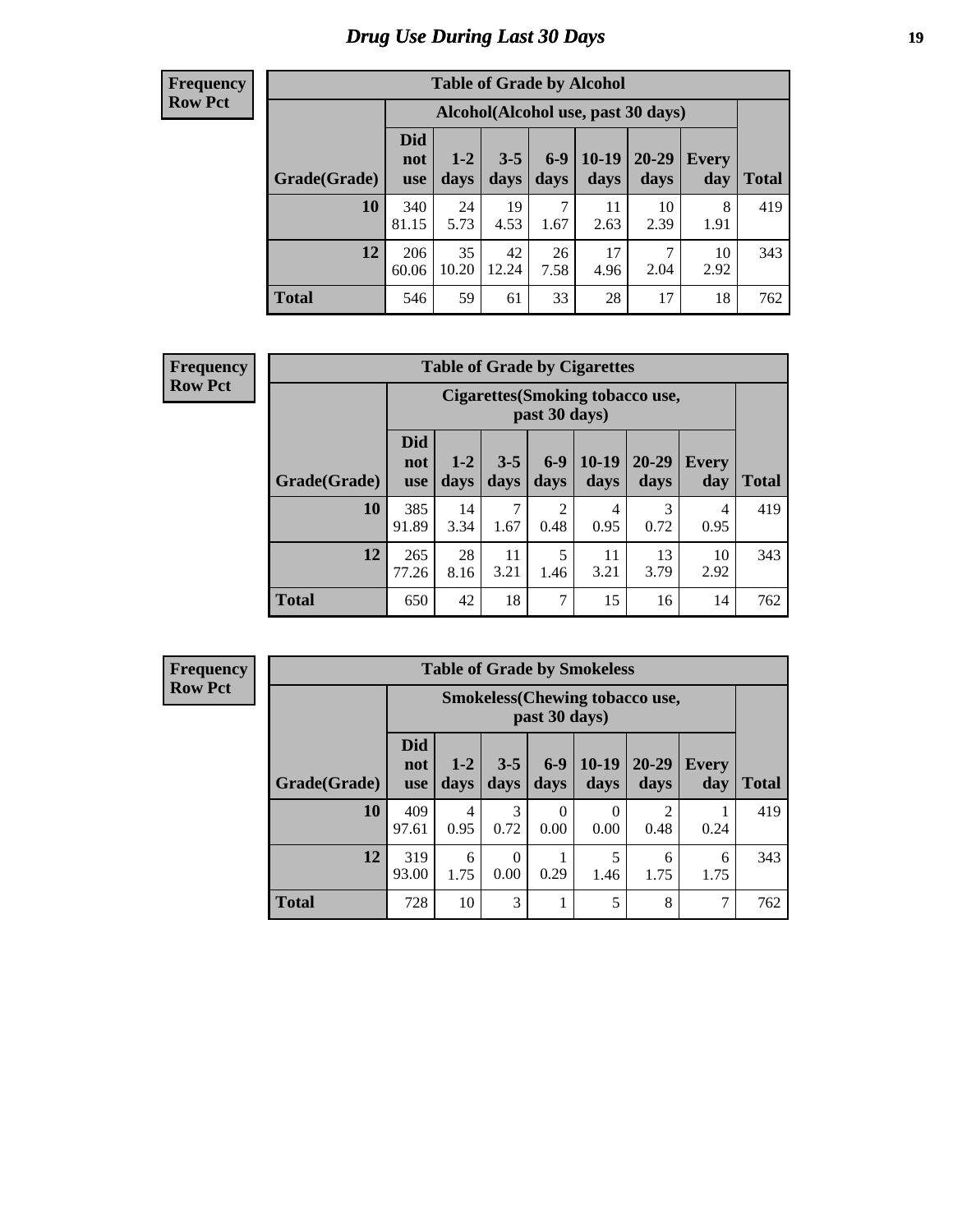| <b>Table of Grade by Marijuana</b> |                                 |                                         |                 |                 |                 |                   |              |              |  |
|------------------------------------|---------------------------------|-----------------------------------------|-----------------|-----------------|-----------------|-------------------|--------------|--------------|--|
|                                    |                                 | Marijuana (Marijuana use, past 30 days) |                 |                 |                 |                   |              |              |  |
| Grade(Grade)                       | <b>Did</b><br>not<br><b>use</b> | $1 - 2$<br>days                         | $3 - 5$<br>days | $6 - 9$<br>days | $10-19$<br>days | $20 - 29$<br>days | Every<br>day | <b>Total</b> |  |
| <b>10</b>                          | 378<br>90.21                    | 14<br>3.34                              | 7<br>1.67       | 3<br>0.72       | 8<br>1.91       | 8<br>1.91         | 0.24         | 419          |  |
| 12                                 | 262<br>76.38                    | 21<br>6.12                              | 13<br>3.79      | 7<br>2.04       | 10<br>2.92      | 14<br>4.08        | 16<br>4.66   | 343          |  |
| <b>Total</b>                       | 640                             | 35                                      | 20              | 10              | 18              | 22                | 17           | 762          |  |

| <b>Frequency</b> | <b>Table of Grade by Cocaine</b> |                                     |               |                 |                 |                   |                     |              |  |
|------------------|----------------------------------|-------------------------------------|---------------|-----------------|-----------------|-------------------|---------------------|--------------|--|
| <b>Row Pct</b>   |                                  | Cocaine (Cocaine use, past 30 days) |               |                 |                 |                   |                     |              |  |
|                  | Grade(Grade)                     | <b>Did</b><br>not<br><b>use</b>     | $1-2$<br>days | $3 - 5$<br>days | $6 - 9$<br>days | $20 - 29$<br>days | <b>Every</b><br>day | <b>Total</b> |  |
|                  | 10                               | 412<br>98.33                        | 3<br>0.72     | 0<br>0.00       | 0.24            | 3<br>0.72         | 0<br>0.00           | 419          |  |
|                  | 12                               | 337<br>98.25                        | 0.29          | 0.29            | 0<br>0.00       | 2<br>0.58         | 2<br>0.58           | 343          |  |
|                  | <b>Total</b>                     | 749                                 | 4             |                 |                 | 5                 | $\overline{2}$      | 762          |  |

| Frequency      | <b>Table of Grade by Inhalants</b> |                                 |                 |                                                                                                                                                                         |              |              |  |  |
|----------------|------------------------------------|---------------------------------|-----------------|-------------------------------------------------------------------------------------------------------------------------------------------------------------------------|--------------|--------------|--|--|
| <b>Row Pct</b> |                                    |                                 |                 | <b>Inhalants</b> (Inhalant use,<br>past 30 days)                                                                                                                        |              |              |  |  |
|                | Grade(Grade)                       | <b>Did</b><br>not<br><b>use</b> | $1 - 2$<br>days | $20 - 29$<br>days                                                                                                                                                       | Every<br>day | <b>Total</b> |  |  |
|                | 10                                 | 412<br>98.33                    | 4<br>0.95       | 3<br>0.72                                                                                                                                                               | 0<br>0.00    | 419          |  |  |
|                | 12                                 | 338<br>98.54                    | 0<br>0.00       | $\mathcal{D}_{\mathcal{A}}^{\mathcal{A}}(\mathcal{A})=\mathcal{D}_{\mathcal{A}}^{\mathcal{A}}(\mathcal{A})\mathcal{D}_{\mathcal{A}}^{\mathcal{A}}(\mathcal{A})$<br>0.58 | 3<br>0.87    | 343          |  |  |
|                | <b>Total</b>                       | 750                             | 4               | 5                                                                                                                                                                       | 3            | 762          |  |  |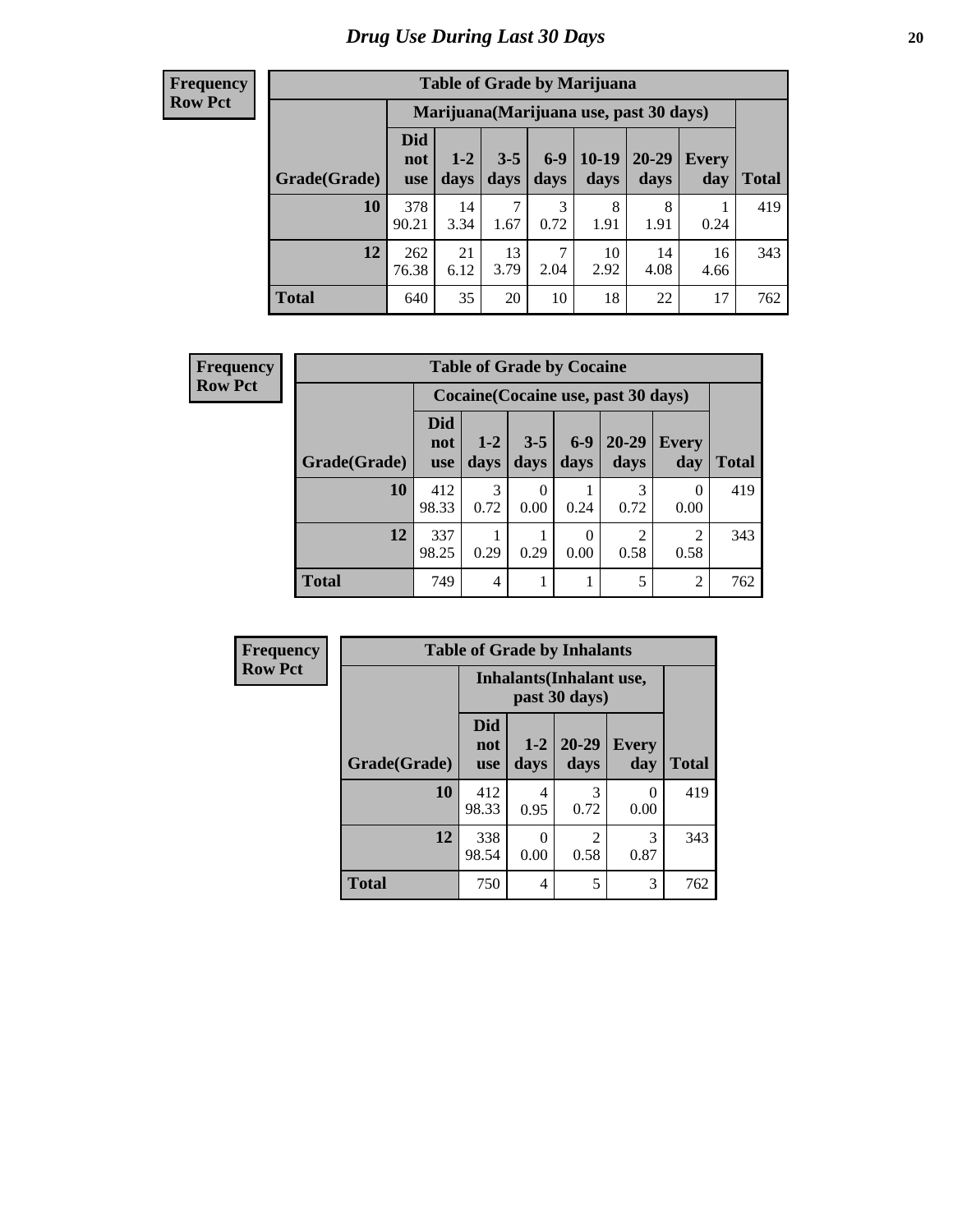#### **Frequency Row Pct Table of Grade by Steroids Grade(Grade) Steroids(Steroid use, past 30 days) Total Did not use 1-2 days 10-19 days 20-29 days Every day**  $10 | 415$ 99.05 1 0.24 0 0.00 3 0.72 0 0.00 419 **12** 338 98.54 1 0.29 1 0.29 1 0.29 2 0.58 343 **Total** 753 2 1 4 2 762

| <b>Frequency</b> | <b>Table of Grade by Ecstasy</b> |                          |               |                 |                  |                                     |                     |              |
|------------------|----------------------------------|--------------------------|---------------|-----------------|------------------|-------------------------------------|---------------------|--------------|
| <b>Row Pct</b>   |                                  |                          |               |                 |                  | Ecstasy (Ecstasy use, past 30 days) |                     |              |
|                  | Grade(Grade)                     | Did<br>not<br><b>use</b> | $1-2$<br>days | $3 - 5$<br>days | $6-9$<br>days    | $20 - 29$<br>days                   | <b>Every</b><br>day | <b>Total</b> |
|                  | 10                               | 411<br>98.09             | 0.48          | 0.24            | 0.24             | 3<br>0.72                           | 0.24                | 419          |
|                  | 12                               | 333<br>97.08             | 4<br>1.17     | 2<br>0.58       | $\Omega$<br>0.00 | 0.29                                | 3<br>0.87           | 343          |
|                  | <b>Total</b>                     | 744                      | 6             | 3               |                  | 4                                   | $\overline{4}$      | 762          |

| <b>Frequency</b> | <b>Table of Grade by Meth</b> |                                 |                  |                  |                   |                        |              |  |
|------------------|-------------------------------|---------------------------------|------------------|------------------|-------------------|------------------------|--------------|--|
| <b>Row Pct</b>   |                               | Meth(Methamphetamine use,       |                  |                  |                   |                        |              |  |
|                  | Grade(Grade)                  | <b>Did</b><br>not<br><b>use</b> | $1 - 2$<br>days  | $10-19$<br>days  | $20 - 29$<br>days | <b>Every</b><br>day    | <b>Total</b> |  |
|                  | 10                            | 413<br>98.57                    | 0.24             | 0.24             | 4<br>0.95         | $\Omega$<br>0.00       | 419          |  |
|                  | 12                            | 340<br>99.13                    | $\Omega$<br>0.00 | $\theta$<br>0.00 | 0.29              | $\mathfrak{D}$<br>0.58 | 343          |  |
|                  | <b>Total</b>                  | 753                             |                  |                  | 5                 | $\overline{2}$         | 762          |  |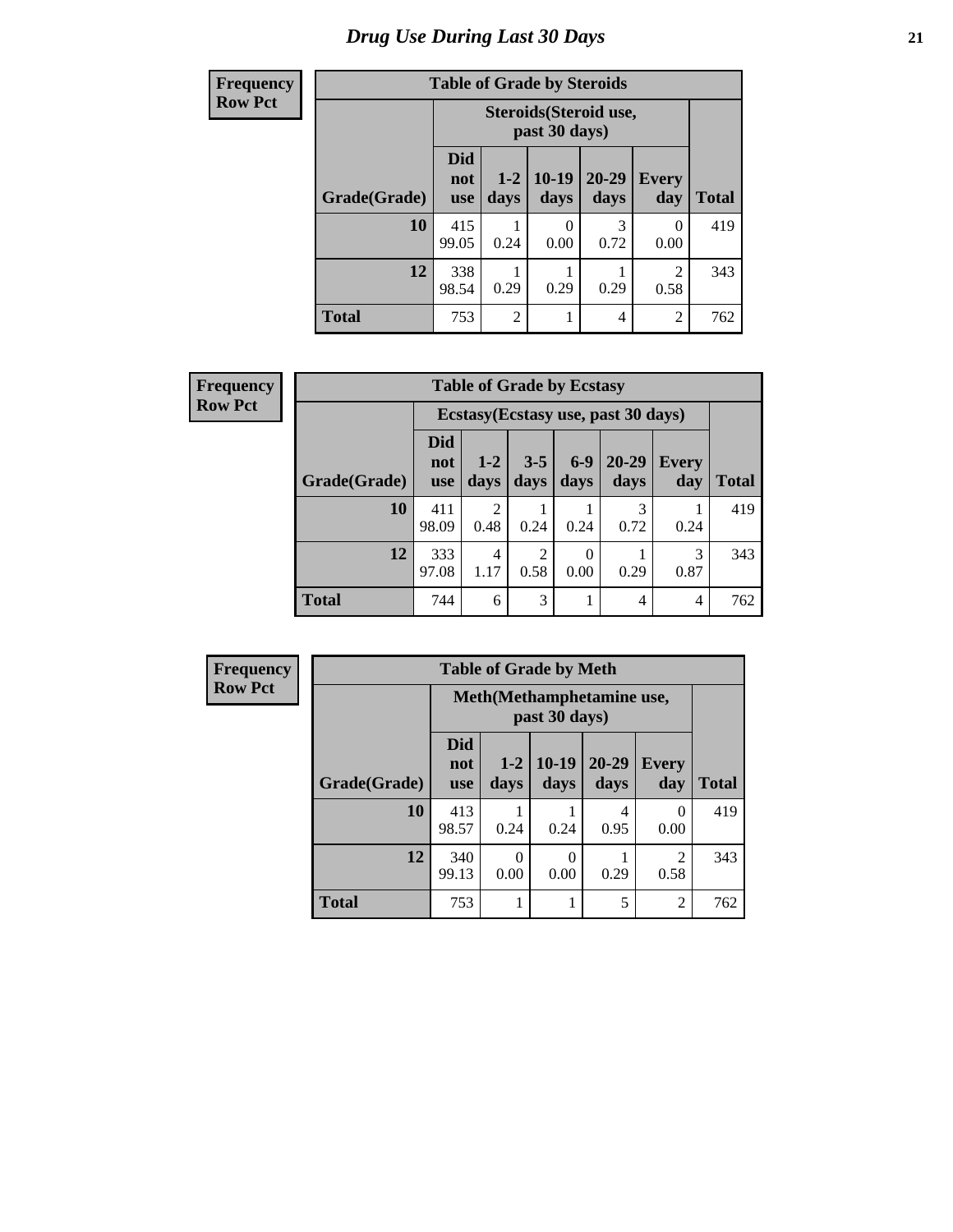#### **Frequency Row Pct**

| <b>Table of Grade by Hallucinogens</b> |                                 |                                                   |                 |                        |                 |                   |                        |              |  |
|----------------------------------------|---------------------------------|---------------------------------------------------|-----------------|------------------------|-----------------|-------------------|------------------------|--------------|--|
|                                        |                                 | Hallucinogens (Hallucinogen use,<br>past 30 days) |                 |                        |                 |                   |                        |              |  |
| Grade(Grade)                           | <b>Did</b><br>not<br><b>use</b> | $1 - 2$<br>days                                   | $3 - 5$<br>days | $6 - 9$<br>days        | $10-19$<br>days | $20 - 29$<br>days | Every<br>day           | <b>Total</b> |  |
| 10                                     | 406<br>96.90                    | $\overline{2}$<br>0.48                            | 3<br>0.72       | $\overline{c}$<br>0.48 | 0<br>0.00       | 4<br>0.95         | $\mathfrak{D}$<br>0.48 | 419          |  |
| 12                                     | 332<br>96.79                    | $\overline{2}$<br>0.58                            | 2<br>0.58       | $\theta$<br>0.00       | 2<br>0.58       | റ<br>0.58         | 3<br>0.87              | 343          |  |
| <b>Total</b>                           | 738                             | $\overline{4}$                                    | 5               | $\overline{2}$         | $\overline{2}$  | 6                 | 5                      | 762          |  |

| <b>Table of Grade by Prescription</b> |                                 |                                                                                |                 |                  |                 |               |              |       |
|---------------------------------------|---------------------------------|--------------------------------------------------------------------------------|-----------------|------------------|-----------------|---------------|--------------|-------|
|                                       |                                 | <b>Prescription</b> (Prescription drugs not<br>prescribed to me, past 30 days) |                 |                  |                 |               |              |       |
| Grade(Grade)                          | <b>Did</b><br>not<br><b>use</b> | $1 - 2$<br>days                                                                | $3 - 5$<br>days | $6 - 9$<br>days  | $10-19$<br>days | 20-29<br>days | Every<br>day | Total |
| 10                                    | 400<br>95.47                    | 8<br>1.91                                                                      | 3<br>0.72       | $\Omega$<br>0.00 | 4<br>0.95       | 3<br>0.72     | 0.24         | 419   |
| 12                                    | 307<br>89.50                    | Q<br>2.62                                                                      | 8<br>2.33       | 5<br>1.46        | 7<br>2.04       | 3<br>0.87     | 4<br>1.17    | 343   |
| <b>Total</b>                          | 707                             | 17                                                                             | 11              | 5                | 11              | 6             | 5            | 762   |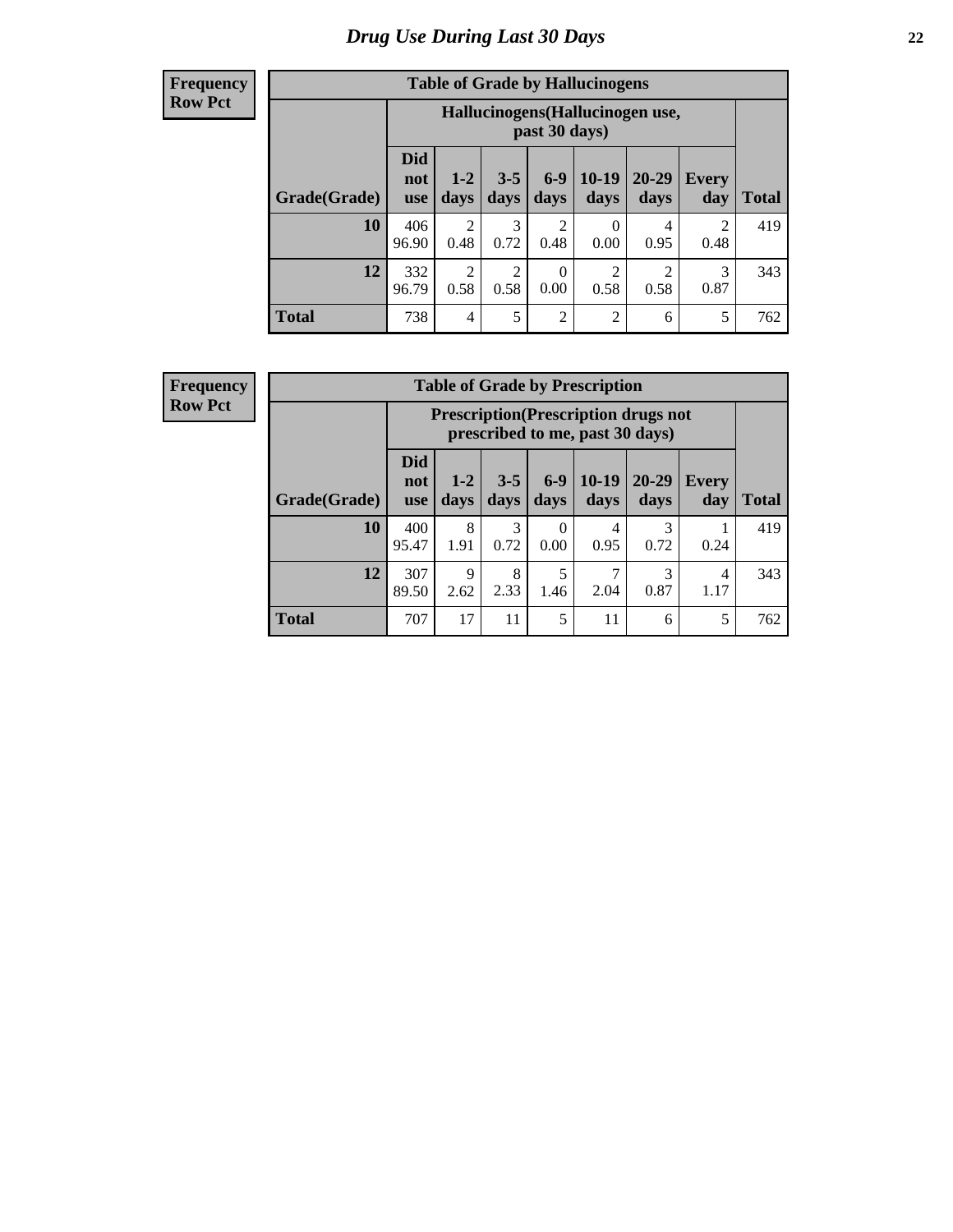| Frequency      | <b>Table of Alcoholease by Grade</b>              |                    |              |     |  |  |  |  |
|----------------|---------------------------------------------------|--------------------|--------------|-----|--|--|--|--|
| <b>Col Pct</b> | <b>Alcoholease</b> (It is<br>easy to get alcohol) | Grade(Grade)<br>10 | <b>Total</b> |     |  |  |  |  |
|                | <b>Strongly Agree</b>                             | 154<br>36.75       | 153<br>44.61 | 307 |  |  |  |  |
|                | <b>Somewhat Agree</b>                             | 153<br>36.52       | 119<br>34.69 | 272 |  |  |  |  |
|                | <b>Somewhat Disagree</b>                          | 54<br>12.89        | 50<br>14.58  | 104 |  |  |  |  |
|                | <b>Strongly Disagree</b>                          | 58<br>13.84        | 21<br>6.12   | 79  |  |  |  |  |
|                | <b>Total</b>                                      | 419                | 343          | 762 |  |  |  |  |

| Frequency      | <b>Table of Cigarettesease by Grade</b>                  |                    |              |              |  |  |  |
|----------------|----------------------------------------------------------|--------------------|--------------|--------------|--|--|--|
| <b>Col Pct</b> | Cigarettesease (It is<br>easy to get smoking<br>tobacco) | Grade(Grade)<br>10 | 12           | <b>Total</b> |  |  |  |
|                | <b>Strongly Agree</b>                                    | 115<br>27.45       | 195<br>56.85 | 310          |  |  |  |
|                | <b>Somewhat Agree</b>                                    | 155<br>36.99       | 90<br>26.24  | 245          |  |  |  |
|                | <b>Somewhat Disagree</b>                                 | 74<br>17.66        | 32<br>9.33   | 106          |  |  |  |
|                | <b>Strongly Disagree</b>                                 | 75<br>17.90        | 26<br>7.58   | 101          |  |  |  |
|                | <b>Total</b>                                             | 419                | 343          | 762          |  |  |  |

| Frequency      | <b>Table of Smokelessease by Grade</b>                         |                    |                    |     |
|----------------|----------------------------------------------------------------|--------------------|--------------------|-----|
| <b>Col Pct</b> | <b>Smokelessease</b> (It is<br>easy to get chewing<br>tobacco) | Grade(Grade)<br>10 | <b>Total</b>       |     |
|                | <b>Strongly Agree</b>                                          | 93<br>22.20        | 12<br>176<br>51.31 | 269 |
|                | <b>Somewhat Agree</b>                                          | 129<br>30.79       | 87<br>25.36        | 216 |
|                | <b>Somewhat Disagree</b>                                       | 97<br>23.15        | 48<br>13.99        | 145 |
|                | <b>Strongly Disagree</b>                                       | 100<br>23.87       | 32<br>9.33         | 132 |
|                | <b>Total</b>                                                   | 419                | 343                | 762 |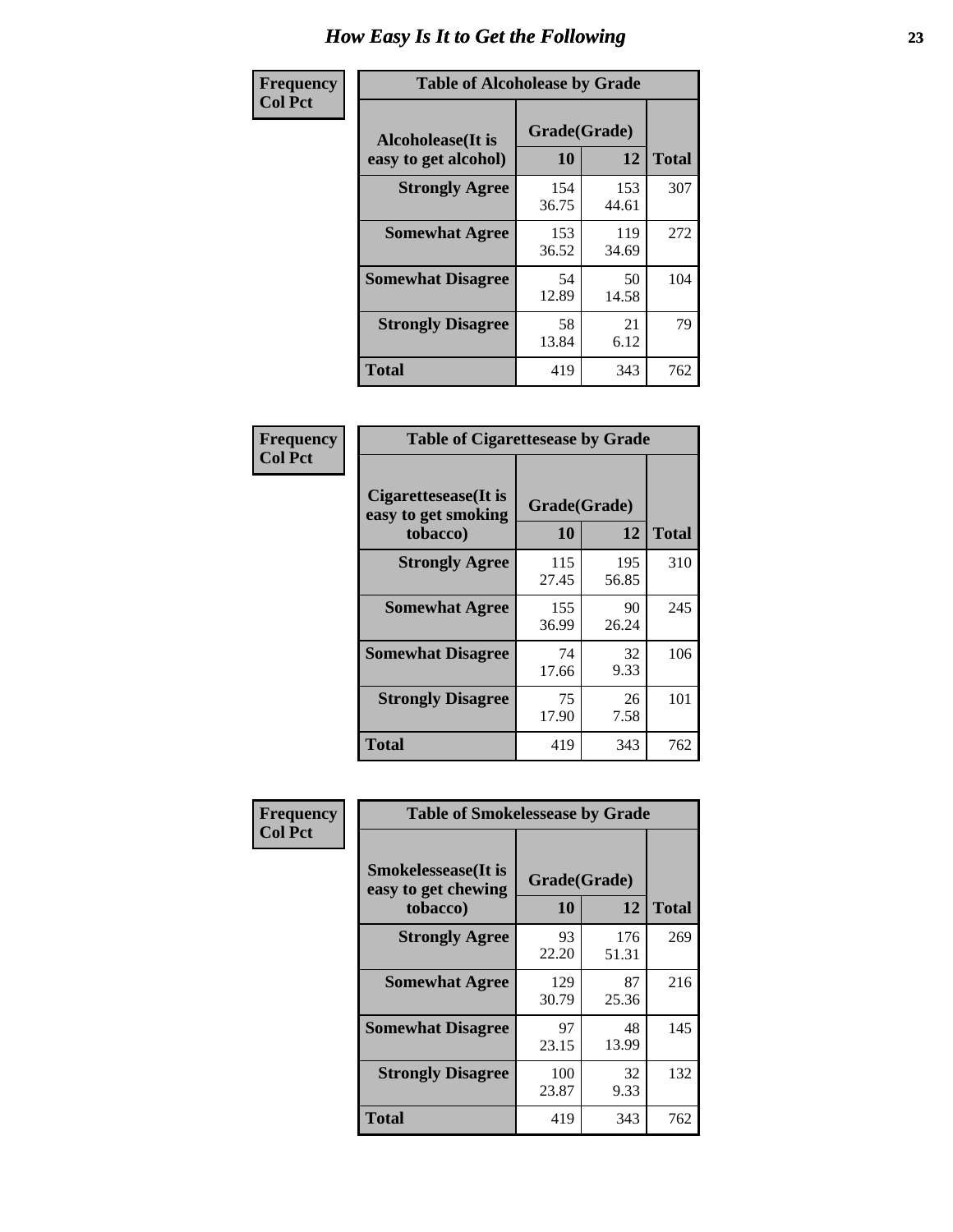| Frequency      | <b>Table of Marijuanaease by Grade</b>           |                    |              |              |  |  |  |  |
|----------------|--------------------------------------------------|--------------------|--------------|--------------|--|--|--|--|
| <b>Col Pct</b> | Marijuanaease(It is<br>easy to get<br>marijuana) | Grade(Grade)<br>10 | 12           | <b>Total</b> |  |  |  |  |
|                | <b>Strongly Agree</b>                            | 147<br>35.08       | 152<br>44.31 | 299          |  |  |  |  |
|                | <b>Somewhat Agree</b>                            | 112<br>26.73       | 113<br>32.94 | 225          |  |  |  |  |
|                | <b>Somewhat Disagree</b>                         | 71<br>16.95        | 42<br>12.24  | 113          |  |  |  |  |
|                | <b>Strongly Disagree</b>                         | 89<br>21.24        | 36<br>10.50  | 125          |  |  |  |  |
|                | <b>Total</b>                                     | 419                | 343          | 762          |  |  |  |  |

| <b>Table of Cocaineease by Grade</b> |              |              |              |  |  |  |  |  |
|--------------------------------------|--------------|--------------|--------------|--|--|--|--|--|
| Cocaineease(It is                    | 10           | Grade(Grade) |              |  |  |  |  |  |
| easy to get cocaine)                 |              | 12           | <b>Total</b> |  |  |  |  |  |
| <b>Strongly Agree</b>                | 45<br>10.74  | 33<br>9.62   | 78           |  |  |  |  |  |
| <b>Somewhat Agree</b>                | 84<br>20.05  | 74<br>21.57  | 158          |  |  |  |  |  |
| <b>Somewhat Disagree</b>             | 117<br>27.92 | 135<br>39.36 | 252          |  |  |  |  |  |
| <b>Strongly Disagree</b>             | 173<br>41.29 | 101<br>29.45 | 274          |  |  |  |  |  |
| <b>Total</b>                         | 419          | 343          | 762          |  |  |  |  |  |

| Frequency      | <b>Table of Inhalantsease by Grade</b>     |              |              |              |
|----------------|--------------------------------------------|--------------|--------------|--------------|
| <b>Col Pct</b> | <b>Inhalantsease</b> (It is<br>easy to get | Grade(Grade) |              |              |
|                | inhalants)                                 | <b>10</b>    | 12           | <b>Total</b> |
|                | <b>Strongly Agree</b>                      | 165<br>39.38 | 124<br>36.15 | 289          |
|                | <b>Somewhat Agree</b>                      | 87<br>20.76  | 80<br>23.32  | 167          |
|                | <b>Somewhat Disagree</b>                   | 65<br>15.51  | 74<br>21.57  | 139          |
|                | <b>Strongly Disagree</b>                   | 102<br>24.34 | 65<br>18.95  | 167          |
|                | <b>Total</b>                               | 419          | 343          | 762          |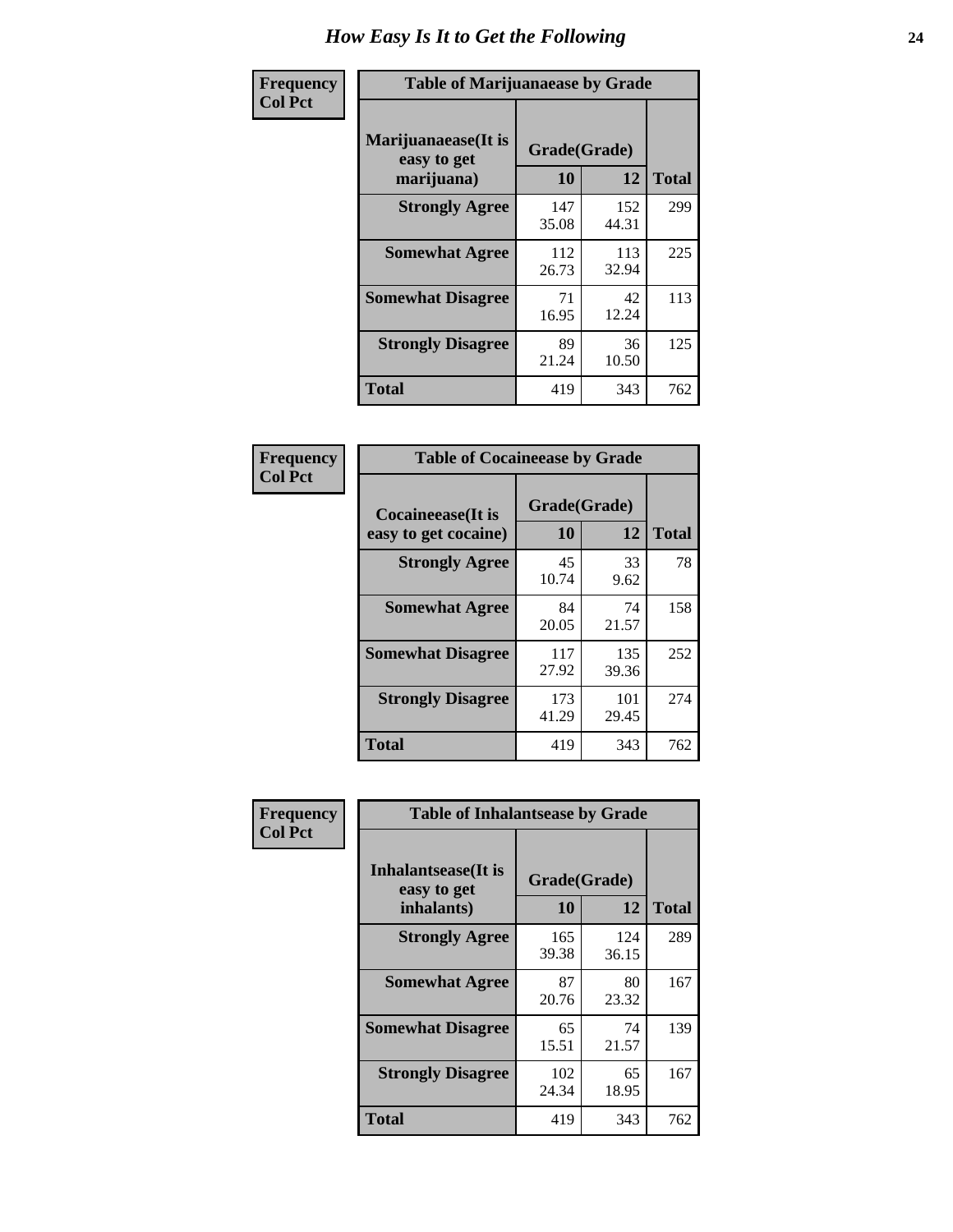| Frequency      |                                                     | <b>Table of Steroidsease by Grade</b> |              |              |  |  |  |  |  |  |  |  |
|----------------|-----------------------------------------------------|---------------------------------------|--------------|--------------|--|--|--|--|--|--|--|--|
| <b>Col Pct</b> | <b>Steroidsease</b> (It is<br>easy to get steroids) | Grade(Grade)<br>10                    | 12           | <b>Total</b> |  |  |  |  |  |  |  |  |
|                | <b>Strongly Agree</b>                               | 39<br>9.31                            | 33<br>9.62   | 72           |  |  |  |  |  |  |  |  |
|                | <b>Somewhat Agree</b>                               | 89<br>21.24                           | 66<br>19.24  | 155          |  |  |  |  |  |  |  |  |
|                | <b>Somewhat Disagree</b>                            | 118<br>28.16                          | 126<br>36.73 | 244          |  |  |  |  |  |  |  |  |
|                | <b>Strongly Disagree</b>                            | 173<br>41.29                          | 118<br>34.40 | 291          |  |  |  |  |  |  |  |  |
|                | <b>Total</b>                                        | 419                                   | 343          | 762          |  |  |  |  |  |  |  |  |

| Frequency      | <b>Table of Ecstasyease by Grade</b>              |                           |              |              |
|----------------|---------------------------------------------------|---------------------------|--------------|--------------|
| <b>Col Pct</b> | <b>Ecstasyease</b> (It is<br>easy to get ecstasy) | Grade(Grade)<br><b>10</b> | 12           | <b>Total</b> |
|                | <b>Strongly Agree</b>                             | 46<br>10.98               | 41<br>11.95  | 87           |
|                | <b>Somewhat Agree</b>                             | 88<br>21.00               | 73<br>21.28  | 161          |
|                | <b>Somewhat Disagree</b>                          | 109<br>26.01              | 126<br>36.73 | 235          |
|                | <b>Strongly Disagree</b>                          | 176<br>42.00              | 103<br>30.03 | 279          |
|                | <b>Total</b>                                      | 419                       | 343          | 762          |

| Frequency      | <b>Table of Methease by Grade</b>                          |                    |              |     |
|----------------|------------------------------------------------------------|--------------------|--------------|-----|
| <b>Col Pct</b> | <b>Methease</b> (It is easy<br>to get<br>methamphetamines) | Grade(Grade)<br>10 | <b>Total</b> |     |
|                | <b>Strongly Agree</b>                                      | 39<br>9.31         | 21<br>6.12   | 60  |
|                | <b>Somewhat Agree</b>                                      | 69<br>16.47        | 51<br>14.87  | 120 |
|                | <b>Somewhat Disagree</b>                                   | 116<br>27.68       | 120<br>34.99 | 236 |
|                | <b>Strongly Disagree</b>                                   | 195<br>46.54       | 151<br>44.02 | 346 |
|                | Total                                                      | 419                | 343          | 762 |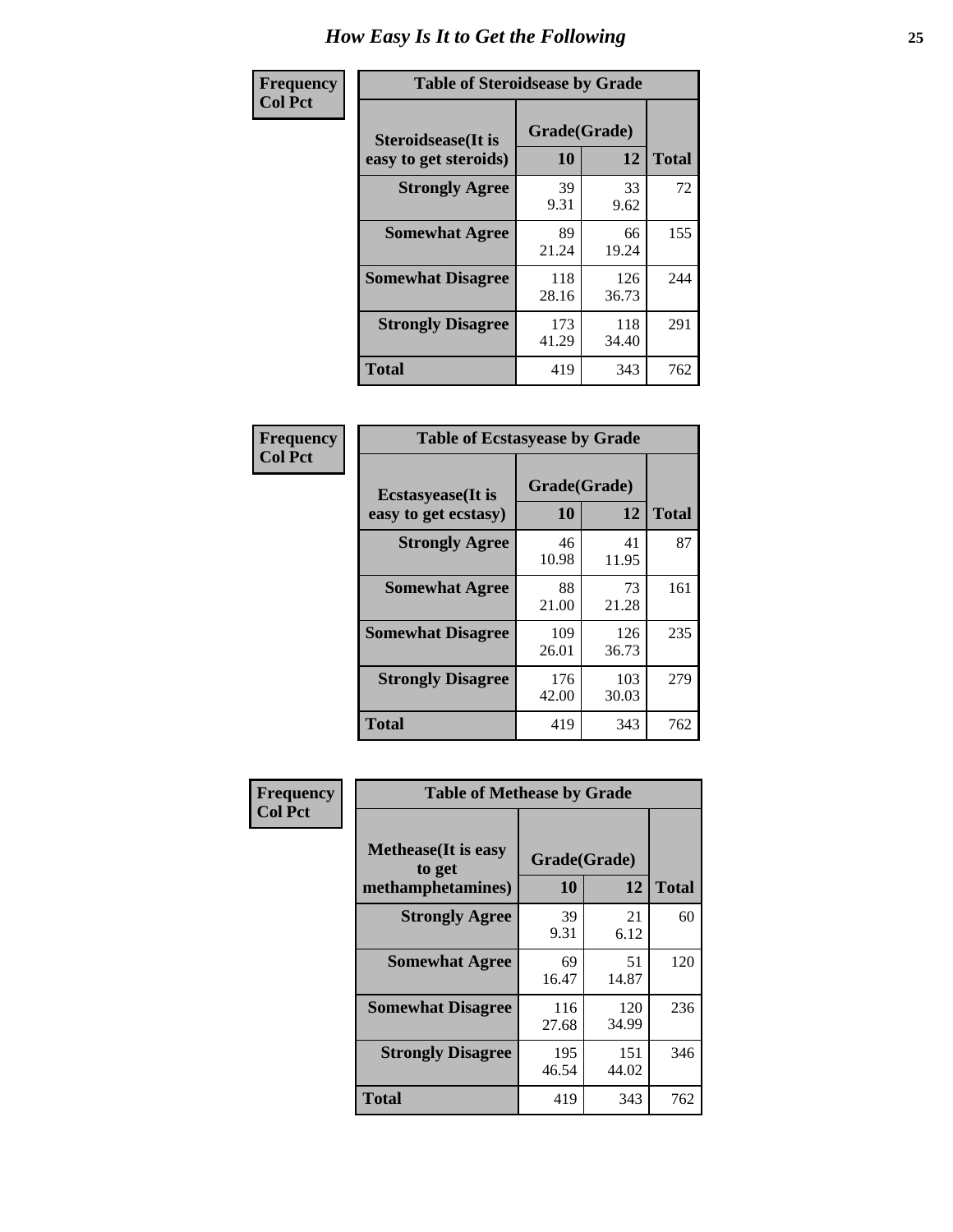| <b>Frequency</b> | <b>Table of Hallucinogensease by Grade</b>               |                    |              |              |
|------------------|----------------------------------------------------------|--------------------|--------------|--------------|
| <b>Col Pct</b>   | Hallucinogensease(It<br>is easy to get<br>hallucinogens) | Grade(Grade)<br>10 | 12           | <b>Total</b> |
|                  | <b>Strongly Agree</b>                                    | 48<br>11.46        | 28<br>8.16   | 76           |
|                  | <b>Somewhat Agree</b>                                    | 86<br>20.53        | 86<br>25.07  | 172          |
|                  | <b>Somewhat Disagree</b>                                 | 115<br>27.45       | 111<br>32.36 | 226          |
|                  | <b>Strongly Disagree</b>                                 | 170<br>40.57       | 118<br>34.40 | 288          |
|                  | <b>Total</b>                                             | 419                | 343          | 762          |

| <b>Frequency</b><br>Col Pct |
|-----------------------------|
|                             |

| <b>Table of Prescriptionease by Grade</b>                                                |              |              |              |  |  |  |  |  |  |  |
|------------------------------------------------------------------------------------------|--------------|--------------|--------------|--|--|--|--|--|--|--|
| <b>Prescriptionease</b> (It<br>is easy to get<br>prescription drugs<br>not prescribed to |              | Grade(Grade) |              |  |  |  |  |  |  |  |
| me)                                                                                      | 10           | 12           | <b>Total</b> |  |  |  |  |  |  |  |
| <b>Strongly Agree</b>                                                                    | 158<br>37.71 | 137<br>39.94 | 295          |  |  |  |  |  |  |  |
| <b>Somewhat Agree</b>                                                                    | 108<br>25.78 | 102<br>29.74 | 210          |  |  |  |  |  |  |  |
| <b>Somewhat Disagree</b>                                                                 | 63<br>15.04  | 59<br>17.20  | 122          |  |  |  |  |  |  |  |
| <b>Strongly Disagree</b>                                                                 | 90<br>21.48  | 45<br>13.12  | 135          |  |  |  |  |  |  |  |
| Total                                                                                    | 419          | 343          | 762          |  |  |  |  |  |  |  |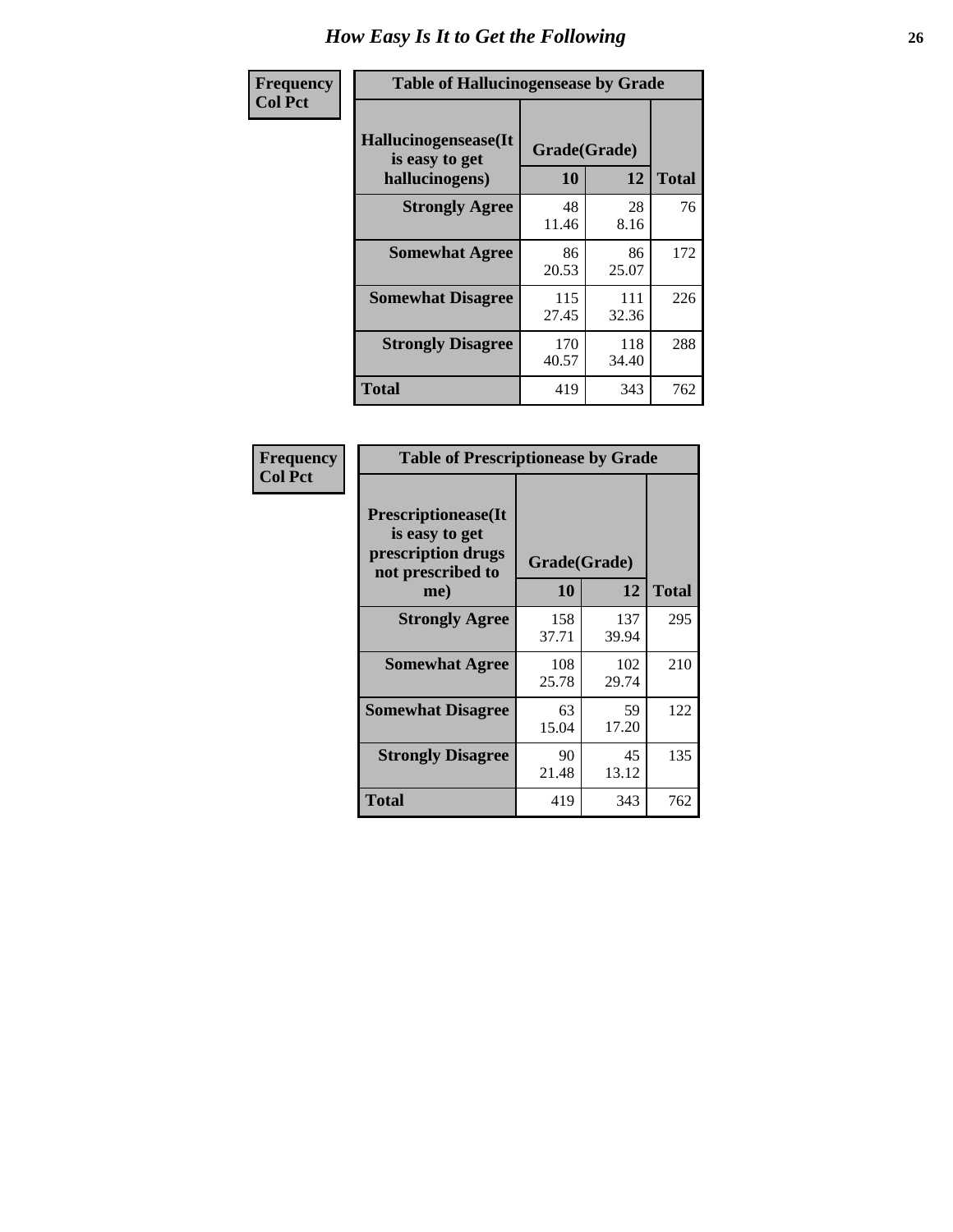*Age at Onset of Use* **27** *Results for "Age at Onset of Use" questions exclude students who said they did not use that substance*

| Frequency      |              |                        |                  |                        |           |                     | <b>Table of Grade by Alcoholinit</b>             |             |             |             |                         |                       |              |
|----------------|--------------|------------------------|------------------|------------------------|-----------|---------------------|--------------------------------------------------|-------------|-------------|-------------|-------------------------|-----------------------|--------------|
| <b>Row Pct</b> |              |                        |                  |                        |           |                     | Alcoholinit (I started using alcohol when I was) |             |             |             |                         |                       |              |
|                | Grade(Grade) | <b>8 or</b><br>vounger | 9                | 10                     | 11        | 12                  | 13                                               | 14          | 15          | 16          | 17                      | <b>18 or</b><br>older | <b>Total</b> |
|                | 10           | 7<br>6.48              | 4<br>3.70        | $\overline{2}$<br>1.85 | 7<br>6.48 | 9                   | 13<br>$8.33$   12.04                             | 29<br>26.85 | 31<br>28.70 | 4<br>3.70   | 0.93                    | 0.93                  | 108          |
|                | 12           | 10<br>5.88             | $\theta$<br>0.00 | $\overline{2}$<br>1.18 | 3<br>1.76 | $5^{\circ}$<br>2.94 | 20<br>11.76                                      | 24<br>14.12 | 51<br>30.00 | 36<br>21.18 | 13 <sup>1</sup><br>7.65 | 6<br>3.53             | 170          |
|                | <b>Total</b> | 17                     | 4                | 4                      | 10        | 14                  | 33                                               | 53          | 82          | 40          | 14                      | ⇁                     | 278          |
|                |              |                        |                  |                        |           |                     | Frequency Missing $= 484$                        |             |             |             |                         |                       |              |

#### **Frequency Row Pct**

|              | <b>Table of Grade by Cigarettesinit</b> |                                                      |                        |                  |                |                           |            |             |             |             |                       |              |  |
|--------------|-----------------------------------------|------------------------------------------------------|------------------------|------------------|----------------|---------------------------|------------|-------------|-------------|-------------|-----------------------|--------------|--|
|              |                                         | Cigarettesinit(I started smoking tobacco when I was) |                        |                  |                |                           |            |             |             |             |                       |              |  |
| Grade(Grade) | 8 or<br>younger                         | 9                                                    | 10                     | 11               | 12             | 13                        | 14         | 15          | 16          | 17          | <b>18 or</b><br>older | <b>Total</b> |  |
| 10           | 2.44                                    | 0<br>0.00                                            | 12.20                  | 2<br>4.88        | 2.44           | 7<br>17.07                | 6<br>14.63 | 15<br>36.59 | 7.32        | 2.44        | 0<br>0.00             | 41           |  |
| 12           | 2<br>2.00                               | 1.00                                                 | $\overline{c}$<br>2.00 | $\Omega$<br>0.00 | 1.00           | $\overline{2}$<br>2.00    | 9<br>9.00  | 25<br>25.00 | 26<br>26.00 | 25<br>25.00 | $\mathcal{I}$<br>7.00 | 100          |  |
| <b>Total</b> | 3                                       |                                                      | 7                      | $\overline{2}$   | $\overline{2}$ | 9                         | 15         | 40          | 29          | 26          | $\mathcal{L}$         | 141          |  |
|              |                                         |                                                      |                        |                  |                | Frequency Missing $= 621$ |            |             |             |             |                       |              |  |

| <b>Table of Grade by Smokelessinit</b> |                           |                                                     |                  |                  |           |           |             |             |            |                       |              |  |
|----------------------------------------|---------------------------|-----------------------------------------------------|------------------|------------------|-----------|-----------|-------------|-------------|------------|-----------------------|--------------|--|
|                                        |                           | Smokelessinit(I started chewing tobacco when I was) |                  |                  |           |           |             |             |            |                       |              |  |
| Grade(Grade)                           | 8 or<br>younger           | <b>10</b>                                           | 11               | 12               | 13        | <b>14</b> | <b>15</b>   | <b>16</b>   | 17         | <b>18 or</b><br>older | <b>Total</b> |  |
| 10                                     | 7.14                      | 2<br>14.29   7.14                                   |                  | 7.14             | 0<br>0.00 | 7.14      | 6<br>42.86  | 2<br>14.29  | 0.00       | $\Omega$<br>0.00      | 14           |  |
| 12                                     | $\overline{2}$<br>5.56    | 2.78                                                | $\theta$<br>0.00 | $\theta$<br>0.00 | 3<br>8.33 | 2<br>5.56 | 10<br>27.78 | 12<br>33.33 | 4<br>11.11 | 5.56                  | 36           |  |
| <b>Total</b>                           | 3                         | 3                                                   |                  |                  | 3         | 3         | 16          | 14          | 4          | 2                     | 50           |  |
|                                        | Frequency Missing $= 712$ |                                                     |                  |                  |           |           |             |             |            |                       |              |  |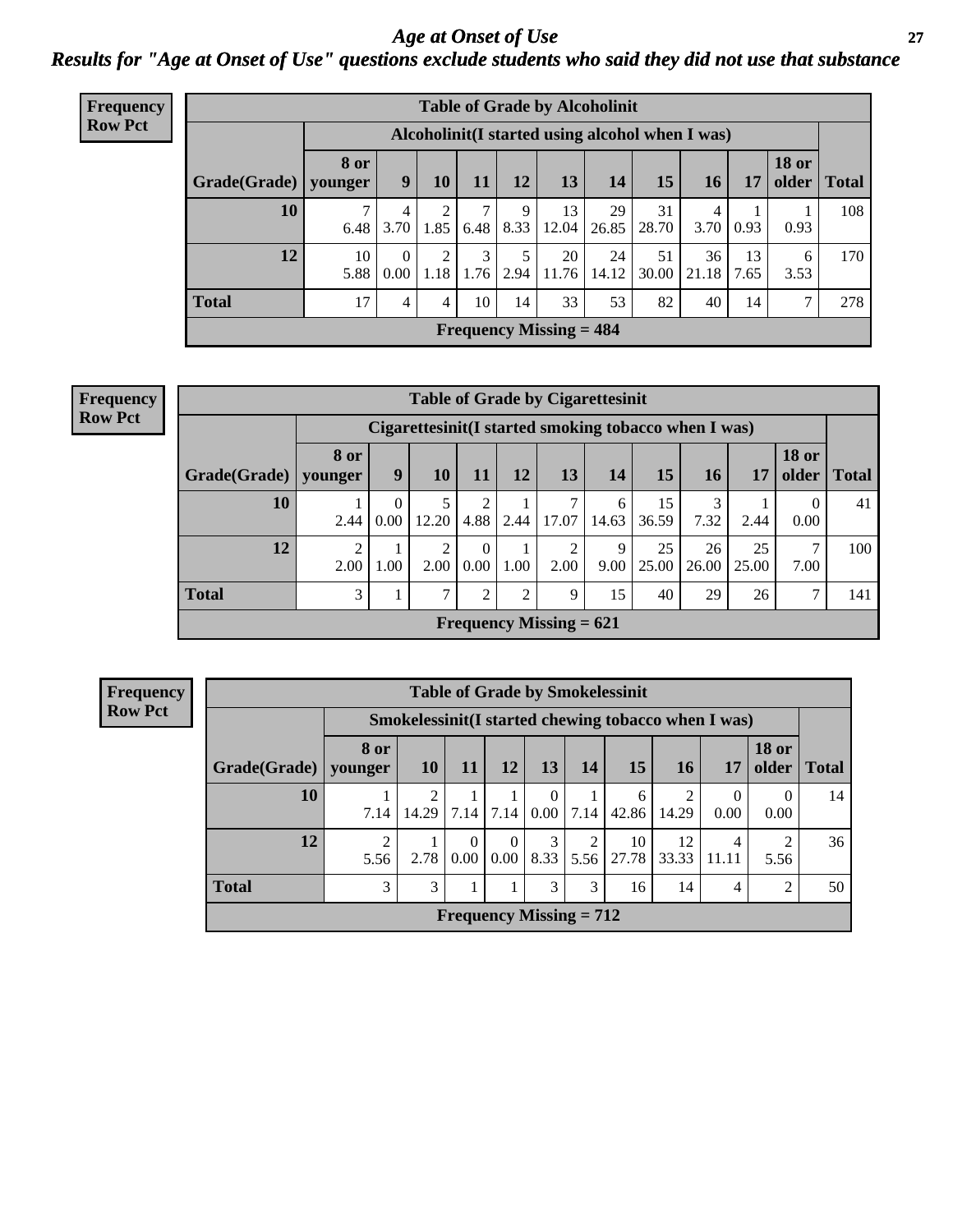#### *Age at Onset of Use* **28**

*Results for "Age at Onset of Use" questions exclude students who said they did not use that substance*

| Frequency      |              |                        |                  |           |                  |           |                           | <b>Table of Grade by Marijuanainit</b>               |             |                  |                       |              |
|----------------|--------------|------------------------|------------------|-----------|------------------|-----------|---------------------------|------------------------------------------------------|-------------|------------------|-----------------------|--------------|
| <b>Row Pct</b> |              |                        |                  |           |                  |           |                           | Marijuanainit (I started using marijuana when I was) |             |                  |                       |              |
|                | Grade(Grade) | <b>8 or</b><br>younger | 9                | 10        | 12               | 13        | 14                        | 15                                                   | 16          | 17               | <b>18 or</b><br>older | <b>Total</b> |
|                | 10           | 1.72                   | 3<br>5.17        | 3<br>5.17 | 3<br>5.17        | 4<br>6.90 | 16<br>27.59               | 23<br>39.66                                          | 5<br>8.62   | $\Omega$<br>0.00 | $\Omega$<br>0.00      | 58           |
|                | 12           | $\mathcal{D}$<br>2.00  | $\theta$<br>0.00 | 1.00      | $\theta$<br>0.00 | 5<br>5.00 | 9<br>9.00                 | 32<br>32.00                                          | 30<br>30.00 | 19<br>19.00      | 2<br>2.00             | 100          |
|                | <b>Total</b> | 3                      | 3                | 4         | 3                | 9         | 25                        | 55                                                   | 35          | 19               | $\overline{2}$        | 158          |
|                |              |                        |                  |           |                  |           | Frequency Missing $= 604$ |                                                      |             |                  |                       |              |

| <b>Frequency</b> |              | <b>Table of Grade by Cocaineinit</b>     |                         |                                             |                |                  |                  |              |
|------------------|--------------|------------------------------------------|-------------------------|---------------------------------------------|----------------|------------------|------------------|--------------|
| <b>Row Pct</b>   |              | Cocaineinit(I started using cocaine when |                         | I was)                                      |                |                  |                  |              |
|                  | Grade(Grade) | 8 or<br>younger                          | <b>10</b>               | 14                                          | 15             | 16               | 17               | <b>Total</b> |
|                  | 10           | 3<br>37.50                               | 12.50                   | 3<br>37.50                                  | 12.50          | $\Omega$<br>0.00 | $\Omega$<br>0.00 | 8            |
|                  | 12           | $\mathfrak{D}$<br>15.38                  | $\mathfrak{D}$<br>15.38 | $\Omega$<br>0.00                            | 7.69           | 4<br>30.77       | 4<br>30.77       | 13           |
|                  | <b>Total</b> | 5                                        | 3                       | 3                                           | $\overline{2}$ | $\overline{4}$   | 4                | 21           |
|                  |              |                                          |                         | <b>Frequency Missing <math>= 741</math></b> |                |                  |                  |              |

| <b>Frequency</b> | <b>Table of Grade by Inhalantsinit</b> |                                                      |                                |       |                  |                 |            |           |       |              |
|------------------|----------------------------------------|------------------------------------------------------|--------------------------------|-------|------------------|-----------------|------------|-----------|-------|--------------|
| <b>Row Pct</b>   |                                        | Inhalantsinit (I started using inhalants when I was) |                                |       |                  |                 |            |           |       |              |
|                  | Grade(Grade)   younger                 | 8 or                                                 | <b>10</b>                      | -11   | <b>12</b>        | 13 <sup>1</sup> | <b>14</b>  | 15        | 16    | <b>Total</b> |
|                  | 10                                     | 3<br>25.00                                           | 8.33                           | 16.67 | 8.33             | 8.33            | 4<br>33.33 | 0<br>0.00 | 0.00  | 12           |
|                  | 12                                     | 14.29                                                | 14.29                          | 14.29 | $\Omega$<br>0.00 | 14.29           | 14.29      | 14.29     | 14.29 |              |
|                  | <b>Total</b>                           | $\overline{4}$                                       | $\overline{2}$                 | 3     |                  | 2               | 5          |           |       | 19           |
|                  |                                        |                                                      | <b>Frequency Missing = 743</b> |       |                  |                 |            |           |       |              |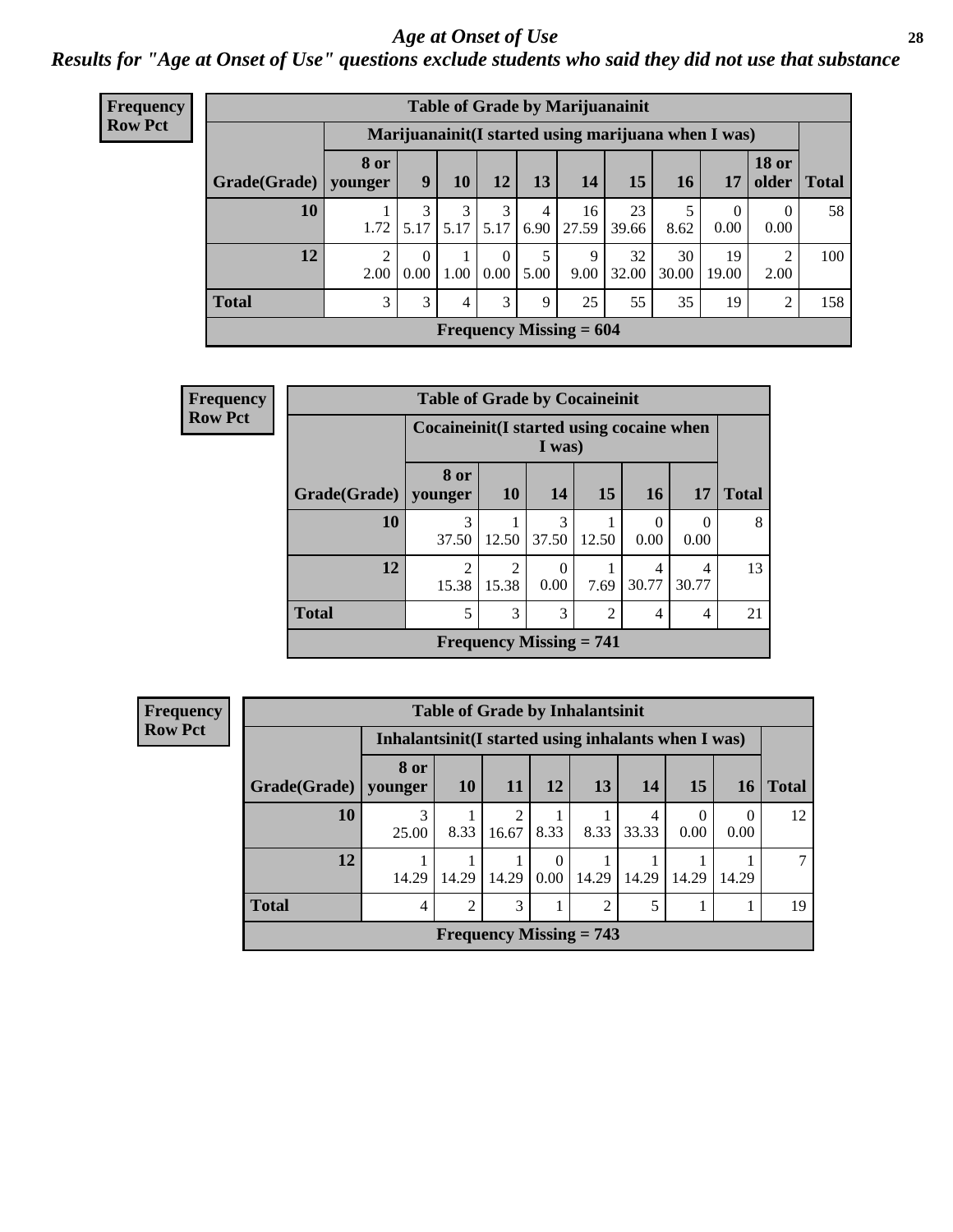### *Age at Onset of Use* **29**

### *Results for "Age at Onset of Use" questions exclude students who said they did not use that substance*

| Frequency      |              | <b>Table of Grade by Steroidsinit</b> |                  |                                                             |                  |                  |                  |                |
|----------------|--------------|---------------------------------------|------------------|-------------------------------------------------------------|------------------|------------------|------------------|----------------|
| <b>Row Pct</b> |              |                                       |                  | <b>Steroidsinit(I started using steroids</b><br>when I was) |                  |                  |                  |                |
|                | Grade(Grade) | 8 or<br>younger                       | 9                | 10                                                          | 12               | 13               | <b>15</b>        | <b>Total</b>   |
|                | 10           | 25.00                                 | $\Omega$<br>0.00 | $\Omega$<br>0.00                                            | 25.00            | 25.00            | 25.00            | $\overline{4}$ |
|                | 12           | 33.33                                 | 33.33            | 33.33                                                       | $\Omega$<br>0.00 | $\Omega$<br>0.00 | $\Omega$<br>0.00 | 3              |
|                | <b>Total</b> | $\overline{2}$                        | 1                | 1                                                           |                  |                  |                  | 7              |
|                |              |                                       |                  | Frequency Missing $= 755$                                   |                  |                  |                  |                |
|                |              |                                       |                  |                                                             |                  |                  |                  |                |

| <b>Frequency</b> | <b>Table of Grade by Ecstasyinit</b> |                                                  |                  |                           |                  |                           |            |                  |       |                         |              |
|------------------|--------------------------------------|--------------------------------------------------|------------------|---------------------------|------------------|---------------------------|------------|------------------|-------|-------------------------|--------------|
| <b>Row Pct</b>   |                                      | Ecstasyinit (I started using ecstasy when I was) |                  |                           |                  |                           |            |                  |       |                         |              |
|                  | Grade(Grade)                         | 8 or<br>younger                                  | 9                | 10                        | 13               | 14                        | 15         | 16 <sup>1</sup>  | 17    | <b>18 or</b><br>older   | <b>Total</b> |
|                  | 10                                   | 0.00                                             | 2<br>16.67       | $\Omega$<br>$0.00\degree$ | 8.33             | 16.67                     | 6<br>50.00 | $\theta$<br>0.00 | 8.33  | $\theta$<br>0.00        | 12           |
|                  | 12                                   | ∍<br>12.50                                       | $\Omega$<br>0.00 | 6.25                      | $\theta$<br>0.00 | 0.00                      | 12.50      | 12.50            | 43.75 | $\mathfrak{D}$<br>12.50 | 16           |
|                  | <b>Total</b>                         | $\overline{c}$                                   | $\overline{2}$   | 1                         |                  | 2                         | 8          | 2                | 8     | 2                       | 28           |
|                  |                                      |                                                  |                  |                           |                  | Frequency Missing $= 734$ |            |                  |       |                         |              |

| <b>Frequency</b> |                        |                                                                 | <b>Table of Grade by Methinit</b> |           |           |          |       |       |                |
|------------------|------------------------|-----------------------------------------------------------------|-----------------------------------|-----------|-----------|----------|-------|-------|----------------|
| <b>Row Pct</b>   |                        | <b>Methinit(I started using methamphetamines</b><br>when I was) |                                   |           |           |          |       |       |                |
|                  | Grade(Grade)   younger | <b>8 or</b>                                                     | 9                                 | 10        | <b>11</b> | 15       | 16    | 17    | <b>Total</b>   |
|                  | 10                     | $\theta$<br>0.00                                                | 20.00                             | 0<br>0.00 | 20.00     | 20.00    | 20.00 | 20.00 | 5              |
|                  | 12                     | 50.00                                                           | $\theta$<br>0.00                  | 50.00     | 0.00      | $0.00\,$ | 0.00  | 0.00  | $\overline{2}$ |
|                  | <b>Total</b>           |                                                                 |                                   |           |           |          |       |       | 7              |
|                  |                        | Frequency Missing $= 755$                                       |                                   |           |           |          |       |       |                |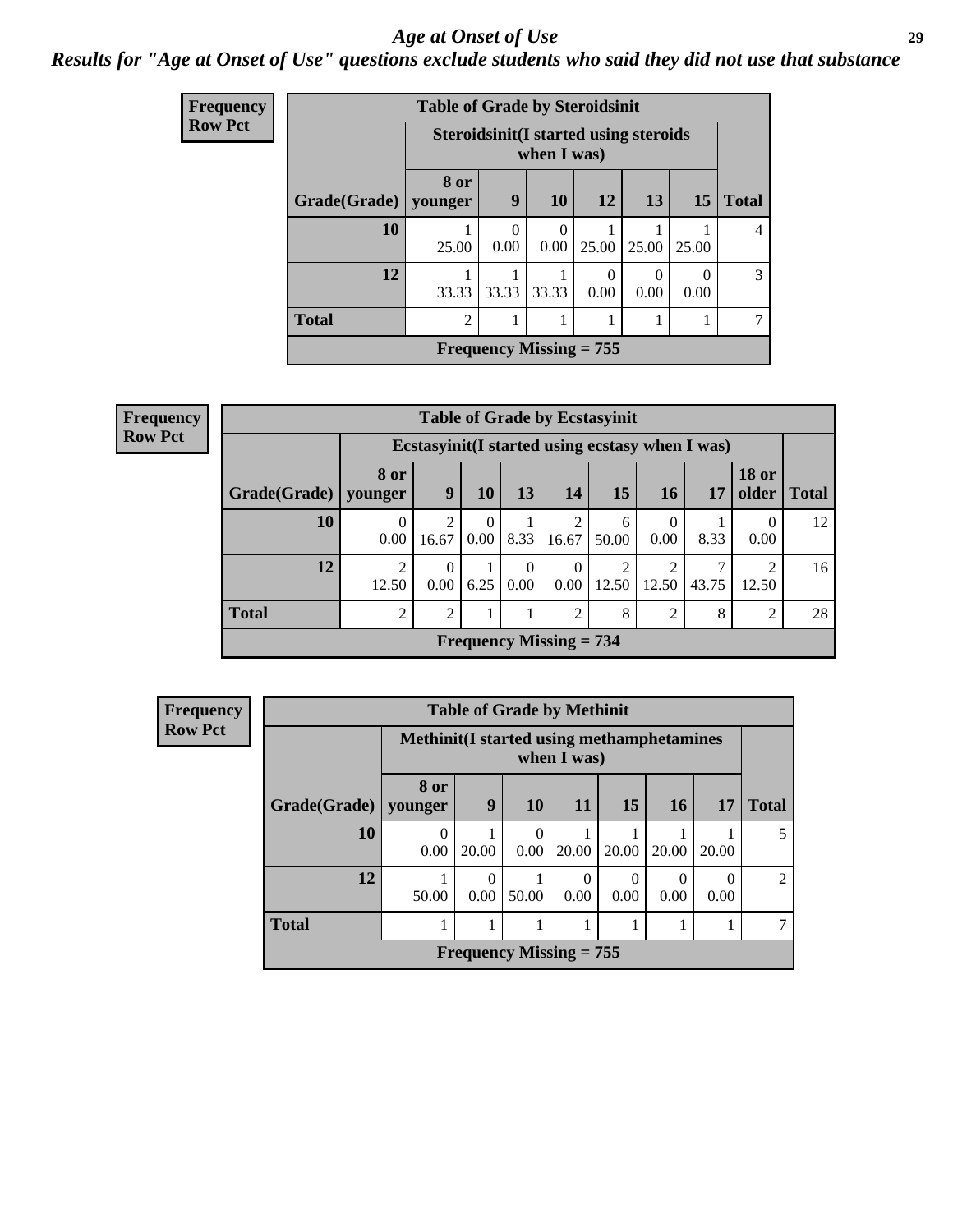#### Age at Onset of Use **30**

### *Results for "Age at Onset of Use" questions exclude students who said they did not use that substance*

| <b>Frequency</b> |              |                 |                                                                 |                  | <b>Table of Grade by Hallucinogensinit</b> |                  |                  |                  |            |              |  |
|------------------|--------------|-----------------|-----------------------------------------------------------------|------------------|--------------------------------------------|------------------|------------------|------------------|------------|--------------|--|
| <b>Row Pct</b>   |              |                 | Hallucinogensinit (I started using hallucinogens<br>when I was) |                  |                                            |                  |                  |                  |            |              |  |
|                  | Grade(Grade) | 8 or<br>younger | 9                                                               | <b>10</b>        | 13                                         | 14               | 15               | 16               | 17         | <b>Total</b> |  |
|                  | 10           | 7.14            | $\overline{2}$<br>14.29                                         | $\Omega$<br>0.00 | 2<br>14.29                                 | 7.14             | 50.00            | $\Omega$<br>0.00 | 7.14       | 14           |  |
|                  | 12           | 4.55            | $\Omega$<br>0.00                                                | 4.55             | $\Omega$<br>0.00                           | $\Omega$<br>0.00 | $\Omega$<br>0.00 | 11<br>50.00      | 9<br>40.91 | 22           |  |
|                  | <b>Total</b> | $\overline{2}$  | $\overline{2}$                                                  |                  | 2                                          |                  | 7                | 11               | 10         | 36           |  |
|                  |              |                 |                                                                 |                  | Frequency Missing $= 726$                  |                  |                  |                  |            |              |  |

| <b>Table of Grade by Prescriptioninit</b> |                        |                                                                                            |                  |      |                  |            |            |                 |             |              |
|-------------------------------------------|------------------------|--------------------------------------------------------------------------------------------|------------------|------|------------------|------------|------------|-----------------|-------------|--------------|
|                                           |                        | Prescription in it (I started using prescription drugs not<br>prescribed to me when I was) |                  |      |                  |            |            |                 |             |              |
| Grade(Grade)                              | 8 or<br>younger        | <b>10</b>                                                                                  | <b>11</b>        | 12   | 13               | 14         | <b>15</b>  | 16 <sup>1</sup> | 17          | <b>Total</b> |
| 10                                        | 3<br>15.00             | 0<br>0.00                                                                                  | $\Omega$<br>0.00 | 5.00 | 5.00             | 4<br>20.00 | 35.00      | 3<br>15.00      | 5.00        | 20           |
| 12                                        | $\overline{c}$<br>5.00 | 2.50                                                                                       | 2.50             | 0.00 | $\Omega$<br>0.00 | 5.00       | 8<br>20.00 | 9<br>22.50      | 17<br>42.50 | 40           |
| <b>Total</b><br>5<br>12<br>18<br>15<br>6  |                        |                                                                                            |                  |      |                  |            |            |                 |             | 60           |
| Frequency Missing $= 702$                 |                        |                                                                                            |                  |      |                  |            |            |                 |             |              |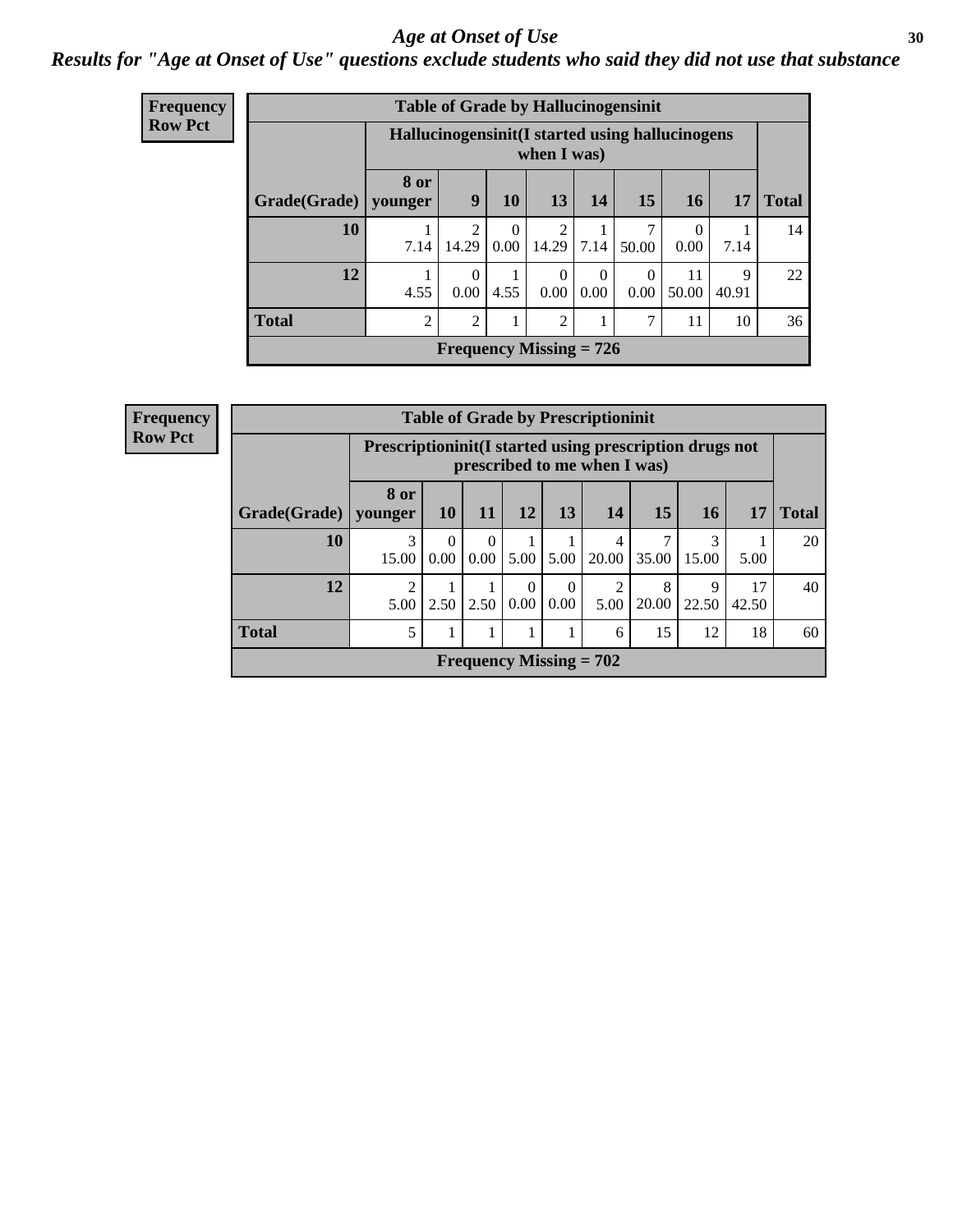| Frequency      | <b>Table of Alcoholharm by Grade</b>          |                    |              |              |  |  |  |  |
|----------------|-----------------------------------------------|--------------------|--------------|--------------|--|--|--|--|
| <b>Col Pct</b> | Alcoholharm(I<br>think alcohol is<br>harmful) | Grade(Grade)<br>10 | 12           | <b>Total</b> |  |  |  |  |
|                | <b>Strongly Agree</b>                         | 183<br>43.68       | 106<br>30.90 | 289          |  |  |  |  |
|                | <b>Somewhat Agree</b>                         | 140<br>33.41       | 136<br>39.65 | 276          |  |  |  |  |
|                | <b>Somewhat Disagree</b>                      | 68<br>16.23        | 71<br>20.70  | 139          |  |  |  |  |
|                | <b>Strongly Disagree</b>                      | 28<br>6.68         | 30<br>8.75   | 58           |  |  |  |  |
|                | <b>Total</b>                                  | 419                | 343          | 762          |  |  |  |  |

| <b>Table of Cigarettesharm by Grade</b>                  |                    |              |              |  |  |  |  |  |  |  |
|----------------------------------------------------------|--------------------|--------------|--------------|--|--|--|--|--|--|--|
| Cigarettesharm(I<br>think smoking<br>tobacco is harmful) | Grade(Grade)<br>10 | 12           | <b>Total</b> |  |  |  |  |  |  |  |
| <b>Strongly Agree</b>                                    | 357<br>85.20       | 262<br>76.38 | 619          |  |  |  |  |  |  |  |
| <b>Somewhat Agree</b>                                    | 42<br>10.02        | 70<br>20.41  | 112          |  |  |  |  |  |  |  |
| <b>Somewhat Disagree</b>                                 | 7<br>1.67          | 7<br>2.04    | 14           |  |  |  |  |  |  |  |
| <b>Strongly Disagree</b>                                 | 13<br>3.10         | 4<br>1.17    | 17           |  |  |  |  |  |  |  |
| <b>Total</b>                                             | 419                | 343          | 762          |  |  |  |  |  |  |  |

| Frequency      |                                                         | <b>Table of Smokelessharm by Grade</b> |              |              |  |  |  |  |  |
|----------------|---------------------------------------------------------|----------------------------------------|--------------|--------------|--|--|--|--|--|
| <b>Col Pct</b> | Smokelessharm(I<br>think chewing<br>tobacco is harmful) | Grade(Grade)<br>10                     | 12           | <b>Total</b> |  |  |  |  |  |
|                | <b>Strongly Agree</b>                                   | 347<br>82.82                           | 271<br>79.01 | 618          |  |  |  |  |  |
|                | <b>Somewhat Agree</b>                                   | 47<br>11.22                            | 57<br>16.62  | 104          |  |  |  |  |  |
|                | <b>Somewhat Disagree</b>                                | 13<br>3.10                             | 9<br>2.62    | 22           |  |  |  |  |  |
|                | <b>Strongly Disagree</b>                                | 12<br>2.86                             | 6<br>1.75    | 18           |  |  |  |  |  |
|                | <b>Total</b>                                            | 419                                    | 343          | 762          |  |  |  |  |  |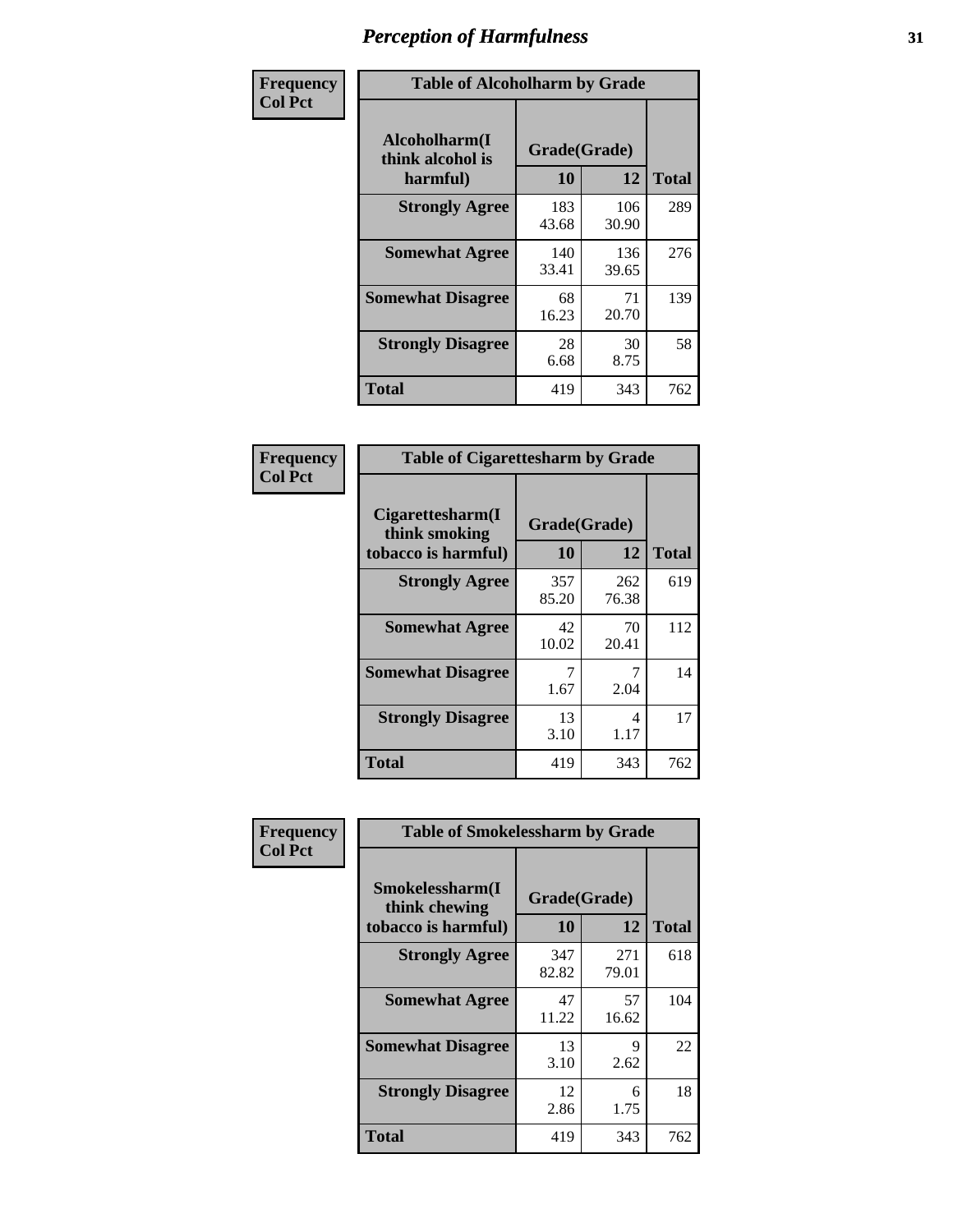| Frequency      |                                                   | <b>Table of Marijuanaharm by Grade</b> |              |              |  |  |  |  |  |
|----------------|---------------------------------------------------|----------------------------------------|--------------|--------------|--|--|--|--|--|
| <b>Col Pct</b> | Marijuanaharm(I<br>think marijuana is<br>harmful) | Grade(Grade)<br>10                     | 12           | <b>Total</b> |  |  |  |  |  |
|                | <b>Strongly Agree</b>                             | 257<br>61.34                           | 146<br>42.57 | 403          |  |  |  |  |  |
|                | <b>Somewhat Agree</b>                             | 58<br>13.84                            | 68<br>19.83  | 126          |  |  |  |  |  |
|                | <b>Somewhat Disagree</b>                          | 59<br>14.08                            | 66<br>19.24  | 125          |  |  |  |  |  |
|                | <b>Strongly Disagree</b>                          | 45<br>10.74                            | 63<br>18.37  | 108          |  |  |  |  |  |
|                | <b>Total</b>                                      | 419                                    | 343          | 762          |  |  |  |  |  |

| <b>Table of Cocaineharm by Grade</b>          |                    |              |              |  |  |  |  |  |  |  |
|-----------------------------------------------|--------------------|--------------|--------------|--|--|--|--|--|--|--|
| Cocaineharm(I<br>think cocaine is<br>harmful) | Grade(Grade)<br>10 | 12           | <b>Total</b> |  |  |  |  |  |  |  |
| <b>Strongly Agree</b>                         | 379<br>90.45       | 303<br>88.34 | 682          |  |  |  |  |  |  |  |
| <b>Somewhat Agree</b>                         | 18<br>4.30         | 31<br>9.04   | 49           |  |  |  |  |  |  |  |
| <b>Somewhat Disagree</b>                      | 8<br>1.91          | 5<br>1.46    | 13           |  |  |  |  |  |  |  |
| <b>Strongly Disagree</b>                      | 14<br>3.34         | 4<br>1.17    | 18           |  |  |  |  |  |  |  |
| <b>Total</b>                                  | 419                | 343          | 762          |  |  |  |  |  |  |  |

| Frequency      | <b>Table of Inhalantsharm by Grade</b>              |                    |              |     |
|----------------|-----------------------------------------------------|--------------------|--------------|-----|
| <b>Col Pct</b> | Inhalantsharm(I)<br>think inhalants are<br>harmful) | Grade(Grade)<br>10 | <b>Total</b> |     |
|                | <b>Strongly Agree</b>                               | 361<br>86.16       | 297<br>86.59 | 658 |
|                | <b>Somewhat Agree</b>                               | 36<br>8.59         | 36<br>10.50  | 72  |
|                | <b>Somewhat Disagree</b>                            | 1.67               | 6<br>1.75    | 13  |
|                | <b>Strongly Disagree</b>                            | 15<br>3.58         | 4<br>1.17    | 19  |
|                | <b>Total</b>                                        | 419                | 343          | 762 |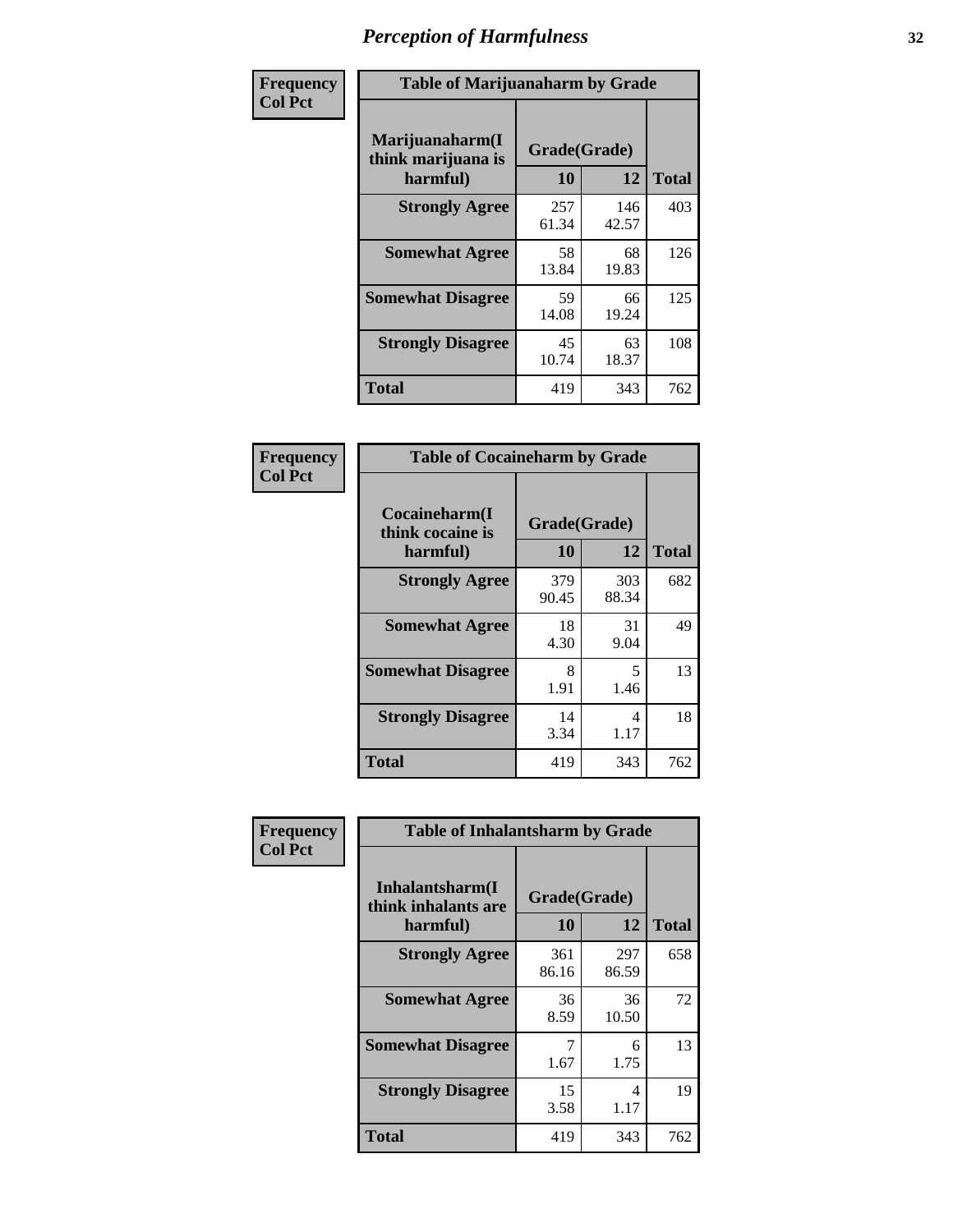| Frequency      | <b>Table of Steroidsharm by Grade</b>            |                    |              |              |
|----------------|--------------------------------------------------|--------------------|--------------|--------------|
| <b>Col Pct</b> | Steroidsharm(I<br>think steroids are<br>harmful) | Grade(Grade)<br>10 | 12           | <b>Total</b> |
|                | <b>Strongly Agree</b>                            | 354<br>84.49       | 280<br>81.63 | 634          |
|                | <b>Somewhat Agree</b>                            | 42<br>10.02        | 47<br>13.70  | 89           |
|                | <b>Somewhat Disagree</b>                         | 10<br>2.39         | 12<br>3.50   | 22           |
|                | <b>Strongly Disagree</b>                         | 13<br>3.10         | 4<br>1.17    | 17           |
|                | <b>Total</b>                                     | 419                | 343          | 762          |

| <b>Table of Ecstasyharm by Grade</b>          |                    |              |     |  |  |
|-----------------------------------------------|--------------------|--------------|-----|--|--|
| Ecstasyharm(I<br>think ecstasy is<br>harmful) | Grade(Grade)<br>10 | <b>Total</b> |     |  |  |
| <b>Strongly Agree</b>                         | 351<br>83.77       | 279<br>81.34 | 630 |  |  |
| <b>Somewhat Agree</b>                         | 34<br>8.11         | 47<br>13.70  | 81  |  |  |
| <b>Somewhat Disagree</b>                      | 15<br>3.58         | 11<br>3.21   | 26  |  |  |
| <b>Strongly Disagree</b>                      | 19<br>4.53         | 6<br>1.75    | 25  |  |  |
| <b>Total</b>                                  | 419                | 343          | 762 |  |  |

| Frequency      | <b>Table of Methharm by Grade</b>                            |                           |              |              |
|----------------|--------------------------------------------------------------|---------------------------|--------------|--------------|
| <b>Col Pct</b> | <b>Methharm</b> (I think<br>methamphetamines<br>are harmful) | Grade(Grade)<br><b>10</b> | 12           | <b>Total</b> |
|                | <b>Strongly Agree</b>                                        | 378<br>90.21              | 315<br>91.84 | 693          |
|                | <b>Somewhat Agree</b>                                        | 21<br>5.01                | 21<br>6.12   | 42           |
|                | <b>Somewhat Disagree</b>                                     | 5<br>1.19                 | 3<br>0.87    | 8            |
|                | <b>Strongly Disagree</b>                                     | 15<br>3.58                | 4<br>1.17    | 19           |
|                | <b>Total</b>                                                 | 419                       | 343          | 762          |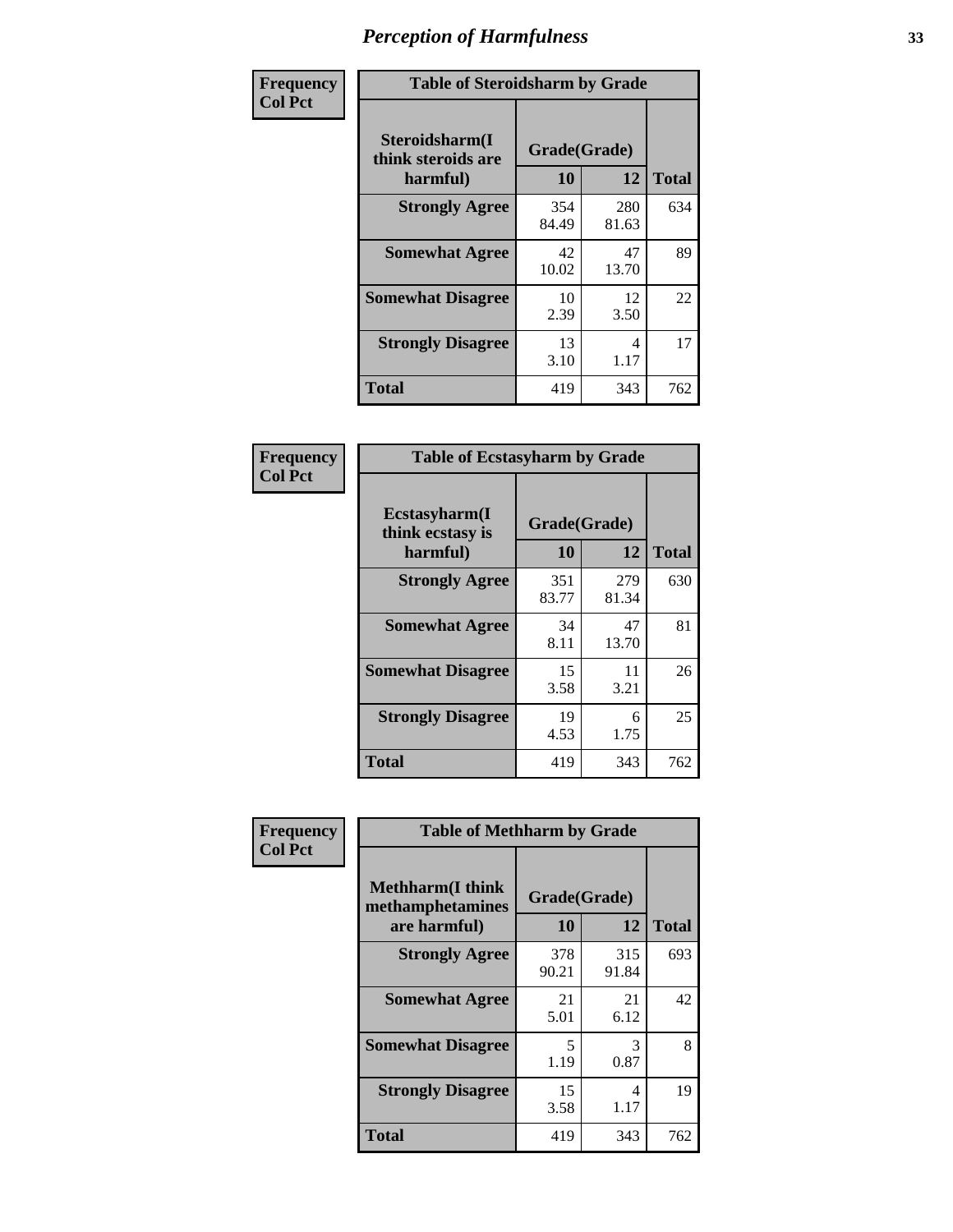| Frequency      | <b>Table of Hallucinogensharm by Grade</b>                 |                           |              |              |
|----------------|------------------------------------------------------------|---------------------------|--------------|--------------|
| <b>Col Pct</b> | Hallucinogensharm(I<br>think hallucinogens<br>are harmful) | Grade(Grade)<br><b>10</b> | 12           | <b>Total</b> |
|                | <b>Strongly Agree</b>                                      | 342<br>81.62              | 272<br>79.30 | 614          |
|                | <b>Somewhat Agree</b>                                      | 40<br>9.55                | 42<br>12.24  | 82           |
|                | <b>Somewhat Disagree</b>                                   | 14<br>3.34                | 15<br>4.37   | 29           |
|                | <b>Strongly Disagree</b>                                   | 23<br>5.49                | 14<br>4.08   | 37           |
|                | <b>Total</b>                                               | 419                       | 343          | 762          |

| <b>Table of Prescriptionharm by Grade</b>                                         |              |              |              |  |
|-----------------------------------------------------------------------------------|--------------|--------------|--------------|--|
| <b>Prescriptionharm(I)</b><br>think prescription<br>drugs not<br>prescribed to me | Grade(Grade) |              |              |  |
| are harmful)                                                                      | 10           | 12           | <b>Total</b> |  |
| <b>Strongly Agree</b>                                                             | 310<br>73.99 | 217<br>63.27 | 527          |  |
| <b>Somewhat Agree</b>                                                             | 71<br>16.95  | 89<br>25.95  | 160          |  |
| <b>Somewhat Disagree</b>                                                          | 19<br>4.53   | 27<br>7.87   | 46           |  |
| <b>Strongly Disagree</b>                                                          | 19<br>4.53   | 10<br>2.92   | 29           |  |
| Total                                                                             | 419          | 343          | 762          |  |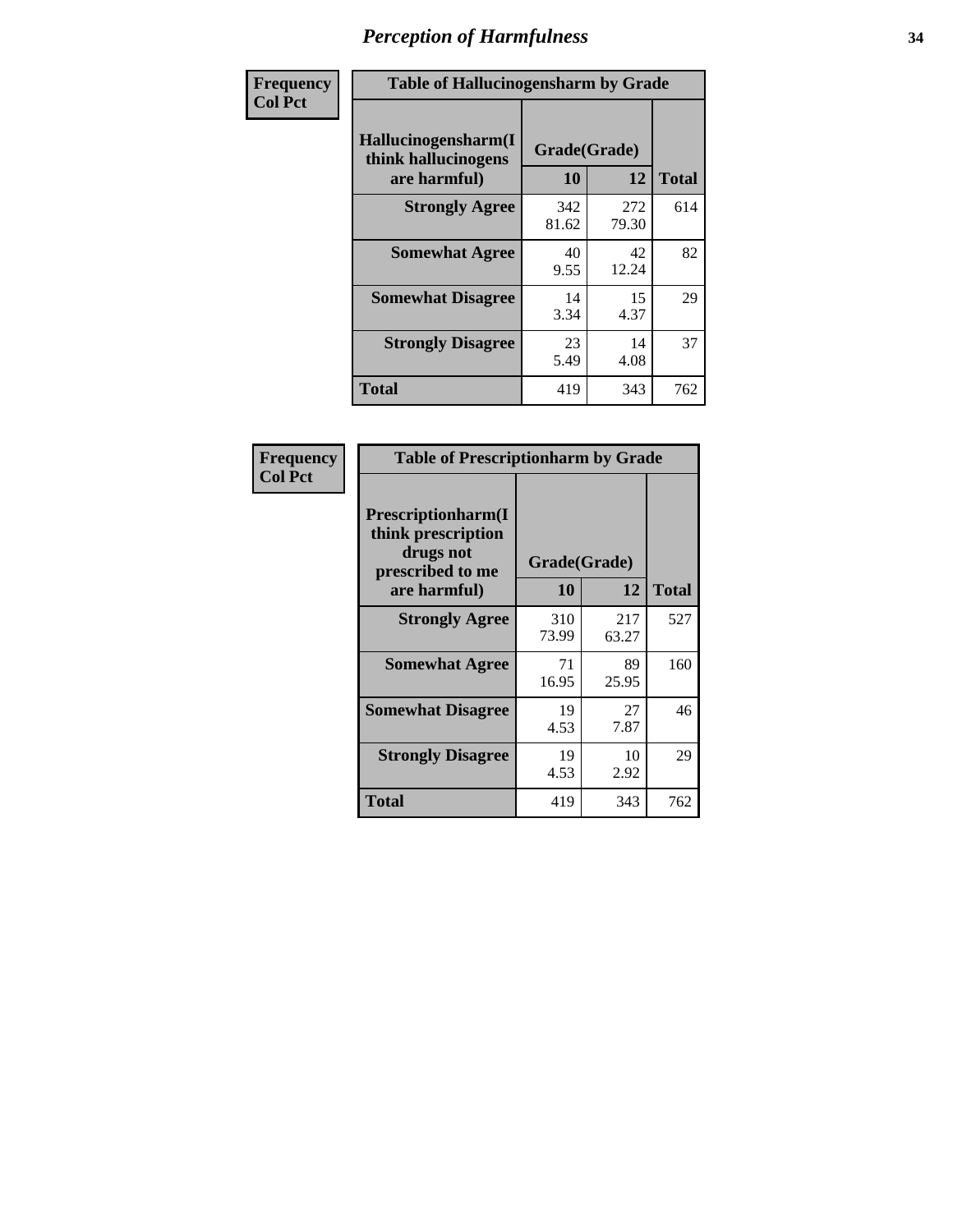# *Disapproval by Adults* **35**

| Frequency      | <b>Table of Alcoholadult by Grade</b>                                 |                    |              |              |
|----------------|-----------------------------------------------------------------------|--------------------|--------------|--------------|
| <b>Col Pct</b> | <b>Alcoholadult</b> (Adults<br>would disapprove if<br>I used alcohol) | Grade(Grade)<br>10 | 12           | <b>Total</b> |
|                | <b>Strongly Agree</b>                                                 | 244<br>58.23       | 146<br>42.57 | 390          |
|                | <b>Somewhat Agree</b>                                                 | 113<br>26.97       | 108<br>31.49 | 221          |
|                | <b>Somewhat Disagree</b>                                              | 40<br>9.55         | 58<br>16.91  | 98           |
|                | <b>Strongly Disagree</b>                                              | 22<br>5.25         | 31<br>9.04   | 53           |
|                | <b>Total</b>                                                          | 419                | 343          | 762          |

| <b>Table of Tobaccoadult by Grade</b>                                                             |              |              |     |  |  |
|---------------------------------------------------------------------------------------------------|--------------|--------------|-----|--|--|
| <b>Tobaccoadult</b> (Adults<br>Grade(Grade)<br>would disapprove if<br>10<br>12<br>I used tobacco) |              |              |     |  |  |
| <b>Strongly Agree</b>                                                                             | 352<br>84.01 | 252<br>73.47 | 604 |  |  |
| <b>Somewhat Agree</b>                                                                             | 43<br>10.26  | 57<br>16.62  | 100 |  |  |
| <b>Somewhat Disagree</b>                                                                          | 13<br>3.10   | 24<br>7.00   | 37  |  |  |
| <b>Strongly Disagree</b>                                                                          | 11<br>2.63   | 10<br>2.92   | 21  |  |  |
| <b>Total</b>                                                                                      | 419          | 343          | 762 |  |  |

| Frequency      | <b>Table of Marijuanaadult by Grade</b>                           |                    |              |              |
|----------------|-------------------------------------------------------------------|--------------------|--------------|--------------|
| <b>Col Pct</b> | Marijuanaadult(Adults<br>would disapprove if I<br>used marijuana) | Grade(Grade)<br>10 | 12           | <b>Total</b> |
|                | <b>Strongly Agree</b>                                             | 363<br>86.63       | 269<br>78.43 | 632          |
|                | <b>Somewhat Agree</b>                                             | 30<br>7.16         | 47<br>13.70  | 77           |
|                | <b>Somewhat Disagree</b>                                          | 14<br>3.34         | 17<br>4.96   | 31           |
|                | <b>Strongly Disagree</b>                                          | 12<br>2.86         | 10<br>2.92   | 22           |
|                | <b>Total</b>                                                      | 419                | 343          | 762          |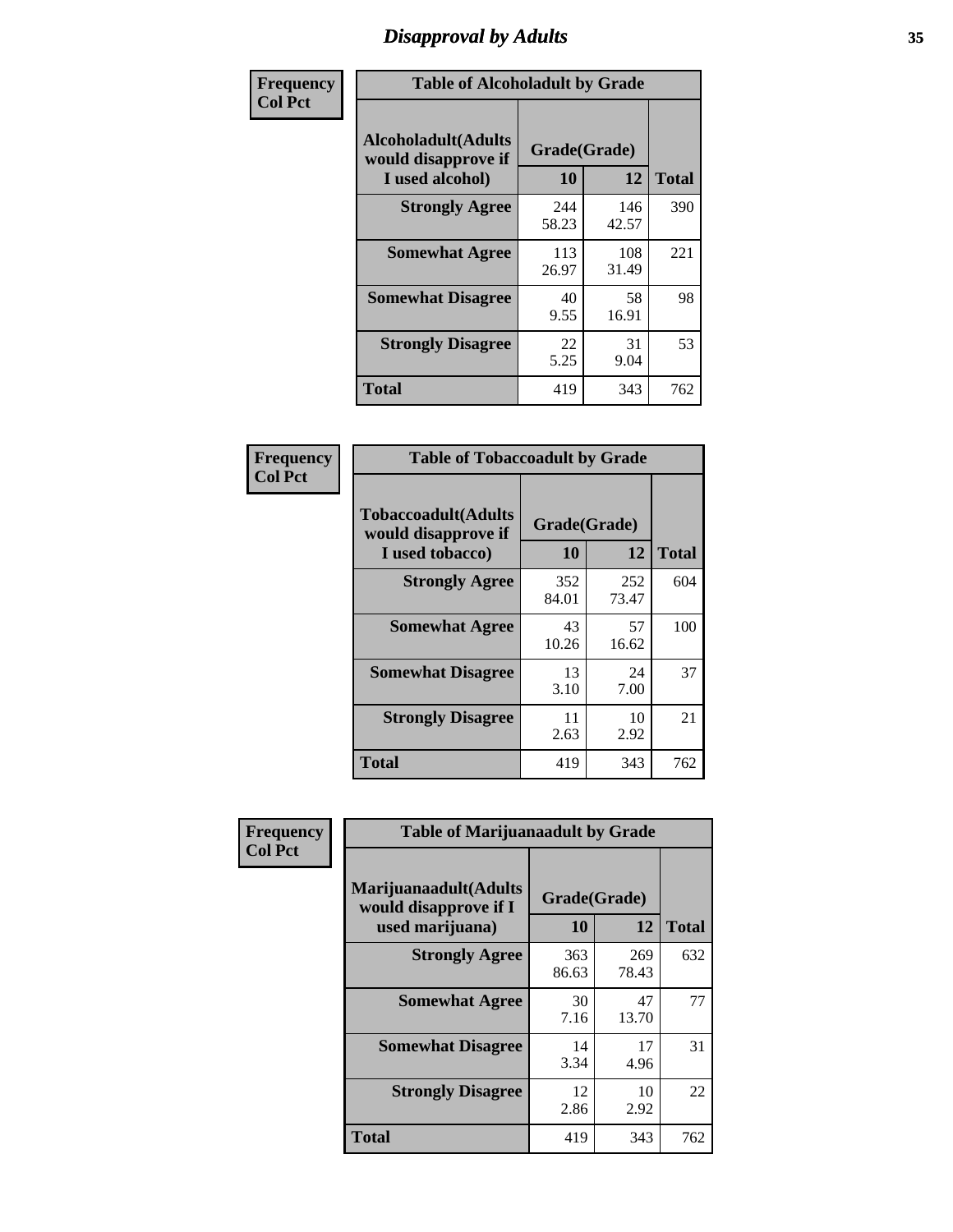### *Disapproval by Adults* **36**

| <b>Frequency</b> | <b>Table of Otherdrugadult by Grade</b>                |                    |              |              |
|------------------|--------------------------------------------------------|--------------------|--------------|--------------|
| <b>Col Pct</b>   | <b>Otherdrugadult</b> (Adults<br>would disapprove if I | Grade(Grade)<br>10 | 12           | <b>Total</b> |
|                  | used other drugs)<br><b>Strongly Agree</b>             | 383<br>91.41       | 316<br>92.13 | 699          |
|                  | <b>Somewhat Agree</b>                                  | 19<br>4.53         | 19<br>5.54   | 38           |
|                  | <b>Somewhat Disagree</b>                               | 4<br>0.95          | 3<br>0.87    | 7            |
|                  | <b>Strongly Disagree</b>                               | 13<br>3.10         | 5<br>1.46    | 18           |
|                  | <b>Total</b>                                           | 419                | 343          | 762          |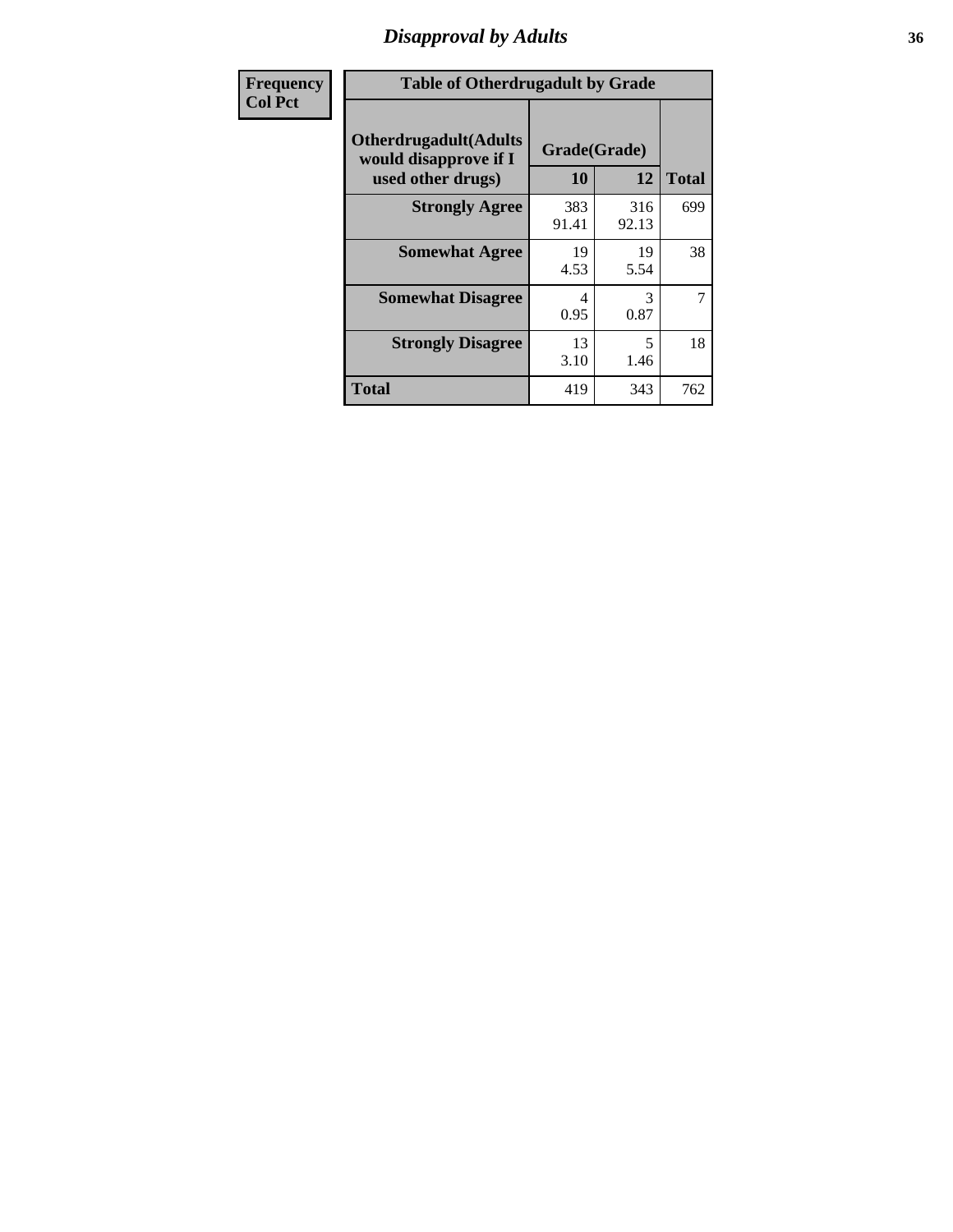# *Disapproval by Peers* **37**

| Frequency      | <b>Table of Alcoholpeer by Grade</b>                    |              |              |              |
|----------------|---------------------------------------------------------|--------------|--------------|--------------|
| <b>Col Pct</b> | Alcoholpeer(My<br>friends would<br>disapprove if I used | Grade(Grade) |              |              |
|                | alcohol)                                                | 10           | 12           | <b>Total</b> |
|                | <b>Strongly Agree</b>                                   | 108<br>25.78 | 56<br>16.33  | 164          |
|                | <b>Somewhat Agree</b>                                   | 96<br>22.91  | 58<br>16.91  | 154          |
|                | <b>Somewhat Disagree</b>                                | 112<br>26.73 | 94<br>27.41  | 206          |
|                | <b>Strongly Disagree</b>                                | 103<br>24.58 | 135<br>39.36 | 238          |
|                | Total                                                   | 419          | 343          | 762          |

| Frequency      | <b>Table of Tobaccopeer by Grade</b>                                |                    |              |              |  |
|----------------|---------------------------------------------------------------------|--------------------|--------------|--------------|--|
| <b>Col Pct</b> | Tobaccopeer(My<br>friends would<br>disapprove if I used<br>tobacco) | Grade(Grade)<br>10 | 12           | <b>Total</b> |  |
|                | <b>Strongly Agree</b>                                               | 203<br>48.45       | 103<br>30.03 | 306          |  |
|                | <b>Somewhat Agree</b>                                               | 102<br>24.34       | 94<br>27.41  | 196          |  |
|                | <b>Somewhat Disagree</b>                                            | 65<br>15.51        | 71<br>20.70  | 136          |  |
|                | <b>Strongly Disagree</b>                                            | 49<br>11.69        | 75<br>21.87  | 124          |  |
|                | Total                                                               | 419                | 343          | 762          |  |

| Frequency      | <b>Table of Marijuanapeer by Grade</b>                    |              |              |              |
|----------------|-----------------------------------------------------------|--------------|--------------|--------------|
| <b>Col Pct</b> | Marijuanapeer(My<br>friends would<br>disapprove if I used | Grade(Grade) |              |              |
|                | marijuana)                                                | 10           | 12           | <b>Total</b> |
|                | <b>Strongly Agree</b>                                     | 180<br>42.96 | 100<br>29.15 | 280          |
|                | <b>Somewhat Agree</b>                                     | 77<br>18.38  | 75<br>21.87  | 152          |
|                | <b>Somewhat Disagree</b>                                  | 85<br>20.29  | 76<br>22.16  | 161          |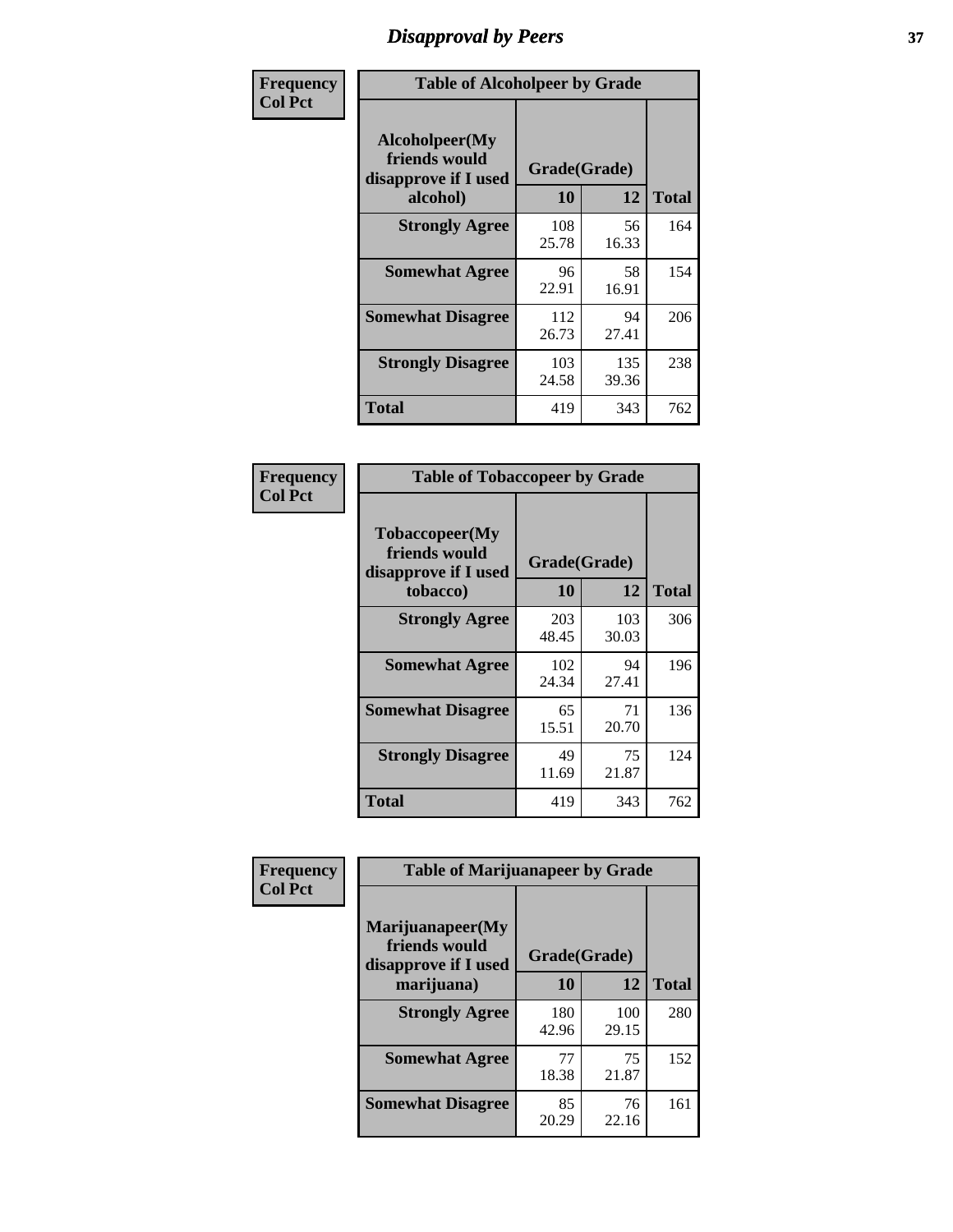# *Disapproval by Peers* **38**

| <b>Frequency</b> | <b>Table of Marijuanapeer by Grade</b>                                  |                    |             |              |  |
|------------------|-------------------------------------------------------------------------|--------------------|-------------|--------------|--|
| <b>Col Pct</b>   | Marijuanapeer(My<br>friends would<br>disapprove if I used<br>marijuana) | Grade(Grade)<br>10 | 12          | <b>Total</b> |  |
|                  | <b>Strongly Disagree</b>                                                | 77<br>18.38        | 92<br>26.82 | 169          |  |
|                  | <b>Total</b>                                                            | 419                | 343         | 762          |  |

| <b>Frequency</b> | <b>Table of Otherdrugpeer by Grade</b>                                    |                    |              |              |
|------------------|---------------------------------------------------------------------------|--------------------|--------------|--------------|
| <b>Col Pct</b>   | Otherdrugpeer(My<br>friends would<br>disapprove if I used<br>other drugs) | Grade(Grade)<br>10 | 12           | <b>Total</b> |
|                  | <b>Strongly Agree</b>                                                     | 252<br>60.14       | 180<br>52.48 | 432          |
|                  | <b>Somewhat Agree</b>                                                     | 69<br>16.47        | 81<br>23.62  | 150          |
|                  | <b>Somewhat Disagree</b>                                                  | 54<br>12.89        | 37<br>10.79  | 91           |
|                  | <b>Strongly Disagree</b>                                                  | 44<br>10.50        | 45<br>13.12  | 89           |
|                  | Total                                                                     | 419                | 343          | 762          |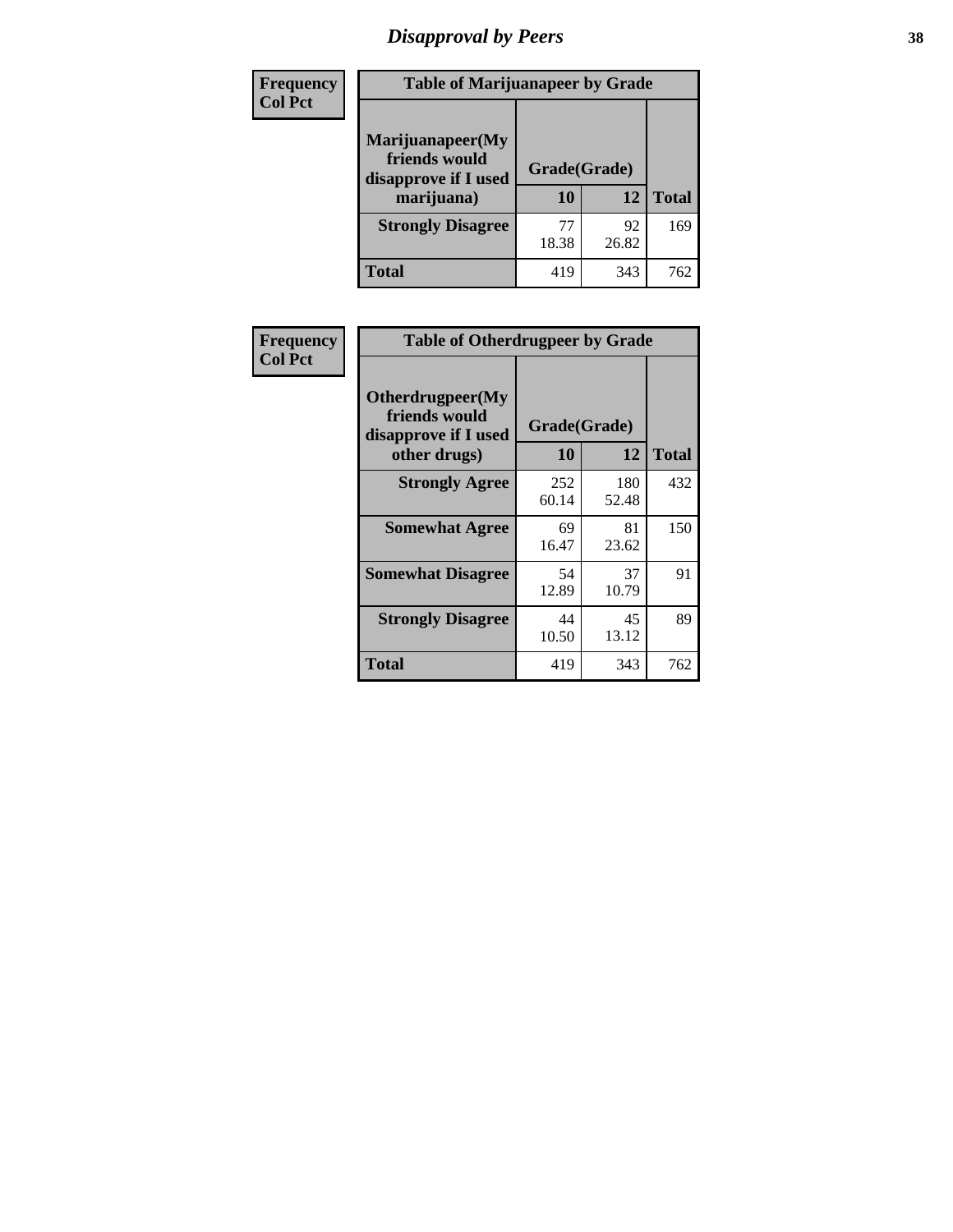| Frequency<br><b>Col Pct</b> | <b>Table of Alcohollocation1 by Grade</b> |              |              |              |
|-----------------------------|-------------------------------------------|--------------|--------------|--------------|
|                             | <b>Alcohollocation1(Places</b>            | Grade(Grade) |              |              |
|                             | <b>Friends Use Alcohol)</b>               | 10           | 12           | <b>Total</b> |
|                             |                                           | 218<br>52.03 | 234<br>68.22 | 452          |
|                             | Do Not Use                                | 201<br>47.97 | 109<br>31.78 | 310          |
|                             | <b>Total</b>                              | 419          | 343          | 762          |

| Frequency      | <b>Table of Alcohollocation2 by Grade</b>                     |                    |              |              |
|----------------|---------------------------------------------------------------|--------------------|--------------|--------------|
| <b>Col Pct</b> | <b>Alcohollocation2(Places</b><br><b>Friends Use Alcohol)</b> | Grade(Grade)<br>10 | 12           | <b>Total</b> |
|                |                                                               | 276<br>65.87       | 159<br>46.36 | 435          |
|                | Home                                                          | 143<br>34.13       | 184<br>53.64 | 327          |
|                | Total                                                         | 419                | 343          | 762          |

| <b>Frequency</b> | <b>Table of Alcohollocation 3 by Grade</b> |              |              |              |
|------------------|--------------------------------------------|--------------|--------------|--------------|
| <b>Col Pct</b>   | <b>Alcohollocation3(Places</b>             | Grade(Grade) |              |              |
|                  | <b>Friends Use Alcohol)</b>                | 10           | 12           | <b>Total</b> |
|                  |                                            | 395<br>94.27 | 319<br>93.00 | 714          |
|                  | <b>School</b>                              | 24<br>5.73   | 24<br>7.00   | 48           |
|                  | <b>Total</b>                               | 419          | 343          | 762          |

| Frequency      | <b>Table of Alcohollocation4 by Grade</b> |              |              |              |  |
|----------------|-------------------------------------------|--------------|--------------|--------------|--|
| <b>Col Pct</b> | <b>Alcohollocation4(Places</b>            | Grade(Grade) |              |              |  |
|                | <b>Friends Use Alcohol)</b>               | 10           | 12           | <b>Total</b> |  |
|                |                                           | 383<br>91.41 | 293<br>85.42 | 676          |  |
|                | Car                                       | 36<br>8.59   | 50<br>14.58  | 86           |  |
|                | <b>Total</b>                              | 419          | 343          | 762          |  |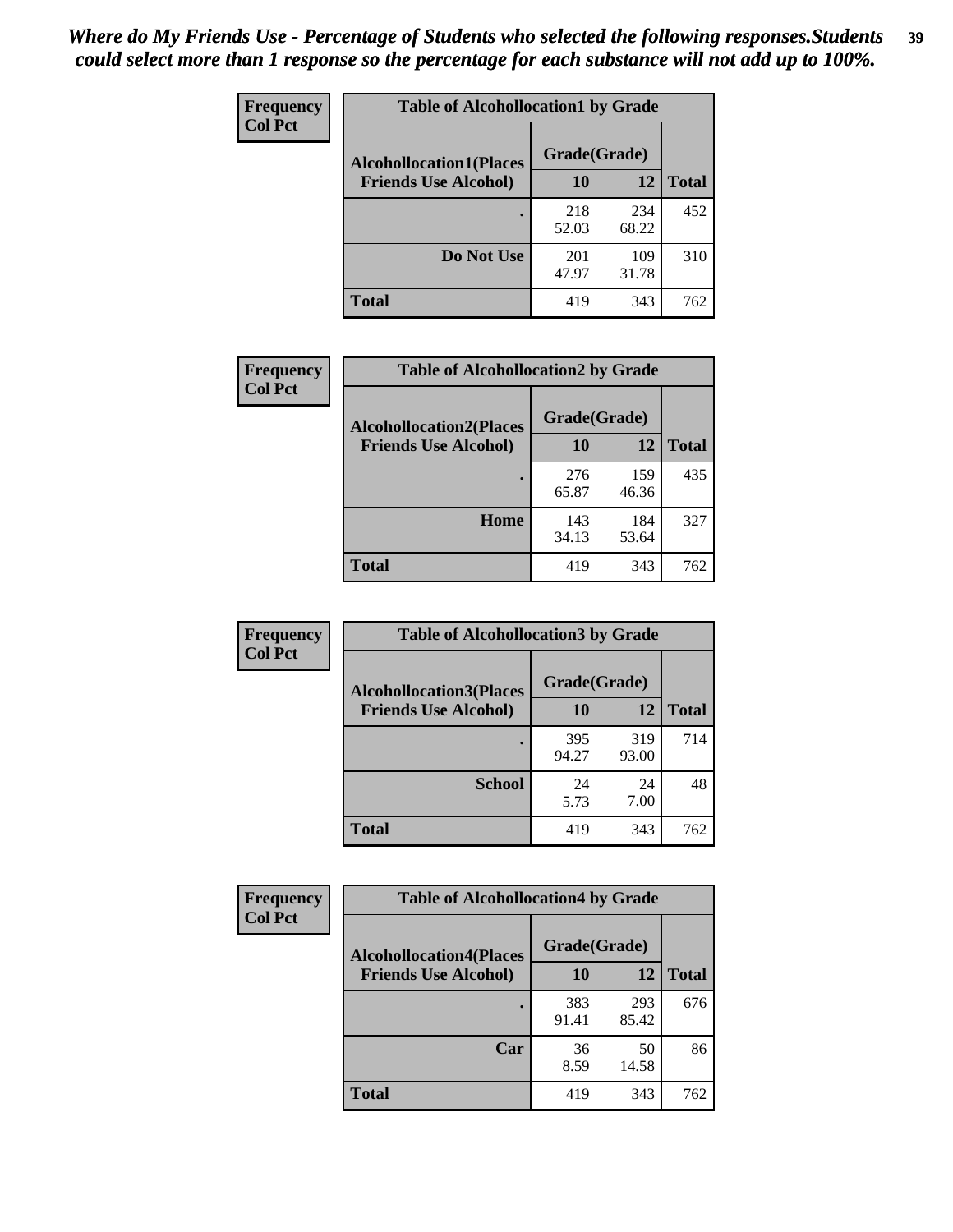| <b>Frequency</b><br><b>Col Pct</b> | <b>Table of Alcohollocation5 by Grade</b> |              |              |              |
|------------------------------------|-------------------------------------------|--------------|--------------|--------------|
|                                    | <b>Alcohollocation5(Places</b>            | Grade(Grade) |              |              |
|                                    | <b>Friends Use Alcohol)</b>               | 10           | 12           | <b>Total</b> |
|                                    |                                           | 223<br>53.22 | 114<br>33.24 | 337          |
|                                    | <b>Friend's House</b>                     | 196<br>46.78 | 229<br>66.76 | 425          |
|                                    | Total                                     | 419          | 343          | 762          |

| Frequency      | <b>Table of Alcohollocation6 by Grade</b>                     |                    |              |              |
|----------------|---------------------------------------------------------------|--------------------|--------------|--------------|
| <b>Col Pct</b> | <b>Alcohollocation6(Places</b><br><b>Friends Use Alcohol)</b> | Grade(Grade)<br>10 | 12           | <b>Total</b> |
|                |                                                               |                    |              |              |
|                |                                                               | 309<br>73.75       | 218<br>63.56 | 527          |
|                | <b>Other</b>                                                  | 110<br>26.25       | 125<br>36.44 | 235          |
|                | Total                                                         | 419                | 343          | 762          |

| Frequency      | <b>Table of Tobaccolocation1 by Grade</b> |              |              |              |
|----------------|-------------------------------------------|--------------|--------------|--------------|
| <b>Col Pct</b> | <b>Tobaccolocation1(Places</b>            | Grade(Grade) |              |              |
|                | <b>Friends Use Tobacco)</b>               | 10           | <b>12</b>    | <b>Total</b> |
|                |                                           | 129<br>30.79 | 192<br>55.98 | 321          |
|                | Do Not Use                                | 290<br>69.21 | 151<br>44.02 | 441          |
|                | <b>Total</b>                              | 419          | 343          | 762          |

| <b>Frequency</b> | <b>Table of Tobaccolocation2 by Grade</b> |              |              |              |  |
|------------------|-------------------------------------------|--------------|--------------|--------------|--|
| <b>Col Pct</b>   | <b>Tobaccolocation2(Places</b>            | Grade(Grade) |              |              |  |
|                  | <b>Friends Use Tobacco)</b>               | 10           | 12           | <b>Total</b> |  |
|                  |                                           | 340<br>81.15 | 193<br>56.27 | 533          |  |
|                  | Home                                      | 79<br>18.85  | 150<br>43.73 | 229          |  |
|                  | <b>Total</b>                              | 419          | 343          | 762          |  |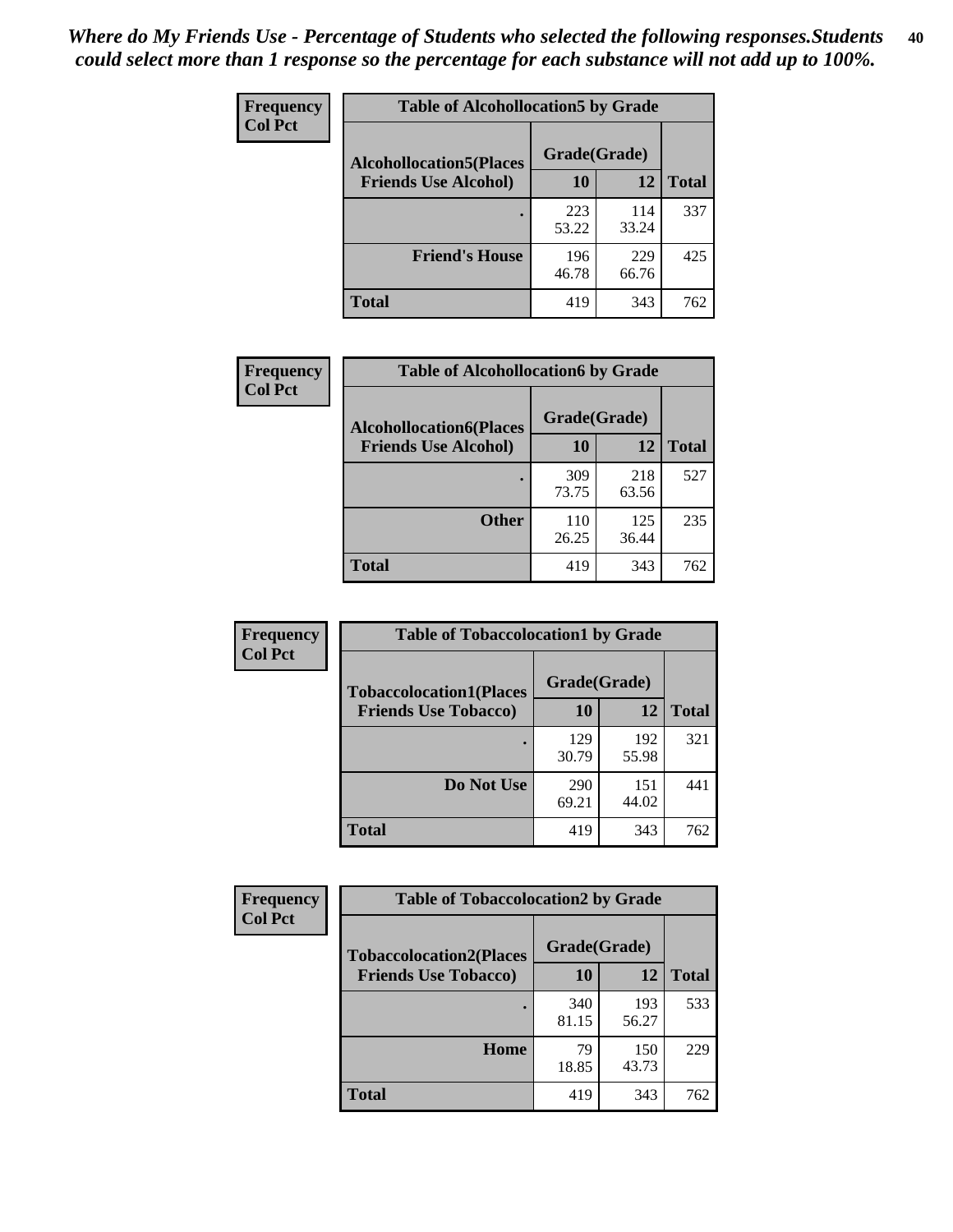| Frequency      | <b>Table of Tobaccolocation3 by Grade</b> |              |              |              |  |
|----------------|-------------------------------------------|--------------|--------------|--------------|--|
| <b>Col Pct</b> | <b>Tobaccolocation3(Places</b>            | Grade(Grade) |              |              |  |
|                | <b>Friends Use Tobacco)</b>               | 10           | 12           | <b>Total</b> |  |
|                |                                           | 385<br>91.89 | 264<br>76.97 | 649          |  |
|                | <b>School</b>                             | 34<br>8.11   | 79<br>23.03  | 113          |  |
|                | <b>Total</b>                              | 419          | 343          | 762          |  |

| Frequency      | <b>Table of Tobaccolocation4 by Grade</b> |              |              |              |
|----------------|-------------------------------------------|--------------|--------------|--------------|
| <b>Col Pct</b> | <b>Tobaccolocation4(Places</b>            | Grade(Grade) |              |              |
|                | <b>Friends Use Tobacco)</b>               | 10           | <b>12</b>    | <b>Total</b> |
|                |                                           | 359<br>85.68 | 195<br>56.85 | 554          |
|                | Car                                       | 60<br>14.32  | 148<br>43.15 | 208          |
|                | <b>Total</b>                              | 419          | 343          | 762          |

| Frequency<br><b>Col Pct</b> | <b>Table of Tobaccolocation5 by Grade</b> |              |              |              |
|-----------------------------|-------------------------------------------|--------------|--------------|--------------|
|                             | <b>Tobaccolocation5(Places</b>            | Grade(Grade) |              |              |
|                             | <b>Friends Use Tobacco)</b>               | 10           | 12           | <b>Total</b> |
|                             |                                           | 325<br>77.57 | 174<br>50.73 | 499          |
|                             | <b>Friend's House</b>                     | 94<br>22.43  | 169<br>49.27 | 263          |
|                             | <b>Total</b>                              | 419          | 343          | 762          |

| <b>Frequency</b> | <b>Table of Tobaccolocation6 by Grade</b> |              |              |              |  |
|------------------|-------------------------------------------|--------------|--------------|--------------|--|
| <b>Col Pct</b>   | <b>Tobaccolocation6(Places</b>            | Grade(Grade) |              |              |  |
|                  | <b>Friends Use Tobacco)</b>               | 10           | 12           | <b>Total</b> |  |
|                  |                                           | 327<br>78.04 | 216<br>62.97 | 543          |  |
|                  | <b>Other</b>                              | 92<br>21.96  | 127<br>37.03 | 219          |  |
|                  | <b>Total</b>                              | 419          | 343          | 762          |  |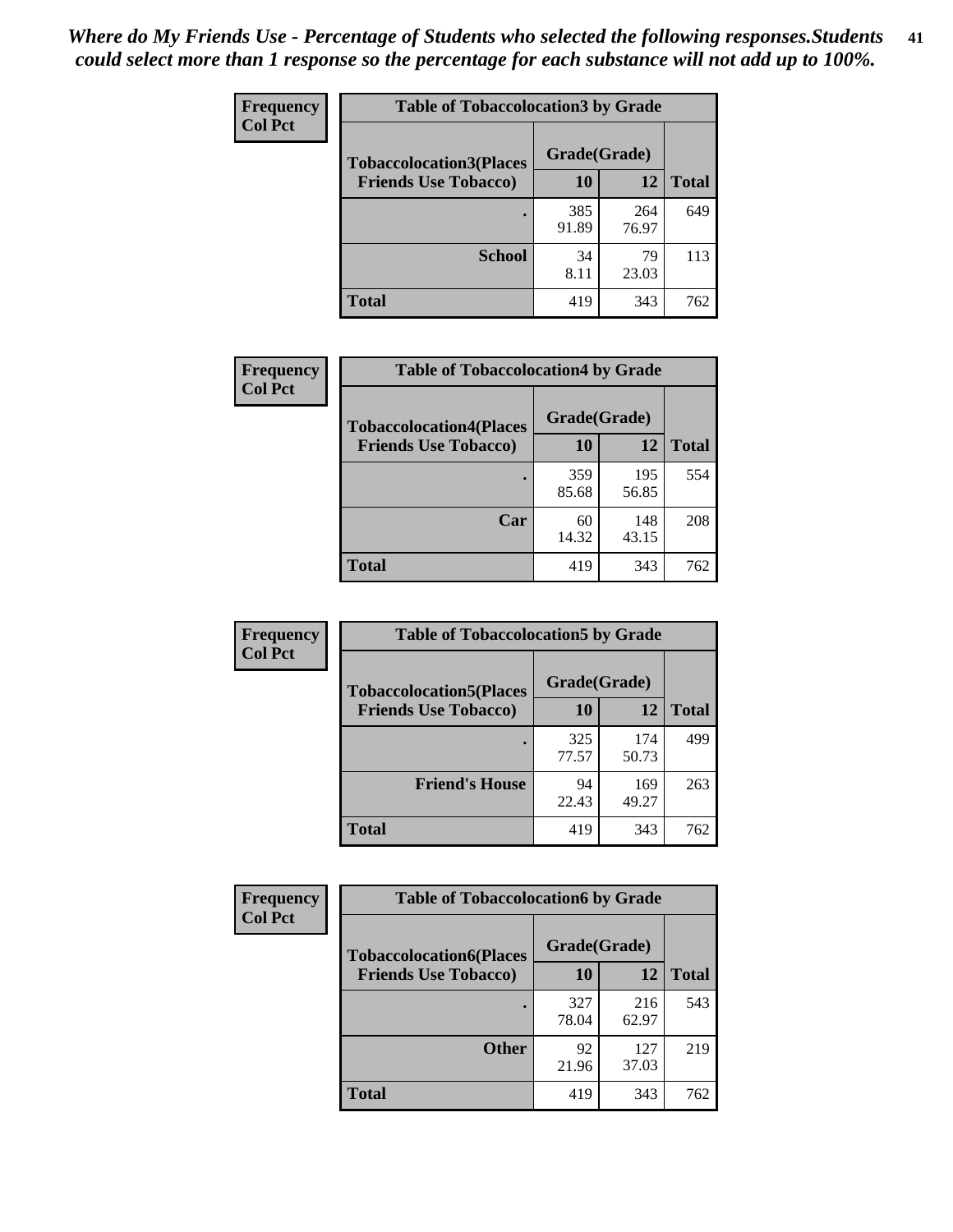| Frequency<br><b>Col Pct</b> | <b>Table of Marijuanalocation1 by Grade</b> |              |              |              |
|-----------------------------|---------------------------------------------|--------------|--------------|--------------|
|                             | <b>Marijuanalocation1(Places</b>            | Grade(Grade) |              |              |
|                             | <b>Friends Use Marijuana</b> )              | 10           | 12           | <b>Total</b> |
|                             |                                             | 180<br>42.96 | 205<br>59.77 | 385          |
|                             | Do Not Use                                  | 239<br>57.04 | 138<br>40.23 | 377          |
|                             | <b>Total</b>                                | 419          | 343          | 762          |

| <b>Frequency</b> | <b>Table of Marijuanalocation2 by Grade</b>                        |                    |              |              |
|------------------|--------------------------------------------------------------------|--------------------|--------------|--------------|
| <b>Col Pct</b>   | <b>Marijuanalocation2(Places</b><br><b>Friends Use Marijuana</b> ) | Grade(Grade)<br>10 | 12           | <b>Total</b> |
|                  |                                                                    | 302<br>72.08       | 183<br>53.35 | 485          |
|                  | Home                                                               | 117<br>27.92       | 160<br>46.65 | 277          |
|                  | <b>Total</b>                                                       | 419                | 343          | 762          |

| <b>Frequency</b><br><b>Col Pct</b> | <b>Table of Marijuanalocation3 by Grade</b> |              |              |              |
|------------------------------------|---------------------------------------------|--------------|--------------|--------------|
|                                    | <b>Marijuanalocation3</b> (Places           | Grade(Grade) |              |              |
|                                    | <b>Friends Use Marijuana</b> )              | <b>10</b>    | 12           | <b>Total</b> |
|                                    |                                             | 374<br>89.26 | 287<br>83.67 | 661          |
|                                    | <b>School</b>                               | 45<br>10.74  | 56<br>16.33  | 101          |
|                                    | <b>Total</b>                                | 419          | 343          | 762          |

| <b>Frequency</b> | <b>Table of Marijuanalocation4 by Grade</b> |              |              |              |  |
|------------------|---------------------------------------------|--------------|--------------|--------------|--|
| <b>Col Pct</b>   | <b>Marijuanalocation4(Places</b>            | Grade(Grade) |              |              |  |
|                  | <b>Friends Use Marijuana</b> )              | <b>10</b>    | 12           | <b>Total</b> |  |
|                  |                                             | 350<br>83.53 | 213<br>62.10 | 563          |  |
|                  | Car                                         | 69<br>16.47  | 130<br>37.90 | 199          |  |
|                  | <b>Total</b>                                | 419          | 343          | 762          |  |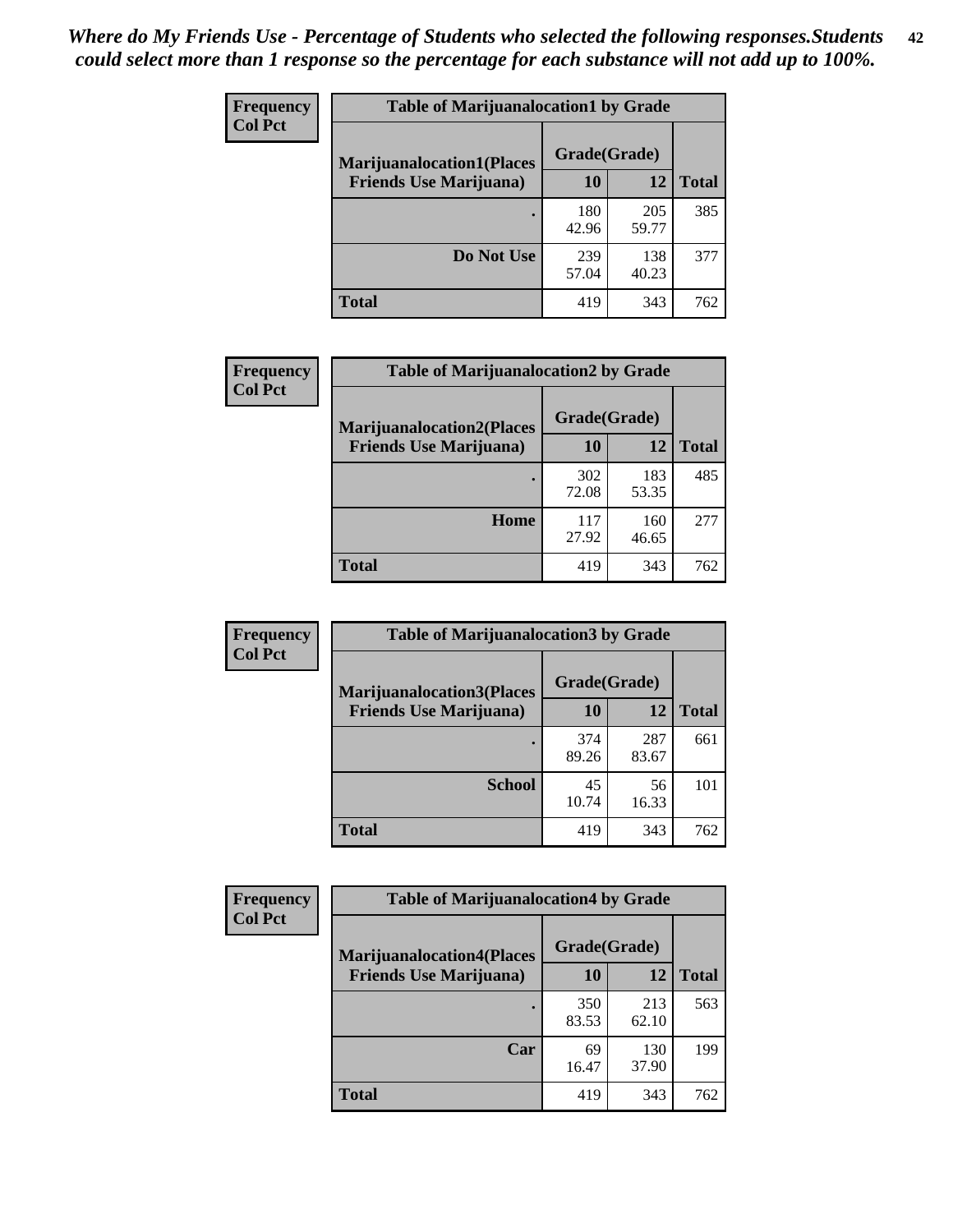| <b>Frequency</b> | <b>Table of Marijuanalocation5 by Grade</b> |              |              |              |
|------------------|---------------------------------------------|--------------|--------------|--------------|
| <b>Col Pct</b>   | <b>Marijuanalocation5</b> (Places           | Grade(Grade) |              |              |
|                  | <b>Friends Use Marijuana</b> )              | 10           | 12           | <b>Total</b> |
|                  |                                             | 275<br>65.63 | 156<br>45.48 | 431          |
|                  | <b>Friend's House</b>                       | 144<br>34.37 | 187<br>54.52 | 331          |
|                  | Total                                       | 419          | 343          | 762          |

| <b>Frequency</b> | <b>Table of Marijuanalocation6 by Grade</b>                        |                    |              |              |
|------------------|--------------------------------------------------------------------|--------------------|--------------|--------------|
| <b>Col Pct</b>   | <b>Marijuanalocation6(Places</b><br><b>Friends Use Marijuana</b> ) | Grade(Grade)<br>10 | 12           | <b>Total</b> |
|                  |                                                                    | 298<br>71.12       | 209<br>60.93 | 507          |
|                  | <b>Other</b>                                                       | 121<br>28.88       | 134<br>39.07 | 255          |
|                  | <b>Total</b>                                                       | 419                | 343          | 762          |

| <b>Frequency</b> | <b>Table of Otherdruglocation1 by Grade</b>                          |              |              |              |
|------------------|----------------------------------------------------------------------|--------------|--------------|--------------|
| <b>Col Pct</b>   | <b>Otherdruglocation1(Places</b><br><b>Friends Use Other Illegal</b> | Grade(Grade) |              |              |
|                  | Drugs)                                                               | 10           | 12           | <b>Total</b> |
|                  |                                                                      | 95<br>22.67  | 115<br>33.53 | 210          |
|                  | Do Not Use                                                           | 324<br>77.33 | 228<br>66.47 | 552          |
|                  | <b>Total</b>                                                         | 419          | 343          | 762          |

| <b>Frequency</b>                                                                       | <b>Table of Otherdruglocation2 by Grade</b> |              |              |              |
|----------------------------------------------------------------------------------------|---------------------------------------------|--------------|--------------|--------------|
| <b>Col Pct</b><br><b>Otherdruglocation2(Places</b><br><b>Friends Use Other Illegal</b> |                                             | Grade(Grade) |              |              |
|                                                                                        | Drugs)                                      | 10           | 12           | <b>Total</b> |
|                                                                                        |                                             | 360<br>85.92 | 267<br>77.84 | 627          |
|                                                                                        | <b>Home</b>                                 | 59<br>14.08  | 76<br>22.16  | 135          |
|                                                                                        | <b>Total</b>                                | 419          | 343          | 762          |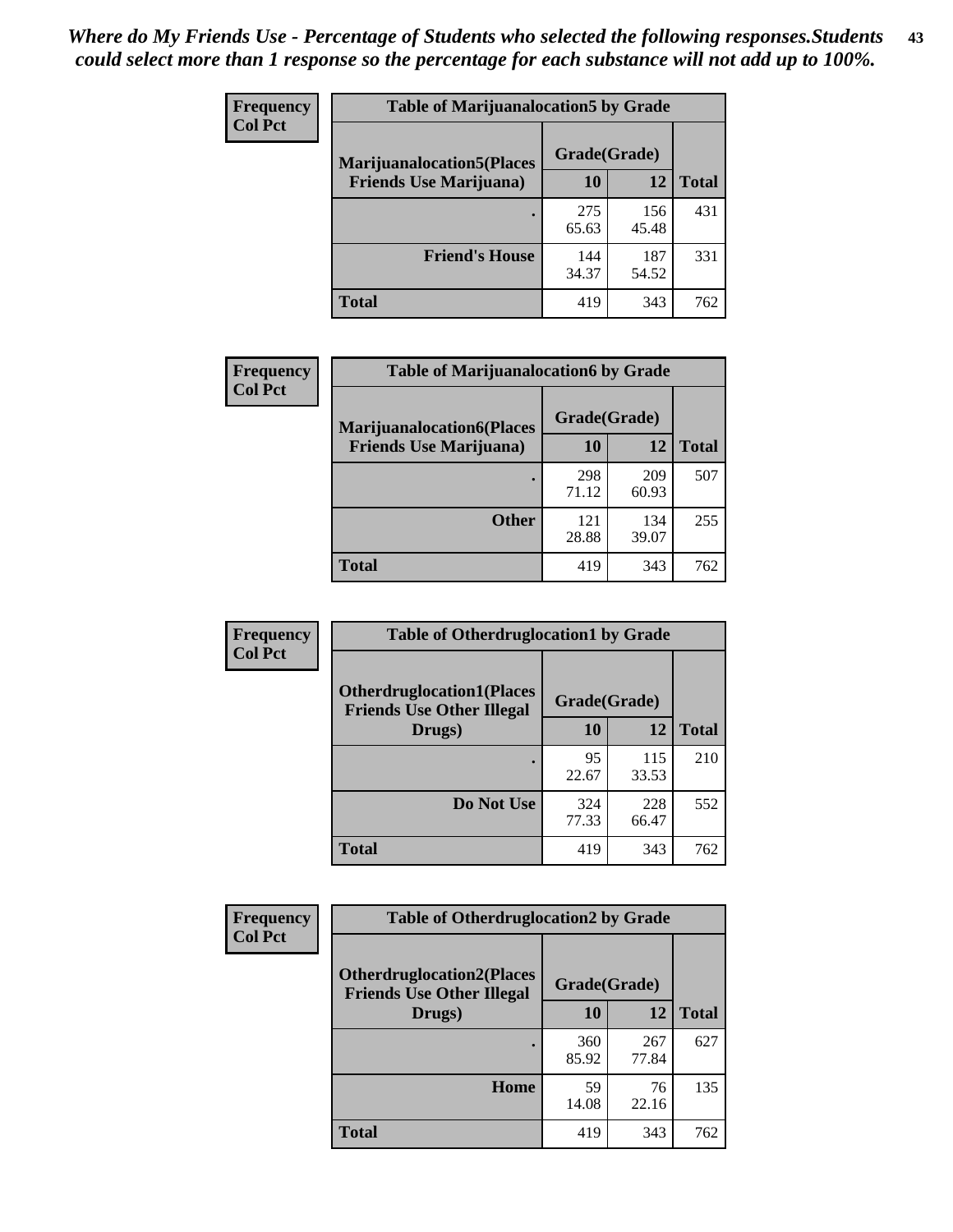| <b>Frequency</b> | <b>Table of Otherdruglocation 3 by Grade</b>                          |              |              |              |
|------------------|-----------------------------------------------------------------------|--------------|--------------|--------------|
| <b>Col Pct</b>   | <b>Otherdruglocation3(Places)</b><br><b>Friends Use Other Illegal</b> | Grade(Grade) |              |              |
|                  | Drugs)                                                                | 10           | 12           | <b>Total</b> |
|                  |                                                                       | 389<br>92.84 | 311<br>90.67 | 700          |
|                  | <b>School</b>                                                         | 30<br>7.16   | 32<br>9.33   | 62           |
|                  | <b>Total</b>                                                          | 419          | 343          | 762          |

| Frequency      | <b>Table of Otherdruglocation4 by Grade</b>                          |              |              |              |
|----------------|----------------------------------------------------------------------|--------------|--------------|--------------|
| <b>Col Pct</b> | <b>Otherdruglocation4(Places</b><br><b>Friends Use Other Illegal</b> | Grade(Grade) |              |              |
|                | Drugs)                                                               | 10           | 12           | <b>Total</b> |
|                |                                                                      | 379<br>90.45 | 300<br>87.46 | 679          |
|                | Car                                                                  | 40<br>9.55   | 43<br>12.54  | 83           |
|                | <b>Total</b>                                                         | 419          | 343          | 762          |

| <b>Frequency</b><br><b>Col Pct</b> | <b>Table of Otherdruglocation5 by Grade</b>                          |              |              |              |
|------------------------------------|----------------------------------------------------------------------|--------------|--------------|--------------|
|                                    | <b>Otherdruglocation5(Places</b><br><b>Friends Use Other Illegal</b> | Grade(Grade) |              |              |
|                                    | Drugs)                                                               | <b>10</b>    | 12           | <b>Total</b> |
|                                    |                                                                      | 340<br>81.15 | 253<br>73.76 | 593          |
|                                    | <b>Friend's House</b>                                                | 79<br>18.85  | 90<br>26.24  | 169          |
|                                    | <b>Total</b>                                                         | 419          | 343          | 762          |

| <b>Frequency</b> | <b>Table of Otherdruglocation6 by Grade</b>                          |              |              |              |
|------------------|----------------------------------------------------------------------|--------------|--------------|--------------|
| <b>Col Pct</b>   | <b>Otherdruglocation6(Places</b><br><b>Friends Use Other Illegal</b> | Grade(Grade) |              |              |
|                  | Drugs)                                                               | 10           | 12           | <b>Total</b> |
|                  |                                                                      | 349<br>83.29 | 273<br>79.59 | 622          |
|                  | <b>Other</b>                                                         | 70<br>16.71  | 70<br>20.41  | 140          |
|                  | Total                                                                | 419          | 343          | 762          |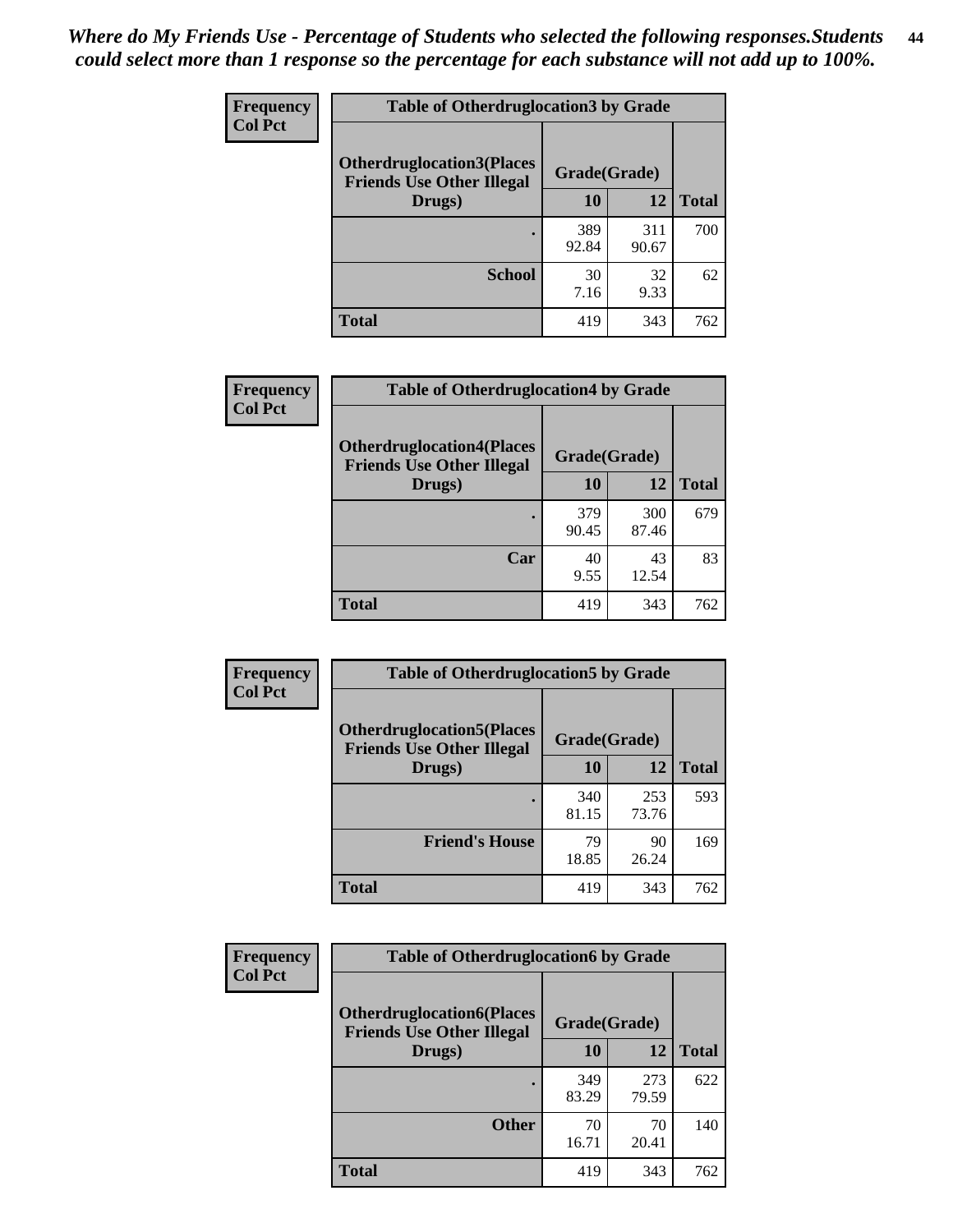| Frequency      | <b>Table of Alcoholtime1 by Grade</b> |              |              |              |
|----------------|---------------------------------------|--------------|--------------|--------------|
| <b>Col Pct</b> | <b>Alcoholtime1(Times</b>             | Grade(Grade) |              |              |
|                | <b>Friends Use</b><br>Alcohol)        | 10           | 12           | <b>Total</b> |
|                |                                       | 232<br>55.37 | 239<br>69.68 | 471          |
|                | Do Not Use                            | 187<br>44.63 | 104<br>30.32 | 291          |
|                | <b>Total</b>                          | 419          | 343          | 762          |

| Frequency      | <b>Table of Alcoholtime2 by Grade</b>           |              |              |              |
|----------------|-------------------------------------------------|--------------|--------------|--------------|
| <b>Col Pct</b> | <b>Alcoholtime2(Times</b><br><b>Friends Use</b> | Grade(Grade) |              |              |
|                | Alcohol)                                        | 10           | 12           | <b>Total</b> |
|                |                                                 | 404<br>96.42 | 324<br>94.46 | 728          |
|                | <b>On Way to School</b>                         | 15<br>3.58   | 19<br>5.54   | 34           |
|                | <b>Total</b>                                    | 419          | 343          | 762          |

| Frequency<br><b>Col Pct</b> | <b>Table of Alcoholtime3 by Grade</b>           |              |              |              |
|-----------------------------|-------------------------------------------------|--------------|--------------|--------------|
|                             | <b>Alcoholtime3(Times</b><br><b>Friends Use</b> | Grade(Grade) |              |              |
|                             | Alcohol)                                        | 10           | 12           | <b>Total</b> |
|                             |                                                 | 404<br>96.42 | 332<br>96.79 | 736          |
|                             | <b>During School</b>                            | 15<br>3.58   | 11<br>3.21   | 26           |
|                             | Total                                           | 419          | 343          | 762          |

| <b>Frequency</b><br><b>Col Pct</b> | <b>Table of Alcoholtime4 by Grade</b> |              |              |              |
|------------------------------------|---------------------------------------|--------------|--------------|--------------|
|                                    | <b>Alcoholtime4(Times</b>             | Grade(Grade) |              |              |
|                                    | <b>Friends Use Alcohol)</b>           | 10           | 12           | <b>Total</b> |
|                                    |                                       | 399<br>95.23 | 321<br>93.59 | 720          |
|                                    | <b>On Way Home From School</b>        | 20<br>4.77   | 22<br>6.41   | 42           |
|                                    | <b>Total</b>                          | 419          | 343          | 762          |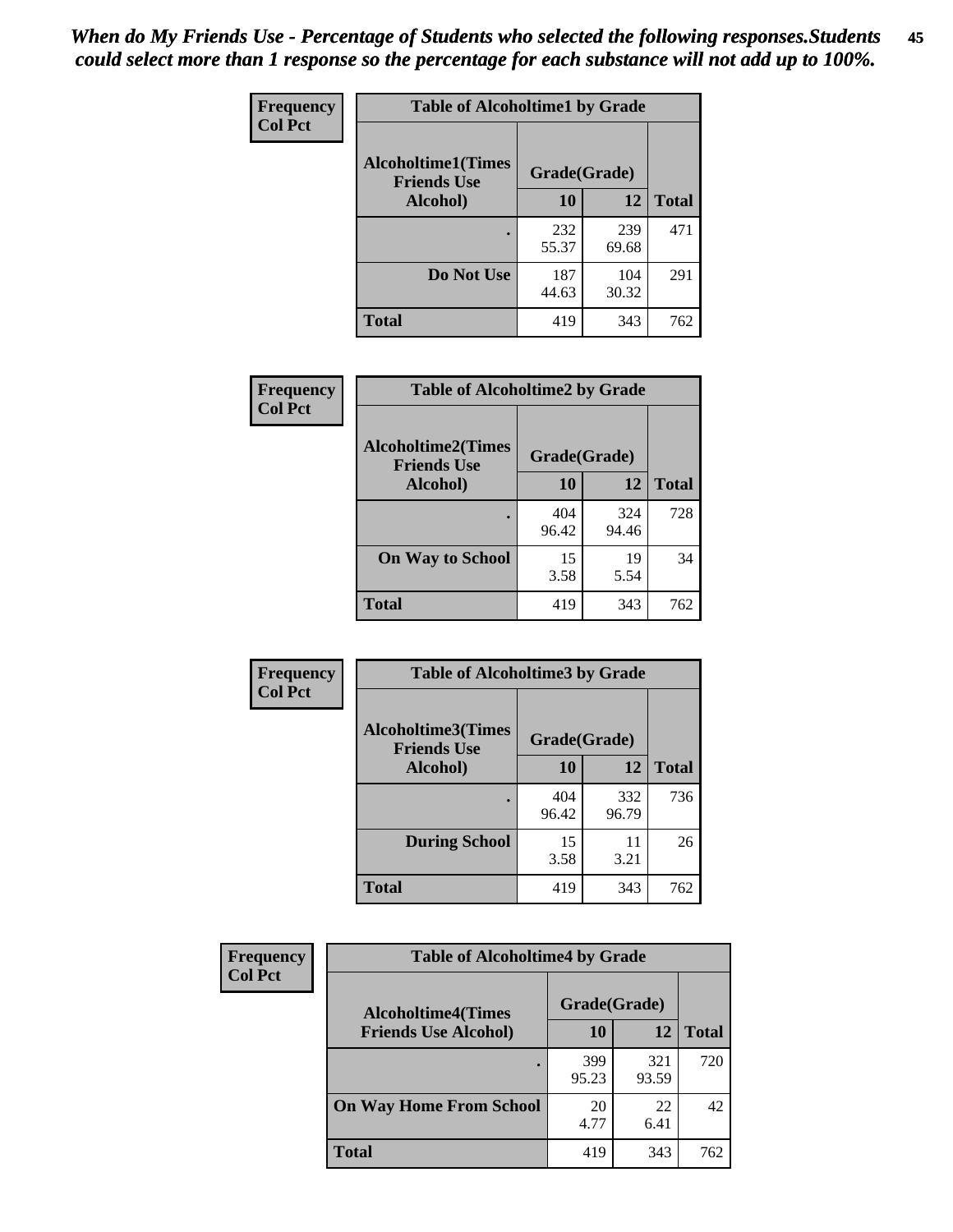*When do My Friends Use - Percentage of Students who selected the following responses.Students could select more than 1 response so the percentage for each substance will not add up to 100%.* **46**

| Frequency      | <b>Table of Alcoholtime5 by Grade</b>            |              |              |              |
|----------------|--------------------------------------------------|--------------|--------------|--------------|
| <b>Col Pct</b> | <b>Alcoholtime5</b> (Times<br><b>Friends Use</b> | Grade(Grade) |              |              |
|                | Alcohol)                                         | 10           | 12           | <b>Total</b> |
|                |                                                  | 363<br>86.63 | 258<br>75.22 | 621          |
|                | Weeknights                                       | 56<br>13.37  | 85<br>24.78  | 141          |
|                | <b>Total</b>                                     | 419          | 343          | 762          |

| Frequency      | <b>Table of Alcoholtime6 by Grade</b>           |              |              |              |
|----------------|-------------------------------------------------|--------------|--------------|--------------|
| <b>Col Pct</b> | <b>Alcoholtime6(Times</b><br><b>Friends Use</b> | Grade(Grade) |              |              |
|                | Alcohol)                                        | 10           | 12           | <b>Total</b> |
|                |                                                 | 171<br>40.81 | 93<br>27.11  | 264          |
|                | Weekends                                        | 248<br>59.19 | 250<br>72.89 | 498          |
|                | <b>Total</b>                                    | 419          | 343          | 762          |

| Frequency      | <b>Table of Tobaccotime1 by Grade</b>           |              |              |              |
|----------------|-------------------------------------------------|--------------|--------------|--------------|
| <b>Col Pct</b> | <b>Tobaccotime1(Times</b><br><b>Friends Use</b> | Grade(Grade) |              |              |
|                | <b>Tobacco</b> )                                | 10           | 12           | <b>Total</b> |
|                |                                                 | 120<br>28.64 | 200<br>58.31 | 320          |
|                | Do Not Use                                      | 299<br>71.36 | 143<br>41.69 | 442          |
|                | <b>Total</b>                                    | 419          | 343          | 762          |

| Frequency      | <b>Table of Tobaccotime2 by Grade</b>           |              |              |              |
|----------------|-------------------------------------------------|--------------|--------------|--------------|
| <b>Col Pct</b> | <b>Tobaccotime2(Times</b><br><b>Friends Use</b> | Grade(Grade) |              |              |
|                | <b>Tobacco</b> )                                | 10           | 12           | <b>Total</b> |
|                | ٠                                               | 369<br>88.07 | 225<br>65.60 | 594          |
|                | <b>On Way to School</b>                         | 50<br>11.93  | 118<br>34.40 | 168          |
|                | Total                                           | 419          | 343          | 762          |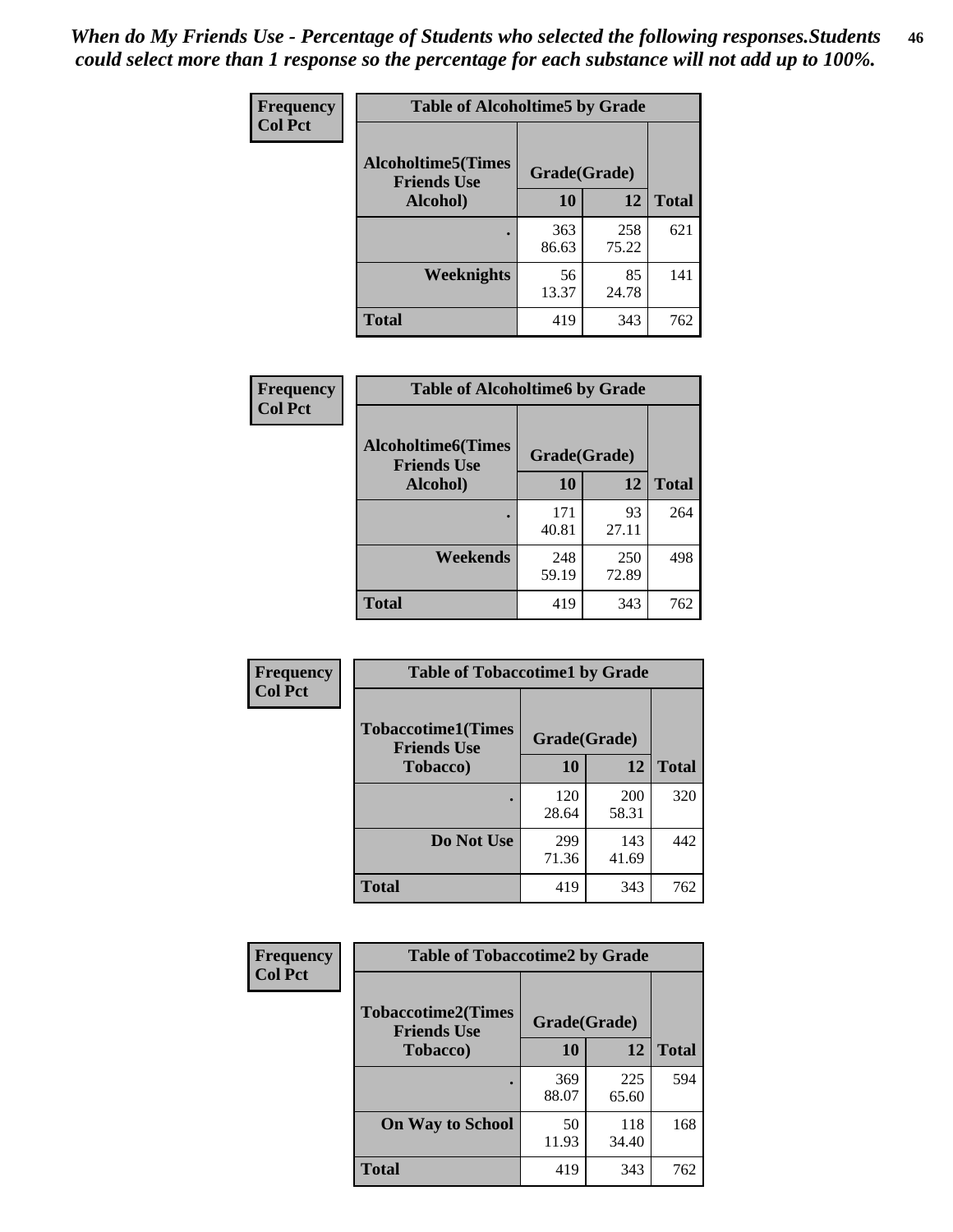*When do My Friends Use - Percentage of Students who selected the following responses.Students could select more than 1 response so the percentage for each substance will not add up to 100%.* **47**

| <b>Frequency</b> | <b>Table of Tobaccotime3 by Grade</b>           |              |              |              |  |
|------------------|-------------------------------------------------|--------------|--------------|--------------|--|
| <b>Col Pct</b>   | <b>Tobaccotime3(Times</b><br><b>Friends Use</b> | Grade(Grade) |              |              |  |
|                  | <b>Tobacco</b> )                                | 10           | 12           | <b>Total</b> |  |
|                  |                                                 | 393<br>93.79 | 276<br>80.47 | 669          |  |
|                  | <b>During School</b>                            | 26<br>6.21   | 67<br>19.53  | 93           |  |
|                  | <b>Total</b>                                    | 419          | 343          | 762          |  |

| <b>Frequency</b> | <b>Table of Tobaccotime4 by Grade</b> |              |              |              |
|------------------|---------------------------------------|--------------|--------------|--------------|
| <b>Col Pct</b>   | <b>Tobaccotime4(Times</b>             | Grade(Grade) |              |              |
|                  | <b>Friends Use Tobacco)</b>           | 10           | 12           | <b>Total</b> |
|                  |                                       | 399<br>95.23 | 321<br>93.59 | 720          |
|                  | <b>On Way Home From School</b>        | 20<br>4.77   | 22<br>6.41   | 42           |
|                  | <b>Total</b>                          | 419          | 343          | 762          |

| Frequency      | <b>Table of Tobaccotime5 by Grade</b>                            |              |              |              |
|----------------|------------------------------------------------------------------|--------------|--------------|--------------|
| <b>Col Pct</b> | <b>Tobaccotime5</b> (Times<br>Grade(Grade)<br><b>Friends Use</b> |              |              |              |
|                | <b>Tobacco</b> )                                                 | 10           | 12           | <b>Total</b> |
|                |                                                                  | 329<br>78.52 | 179<br>52.19 | 508          |
|                | Weeknights                                                       | 90<br>21.48  | 164<br>47.81 | 254          |
|                | <b>Total</b>                                                     | 419          | 343          | 762          |

| Frequency      | <b>Table of Tobaccotime6 by Grade</b>           |              |              |              |  |
|----------------|-------------------------------------------------|--------------|--------------|--------------|--|
| <b>Col Pct</b> | <b>Tobaccotime6(Times</b><br><b>Friends Use</b> | Grade(Grade) |              |              |  |
|                | <b>Tobacco</b> )                                | 10           | 12           | <b>Total</b> |  |
|                |                                                 | 307<br>73.27 | 148<br>43.15 | 455          |  |
|                | Weekends                                        | 112<br>26.73 | 195<br>56.85 | 307          |  |
|                | Total                                           | 419          | 343          | 762          |  |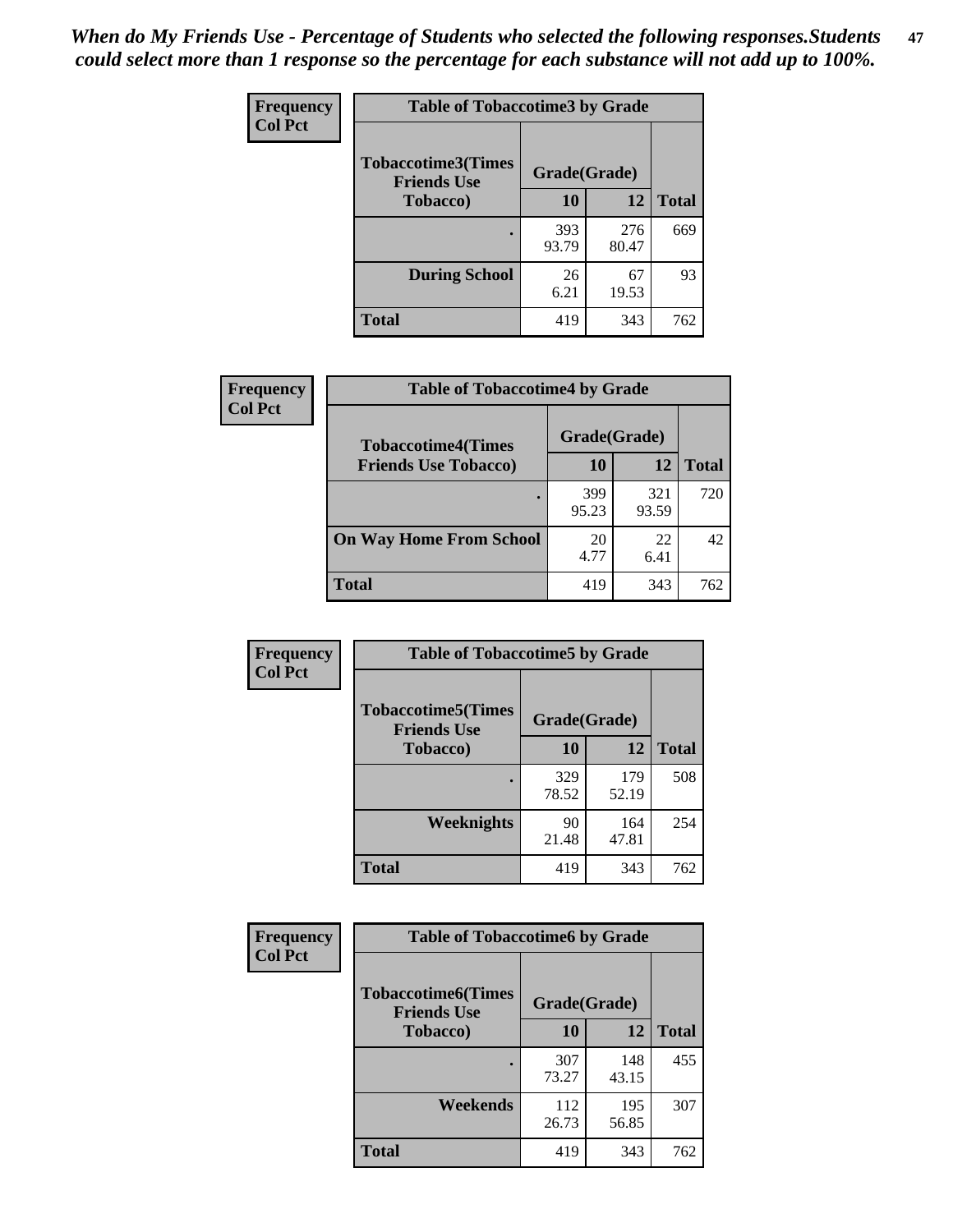| Frequency      | <b>Table of Marijuanatime1 by Grade</b>           |              |              |              |
|----------------|---------------------------------------------------|--------------|--------------|--------------|
| <b>Col Pct</b> | <b>Marijuanatime1(Times</b><br><b>Friends Use</b> | Grade(Grade) |              |              |
|                | Marijuana)                                        | 10           | 12           | <b>Total</b> |
|                |                                                   | 179<br>42.72 | 210<br>61.22 | 389          |
|                | Do Not Use                                        | 240<br>57.28 | 133<br>38.78 | 373          |
|                | <b>Total</b>                                      | 419          | 343          | 762          |

| <b>Frequency</b> | <b>Table of Marijuanatime2 by Grade</b>           |              |              |              |
|------------------|---------------------------------------------------|--------------|--------------|--------------|
| <b>Col Pct</b>   | <b>Marijuanatime2(Times</b><br><b>Friends Use</b> | Grade(Grade) |              |              |
|                  | Marijuana)                                        | 10           | 12           | <b>Total</b> |
|                  |                                                   | 347<br>82.82 | 231<br>67.35 | 578          |
|                  | <b>On Way to School</b>                           | 72<br>17.18  | 112<br>32.65 | 184          |
|                  | <b>Total</b>                                      | 419          | 343          | 762          |

| Frequency      | <b>Table of Marijuanatime3 by Grade</b>    |              |              |              |
|----------------|--------------------------------------------|--------------|--------------|--------------|
| <b>Col Pct</b> | Marijuanatime3(Times<br><b>Friends Use</b> | Grade(Grade) |              |              |
|                | Marijuana)                                 | 10           | 12           | <b>Total</b> |
|                |                                            | 382<br>91.17 | 299<br>87.17 | 681          |
|                | <b>During School</b>                       | 37<br>8.83   | 44<br>12.83  | 81           |
|                | <b>Total</b>                               | 419          | 343          | 762          |

| <b>Frequency</b><br><b>Col Pct</b> | <b>Table of Marijuanatime4 by Grade</b> |              |              |              |
|------------------------------------|-----------------------------------------|--------------|--------------|--------------|
|                                    | <b>Marijuanatime4(Times</b>             | Grade(Grade) |              |              |
|                                    | <b>Friends Use Marijuana</b> )          | 10           | 12           | <b>Total</b> |
|                                    |                                         | 359<br>85.68 | 248<br>72.30 | 607          |
|                                    | <b>On Way Home From School</b>          | 60<br>14.32  | 95<br>27.70  | 155          |
|                                    | <b>Total</b>                            | 419          | 343          | 762          |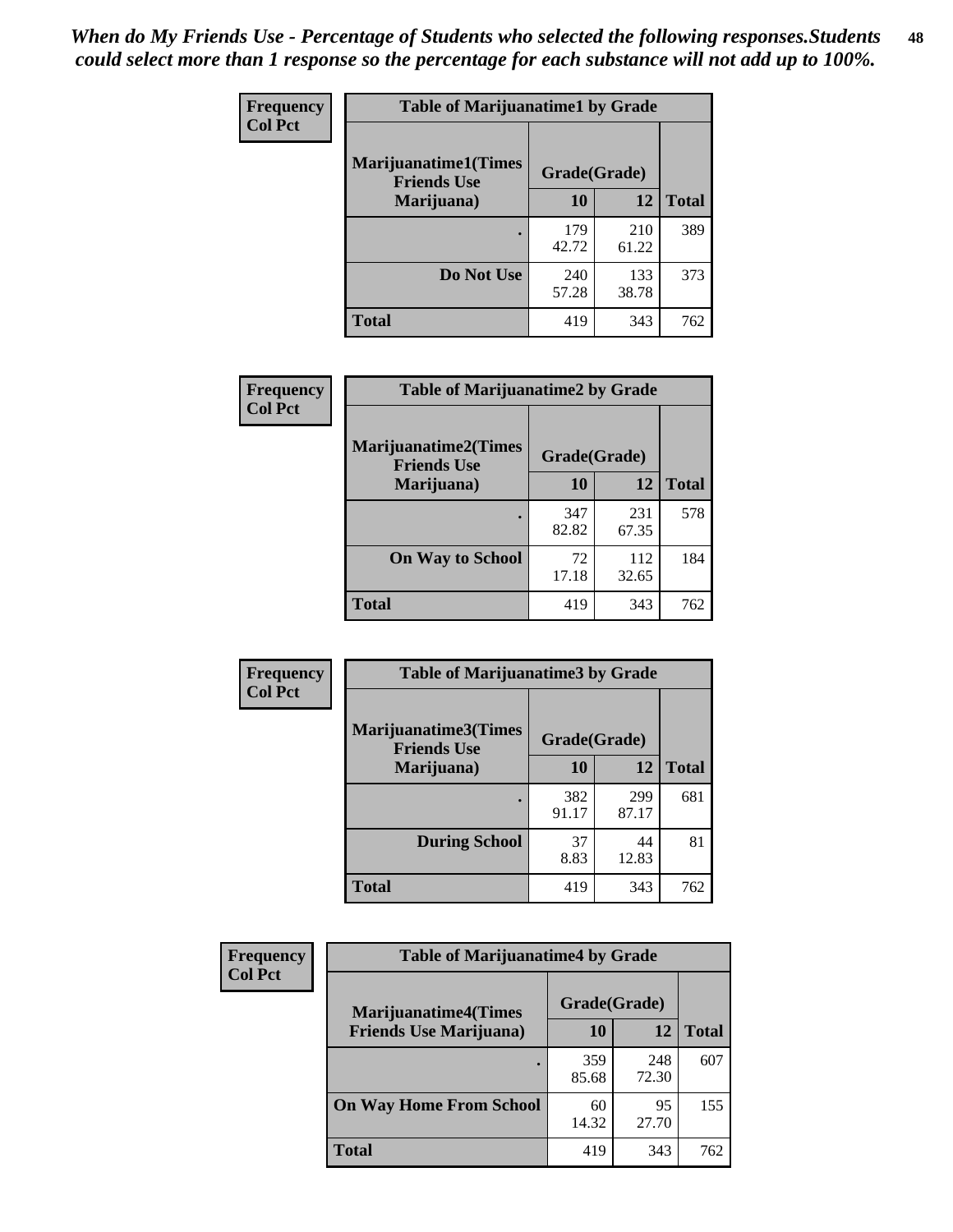| Frequency      | <b>Table of Marijuanatime5 by Grade</b>            |              |              |              |  |
|----------------|----------------------------------------------------|--------------|--------------|--------------|--|
| <b>Col Pct</b> | <b>Marijuanatime5</b> (Times<br><b>Friends Use</b> | Grade(Grade) |              |              |  |
|                | Marijuana)                                         | 10           | 12           | <b>Total</b> |  |
|                |                                                    | 315<br>75.18 | 196<br>57.14 | 511          |  |
|                | Weeknights                                         | 104<br>24.82 | 147<br>42.86 | 251          |  |
|                | <b>Total</b>                                       | 419          | 343          | 762          |  |

| Frequency      | <b>Table of Marijuanatime6 by Grade</b>    |              |              |              |
|----------------|--------------------------------------------|--------------|--------------|--------------|
| <b>Col Pct</b> | Marijuanatime6(Times<br><b>Friends Use</b> | Grade(Grade) |              |              |
|                | Marijuana)                                 | 10           | 12           | <b>Total</b> |
|                |                                            | 227<br>54.18 | 128<br>37.32 | 355          |
|                | Weekends                                   | 192<br>45.82 | 215<br>62.68 | 407          |
|                | <b>Total</b>                               | 419          | 343          | 762          |

| <b>Frequency</b> | <b>Table of Otherdrugtime1 by Grade</b>                 |              |              |              |  |
|------------------|---------------------------------------------------------|--------------|--------------|--------------|--|
| <b>Col Pct</b>   | <b>Otherdrugtime1(Times</b><br><b>Friends Use Other</b> | Grade(Grade) |              |              |  |
|                  | <b>Illegal Drugs</b> )                                  | 10           | 12           | <b>Total</b> |  |
|                  |                                                         | 84<br>20.05  | 107<br>31.20 | 191          |  |
|                  | Do Not Use                                              | 335<br>79.95 | 236<br>68.80 | 571          |  |
|                  | <b>Total</b>                                            | 419          | 343          | 762          |  |

| Frequency      | <b>Table of Otherdrugtime2 by Grade</b>                 |              |              |              |  |  |  |
|----------------|---------------------------------------------------------|--------------|--------------|--------------|--|--|--|
| <b>Col Pct</b> | <b>Otherdrugtime2(Times</b><br><b>Friends Use Other</b> | Grade(Grade) |              |              |  |  |  |
|                | <b>Illegal Drugs</b> )                                  | 10           | 12           | <b>Total</b> |  |  |  |
|                |                                                         | 394<br>94.03 | 305<br>88.92 | 699          |  |  |  |
|                | <b>On Way to School</b>                                 | 25<br>5.97   | 38<br>11.08  | 63           |  |  |  |
|                | Total                                                   | 419          | 343          | 762          |  |  |  |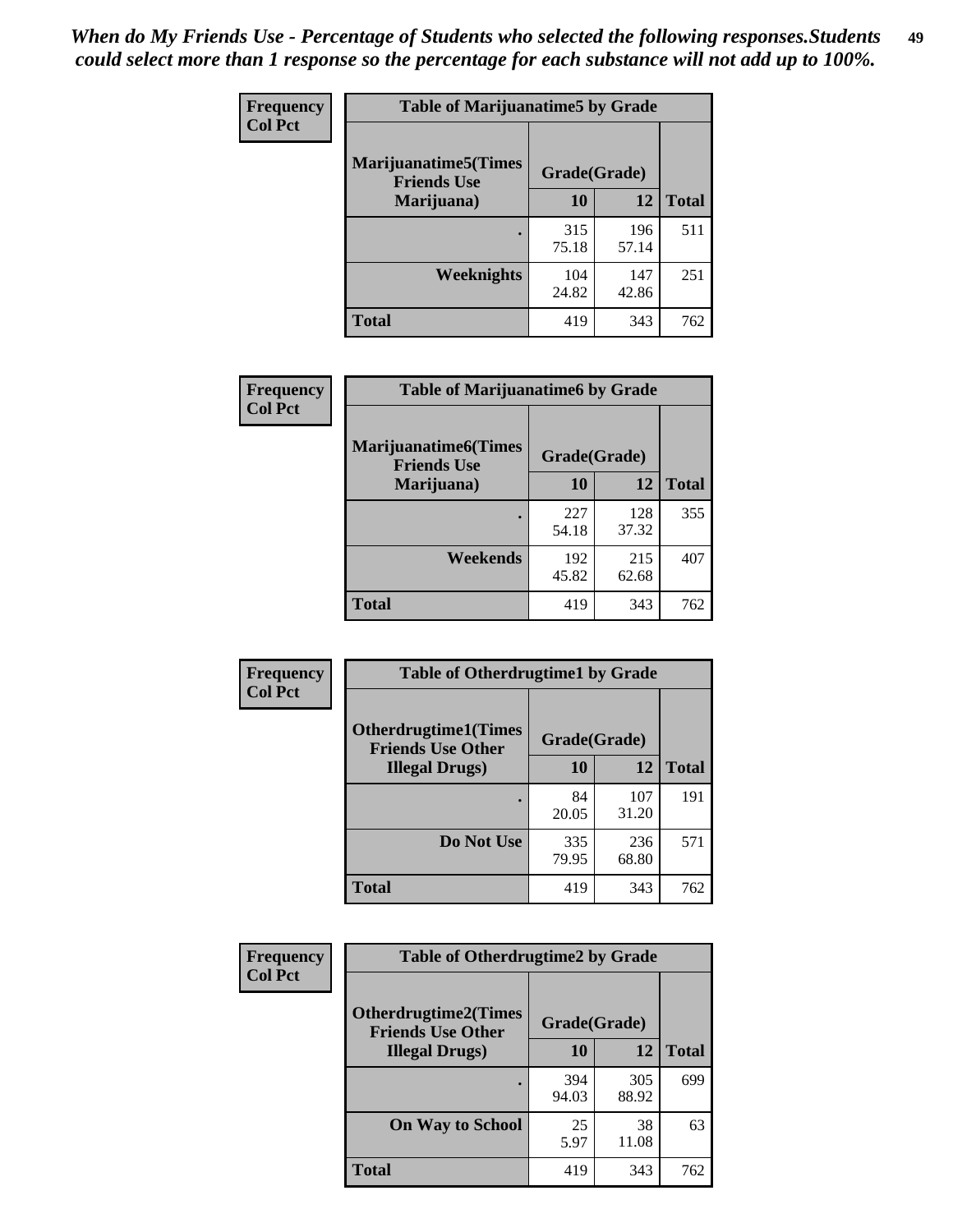| <b>Frequency</b> | <b>Table of Otherdrugtime3 by Grade</b>                                 |              |              |              |  |  |
|------------------|-------------------------------------------------------------------------|--------------|--------------|--------------|--|--|
| <b>Col Pct</b>   | <b>Otherdrugtime3(Times</b><br>Grade(Grade)<br><b>Friends Use Other</b> |              |              |              |  |  |
|                  | <b>Illegal Drugs</b> )                                                  | 10           | 12           | <b>Total</b> |  |  |
|                  |                                                                         | 396<br>94.51 | 306<br>89.21 | 702          |  |  |
|                  | <b>During School</b>                                                    | 23<br>5.49   | 37<br>10.79  | 60           |  |  |
|                  | Total                                                                   | 419          | 343          | 762          |  |  |

| <b>Frequency</b> | <b>Table of Otherdrugtime4 by Grade</b>                         |              |              |              |  |  |
|------------------|-----------------------------------------------------------------|--------------|--------------|--------------|--|--|
| <b>Col Pct</b>   | <b>Otherdrugtime4(Times</b><br><b>Friends Use Other Illegal</b> | Grade(Grade) |              |              |  |  |
|                  | Drugs)                                                          | 10           | 12           | <b>Total</b> |  |  |
|                  |                                                                 | 390<br>93.08 | 303<br>88.34 | 693          |  |  |
|                  | <b>On Way Home From School</b>                                  | 29<br>6.92   | 40<br>11.66  | 69           |  |  |
|                  | <b>Total</b>                                                    | 419          | 343          | 762          |  |  |

| Frequency<br><b>Col Pct</b> | <b>Table of Otherdrugtime5 by Grade</b>                  |              |              |              |  |  |  |
|-----------------------------|----------------------------------------------------------|--------------|--------------|--------------|--|--|--|
|                             | <b>Otherdrugtime5</b> (Times<br><b>Friends Use Other</b> | Grade(Grade) |              |              |  |  |  |
|                             | <b>Illegal Drugs</b> )                                   | 10           | 12           | <b>Total</b> |  |  |  |
|                             |                                                          | 369<br>88.07 | 282<br>82.22 | 651          |  |  |  |
|                             | Weeknights                                               | 50<br>11.93  | 61<br>17.78  | 111          |  |  |  |
|                             | Total                                                    | 419          | 343          | 762          |  |  |  |

| Frequency      | <b>Table of Otherdrugtime6 by Grade</b>                 |              |              |              |  |  |
|----------------|---------------------------------------------------------|--------------|--------------|--------------|--|--|
| <b>Col Pct</b> | <b>Otherdrugtime6(Times</b><br><b>Friends Use Other</b> | Grade(Grade) |              |              |  |  |
|                | <b>Illegal Drugs</b> )                                  | 10           | 12           | <b>Total</b> |  |  |
|                |                                                         | 326<br>77.80 | 236<br>68.80 | 562          |  |  |
|                | Weekends                                                | 93<br>22.20  | 107<br>31.20 | 200          |  |  |
|                | Total                                                   | 419          | 343          | 762          |  |  |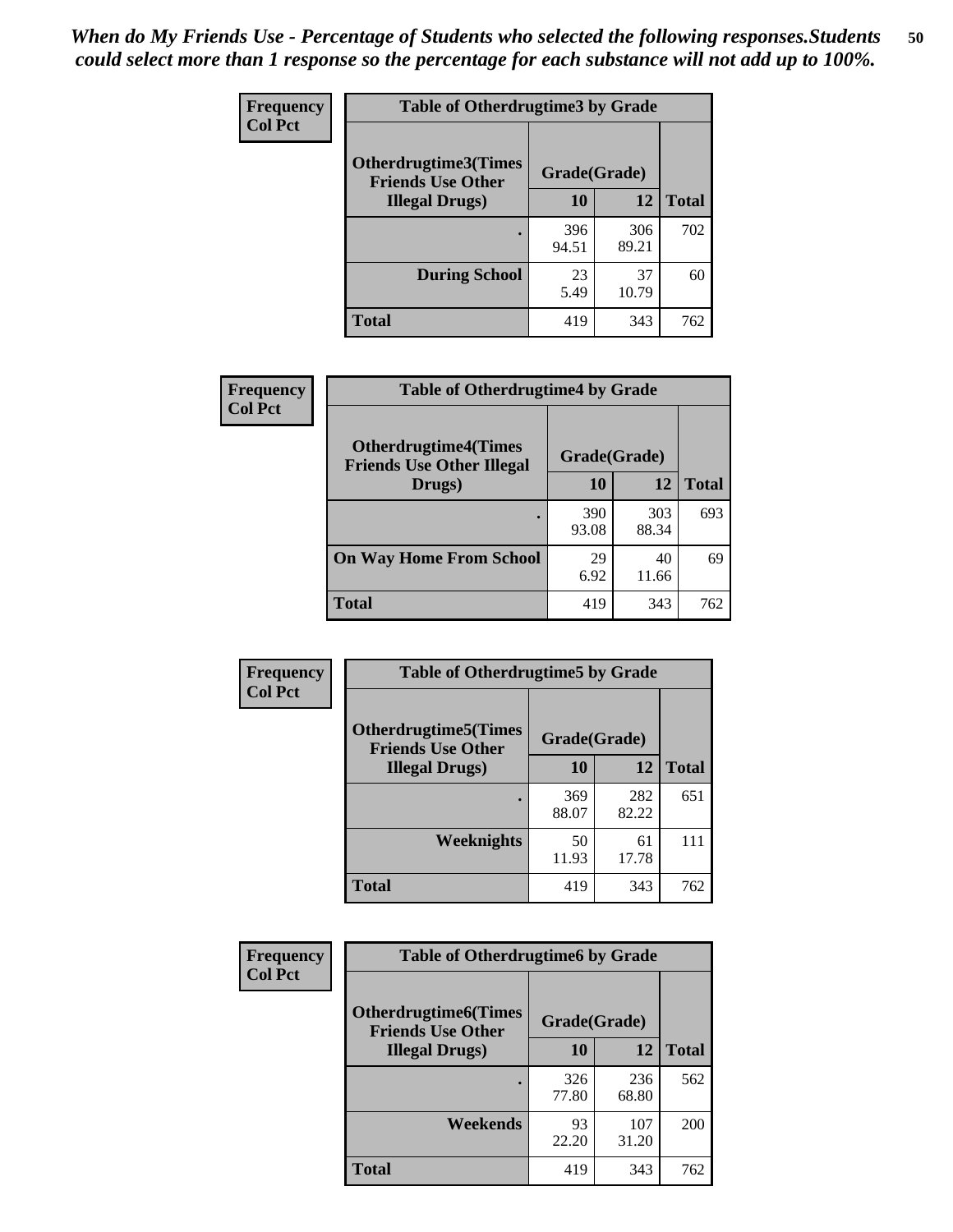| Frequency<br><b>Col Pct</b> | <b>Table of Educationalcohol by Grade</b>                                                                  |              |              |              |  |  |
|-----------------------------|------------------------------------------------------------------------------------------------------------|--------------|--------------|--------------|--|--|
|                             | Educationalcohol(I<br>have been taught<br>about alcohol,<br>tobacco,<br>and other drugs<br>within the last | Grade(Grade) |              |              |  |  |
|                             | year at school)                                                                                            | 10           | 12           | <b>Total</b> |  |  |
|                             | Yes                                                                                                        | 385<br>91.89 | 215<br>62.68 | 600          |  |  |
|                             | N <sub>0</sub>                                                                                             | 34<br>8.11   | 128<br>37.32 | 162          |  |  |
|                             | <b>Total</b>                                                                                               | 419          | 343          | 762          |  |  |

| Frequency      | <b>Table of Eversmoked by Grade</b> |              |              |              |  |  |  |
|----------------|-------------------------------------|--------------|--------------|--------------|--|--|--|
| <b>Col Pct</b> | Eversmoked(I<br>have smoked         | Grade(Grade) |              |              |  |  |  |
|                | a cigarette)                        | 10           | 12           | <b>Total</b> |  |  |  |
|                | Yes                                 | 61<br>14.56  | 134<br>39.07 | 195          |  |  |  |
|                | N <sub>0</sub>                      | 358<br>85.44 | 209<br>60.93 | 567          |  |  |  |
|                | <b>Total</b>                        | 419          | 343          | 762          |  |  |  |

| Frequency      | <b>Table of Drovedrinking by Grade</b>                                                                                                          |              |              |     |  |  |
|----------------|-------------------------------------------------------------------------------------------------------------------------------------------------|--------------|--------------|-----|--|--|
| <b>Col Pct</b> | Drovedrinking(In<br>the past 30 days I<br>have driven a car<br>or other vehicle<br>Grade(Grade)<br>while I was<br>10<br>12<br>drinking alcohol) |              | <b>Total</b> |     |  |  |
|                | <b>Yes</b>                                                                                                                                      | 12<br>2.86   | 25<br>7.29   | 37  |  |  |
|                | N <sub>0</sub>                                                                                                                                  | 407<br>97.14 | 318<br>92.71 | 725 |  |  |
|                | <b>Total</b>                                                                                                                                    | 419          | 343          | 762 |  |  |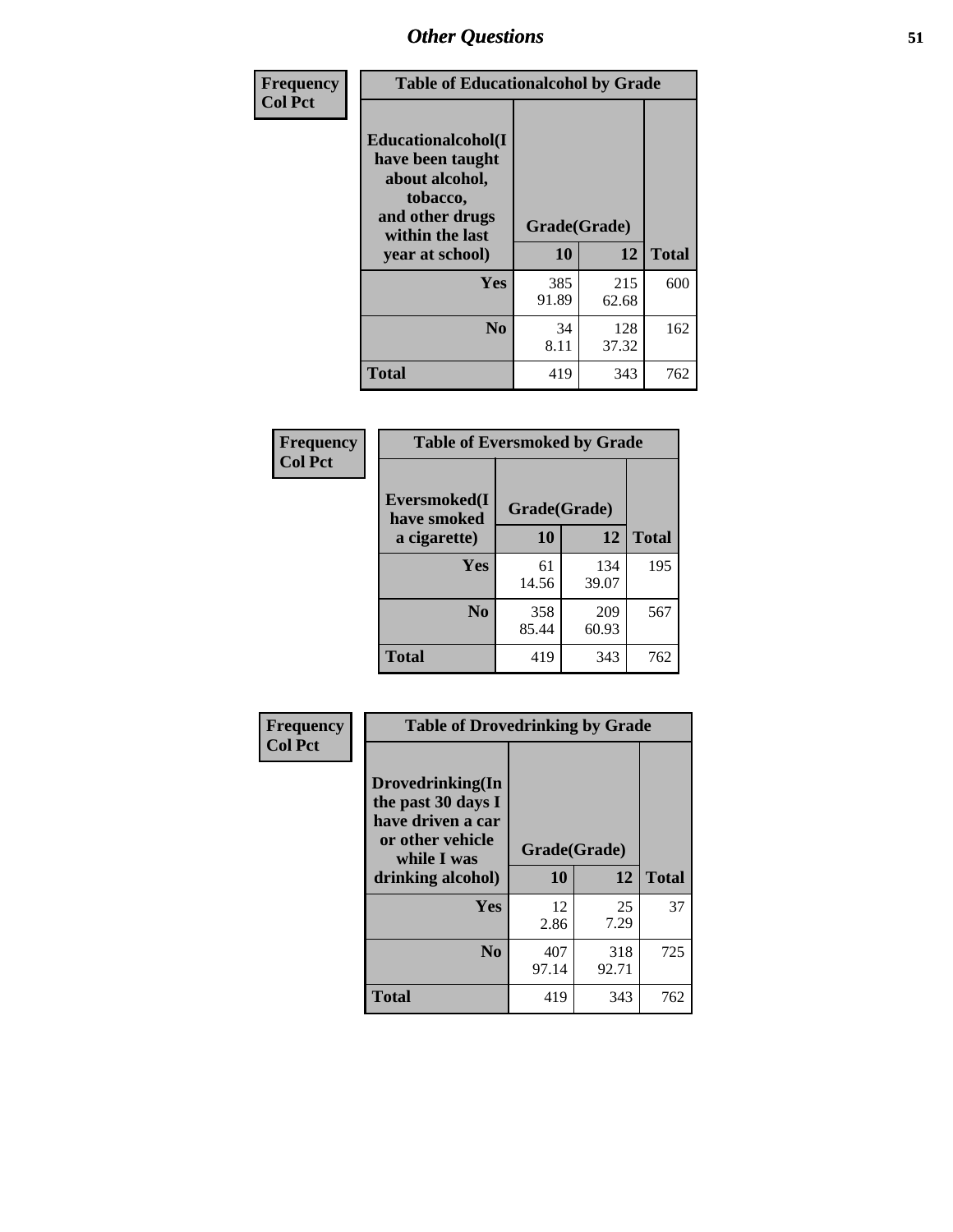| Frequency<br><b>Col Pct</b> | <b>Table of Rodedrinking by Grade</b>                                                                      |              |              |              |  |  |  |
|-----------------------------|------------------------------------------------------------------------------------------------------------|--------------|--------------|--------------|--|--|--|
|                             | Rodedrinking(In<br>the past 30 days<br>I have ridden in<br>a car with a<br>driver who had<br>been drinking | Grade(Grade) |              |              |  |  |  |
|                             | alcohol)                                                                                                   | 10           | 12           | <b>Total</b> |  |  |  |
|                             | <b>Yes</b>                                                                                                 | 41<br>9.79   | 49<br>14.29  | 90           |  |  |  |
|                             | N <sub>0</sub>                                                                                             | 378<br>90.21 | 294<br>85.71 | 672          |  |  |  |
|                             | <b>Total</b>                                                                                               | 419          | 343          | 762          |  |  |  |

#### **Frequency Col Pct**

| <b>Table of Drugsschool by Grade</b>                                                                                      |              |              |              |  |  |  |  |
|---------------------------------------------------------------------------------------------------------------------------|--------------|--------------|--------------|--|--|--|--|
| <b>Drugsschool</b> (During<br>the past 12 months,<br>I have been offered,<br>sold,<br>or given illegal<br>drugs on school | Grade(Grade) |              |              |  |  |  |  |
| property)                                                                                                                 | 10           | 12           | <b>Total</b> |  |  |  |  |
| Yes                                                                                                                       | 83<br>19.81  | 82<br>23.91  | 165          |  |  |  |  |
|                                                                                                                           |              |              |              |  |  |  |  |
| N <sub>0</sub>                                                                                                            | 336<br>80.19 | 261<br>76.09 | 597          |  |  |  |  |

| Frequency      | <b>Table of Helpbullied by Grade</b>                 |              |              |              |  |  |  |
|----------------|------------------------------------------------------|--------------|--------------|--------------|--|--|--|
| <b>Col Pct</b> | $Helpb$ ullied $(I$<br>would help<br>someone who was | Grade(Grade) |              |              |  |  |  |
|                | being bullied)                                       | <b>10</b>    | 12           | <b>Total</b> |  |  |  |
|                | <b>Strongly Agree</b>                                | 169<br>40.33 | 134<br>39.07 | 303          |  |  |  |
|                | <b>Somewhat Agree</b>                                | 190<br>45.35 | 158<br>46.06 | 348          |  |  |  |
|                | <b>Somewhat Disagree</b>                             | 41<br>9.79   | 37<br>10.79  | 78           |  |  |  |
|                | <b>Strongly Disagree</b>                             | 19<br>4.53   | 14<br>4.08   | 33           |  |  |  |
|                | Total                                                | 419          | 343          | 762          |  |  |  |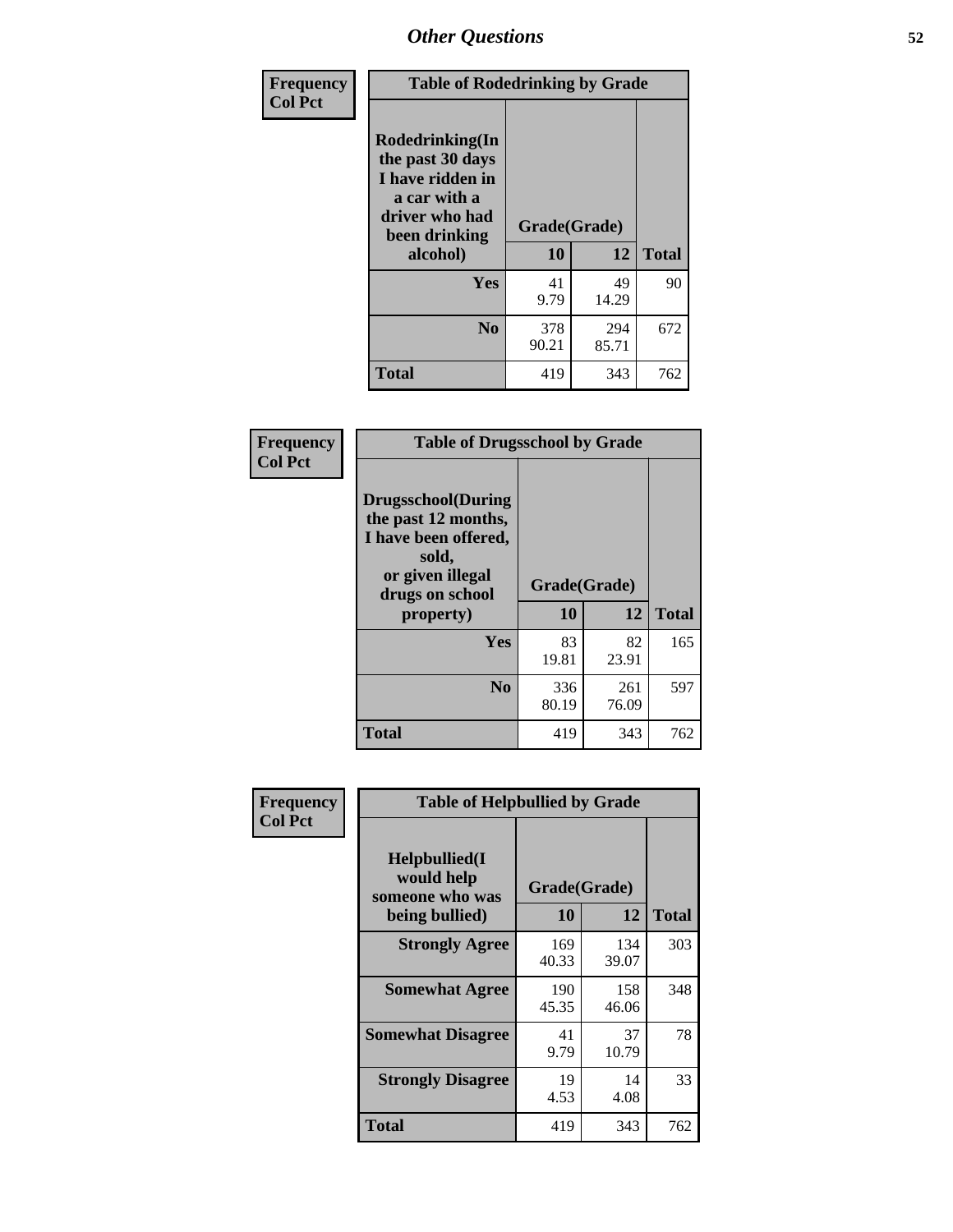| <b>Frequency</b> | <b>Table of Grade by Bingedrinking</b> |                                                                                                         |                   |                   |                   |                               |                               |                   |              |
|------------------|----------------------------------------|---------------------------------------------------------------------------------------------------------|-------------------|-------------------|-------------------|-------------------------------|-------------------------------|-------------------|--------------|
| Row Pct          |                                        | Bingedrinking(I have drunk five or more<br>drinks of alcohol at one sitting during the<br>last 30 days) |                   |                   |                   |                               |                               |                   |              |
|                  | Grade(Grade)                           | $\bf{0}$<br><b>Days</b>                                                                                 | 1 or<br>2<br>days | 3 to<br>5<br>days | 6 to<br>Y<br>days | <b>10</b><br>to<br>19<br>days | <b>20</b><br>to<br>29<br>days | All<br>30<br>days | <b>Total</b> |
|                  | 10                                     | 372<br>88.78                                                                                            | 16<br>3.82        | 8<br>1.91         | 4<br>0.95         | 4<br>0.95                     | 11<br>2.63                    | 4<br>0.95         | 419          |
|                  | 12                                     | 262<br>76.38                                                                                            | 22<br>6.41        | 26<br>7.58        | 17<br>4.96        | 8<br>2.33                     | 6<br>1.75                     | 2<br>0.58         | 343          |
|                  | <b>Total</b>                           | 634                                                                                                     | 38                | 34                | 21                | 12                            | 17                            | 6                 | 762          |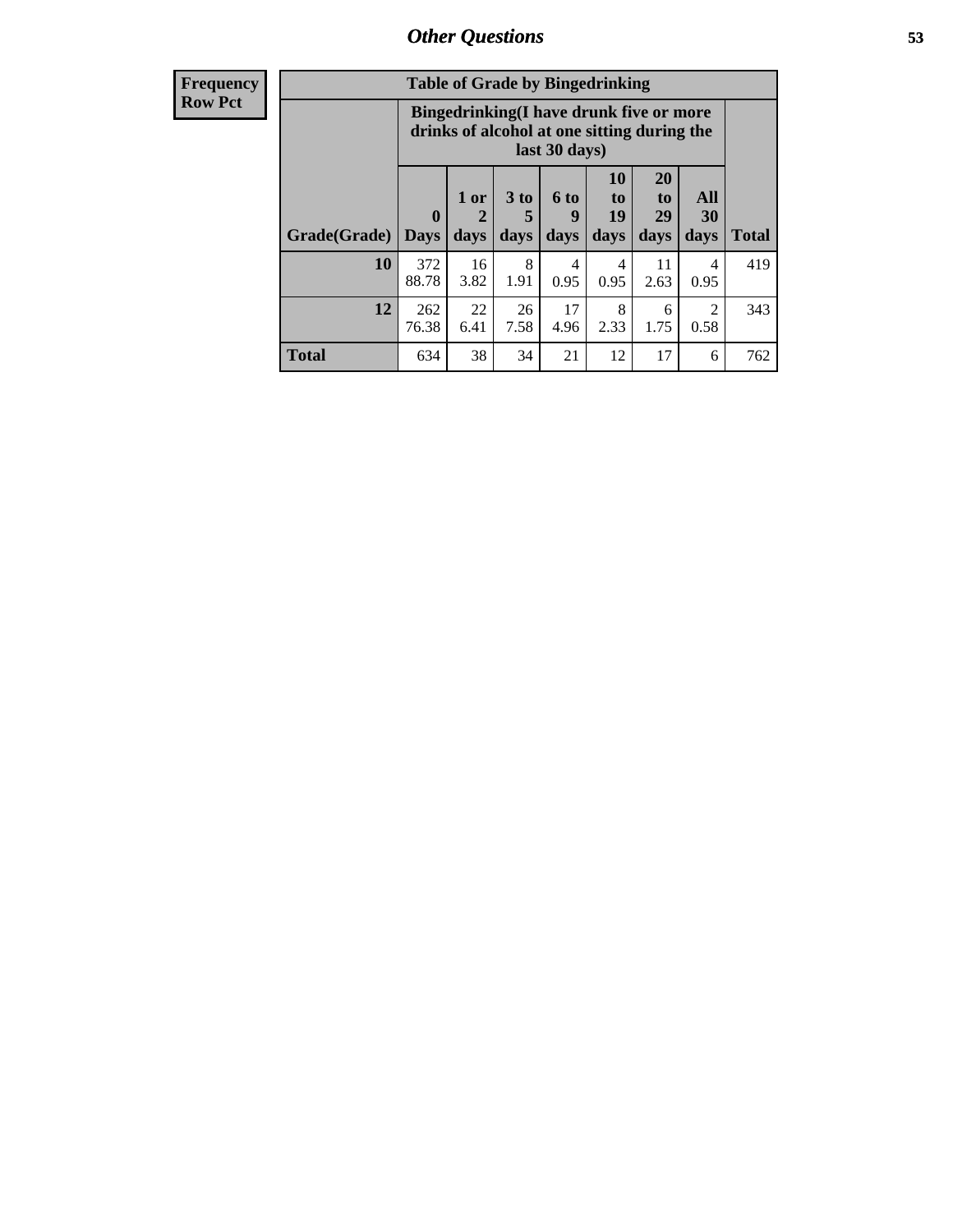### *Nutrition* **54**

| <b>Frequency</b><br>Row Pct |
|-----------------------------|
|                             |

| <b>Table of Grade by Dairy</b> |                          |                                                                 |                             |                                    |              |
|--------------------------------|--------------------------|-----------------------------------------------------------------|-----------------------------|------------------------------------|--------------|
|                                |                          | Dairy (I eat at least 3 servings of dairy<br>products each day) |                             |                                    |              |
| Grade(Grade)                   | <b>Strongly</b><br>Agree | Somewhat<br>Agree                                               | <b>Somewhat</b><br>Disagree | <b>Strongly</b><br><b>Disagree</b> | <b>Total</b> |
| 10                             | 173<br>41.29             | 145<br>34.61                                                    | 61<br>14.56                 | 40<br>9.55                         | 419          |
| 12                             | 108<br>31.49             | 149<br>43.44                                                    | 60<br>17.49                 | 26<br>7.58                         | 343          |
| <b>Total</b>                   | 281                      | 294                                                             | 121                         | 66                                 | 762          |

| <b>Frequency</b> |  |
|------------------|--|
| <b>Row Pct</b>   |  |

| <b>Table of Grade by Fruitveg</b> |                          |                                                                          |                                               |                                    |              |
|-----------------------------------|--------------------------|--------------------------------------------------------------------------|-----------------------------------------------|------------------------------------|--------------|
|                                   |                          | Fruitveg(I eat at least 5 servings of fruits<br>and vegetables each day) |                                               |                                    |              |
| Grade(Grade)                      | <b>Strongly</b><br>Agree | Agree                                                                    | <b>Somewhat   Somewhat</b><br><b>Disagree</b> | <b>Strongly</b><br><b>Disagree</b> | <b>Total</b> |
| 10                                | 81<br>19.33              | 169<br>40.33                                                             | 117<br>27.92                                  | 52<br>12.41                        | 419          |
| 12                                | 66<br>19.24              | 126<br>36.73                                                             | 101<br>29.45                                  | 50<br>14.58                        | 343          |
| <b>Total</b>                      | 147                      | 295                                                                      | 218                                           | 102                                | 762          |

| <b>Frequency</b> |
|------------------|
| <b>Row Pct</b>   |

| <b>Table of Grade by Cafeteriahealthy</b> |                          |                                                                       |                             |                                    |              |  |
|-------------------------------------------|--------------------------|-----------------------------------------------------------------------|-----------------------------|------------------------------------|--------------|--|
|                                           |                          | Cafeteriahealthy (School meals in my<br>school cafeteria are healthy) |                             |                                    |              |  |
| Grade(Grade)                              | <b>Strongly</b><br>Agree | Somewhat  <br>Agree                                                   | <b>Somewhat</b><br>Disagree | <b>Strongly</b><br><b>Disagree</b> | <b>Total</b> |  |
| 10                                        | 33<br>7.88               | 114<br>27.21                                                          | 146<br>34.84                | 126<br>30.07                       | 419          |  |
| 12                                        | 25<br>7.29               | 89<br>25.95                                                           | 103<br>30.03                | 126<br>36.73                       | 343          |  |
| Total                                     | 58                       | 203                                                                   | 249                         | 252                                | 762          |  |

**Frequency Row Pct**

| <b>Table of Grade by Cafeterianutrition</b>                                               |                          |                          |                             |                                    |              |
|-------------------------------------------------------------------------------------------|--------------------------|--------------------------|-----------------------------|------------------------------------|--------------|
| <b>Cafeterianutrition</b> (Facts about nutrition<br>are available in my school cafeteria) |                          |                          |                             |                                    |              |
| Grade(Grade)                                                                              | <b>Strongly</b><br>Agree | <b>Somewhat</b><br>Agree | <b>Somewhat</b><br>Disagree | <b>Strongly</b><br><b>Disagree</b> | <b>Total</b> |
| 10                                                                                        | 51<br>12.17              | 139<br>33.17             | 126<br>30.07                | 103<br>24.58                       | 419          |
| 12                                                                                        | 36<br>10.50              | 91<br>26.53              | 113<br>32.94                | 103<br>30.03                       | 343          |
| <b>Total</b>                                                                              | 87                       | 230                      | 239                         | 206                                | 762          |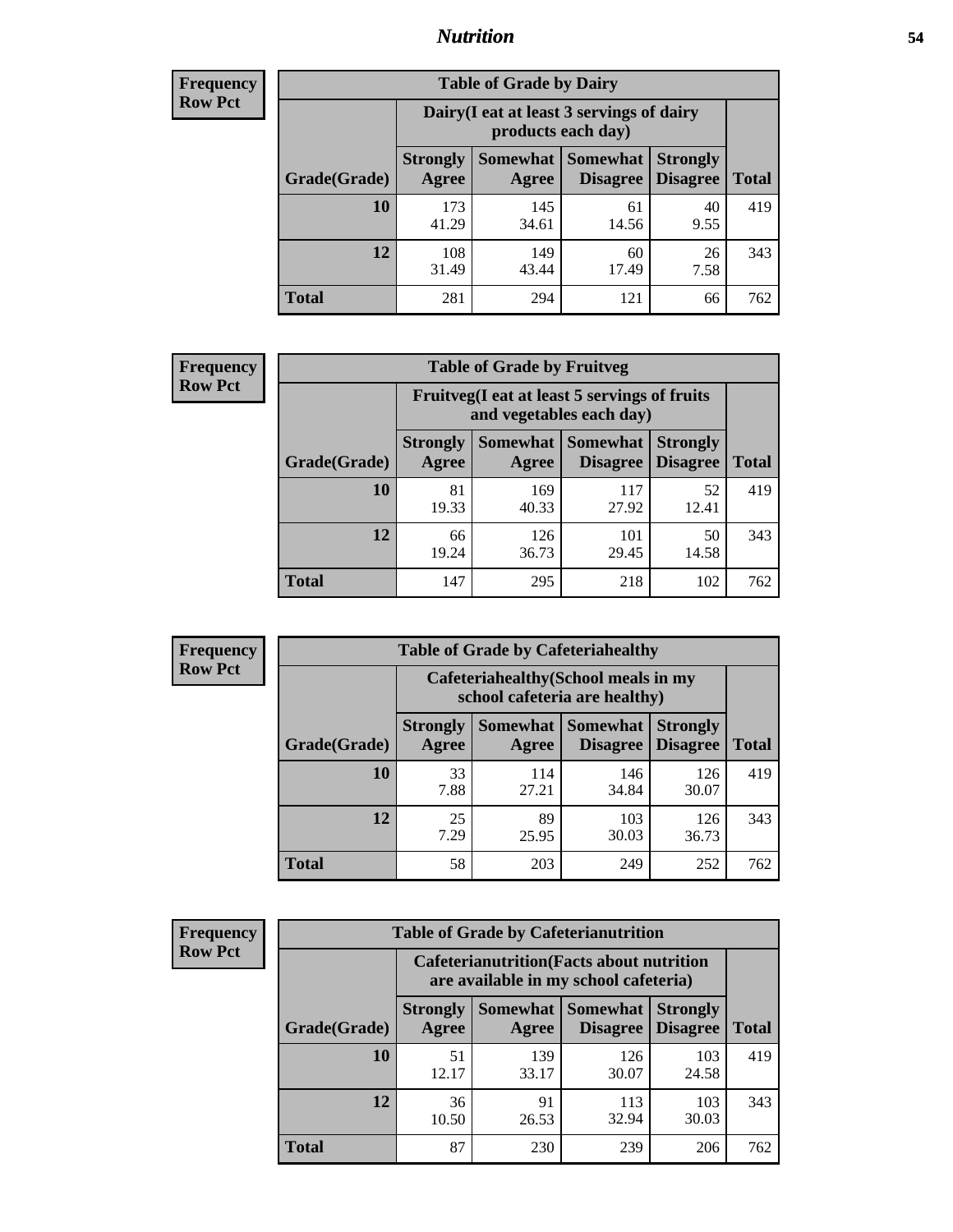### *Nutrition* **55**

| <b>Frequency</b><br>Row Pct |
|-----------------------------|
|                             |

| <b>Table of Grade by Schoollunch</b> |                          |                                                                 |                             |                                    |       |
|--------------------------------------|--------------------------|-----------------------------------------------------------------|-----------------------------|------------------------------------|-------|
|                                      |                          | Schoollunch(I eat school lunch three or<br>more times per week) |                             |                                    |       |
| Grade(Grade)                         | <b>Strongly</b><br>Agree | Somewhat  <br>Agree                                             | <b>Somewhat</b><br>Disagree | <b>Strongly</b><br><b>Disagree</b> | Total |
| 10                                   | 194<br>46.30             | 59<br>14.08                                                     | 36<br>8.59                  | 130<br>31.03                       | 419   |
| 12                                   | 125<br>36.44             | 60<br>17.49                                                     | 36<br>10.50                 | 122<br>35.57                       | 343   |
| <b>Total</b>                         | 319                      | 119                                                             | 72                          | 252                                | 762   |

| <b>Frequency</b> |  |
|------------------|--|
| <b>Row Pct</b>   |  |

| <b>Table of Grade by Foodchoices</b>                                |                          |              |                                        |                                    |              |
|---------------------------------------------------------------------|--------------------------|--------------|----------------------------------------|------------------------------------|--------------|
| Foodchoices (I make healthy food choices in<br>my school cafeteria) |                          |              |                                        |                                    |              |
| Grade(Grade)                                                        | <b>Strongly</b><br>Agree | Agree        | <b>Somewhat   Somewhat</b><br>Disagree | <b>Strongly</b><br><b>Disagree</b> | <b>Total</b> |
| 10                                                                  | 77<br>18.38              | 160<br>38.19 | 102<br>24.34                           | 80<br>19.09                        | 419          |
| 12                                                                  | 59<br>17.20              | 118<br>34.40 | 91<br>26.53                            | 75<br>21.87                        | 343          |
| <b>Total</b>                                                        | 136                      | 278          | 193                                    | 155                                | 762          |

| <b>Frequency</b> |
|------------------|
| <b>Row Pct</b>   |

F

| <b>Table of Grade by Wholewheat</b> |                                                                                                             |                     |                             |                                    |              |  |
|-------------------------------------|-------------------------------------------------------------------------------------------------------------|---------------------|-----------------------------|------------------------------------|--------------|--|
|                                     | Wholewheat (There are whole wheat and<br>multigrain breads and cereals available in<br>my school cafeteria) |                     |                             |                                    |              |  |
| Grade(Grade)                        | <b>Strongly</b><br>Agree                                                                                    | Somewhat  <br>Agree | Somewhat<br><b>Disagree</b> | <b>Strongly</b><br><b>Disagree</b> | <b>Total</b> |  |
| 10                                  | 99<br>23.63                                                                                                 | 151<br>36.04        | 91<br>21.72                 | 78<br>18.62                        | 419          |  |
| 12                                  | 79<br>23.03                                                                                                 | 131<br>38.19        | 67<br>19.53                 | 66<br>19.24                        | 343          |  |
| <b>Total</b>                        | 178                                                                                                         | 282                 | 158                         | 144                                | 762          |  |

٦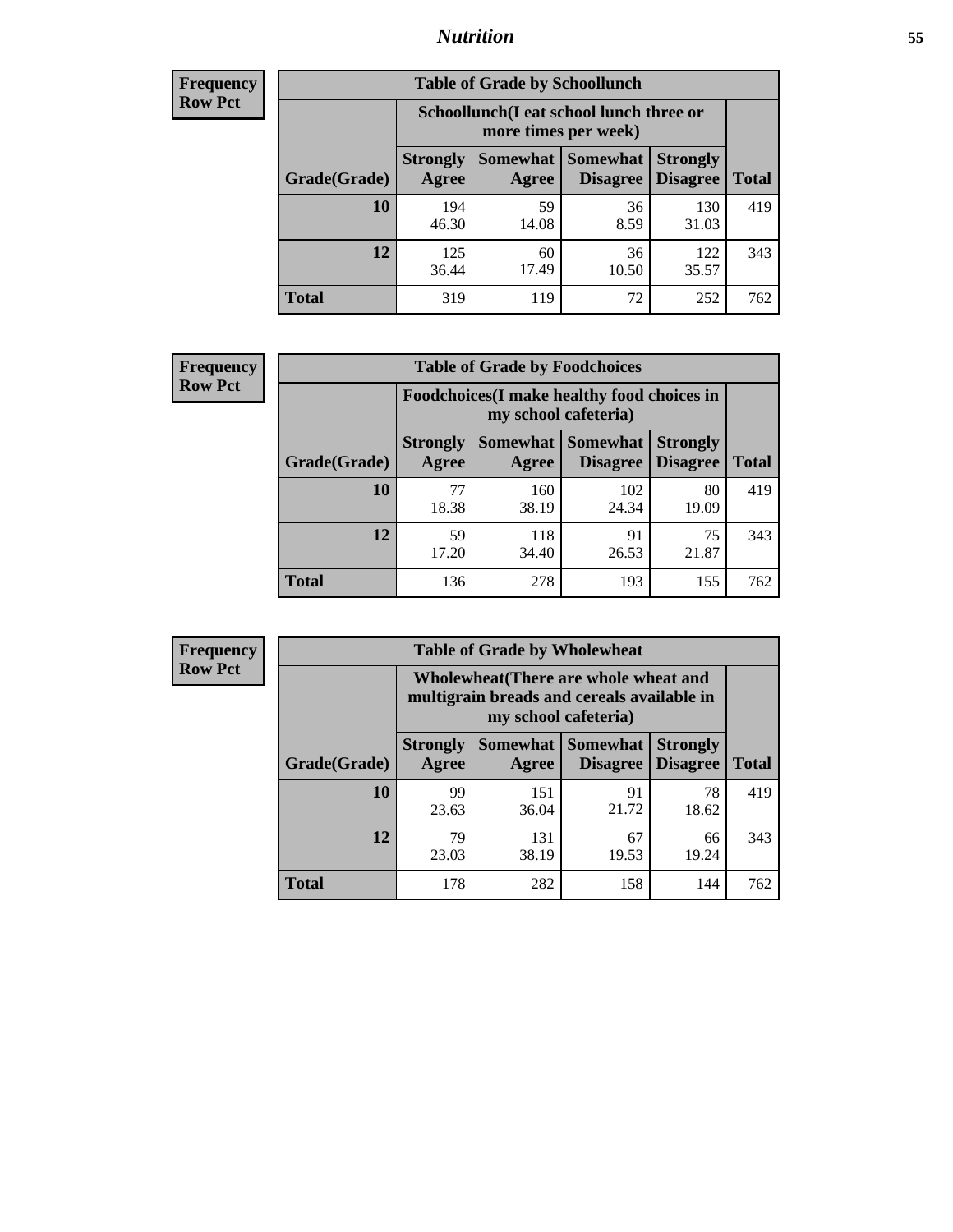### *Nutrition* **56**

**Frequency Row Pct**

| <b>Table of Grade by Healthyvending</b> |                                                                                                                                               |                          |                                    |                                    |              |  |
|-----------------------------------------|-----------------------------------------------------------------------------------------------------------------------------------------------|--------------------------|------------------------------------|------------------------------------|--------------|--|
|                                         | Healthyvending (If only healthy snacks and<br>beverages were available in the vending<br>machines during the school day,<br>I would buy them) |                          |                                    |                                    |              |  |
| Grade(Grade)                            | <b>Strongly</b><br>Agree                                                                                                                      | <b>Somewhat</b><br>Agree | <b>Somewhat</b><br><b>Disagree</b> | <b>Strongly</b><br><b>Disagree</b> | <b>Total</b> |  |
| 10                                      | 110<br>26.25                                                                                                                                  | 143<br>34.13             | 77<br>18.38                        | 89<br>21.24                        | 419          |  |
| 12                                      | 78<br>22.74                                                                                                                                   | 107<br>31.20             | 64<br>18.66                        | 94<br>27.41                        | 343          |  |
| Total                                   | 188                                                                                                                                           | 250                      | 141                                | 183                                | 762          |  |

**Frequency Row Pct**

| <b>Table of Grade by Schoolbreakfast</b> |                                                                                                                                         |                   |                                    |                                    |              |  |
|------------------------------------------|-----------------------------------------------------------------------------------------------------------------------------------------|-------------------|------------------------------------|------------------------------------|--------------|--|
|                                          | Schoolbreakfast (If breakfast were<br>available at school,<br>but outside the cafeteria,<br>I would eat breakfast at school more often) |                   |                                    |                                    |              |  |
| Grade(Grade)                             | <b>Strongly</b><br>Agree                                                                                                                | Somewhat<br>Agree | <b>Somewhat</b><br><b>Disagree</b> | <b>Strongly</b><br><b>Disagree</b> | <b>Total</b> |  |
| 10                                       | 112<br>26.73                                                                                                                            | 150<br>35.80      | 72<br>17.18                        | 85<br>20.29                        | 419          |  |
| 12                                       | 98<br>28.57                                                                                                                             | 127<br>37.03      | 53<br>15.45                        | 65<br>18.95                        | 343          |  |
| <b>Total</b>                             | 210                                                                                                                                     | 277               | 125                                | 150                                | 762          |  |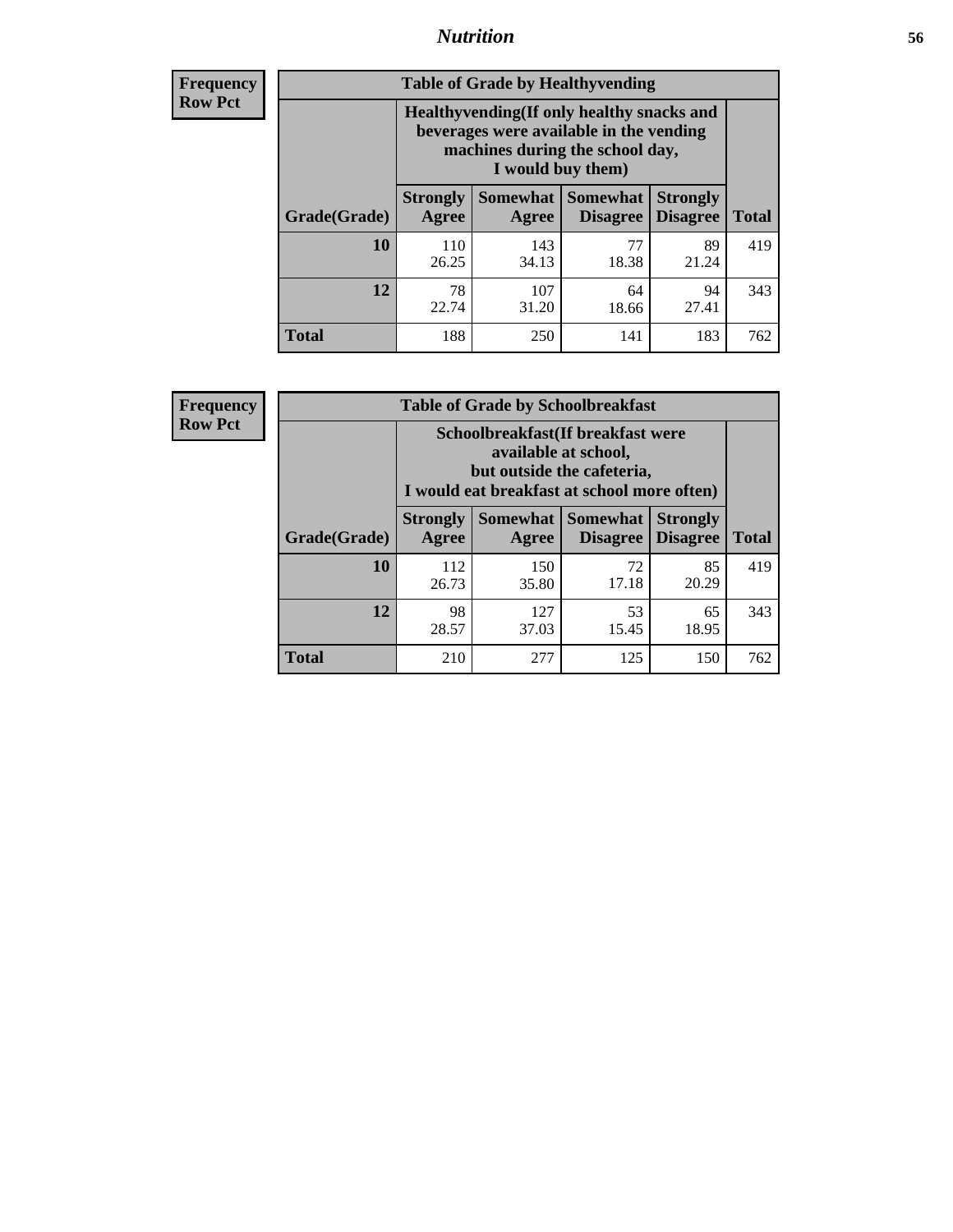| Frequency<br><b>Col Pct</b> | <b>Table of Educationaids by Grade</b>                                                                    |                    |              |              |
|-----------------------------|-----------------------------------------------------------------------------------------------------------|--------------------|--------------|--------------|
|                             | <b>Educationaids</b> (I<br>have been<br>taught about<br><b>HIV/AIDS</b> at<br>school in the<br>past year) | Grade(Grade)<br>10 | 12           | <b>Total</b> |
|                             | Yes                                                                                                       | 378<br>90.21       | 164<br>47.81 | 542          |
|                             | N <sub>0</sub>                                                                                            | 41<br>9.79         | 179<br>52.19 | 220          |
|                             | <b>Total</b>                                                                                              | 419                | 343          | 762          |

| Frequency      | <b>Table of Educationcharacter by Grade</b>                 |              |              |              |
|----------------|-------------------------------------------------------------|--------------|--------------|--------------|
| <b>Col Pct</b> | Educationcharacter(I<br>have been taught<br>about character |              |              |              |
|                | education in the past                                       | Grade(Grade) |              |              |
|                | year at school)                                             | 10           | 12           | <b>Total</b> |
|                | <b>Yes</b>                                                  | 330<br>78.76 | 192<br>55.98 | 522          |
|                | N <sub>0</sub>                                              | 89<br>21.24  | 151<br>44.02 | 240          |
|                | <b>Total</b>                                                | 419          | 343          | 762          |

| Frequency      | <b>Table of Gradcoach1 by Grade</b>              |              |              |              |
|----------------|--------------------------------------------------|--------------|--------------|--------------|
| <b>Col Pct</b> | Gradcoach1(I<br>know who my<br><b>Graduation</b> | Grade(Grade) |              |              |
|                | Coach is)                                        | 10           | 12           | <b>Total</b> |
|                | <b>Yes</b>                                       | 42<br>10.02  | 102<br>29.74 | 144          |
|                | N <sub>0</sub>                                   | 377<br>89.98 | 241<br>70.26 | 618          |
|                | <b>Total</b>                                     | 419          | 343          | 762          |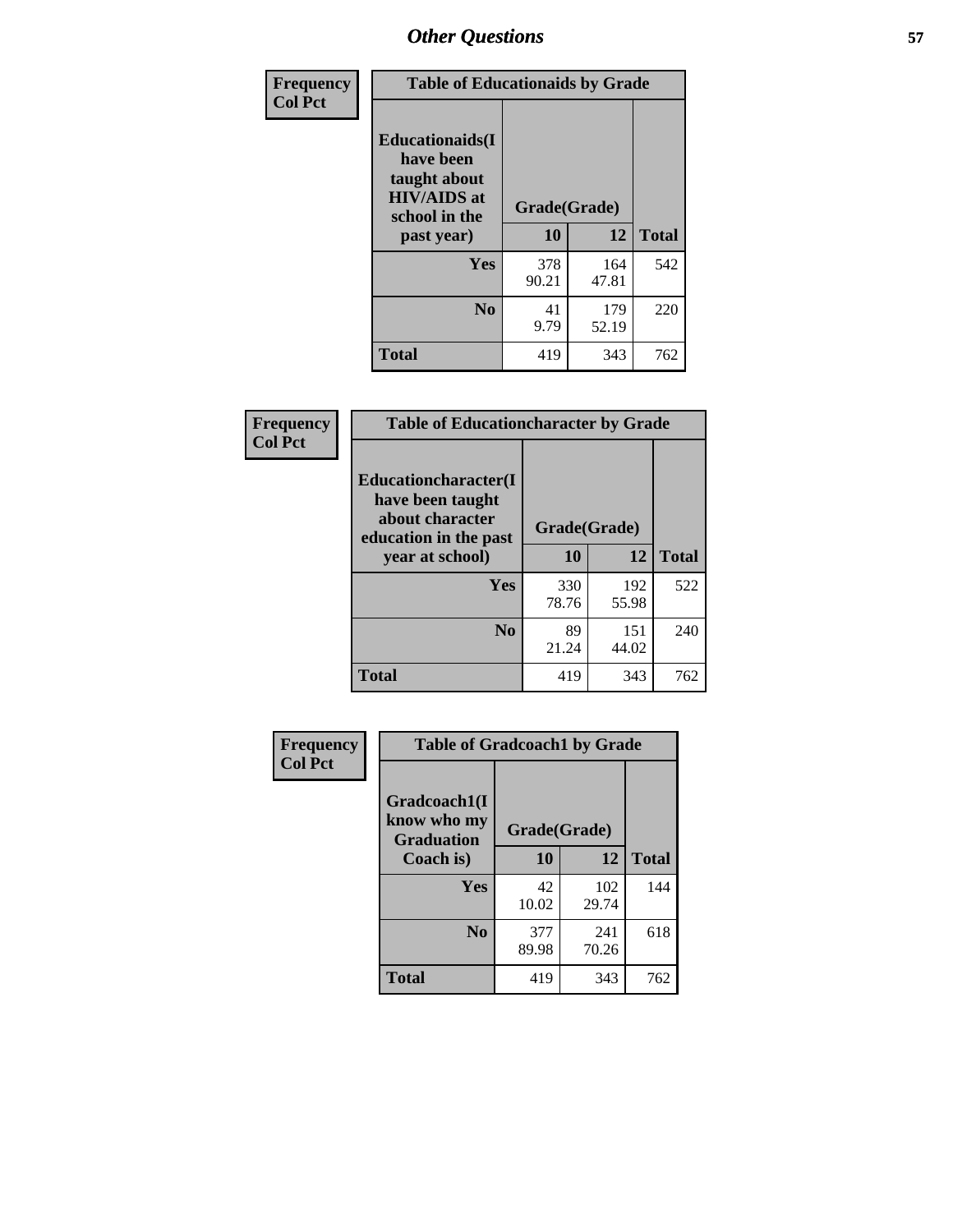| Frequency      | <b>Table of Gradcoach2 by Grade</b> |              |              |              |
|----------------|-------------------------------------|--------------|--------------|--------------|
| <b>Col Pct</b> |                                     |              |              |              |
|                | Gradcoach2(I<br>have                |              |              |              |
|                | contacted my<br><b>Graduation</b>   | Grade(Grade) |              |              |
|                | Coach)                              | 10           | 12           | <b>Total</b> |
|                | Yes                                 | 18<br>4.30   | 46<br>13.41  | 64           |
|                | N <sub>0</sub>                      | 401<br>95.70 | 297<br>86.59 | 698          |
|                | <b>Total</b>                        | 419          | 343          | 762          |

| Frequency<br><b>Col Pct</b> | <b>Table of Gradcoach3 by Grade</b>                                         |              |              |              |  |
|-----------------------------|-----------------------------------------------------------------------------|--------------|--------------|--------------|--|
|                             | Gradcoach3(I<br>have received<br>assistance<br>from my<br><b>Graduation</b> | Grade(Grade) |              |              |  |
|                             | Coach)                                                                      | 10           | 12           | <b>Total</b> |  |
|                             | <b>Yes</b>                                                                  | 14<br>3.34   | 32<br>9.33   | 46           |  |
|                             | N <sub>0</sub>                                                              | 77<br>18.38  | 92<br>26.82  | 169          |  |
|                             | Don't know                                                                  | 328<br>78.28 | 219<br>63.85 | 547          |  |
|                             | <b>Total</b>                                                                | 419          | 343          | 762          |  |

| Frequency      | <b>Table of Selfharm by Grade</b>                                                                                                                                                      |                    |              |              |
|----------------|----------------------------------------------------------------------------------------------------------------------------------------------------------------------------------------|--------------------|--------------|--------------|
| <b>Col Pct</b> | <b>Selfharm</b> (During<br>the past 12<br>months,<br>I harmed myself<br>on purpose<br><b>Suicideconsider</b><br>During the past<br>12 months,<br>I seriously<br>considered<br>suicide) | Grade(Grade)<br>10 | 12           | <b>Total</b> |
|                | Yes                                                                                                                                                                                    | 28<br>6.68         | 19<br>5.54   | 47           |
|                | N <sub>0</sub>                                                                                                                                                                         | 391<br>93.32       | 324<br>94.46 | 715          |
|                | <b>Total</b>                                                                                                                                                                           | 419                | 343          | 762          |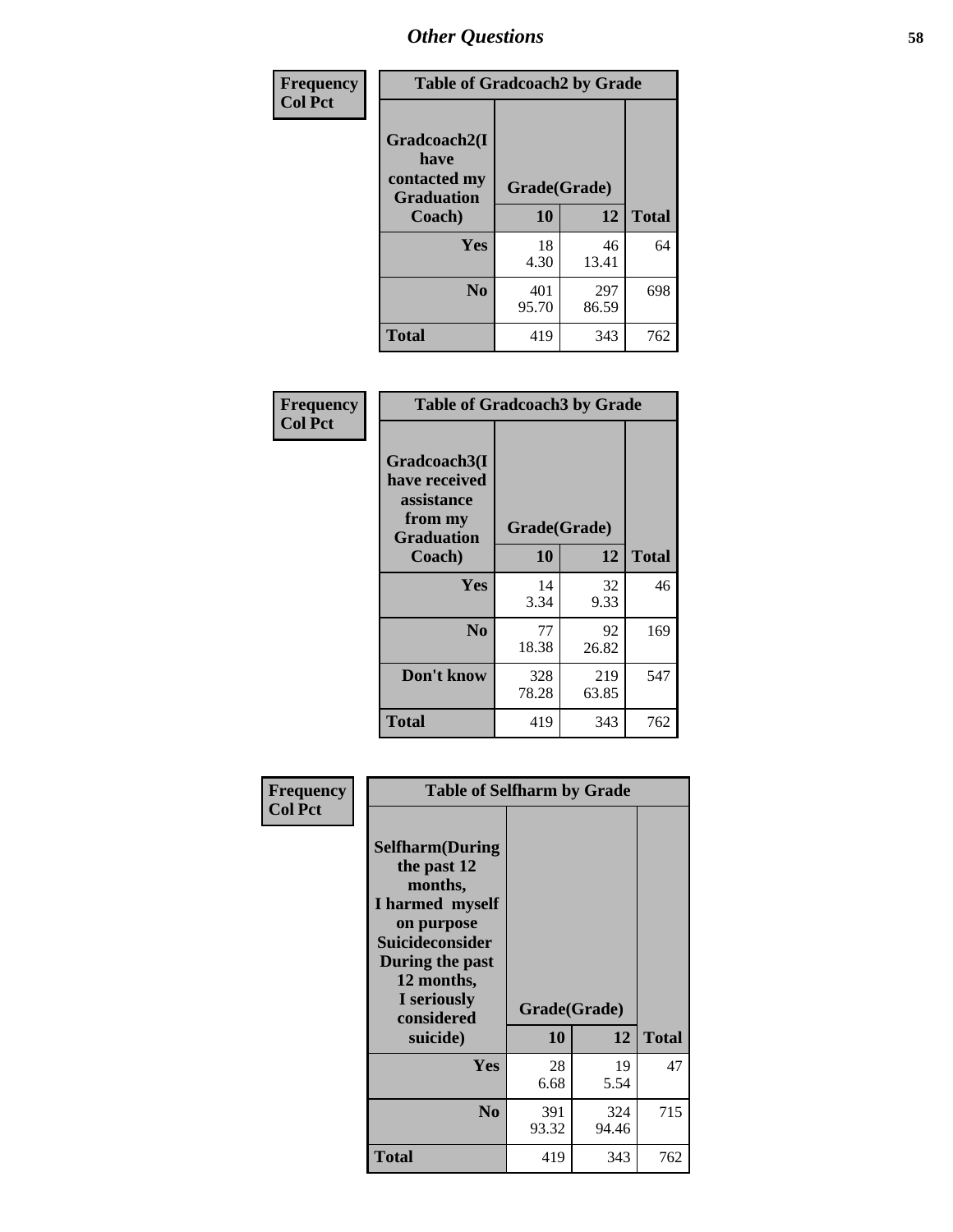| <b>Frequency</b> | <b>Table of Suicideconsider by Grade</b> |              |              |              |
|------------------|------------------------------------------|--------------|--------------|--------------|
| <b>Col Pct</b>   |                                          | Grade(Grade) |              |              |
|                  | Suicideconsider                          | 10           | 12           | <b>Total</b> |
|                  | Yes                                      | 27<br>6.44   | 32<br>9.33   | 59           |
|                  | N <sub>0</sub>                           | 392<br>93.56 | 311<br>90.67 | 703          |
|                  | <b>Total</b>                             | 419          | 343          | 762          |

| Frequency      | <b>Table of Suicideattempt by Grade</b>              |              |              |              |
|----------------|------------------------------------------------------|--------------|--------------|--------------|
| <b>Col Pct</b> | Suicideattempt(I<br>have attempted<br>suicide in the | Grade(Grade) |              |              |
|                | last year)                                           | 10           | 12           | <b>Total</b> |
|                | Yes                                                  | 19<br>4.53   | 16<br>4.66   | 35           |
|                | N <sub>0</sub>                                       | 400<br>95.47 | 327<br>95.34 | 727          |
|                | <b>Total</b>                                         | 419          | 343          | 762          |

| Frequency      | <b>Table of Instantmessaged by Grade</b>               |              |              |              |
|----------------|--------------------------------------------------------|--------------|--------------|--------------|
| <b>Col Pct</b> | Instantmessaged(I<br>have instant<br>messaged people I | Grade(Grade) |              |              |
|                | do not even know)                                      | 10           | 12           | <b>Total</b> |
|                | Yes                                                    | 138<br>32.94 | 93<br>27.11  | 231          |
|                | N <sub>0</sub>                                         | 281<br>67.06 | 250<br>72.89 | 531          |
|                | <b>Total</b>                                           | 419          | 343          | 762          |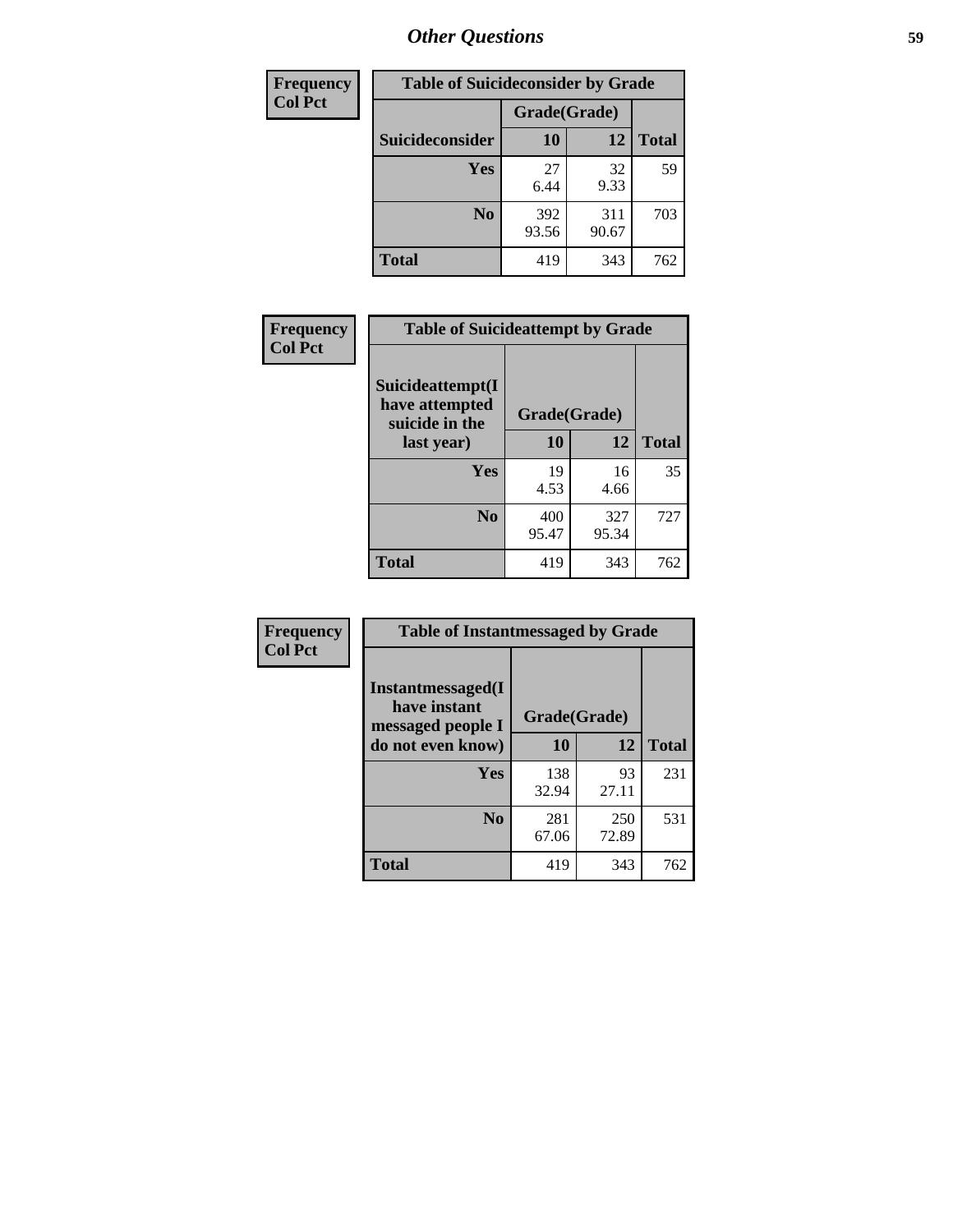| Frequency      | <b>Table of Getsalong by Grade</b>                          |              |              |              |  |  |  |
|----------------|-------------------------------------------------------------|--------------|--------------|--------------|--|--|--|
| <b>Col Pct</b> | <b>Getsalong</b> (I get<br>along with other<br>students and |              | Grade(Grade) |              |  |  |  |
|                | adults)                                                     | 10           | 12           | <b>Total</b> |  |  |  |
|                | <b>Strongly Agree</b>                                       | 222<br>52.98 | 179<br>52.19 | 401          |  |  |  |
|                | <b>Somewhat Agree</b>                                       | 163<br>38.90 | 139<br>40.52 | 302          |  |  |  |
|                | <b>Somewhat Disagree</b>                                    | 24<br>5.73   | 15<br>4.37   | 39           |  |  |  |
|                | <b>Strongly Disagree</b>                                    | 10<br>2.39   | 10<br>2.92   | 20           |  |  |  |
|                | Total                                                       | 419          | 343          | 762          |  |  |  |

| Frequency<br><b>Col Pct</b> | <b>Table of Safehome by Grade</b> |              |              |              |  |  |  |  |  |
|-----------------------------|-----------------------------------|--------------|--------------|--------------|--|--|--|--|--|
|                             | Safehome(I feel                   | Grade(Grade) |              |              |  |  |  |  |  |
|                             | safe at home)                     | 10           | 12           | <b>Total</b> |  |  |  |  |  |
|                             | <b>Strongly Agree</b>             | 289<br>68.97 | 248<br>72.30 | 537          |  |  |  |  |  |
|                             | <b>Somewhat Agree</b>             | 101<br>24.11 | 69<br>20.12  | 170          |  |  |  |  |  |
|                             | <b>Somewhat Disagree</b>          | 19<br>4.53   | 20<br>5.83   | 39           |  |  |  |  |  |
|                             | <b>Strongly Disagree</b>          | 10<br>2.39   | 6<br>1.75    | 16           |  |  |  |  |  |
|                             | <b>Total</b>                      | 419          | 343          | 762          |  |  |  |  |  |

| Frequency<br><b>Col Pct</b> | <b>Table of Adulttalk by Grade</b>                                                                 |                    |              |              |  |  |  |
|-----------------------------|----------------------------------------------------------------------------------------------------|--------------------|--------------|--------------|--|--|--|
|                             | <b>Adulttalk</b> (I<br>know an<br>adult at<br>school that<br>I can talk<br>with if I<br>need help) | Grade(Grade)<br>10 | 12           | <b>Total</b> |  |  |  |
|                             | Yes                                                                                                | 255<br>60.86       | 222<br>64.72 | 477          |  |  |  |
|                             | N <sub>0</sub>                                                                                     | 164<br>39.14       | 121<br>35.28 | 285          |  |  |  |
|                             | <b>Total</b>                                                                                       | 419                | 343          | 762          |  |  |  |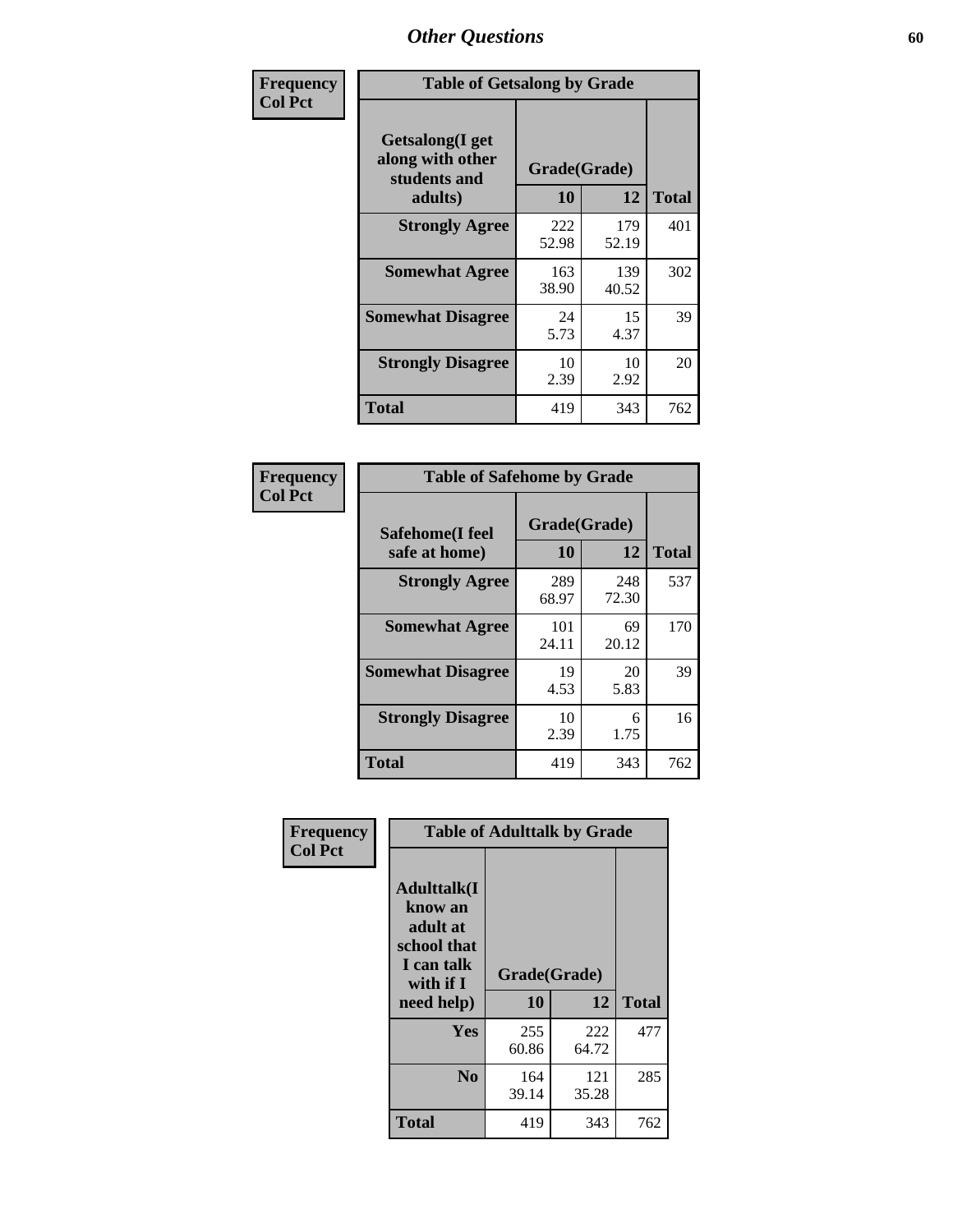**Frequency Row Pct**

| <b>Table of Grade by Tytime</b> |             |                                                                                         |              |             |            |            |              |  |  |
|---------------------------------|-------------|-----------------------------------------------------------------------------------------|--------------|-------------|------------|------------|--------------|--|--|
|                                 |             | Tvtime (On an average school day,<br>how much unsupervised time do I spend watching TV) |              |             |            |            |              |  |  |
|                                 |             | <b>Less that</b>                                                                        |              | $2 - 3$     | $4 - 5$    | $6+$       |              |  |  |
| Grade(Grade)   None             |             | hour/day                                                                                | hour/day     | hours/day   | hours/day  | hours/day  | <b>Total</b> |  |  |
| 10                              | 85<br>20.29 | 85<br>20.29                                                                             | 118<br>28.16 | 97<br>23.15 | 22<br>5.25 | 12<br>2.86 | 419          |  |  |
| 12                              | 48<br>13.99 | 86<br>75<br>104<br>14<br>16<br>21.87<br>25.07<br>30.32<br>4.08<br>4.66                  |              |             |            |            |              |  |  |
| <b>Total</b>                    | 133         | 160                                                                                     | 204          | 201         | 36         | 28         | 762          |  |  |

**Frequency Row Pct**

| <b>Table of Grade by Computertime</b> |            |                                                                                                                              |             |              |            |            |     |  |  |  |  |
|---------------------------------------|------------|------------------------------------------------------------------------------------------------------------------------------|-------------|--------------|------------|------------|-----|--|--|--|--|
|                                       |            | Computertime (On an average school day,<br>how much unsupervised time do I spend on the computer)                            |             |              |            |            |     |  |  |  |  |
| Grade(Grade)                          | None $ $   | <b>Less that</b><br>$2 - 3$<br>$4 - 5$<br>$6+$<br>hours/day<br>hours/day<br>hour/day   hour/day<br>hours/day<br><b>Total</b> |             |              |            |            |     |  |  |  |  |
| 10                                    | 26<br>6.21 | 89<br>21.24                                                                                                                  | 99<br>23.63 | 139<br>33.17 | 40<br>9.55 | 26<br>6.21 | 419 |  |  |  |  |
| 12                                    | 22<br>6.41 | 97<br>93<br>23<br>64<br>44<br>28.28<br>12.83<br>27.11<br>6.71<br>18.66                                                       |             |              |            |            |     |  |  |  |  |
| <b>Total</b>                          | 48         | 153                                                                                                                          | 196         | 232          | 84         | 49         | 762 |  |  |  |  |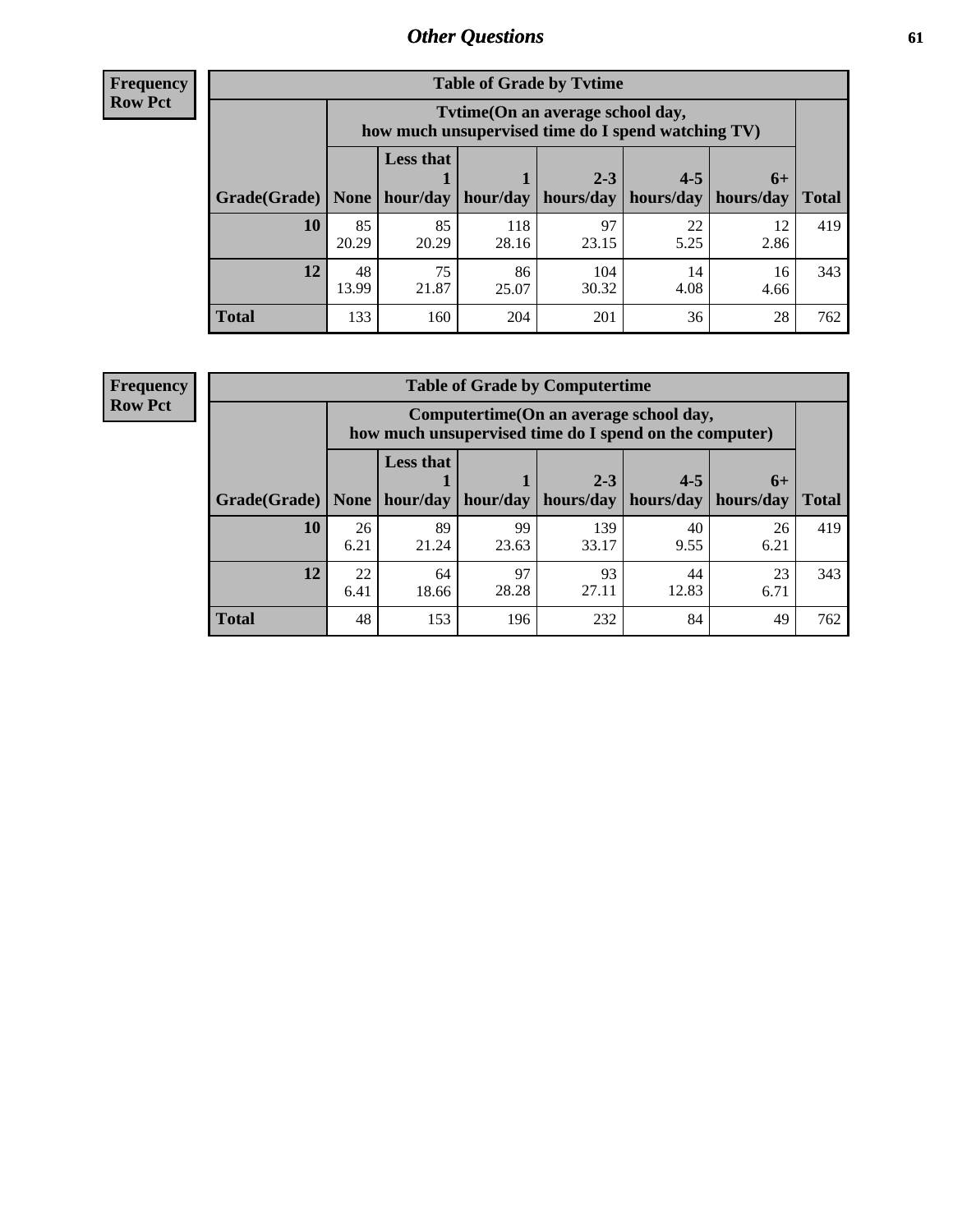#### *Questions about Driving Laws* **62** *Driving Questions were asked only of high school students.*

| <b>Frequency</b> |
|------------------|
| <b>Row Pct</b>   |

| <b>Table of Grade by License1</b> |                                     |                                                                                                                                           |                |               |               |              |  |  |  |  |
|-----------------------------------|-------------------------------------|-------------------------------------------------------------------------------------------------------------------------------------------|----------------|---------------|---------------|--------------|--|--|--|--|
|                                   |                                     | License1(During the first 6 months of driving<br>with a provisional license,<br>the only passengers who can ride with the<br>driver are:) |                |               |               |              |  |  |  |  |
| Grade(Grade)                      | <b>Parent or</b><br><b>Guardian</b> | Family<br><b>Members</b>                                                                                                                  | <b>Friends</b> | <b>Anyone</b> | Don't<br>Know | <b>Total</b> |  |  |  |  |
| 10                                | 96<br>22.91                         | 260<br>62.05                                                                                                                              | 9<br>2.15      | 15<br>3.58    | 39<br>9.31    | 419          |  |  |  |  |
| 12                                | 54<br>15.74                         | 7<br>242<br>16<br>24<br>7.00<br>70.55<br>2.04<br>4.66                                                                                     |                |               |               |              |  |  |  |  |
| <b>Total</b>                      | 150                                 | 502                                                                                                                                       | 16             | 31            | 63            | 762          |  |  |  |  |

| <b>Frequency</b> |              | <b>Table of Grade by License2</b> |                                                                                                          |                              |                                                      |               |              |  |  |
|------------------|--------------|-----------------------------------|----------------------------------------------------------------------------------------------------------|------------------------------|------------------------------------------------------|---------------|--------------|--|--|
| <b>Row Pct</b>   |              |                                   | License2(17 yr old drivers with a<br>provisional driver's license cannot<br>drive between the hours of:) |                              |                                                      |               |              |  |  |
|                  | Grade(Grade) | <b>Midnight</b><br>to 6am         | 1am<br>to<br>5am                                                                                         | 1am<br>t <sub>0</sub><br>6am | N <sub>0</sub><br>curfew<br>for $17$<br>vear<br>olds | Don't<br>Know | <b>Total</b> |  |  |
|                  | 10           | 258<br>61.58                      | 37<br>8.83                                                                                               | 40<br>9.55                   | 9<br>2.15                                            | 75<br>17.90   | 419          |  |  |
|                  | 12           | 261<br>76.09                      | 20<br>5.83                                                                                               | 22<br>6.41                   | 7<br>2.04                                            | 33<br>9.62    | 343          |  |  |
|                  | <b>Total</b> | 519                               | 57                                                                                                       | 62                           | 16                                                   | 108           | 762          |  |  |

| Frequency      |              |                                       |                                     |              |            |            | <b>Table of Grade by License3</b> |              |  |  |  |  |  |  |  |
|----------------|--------------|---------------------------------------|-------------------------------------|--------------|------------|------------|-----------------------------------|--------------|--|--|--|--|--|--|--|
| <b>Row Pct</b> |              | License3(For drivers under the age of | what level of alcohol is considered | 21,<br>DUI?) |            |            |                                   |              |  |  |  |  |  |  |  |
|                | Grade(Grade) | Any<br><b>Amount</b>                  | 0.02                                | $\vert$ 0.04 | 0.06       | 0.08       | Don't<br>know                     | <b>Total</b> |  |  |  |  |  |  |  |
|                | 10           | 110<br>26.25                          | 144<br>34.37                        | 34<br>8.11   | 27<br>6.44 | 24<br>5.73 | 80<br>19.09                       | 419          |  |  |  |  |  |  |  |
|                | 12           | 92<br>26.82                           | 126<br>36.73                        | 24<br>7.00   | 10<br>2.92 | 26<br>7.58 | 65<br>18.95                       | 343          |  |  |  |  |  |  |  |
|                | <b>Total</b> | 202                                   | 270                                 | 58           | 37         | 50         | 145                               | 762          |  |  |  |  |  |  |  |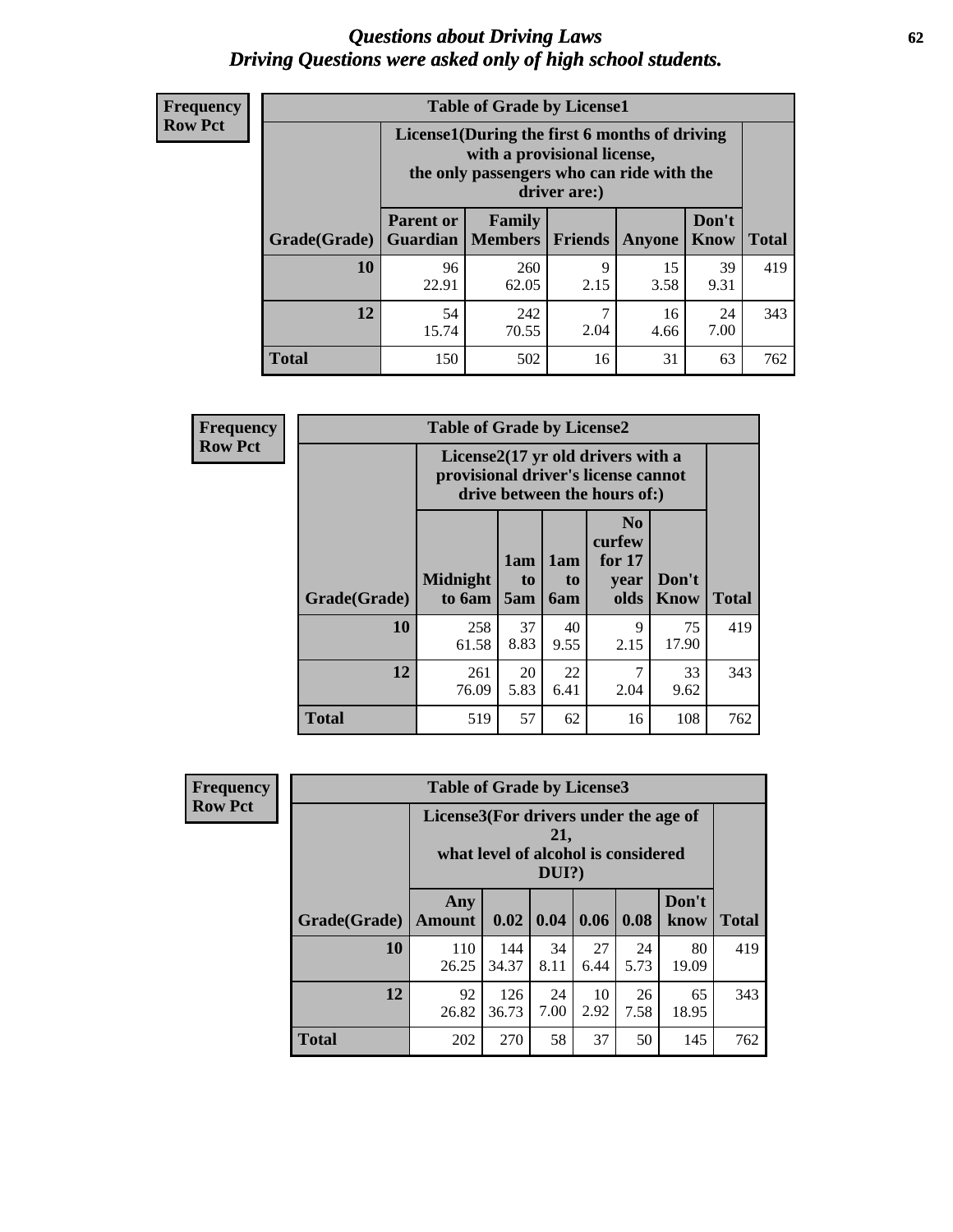#### *Questions about Driving Laws* **63** *Driving Questions were asked only of high school students.*

**Frequency Row Pct**

| <b>Table of Grade by License4</b> |              |                                                                                                                                                                                                                                                                                       |            |            |            |              |     |  |  |  |
|-----------------------------------|--------------|---------------------------------------------------------------------------------------------------------------------------------------------------------------------------------------------------------------------------------------------------------------------------------------|------------|------------|------------|--------------|-----|--|--|--|
|                                   |              | License4(A driver under 21 automatically<br>loses his/her license if caught exceeding the<br>posted speet limit by:)<br>Can't<br>lose<br><b>Depends</b><br>license<br>$15+$<br>$25+$<br>$35+$<br>Don't<br>for<br><b>on</b><br><b>Total</b><br>mph<br>speeding<br>mph<br>judge<br>know |            |            |            |              |     |  |  |  |
| Grade(Grade)                      | mph          |                                                                                                                                                                                                                                                                                       |            |            |            |              |     |  |  |  |
| 10                                | 107<br>25.54 | 56<br>13.37                                                                                                                                                                                                                                                                           | 41<br>9.79 | 23<br>5.49 | 30<br>7.16 | 162<br>38.66 | 419 |  |  |  |
| 12                                | 54<br>15.74  | 87<br>32<br>50<br>106<br>14<br>25.36<br>14.58<br>9.33<br>4.08<br>30.90                                                                                                                                                                                                                |            |            |            |              |     |  |  |  |
| <b>Total</b>                      | 161          | 143                                                                                                                                                                                                                                                                                   | 91         | 55         | 44         | 268          | 762 |  |  |  |

| Frequency      | <b>Table of Grade by License5</b> |             |                                                                                                                                                             |               |       |  |
|----------------|-----------------------------------|-------------|-------------------------------------------------------------------------------------------------------------------------------------------------------------|---------------|-------|--|
| <b>Row Pct</b> |                                   |             | License5(A)<br>Georgia teenager<br>with family<br>connections or a<br>good lawyer can<br>break a teen<br>driving law and<br>keep their driver's<br>license) |               |       |  |
|                | Grade(Grade)                      | Yes         | N <sub>0</sub>                                                                                                                                              | Don't<br>know | Total |  |
|                | 10                                | 45<br>10.74 | 223<br>53.22                                                                                                                                                | 151<br>36.04  | 419   |  |
|                | 12                                | 85<br>24.78 | 147<br>42.86                                                                                                                                                | 111<br>32.36  | 343   |  |
|                | Total                             | 130         | 370                                                                                                                                                         | 262           | 762   |  |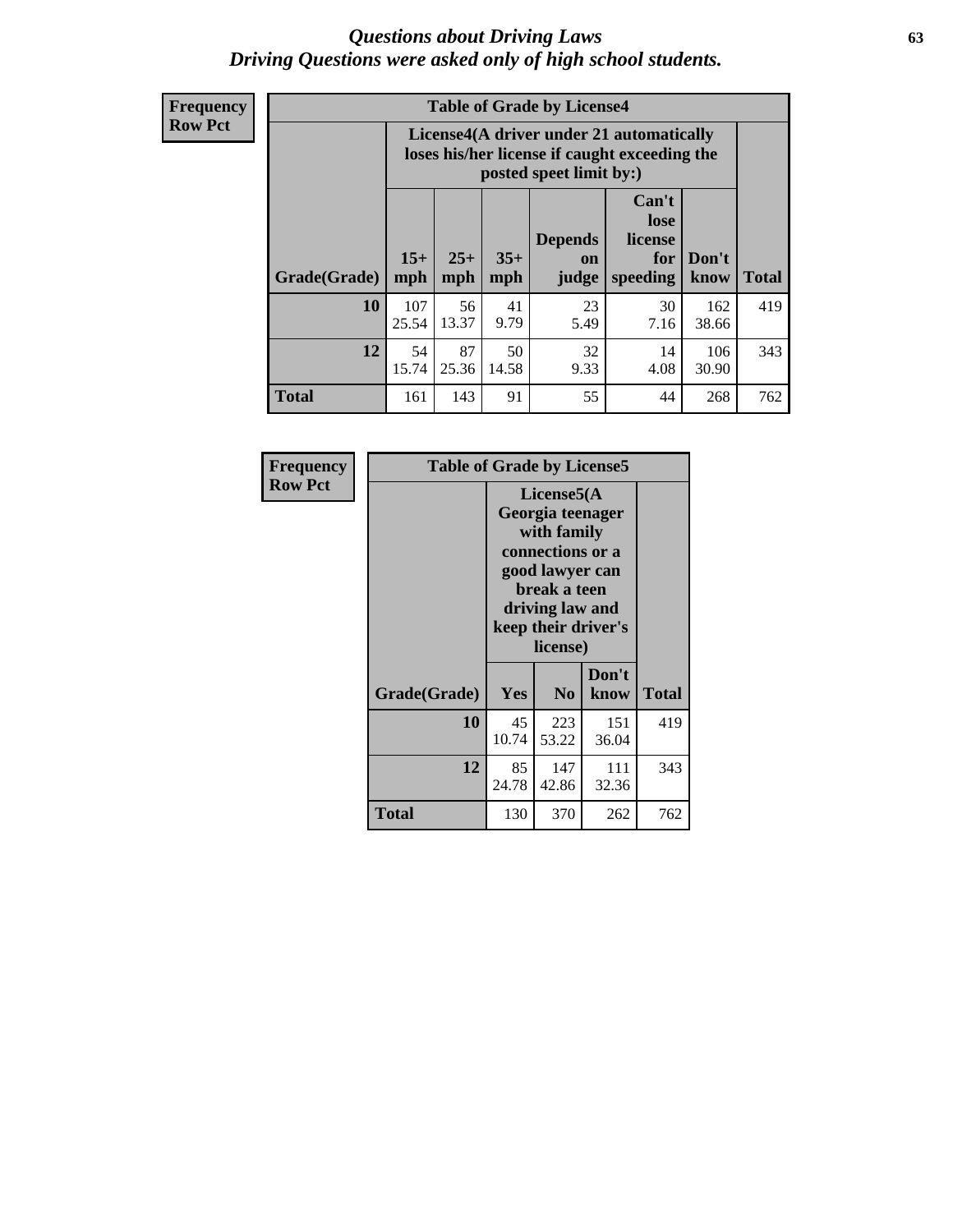#### *Questions about Driving Laws* **64** *Driving Questions were asked only of high school students.*

| <b>Frequency</b> | <b>Table of Grade by License6</b> |                                                                                                                                                 |                |               |       |
|------------------|-----------------------------------|-------------------------------------------------------------------------------------------------------------------------------------------------|----------------|---------------|-------|
| <b>Row Pct</b>   |                                   | License <sub>6</sub> (I know a<br>friend or<br>classmate that<br>broke a teen<br>driving law,<br>but was allowed to<br>keep his/her<br>license) |                |               |       |
|                  | Grade(Grade)                      | <b>Yes</b>                                                                                                                                      | N <sub>0</sub> | Don't<br>know | Total |
|                  | 10                                | 81<br>19.33                                                                                                                                     | 209<br>49.88   | 129<br>30.79  | 419   |
|                  | 12                                | 139<br>40.52                                                                                                                                    | 343            |               |       |
|                  | <b>Total</b>                      | 220                                                                                                                                             | 323            | 219           | 762   |

| <b>Frequency</b> | <b>Table of Grade by License7</b> |                                                                                               |                                     |                                                   |                        |              |  |
|------------------|-----------------------------------|-----------------------------------------------------------------------------------------------|-------------------------------------|---------------------------------------------------|------------------------|--------------|--|
| <b>Row Pct</b>   |                                   | License7(A student under the age of 18 cam loser<br>his/her driving privileges if he or she:) |                                     |                                                   |                        |              |  |
|                  | Grade(Grade)                      | <b>Have</b><br>more than<br>10<br>unexcused<br>absences<br>per school<br>yr                   | Drop out<br>without  <br>graduating | <b>Bring</b><br>alcohol/drugs/weapon<br>to school | All of<br>the<br>above | <b>Total</b> |  |
|                  | 10                                | 29<br>6.92                                                                                    | 14<br>3.34                          | 10<br>2.39                                        | 366<br>87.35           | 419          |  |
|                  | 12                                | 41<br>11.95                                                                                   | 17<br>4.96                          | 23<br>6.71                                        | 262<br>76.38           | 343          |  |
|                  | <b>Total</b>                      | 70                                                                                            | 31                                  | 33                                                | 628                    | 762          |  |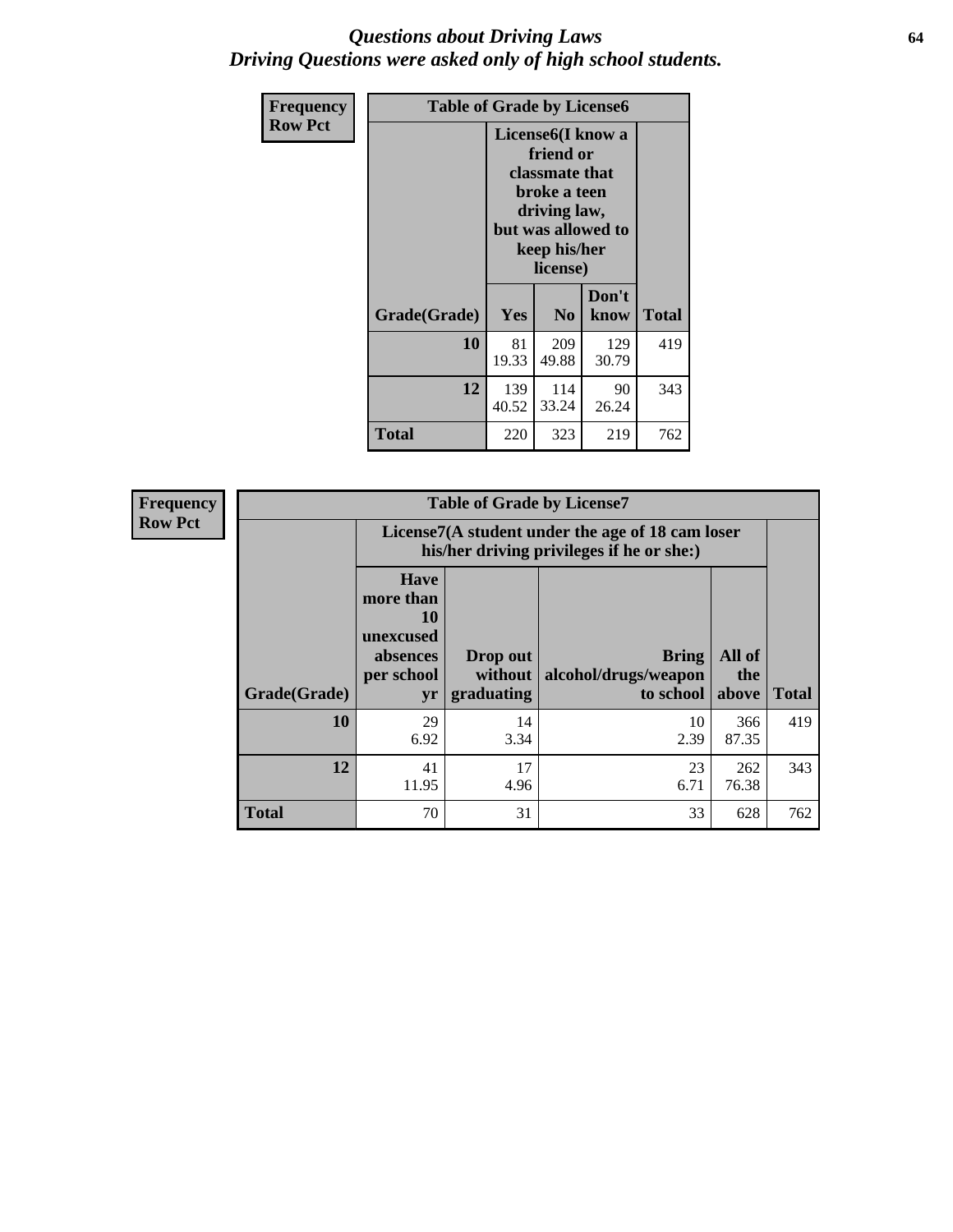# *Select Results by Gender* **65**

| Frequency      | <b>Table of SchoolClimate2 by Gender</b>          |                                 |              |              |
|----------------|---------------------------------------------------|---------------------------------|--------------|--------------|
| <b>Col Pct</b> | SchoolClimate2(I<br>feel successful at<br>school) | Gender(Gender)<br><b>Female</b> | <b>Male</b>  | <b>Total</b> |
|                | <b>Strongly Agree</b>                             | 76<br>20.65                     | 89<br>22.59  | 165          |
|                | <b>Somewhat Agree</b>                             | 231<br>62.77                    | 242<br>61.42 | 473          |
|                | <b>Somewhat Disagree</b>                          | 48<br>13.04                     | 45<br>11.42  | 93           |
|                | <b>Strongly Disagree</b>                          | 13<br>3.53                      | 18<br>4.57   | 31           |
|                | <b>Total</b>                                      | 368                             | 394          | 762          |

| Frequency      | <b>Table of SchoolClimate6 by Gender</b>                 |                                 |              |              |  |
|----------------|----------------------------------------------------------|---------------------------------|--------------|--------------|--|
| <b>Col Pct</b> | <b>SchoolClimate6(Teachers</b><br>treat me with respect) | Gender(Gender)<br><b>Female</b> | <b>Male</b>  | <b>Total</b> |  |
|                | <b>Strongly Agree</b>                                    | 103<br>27.99                    | 124<br>31.47 | 227          |  |
|                | <b>Somewhat Agree</b>                                    | 186<br>50.54                    | 187<br>47.46 | 373          |  |
|                | <b>Somewhat Disagree</b>                                 | 60<br>16.30                     | 55<br>13.96  | 115          |  |
|                | <b>Strongly Disagree</b>                                 | 19<br>5.16                      | 28<br>7.11   | 47           |  |
|                | Total                                                    | 368                             | 394          | 762          |  |

| Frequency      | <b>Table of SchoolClimate8 by Gender</b>                                |                |              |              |
|----------------|-------------------------------------------------------------------------|----------------|--------------|--------------|
| <b>Col Pct</b> | <b>SchoolClimate8(Students</b><br>are frequently<br>recognized for good | Gender(Gender) | <b>Male</b>  |              |
|                | behavior)                                                               | <b>Female</b>  |              | <b>Total</b> |
|                | <b>Strongly Agree</b>                                                   | 47<br>12.77    | 48<br>12.18  | 95           |
|                | <b>Somewhat Agree</b>                                                   | 169<br>45.92   | 153<br>38.83 | 322          |
|                | <b>Somewhat Disagree</b>                                                | 107<br>29.08   | 131<br>33.25 | 238          |
|                | <b>Strongly Disagree</b>                                                | 45<br>12.23    | 62<br>15.74  | 107          |
|                | Total                                                                   | 368            | 394          | 762          |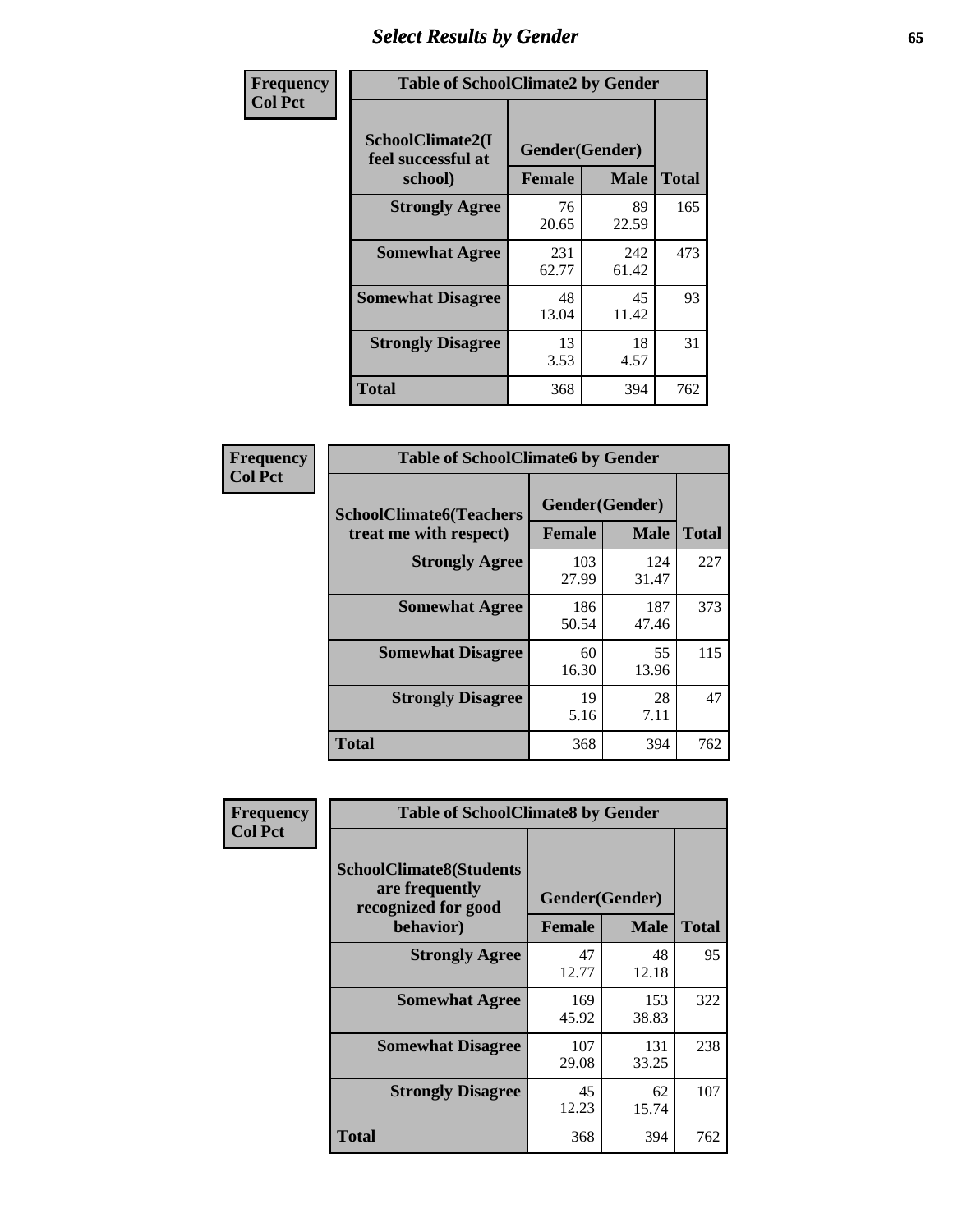## *Select Results by Gender* **66**

| Frequency      | <b>Table of Gender by Dropout</b> |                                                                        |              |              |
|----------------|-----------------------------------|------------------------------------------------------------------------|--------------|--------------|
| <b>Row Pct</b> |                                   | Dropout(I<br>have<br>thought<br>about<br>dropping<br>out of<br>school) |              |              |
|                | Gender(Gender)                    | <b>Yes</b>                                                             | No           | <b>Total</b> |
|                | <b>Female</b>                     | 63<br>17.12                                                            | 305<br>82.88 | 368          |
|                | <b>Male</b>                       | 83<br>21.07                                                            | 311<br>78.93 | 394          |
|                | <b>Total</b>                      | 146                                                                    | 616          | 762          |

| <b>Frequency</b> | <b>Table of Gender by Dropoutreason</b> |                                                                    |              |                          |                                |              |              |
|------------------|-----------------------------------------|--------------------------------------------------------------------|--------------|--------------------------|--------------------------------|--------------|--------------|
| <b>Row Pct</b>   |                                         | Dropoutreason(If I dropped out the<br>reason would most likely be) |              |                          |                                |              |              |
|                  | Gender(Gender)                          | Won't<br><b>Drop</b><br>out                                        | <b>Bored</b> | Family<br><b>Reasons</b> | <b>Being</b><br><b>Bullied</b> | <b>Other</b> | <b>Total</b> |
|                  | Female                                  | 258<br>70.11                                                       | 35<br>9.51   | 17<br>4.62               | 3<br>0.82                      | 55<br>14.95  | 368          |
|                  | <b>Male</b>                             | 252<br>63.96                                                       | 60<br>15.23  | 19<br>4.82               | ി<br>0.51                      | 61<br>15.48  | 394          |
|                  | <b>Total</b>                            | 510                                                                | 95           | 36                       | 5                              | 116          | 762          |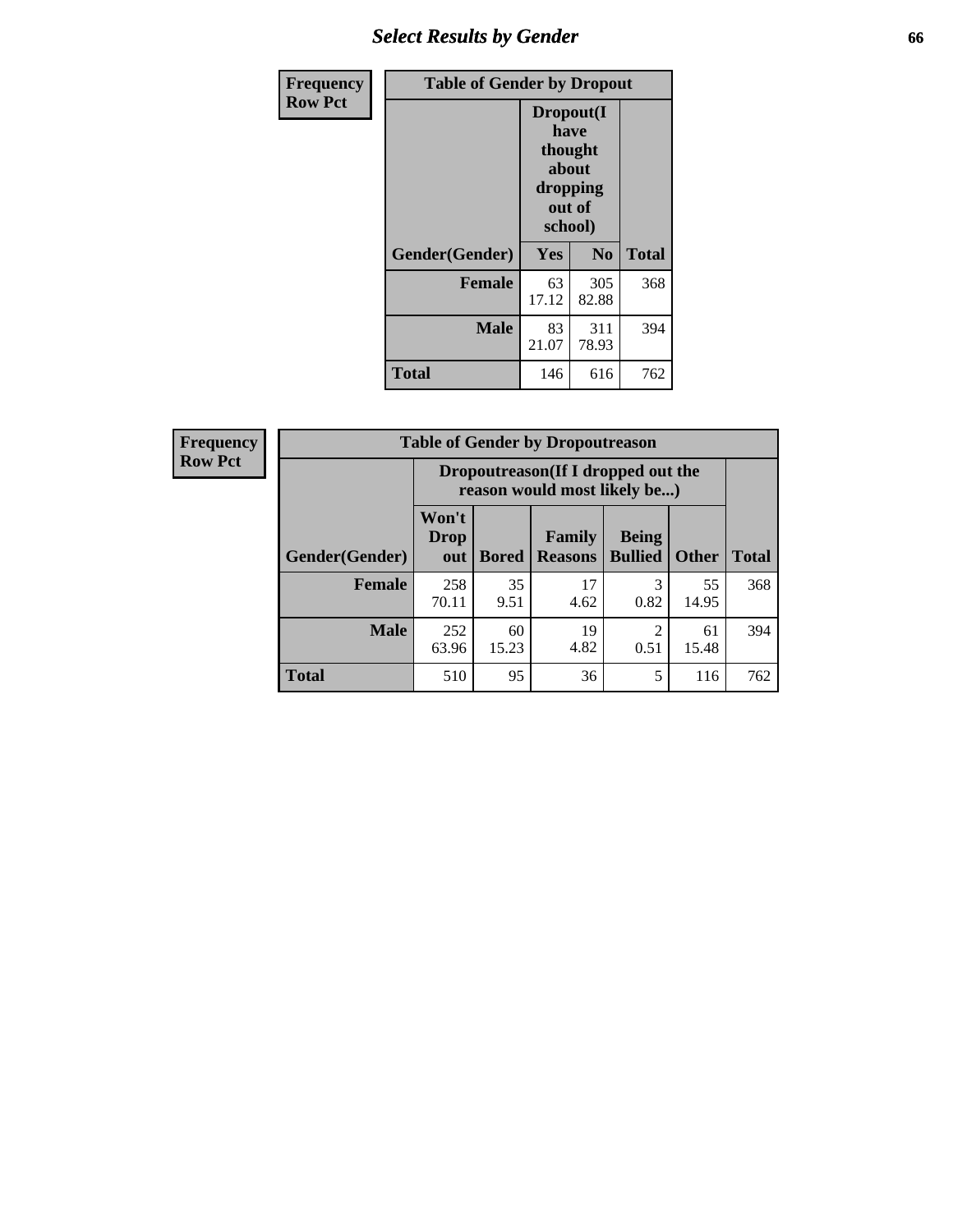*School Safety* **67**

| Frequency      |                | <b>Table of Gender by Bullied2</b> |                |              |
|----------------|----------------|------------------------------------|----------------|--------------|
| <b>Row Pct</b> |                | <b>Bullied2</b>                    |                |              |
|                | Gender(Gender) | Yes                                | N <sub>0</sub> | <b>Total</b> |
|                | <b>Female</b>  | 22<br>5.98                         | 346<br>94.02   | 368          |
|                | <b>Male</b>    | 32<br>8.12                         | 362<br>91.88   | 394          |
|                | <b>Total</b>   | 54                                 | 708            | 762          |

| Frequency      | <b>Table of Gender by Bulliedothers2</b> |                       |                |              |
|----------------|------------------------------------------|-----------------------|----------------|--------------|
| <b>Row Pct</b> |                                          | <b>Bulliedothers2</b> |                |              |
|                | Gender(Gender)                           | <b>Yes</b>            | N <sub>0</sub> | <b>Total</b> |
|                | <b>Female</b>                            | 10<br>2.72            | 358<br>97.28   | 368          |
|                | <b>Male</b>                              | 30<br>7.61            | 364<br>92.39   | 394          |
|                | <b>Total</b>                             | 40                    | 722            | 762          |

| <b>Frequency</b> | <b>Table of Gender by Weaponschool2</b> |           |                |              |  |
|------------------|-----------------------------------------|-----------|----------------|--------------|--|
| <b>Row Pct</b>   | Weaponschool2                           |           |                |              |  |
|                  | Gender(Gender)                          | Yes       | N <sub>0</sub> | <b>Total</b> |  |
|                  | Female                                  | 2<br>0.54 | 366<br>99.46   | 368          |  |
|                  | <b>Male</b>                             | 6<br>1.52 | 388<br>98.48   | 394          |  |
|                  | <b>Total</b>                            | 8         | 754            | 762          |  |

| Frequency      | <b>Table of Gender by Absentunsafe2</b> |               |                |              |
|----------------|-----------------------------------------|---------------|----------------|--------------|
| <b>Row Pct</b> |                                         | Absentunsafe2 |                |              |
|                | Gender(Gender)                          | Yes           | N <sub>0</sub> | <b>Total</b> |
|                | <b>Female</b>                           | 0.82          | 365<br>99.18   | 368          |
|                | <b>Male</b>                             | 1.78          | 387<br>98.22   | 394          |
|                | <b>Total</b>                            | 10            | 752            | 762          |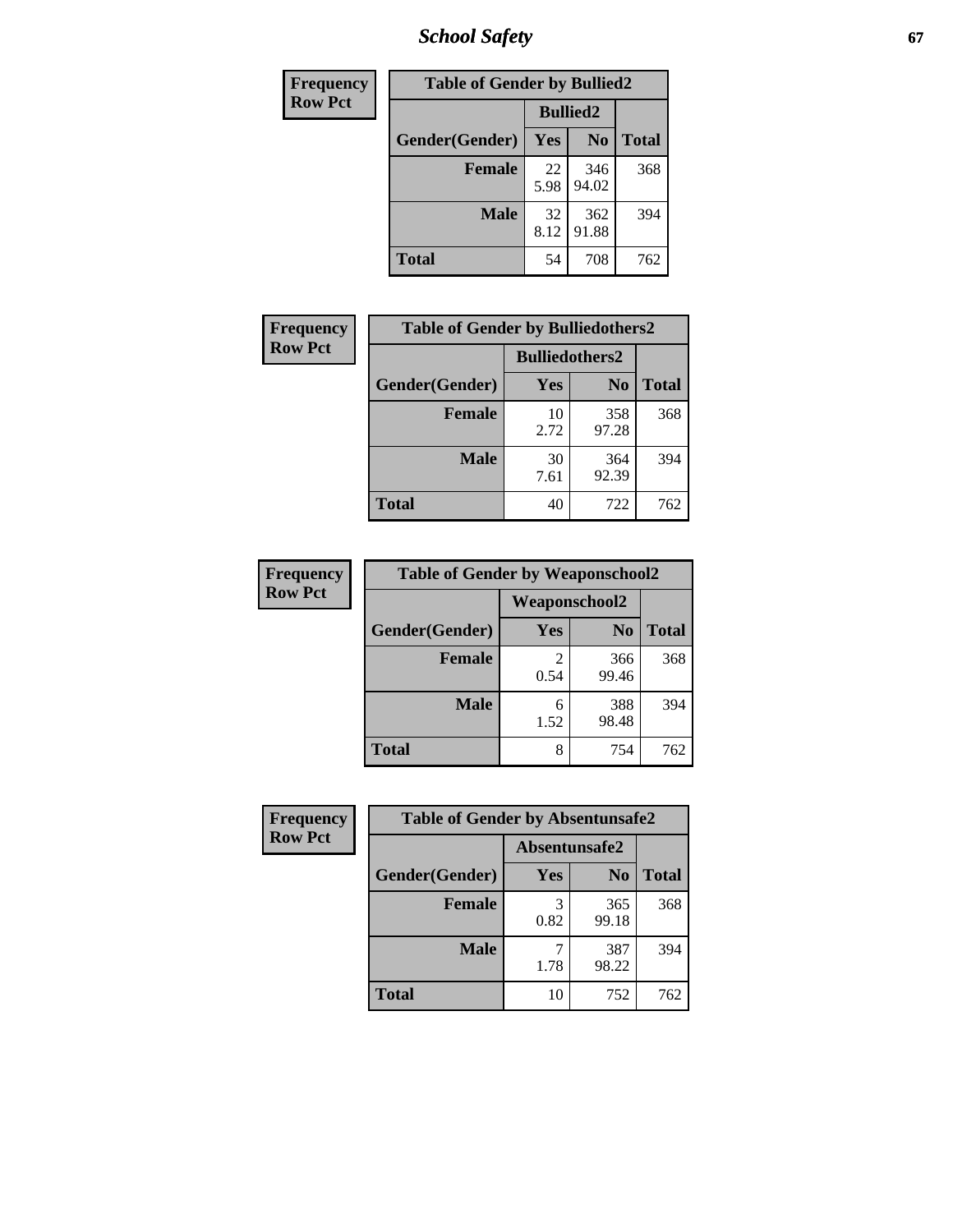*School Safety* **68**

| Frequency      | <b>Table of Gender by Gangself</b> |                                                                                                |                |              |
|----------------|------------------------------------|------------------------------------------------------------------------------------------------|----------------|--------------|
| <b>Row Pct</b> |                                    | Gangself(I<br>have<br>participated<br>in illegal gang<br>activities in<br>the past 30<br>days) |                |              |
|                | Gender(Gender)                     | Yes                                                                                            | N <sub>0</sub> | <b>Total</b> |
|                | <b>Female</b>                      | 0<br>0.00                                                                                      | 368<br>100.00  | 368          |
|                | <b>Male</b>                        | 11<br>2.79                                                                                     | 383<br>97.21   | 394          |
|                | <b>Total</b>                       | 11                                                                                             | 751            | 762          |

| Frequency      | <b>Table of Gender by Gangpeers</b>                                                                                         |             |                |              |
|----------------|-----------------------------------------------------------------------------------------------------------------------------|-------------|----------------|--------------|
| <b>Row Pct</b> | <b>Gangpeers</b> (I<br>have friends<br>who have<br>participated<br>in illegal gang<br>activities in<br>the past 30<br>days) |             |                |              |
|                | Gender(Gender)                                                                                                              | Yes         | N <sub>0</sub> | <b>Total</b> |
|                | <b>Female</b>                                                                                                               | 43<br>11.68 | 325<br>88.32   | 368          |
|                | <b>Male</b>                                                                                                                 | 65<br>16.50 | 329<br>83.50   | 394          |
|                | <b>Total</b>                                                                                                                | 108         | 654            | 762          |

| Frequency      | <b>Table of Gender by Pickedon2</b> |             |                |              |
|----------------|-------------------------------------|-------------|----------------|--------------|
| <b>Row Pct</b> |                                     | Pickedon2   |                |              |
|                | Gender(Gender)                      | Yes         | N <sub>0</sub> | <b>Total</b> |
|                | <b>Female</b>                       | 78<br>21.20 | 290<br>78.80   | 368          |
|                | <b>Male</b>                         | 83<br>21.07 | 311<br>78.93   | 394          |
|                | <b>Total</b>                        | 161         | 601            | 762          |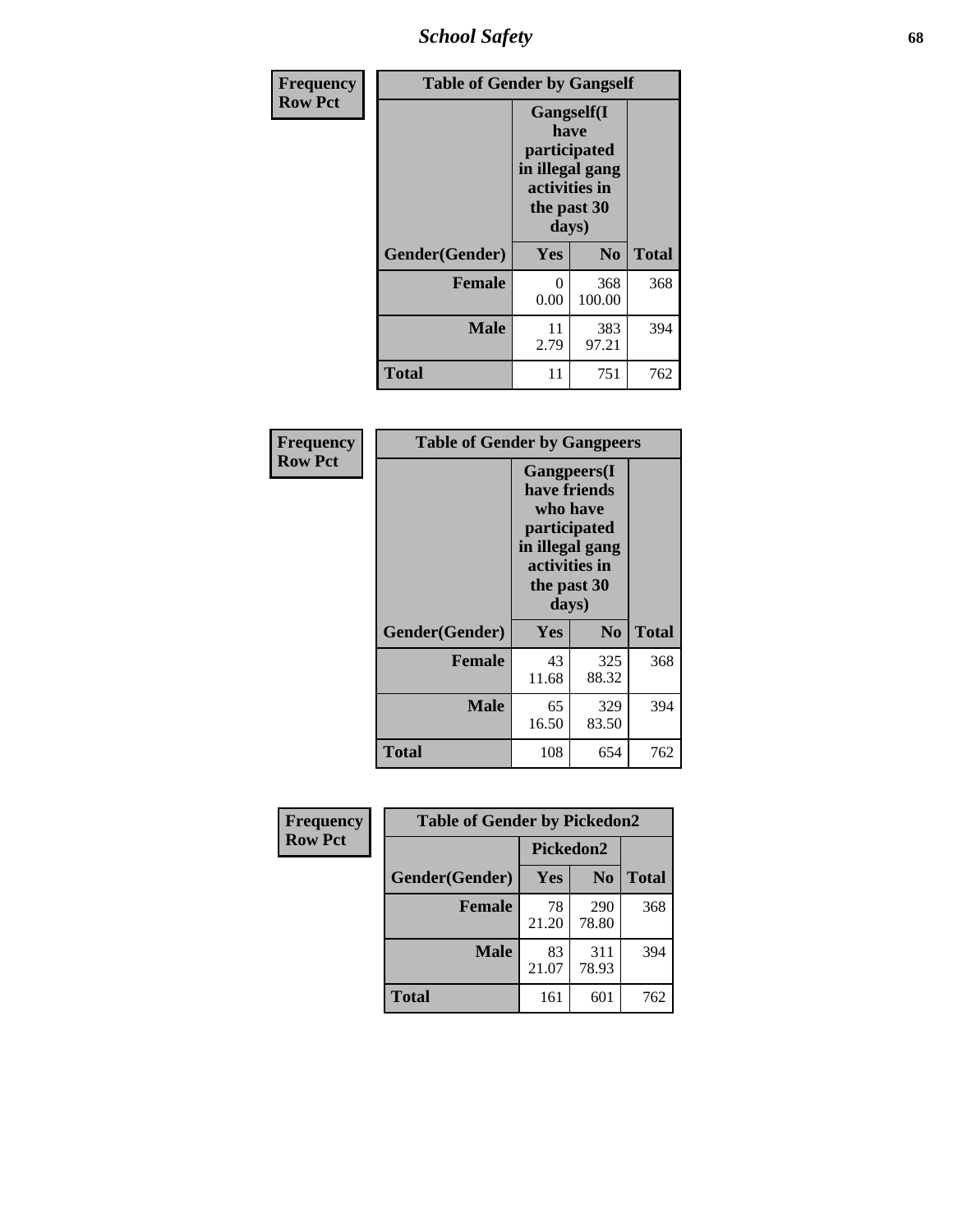*School Safety* **69**

| Frequency      | <b>Table of Gender by Safeschool2</b> |              |                |              |
|----------------|---------------------------------------|--------------|----------------|--------------|
| <b>Row Pct</b> |                                       | Safeschool2  |                |              |
|                | Gender(Gender)                        | Yes          | N <sub>0</sub> | <b>Total</b> |
|                | <b>Female</b>                         | 299<br>81.25 | 69<br>18.75    | 368          |
|                | Male                                  | 320<br>81.22 | 74<br>18.78    | 394          |
|                | <b>Total</b>                          | 619          | 143            | 762          |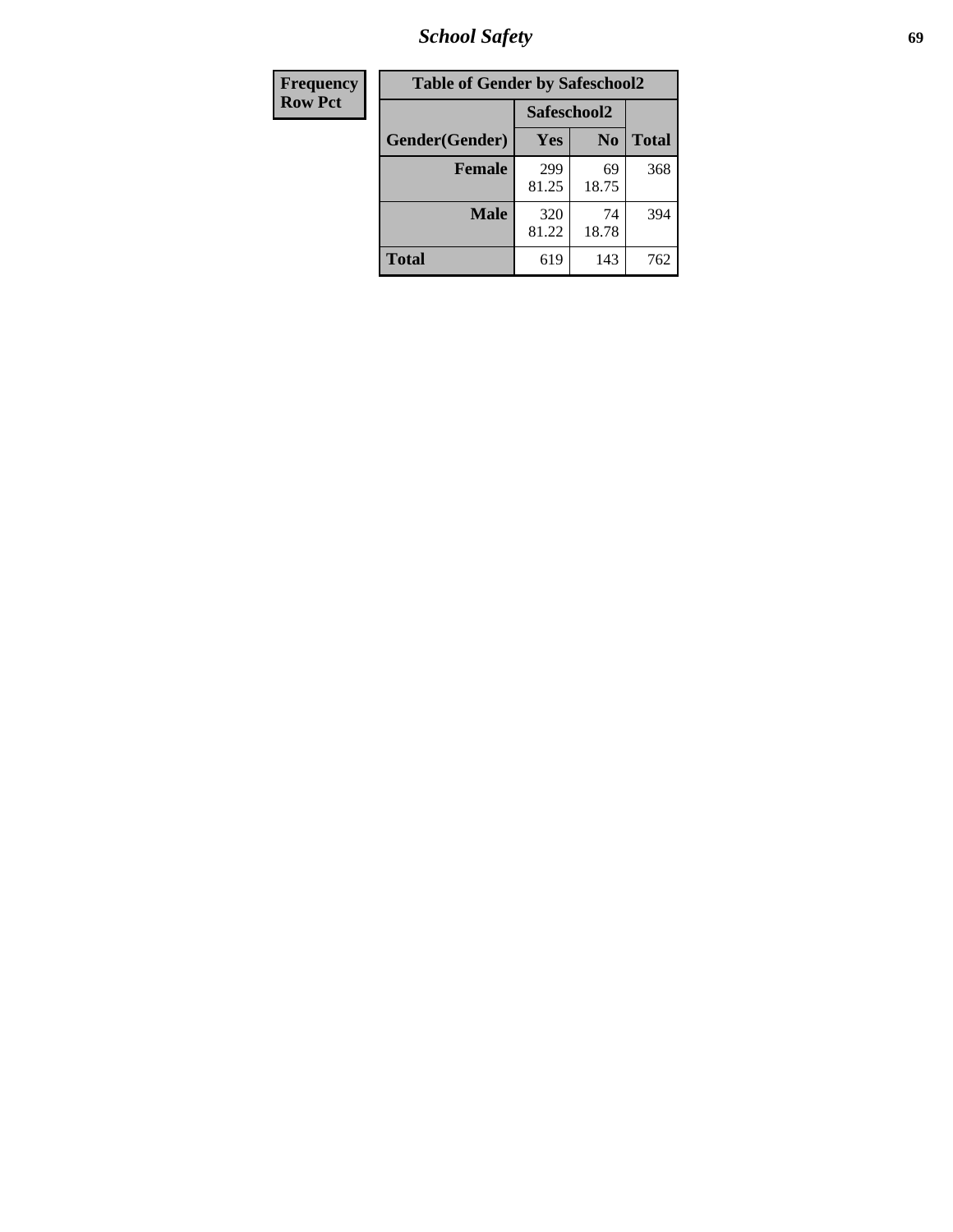# *Incidence of Drug Use* **70**

| <b>Frequency</b> |                                          | <b>Table of Gender by AlcoholAlt</b> |                |              |
|------------------|------------------------------------------|--------------------------------------|----------------|--------------|
| <b>Row Pct</b>   | AlcoholAlt(Alcohol<br>use, past 30 days) |                                      |                |              |
|                  | Gender(Gender)                           | <b>Yes</b>                           | N <sub>0</sub> | <b>Total</b> |
|                  | <b>Female</b>                            | 109<br>29.62                         | 259<br>70.38   | 368          |
|                  | <b>Male</b>                              | 107<br>27.16                         | 287<br>72.84   | 394          |
|                  | <b>Total</b>                             | 216                                  | 546            | 762          |

| Frequency      | <b>Table of Gender by TobaccoAny</b> |                    |                    |              |
|----------------|--------------------------------------|--------------------|--------------------|--------------|
| <b>Row Pct</b> |                                      | use, past 30 days) | TobaccoAny(Tobacco |              |
|                | Gender(Gender)                       | Yes                | N <sub>0</sub>     | <b>Total</b> |
|                | <b>Female</b>                        | 35<br>9.51         | 333<br>90.49       | 368          |
|                | <b>Male</b>                          | 83<br>21.07        | 311<br>78.93       | 394          |
|                | <b>Total</b>                         | 118                | 644                | 762          |

| <b>Frequency</b> | <b>Table of Gender by MarijuanaAlt</b> |                                              |                |              |
|------------------|----------------------------------------|----------------------------------------------|----------------|--------------|
| <b>Row Pct</b>   |                                        | MarijuanaAlt(Marijuana<br>use, past 30 days) |                |              |
|                  | Gender(Gender)                         | <b>Yes</b>                                   | N <sub>0</sub> | <b>Total</b> |
|                  | <b>Female</b>                          | 39<br>10.60                                  | 329<br>89.40   | 368          |
|                  | <b>Male</b>                            | 83<br>21.07                                  | 311<br>78.93   | 394          |
|                  | <b>Total</b>                           | 122                                          | 640            | 762          |

| <b>Frequency</b> | <b>Table of Gender by OtherDrugAny</b> |                                                      |                |              |
|------------------|----------------------------------------|------------------------------------------------------|----------------|--------------|
| <b>Row Pct</b>   |                                        | <b>OtherDrugAny(Other</b><br>drug use, past 30 days) |                |              |
|                  | Gender(Gender)                         | <b>Yes</b>                                           | N <sub>0</sub> | <b>Total</b> |
|                  | <b>Female</b>                          | 22<br>5.98                                           | 346<br>94.02   | 368          |
|                  | <b>Male</b>                            | 45<br>11.42                                          | 349<br>88.58   | 394          |
|                  | <b>Total</b>                           | 67                                                   | 695            | 762          |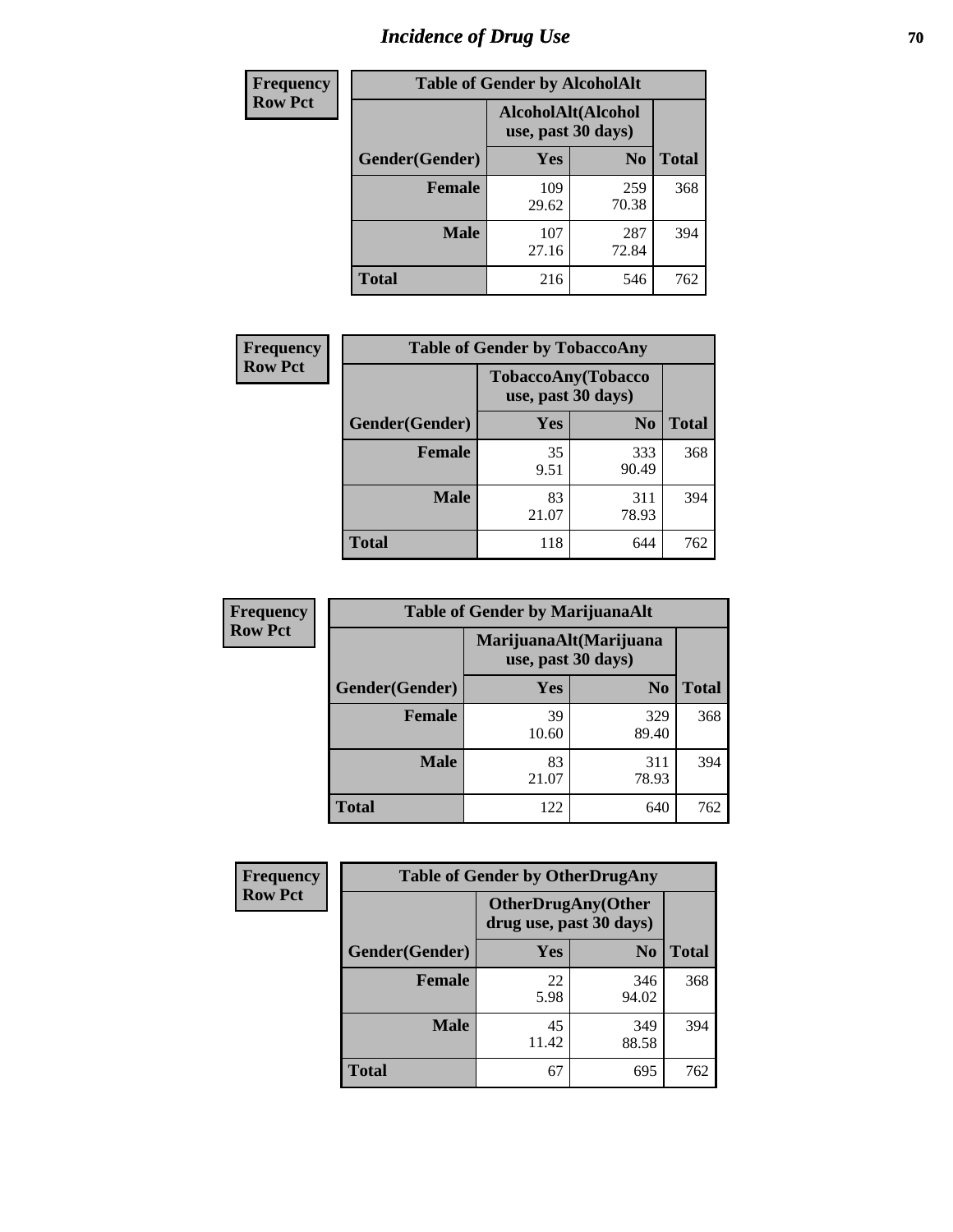#### *Average Age at Onset of Use* **71** *Results for "Average Age at Onset of Use" questions exclude students who said they did not use that substance*

#### **Gender=Female**

| <b>Variable</b>    | <b>Label</b>                                                       | <b>Mean</b> |
|--------------------|--------------------------------------------------------------------|-------------|
| Alcoholinit2       | I started using alcohol when I was                                 | 14.15       |
| Cigarettesinit2    | I started smoking tobacco when I was                               | 14.92       |
| Smokelessinit2     | I started chewing tobacco when I was                               | 13.40       |
| Marijuanainit2     | I started using marijuana when I was                               | 14.75       |
| Cocaineinit2       | I started using cocaine when I was                                 | 14.63       |
| Inhalantsinit2     | I started using inhalants when I was                               | 13.50       |
| Steroidsinit2      | I started using steroids when I was                                | 13.00       |
| Ecstasyinit2       | I started using ecstasy when I was                                 | 15.00       |
| Methinit2          | I started using methamphetamines when I was                        | 11.00       |
| Hallucinogensinit2 | I started using hallucinogens when I was                           | 14.91       |
| Prescription in t2 | I started using prescription drugs not prescribed to me when I was | 14.85       |

#### **Gender=Male**

| <b>Variable</b>     | Label                                                              | <b>Mean</b> |
|---------------------|--------------------------------------------------------------------|-------------|
| Alcoholinit2        | I started using alcohol when I was                                 | 13.87       |
| Cigarettesinit2     | I started smoking tobacco when I was                               | 14.97       |
| Smokelessinit2      | I started chewing tobacco when I was                               | 14.64       |
| Marijuanainit2      | I started using marijuana when I was                               | 14.83       |
| Cocaineinit2        | I started using cocaine when I was                                 | 12.08       |
| Inhalantsinit2      | I started using inhalants when I was                               | 10.55       |
| Steroidsinit2       | I started using steroids when I was                                | 10.33       |
| Ecstasyinit2        | I started using ecstasy when I was                                 | 14.42       |
| Methinit2           | I started using methamphetamines when I was                        | 12.50       |
| Hallucinogensinit2  | I started using hallucinogens when I was                           | 14.84       |
| Prescription in it2 | I started using prescription drugs not prescribed to me when I was | 14.91       |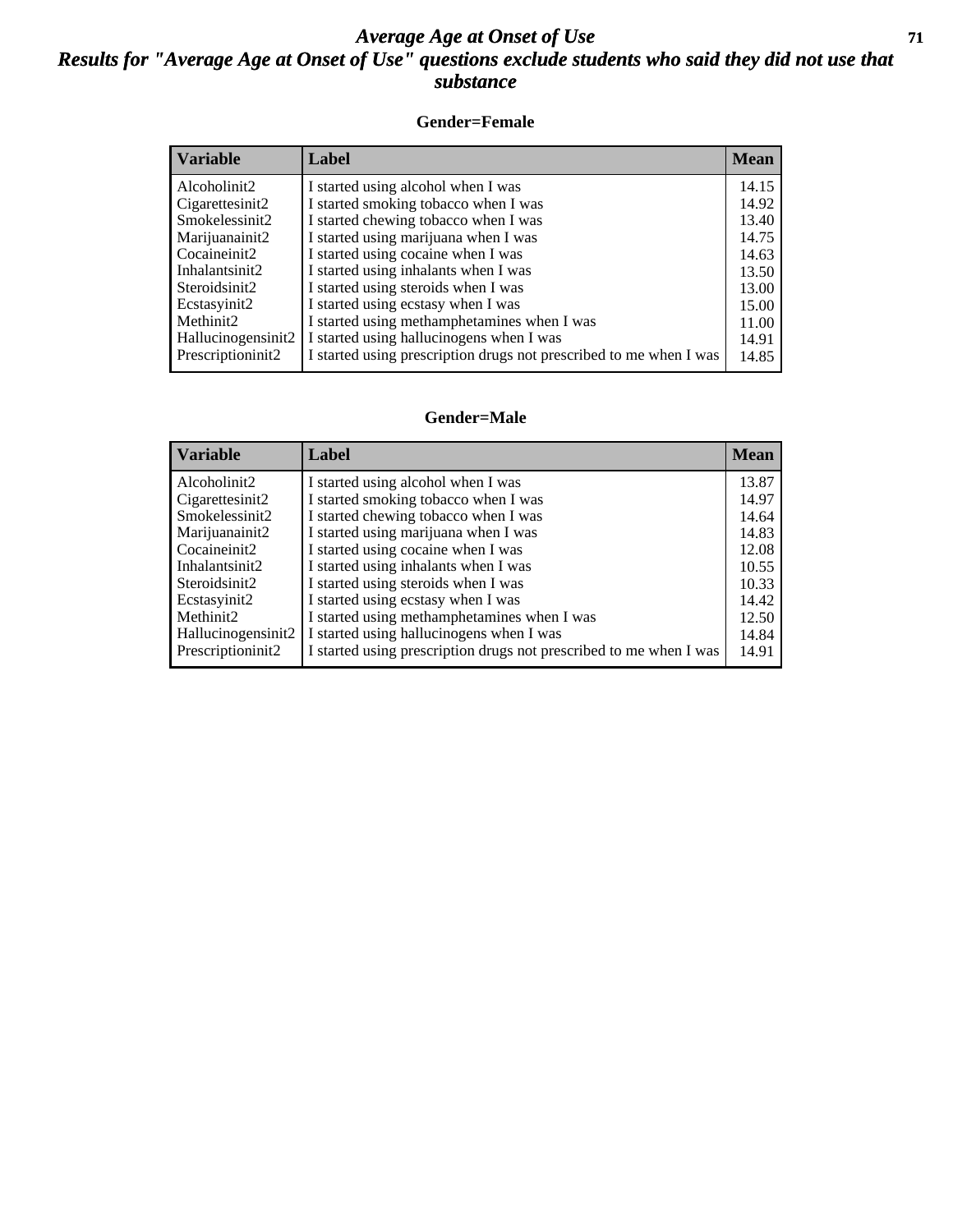# *I Think These Drugs are Harmful* **72**

| <b>Frequency</b> | <b>Table of Gender by Alcoholharmdich</b> |                                                   |                |              |
|------------------|-------------------------------------------|---------------------------------------------------|----------------|--------------|
| <b>Row Pct</b>   |                                           | Alcoholharmdich(I<br>think alcohol is<br>harmful) |                |              |
|                  | Gender(Gender)                            | Yes                                               | N <sub>0</sub> | <b>Total</b> |
|                  | <b>Female</b>                             | 274<br>74.46                                      | 94<br>25.54    | 368          |
|                  | <b>Male</b>                               | 291<br>73.86                                      | 103<br>26.14   | 394          |
|                  | <b>Total</b>                              | 565                                               | 197            | 762          |

| Frequency      | <b>Table of Gender by Tobaccoharmdich</b> |                                                   |            |              |
|----------------|-------------------------------------------|---------------------------------------------------|------------|--------------|
| <b>Row Pct</b> |                                           | Tobaccoharmdich(I<br>think tobacco is<br>harmful) |            |              |
|                | Gender(Gender)                            | Yes                                               | $\bf N_0$  | <b>Total</b> |
|                | <b>Female</b>                             | 359<br>97.55                                      | 9<br>2.45  | 368          |
|                | <b>Male</b>                               | 379<br>96.19                                      | 15<br>3.81 | 394          |
|                | <b>Total</b>                              | 738                                               | 24         | 762          |

| Frequency      | <b>Table of Gender by Marijuanaharmdich</b> |                                                       |                |              |  |
|----------------|---------------------------------------------|-------------------------------------------------------|----------------|--------------|--|
| <b>Row Pct</b> |                                             | Marijuanaharmdich(I<br>think marijuana is<br>harmful) |                |              |  |
|                | Gender(Gender)                              | <b>Yes</b>                                            | N <sub>0</sub> | <b>Total</b> |  |
|                | <b>Female</b>                               | 277<br>75.27                                          | 91<br>24.73    | 368          |  |
|                | <b>Male</b>                                 | 252<br>63.96                                          | 142<br>36.04   | 394          |  |
|                | <b>Total</b>                                | 529                                                   | 233            | 762          |  |

| Frequency      | <b>Table of Gender by Otherdrugharmdich</b> |                                                          |                |              |  |
|----------------|---------------------------------------------|----------------------------------------------------------|----------------|--------------|--|
| <b>Row Pct</b> |                                             | Otherdrugharmdich(I<br>think other drugs are<br>harmful) |                |              |  |
|                | Gender(Gender)                              | <b>Yes</b>                                               | N <sub>0</sub> | <b>Total</b> |  |
|                | <b>Female</b>                               | 362<br>98.37                                             | 6<br>1.63      | 368          |  |
|                | <b>Male</b>                                 | 384<br>97.46                                             | 10<br>2.54     | 394          |  |
|                | <b>Total</b>                                | 746                                                      | 16             | 762          |  |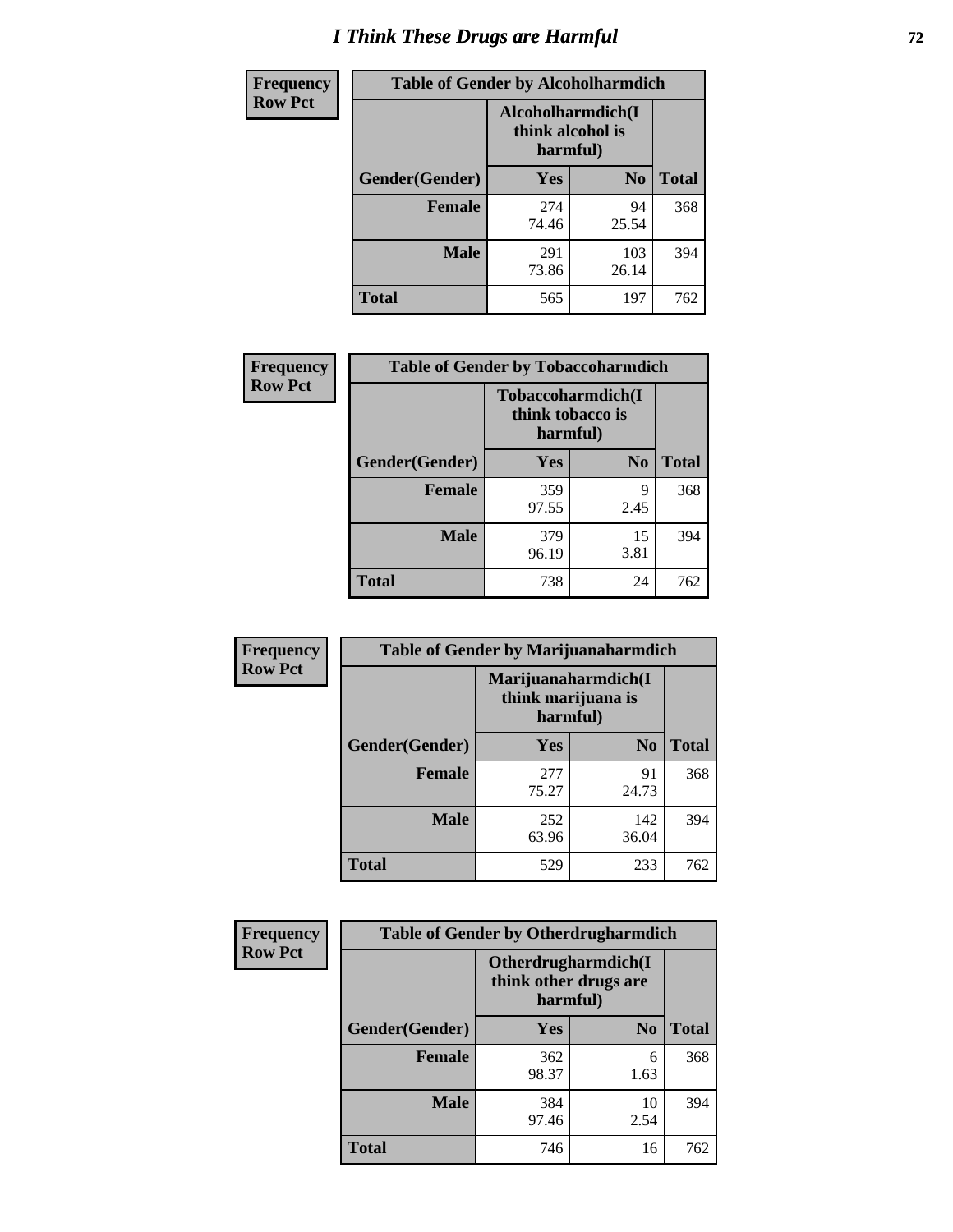| <b>Frequency</b> | <b>Table of Gender by Alcohollocation1</b> |                                                               |              |              |  |
|------------------|--------------------------------------------|---------------------------------------------------------------|--------------|--------------|--|
| <b>Row Pct</b>   |                                            | <b>Alcohollocation1(Places</b><br><b>Friends Use Alcohol)</b> |              |              |  |
|                  | Gender(Gender)                             |                                                               | Do Not Use   | <b>Total</b> |  |
|                  | <b>Female</b>                              | 225<br>61.14                                                  | 143<br>38.86 | 368          |  |
|                  | <b>Male</b>                                | 227<br>57.61                                                  | 167<br>42.39 | 394          |  |
|                  | <b>Total</b>                               | 452                                                           | 310          | 762          |  |

| <b>Frequency</b> | <b>Table of Gender by Alcohollocation2</b> |                                                               |              |              |
|------------------|--------------------------------------------|---------------------------------------------------------------|--------------|--------------|
| <b>Row Pct</b>   |                                            | <b>Alcohollocation2(Places</b><br><b>Friends Use Alcohol)</b> |              |              |
|                  | Gender(Gender)                             |                                                               | Home         | <b>Total</b> |
|                  | <b>Female</b>                              | 208<br>56.52                                                  | 160<br>43.48 | 368          |
|                  | <b>Male</b>                                | 227<br>57.61                                                  | 167<br>42.39 | 394          |
|                  | <b>Total</b>                               | 435                                                           | 327          | 762          |

| Frequency      | <b>Table of Gender by Alcohollocation3</b> |                             |                                |              |
|----------------|--------------------------------------------|-----------------------------|--------------------------------|--------------|
| <b>Row Pct</b> |                                            | <b>Friends Use Alcohol)</b> | <b>Alcohollocation3(Places</b> |              |
|                | Gender(Gender)                             |                             | <b>School</b>                  | <b>Total</b> |
|                | <b>Female</b>                              | 345<br>93.75                | 23<br>6.25                     | 368          |
|                | <b>Male</b>                                | 369<br>93.65                | 25<br>6.35                     | 394          |
|                | <b>Total</b>                               | 714                         | 48                             | 762          |

| Frequency      | <b>Table of Gender by Alcohollocation4</b> |              |                                                               |              |
|----------------|--------------------------------------------|--------------|---------------------------------------------------------------|--------------|
| <b>Row Pct</b> |                                            |              | <b>Alcohollocation4(Places</b><br><b>Friends Use Alcohol)</b> |              |
|                | Gender(Gender)                             |              | Car                                                           | <b>Total</b> |
|                | <b>Female</b>                              | 326<br>88.59 | 42<br>11.41                                                   | 368          |
|                | <b>Male</b>                                | 350<br>88.83 | 44<br>11.17                                                   | 394          |
|                | <b>Total</b>                               | 676          | 86                                                            | 762          |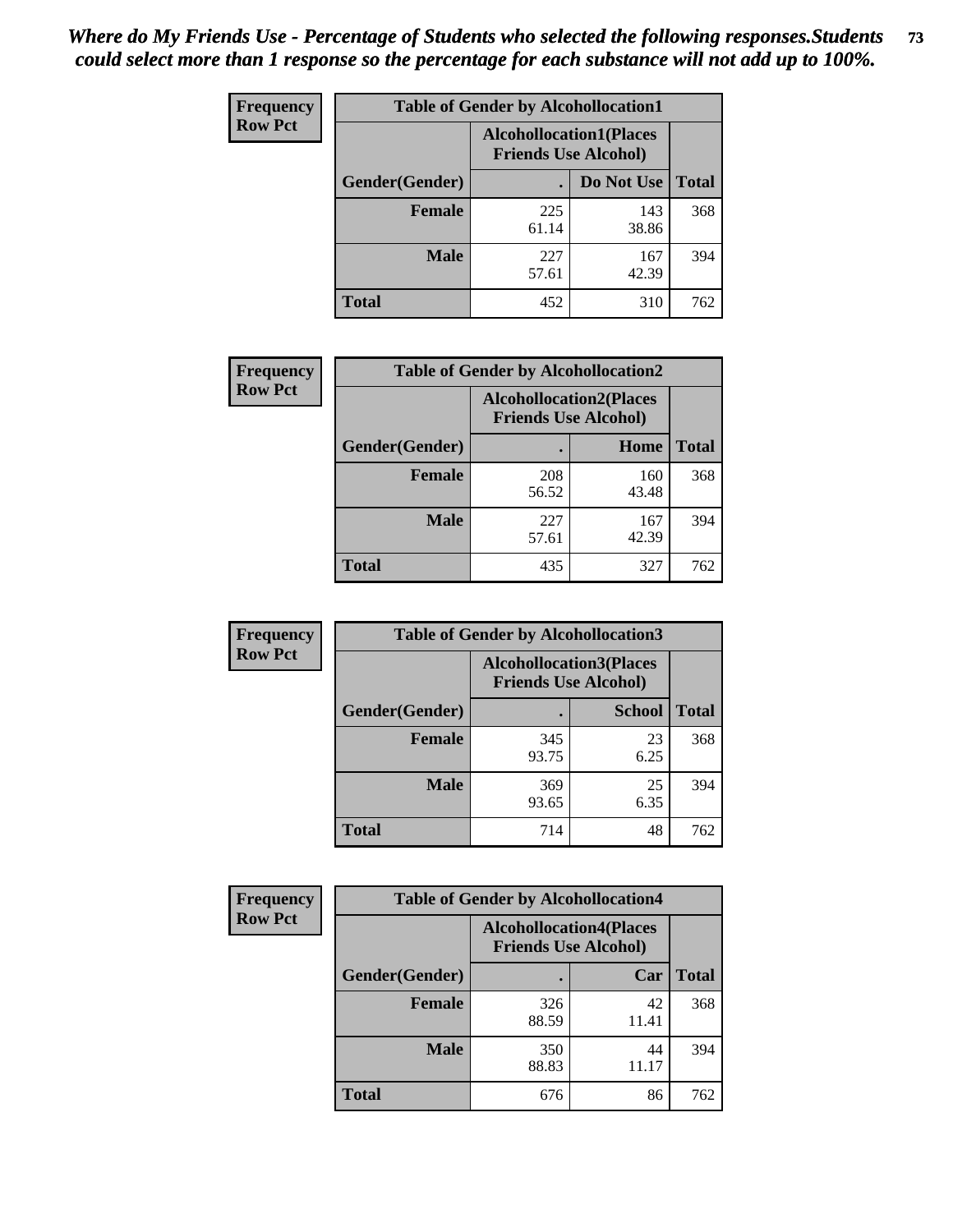| <b>Frequency</b> | <b>Table of Gender by Alcohollocation5</b> |                                                                |                                 |              |
|------------------|--------------------------------------------|----------------------------------------------------------------|---------------------------------|--------------|
| <b>Row Pct</b>   |                                            | <b>Alcohollocation5</b> (Places<br><b>Friends Use Alcohol)</b> |                                 |              |
|                  | Gender(Gender)                             |                                                                | <b>Friend's</b><br><b>House</b> | <b>Total</b> |
|                  | <b>Female</b>                              | 152<br>41.30                                                   | 216<br>58.70                    | 368          |
|                  | <b>Male</b>                                | 185<br>46.95                                                   | 209<br>53.05                    | 394          |
|                  | <b>Total</b>                               | 337                                                            | 425                             | 762          |

| Frequency      | <b>Table of Gender by Alcohollocation6</b> |                                                               |              |              |  |
|----------------|--------------------------------------------|---------------------------------------------------------------|--------------|--------------|--|
| <b>Row Pct</b> |                                            | <b>Alcohollocation6(Places</b><br><b>Friends Use Alcohol)</b> |              |              |  |
|                | <b>Gender</b> (Gender)                     |                                                               | <b>Other</b> | <b>Total</b> |  |
|                | <b>Female</b>                              | 259<br>70.38                                                  | 109<br>29.62 | 368          |  |
|                | <b>Male</b>                                | 268<br>68.02                                                  | 126<br>31.98 | 394          |  |
|                | <b>Total</b>                               | 527                                                           | 235          | 762          |  |

| Frequency      | <b>Table of Gender by Tobaccolocation1</b> |                                                               |              |              |  |
|----------------|--------------------------------------------|---------------------------------------------------------------|--------------|--------------|--|
| <b>Row Pct</b> |                                            | <b>Tobaccolocation1(Places</b><br><b>Friends Use Tobacco)</b> |              |              |  |
|                | Gender(Gender)                             |                                                               | Do Not Use   | <b>Total</b> |  |
|                | Female                                     | 147<br>39.95                                                  | 221<br>60.05 | 368          |  |
|                | <b>Male</b>                                | 174<br>44.16                                                  | 220<br>55.84 | 394          |  |
|                | <b>Total</b>                               | 321                                                           | 441          | 762          |  |

| <b>Frequency</b> | <b>Table of Gender by Tobaccolocation2</b> |                                                               |              |              |
|------------------|--------------------------------------------|---------------------------------------------------------------|--------------|--------------|
| <b>Row Pct</b>   |                                            | <b>Tobaccolocation2(Places</b><br><b>Friends Use Tobacco)</b> |              |              |
|                  | Gender(Gender)                             |                                                               | Home         | <b>Total</b> |
|                  | Female                                     | 270<br>73.37                                                  | 98<br>26.63  | 368          |
|                  | <b>Male</b>                                | 263<br>66.75                                                  | 131<br>33.25 | 394          |
|                  | <b>Total</b>                               | 533                                                           | 229          | 762          |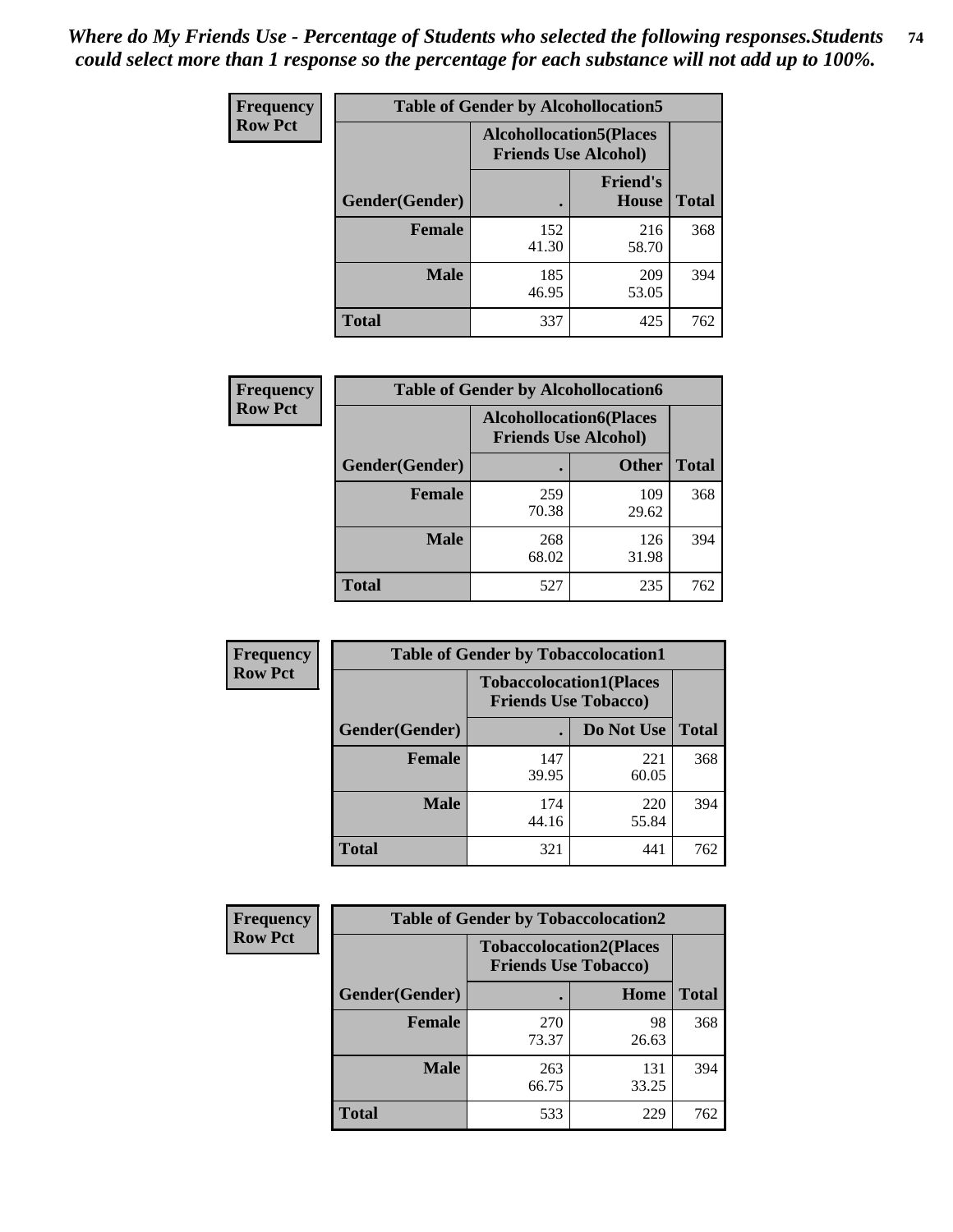| <b>Frequency</b> | <b>Table of Gender by Tobaccolocation3</b> |                             |                                |              |  |
|------------------|--------------------------------------------|-----------------------------|--------------------------------|--------------|--|
| <b>Row Pct</b>   |                                            | <b>Friends Use Tobacco)</b> | <b>Tobaccolocation3(Places</b> |              |  |
|                  | Gender(Gender)                             |                             | <b>School</b>                  | <b>Total</b> |  |
|                  | <b>Female</b>                              | 331<br>89.95                | 37<br>10.05                    | 368          |  |
|                  | <b>Male</b>                                | 318<br>80.71                | 76<br>19.29                    | 394          |  |
|                  | <b>Total</b>                               | 649                         | 113                            | 762          |  |

| <b>Frequency</b> | <b>Table of Gender by Tobaccolocation4</b> |                                                               |              |              |
|------------------|--------------------------------------------|---------------------------------------------------------------|--------------|--------------|
| <b>Row Pct</b>   |                                            | <b>Tobaccolocation4(Places</b><br><b>Friends Use Tobacco)</b> |              |              |
|                  | <b>Gender</b> (Gender)                     |                                                               | Car          | <b>Total</b> |
|                  | <b>Female</b>                              | 283<br>76.90                                                  | 85<br>23.10  | 368          |
|                  | <b>Male</b>                                | 271<br>68.78                                                  | 123<br>31.22 | 394          |
|                  | <b>Total</b>                               | 554                                                           | 208          | 762          |

| <b>Frequency</b> | <b>Table of Gender by Tobaccolocation5</b> |                                                               |                                 |              |
|------------------|--------------------------------------------|---------------------------------------------------------------|---------------------------------|--------------|
| <b>Row Pct</b>   |                                            | <b>Tobaccolocation5(Places</b><br><b>Friends Use Tobacco)</b> |                                 |              |
|                  | Gender(Gender)                             |                                                               | <b>Friend's</b><br><b>House</b> | <b>Total</b> |
|                  | <b>Female</b>                              | 243<br>66.03                                                  | 125<br>33.97                    | 368          |
|                  | <b>Male</b>                                | 256<br>64.97                                                  | 138<br>35.03                    | 394          |
|                  | <b>Total</b>                               | 499                                                           | 263                             | 762          |

| <b>Frequency</b> |                | <b>Table of Gender by Tobaccolocation6</b>                    |              |              |
|------------------|----------------|---------------------------------------------------------------|--------------|--------------|
| <b>Row Pct</b>   |                | <b>Tobaccolocation6(Places</b><br><b>Friends Use Tobacco)</b> |              |              |
|                  | Gender(Gender) |                                                               | <b>Other</b> | <b>Total</b> |
|                  | Female         | 278<br>75.54                                                  | 90<br>24.46  | 368          |
|                  | <b>Male</b>    | 265<br>67.26                                                  | 129<br>32.74 | 394          |
|                  | <b>Total</b>   | 543                                                           | 219          | 762          |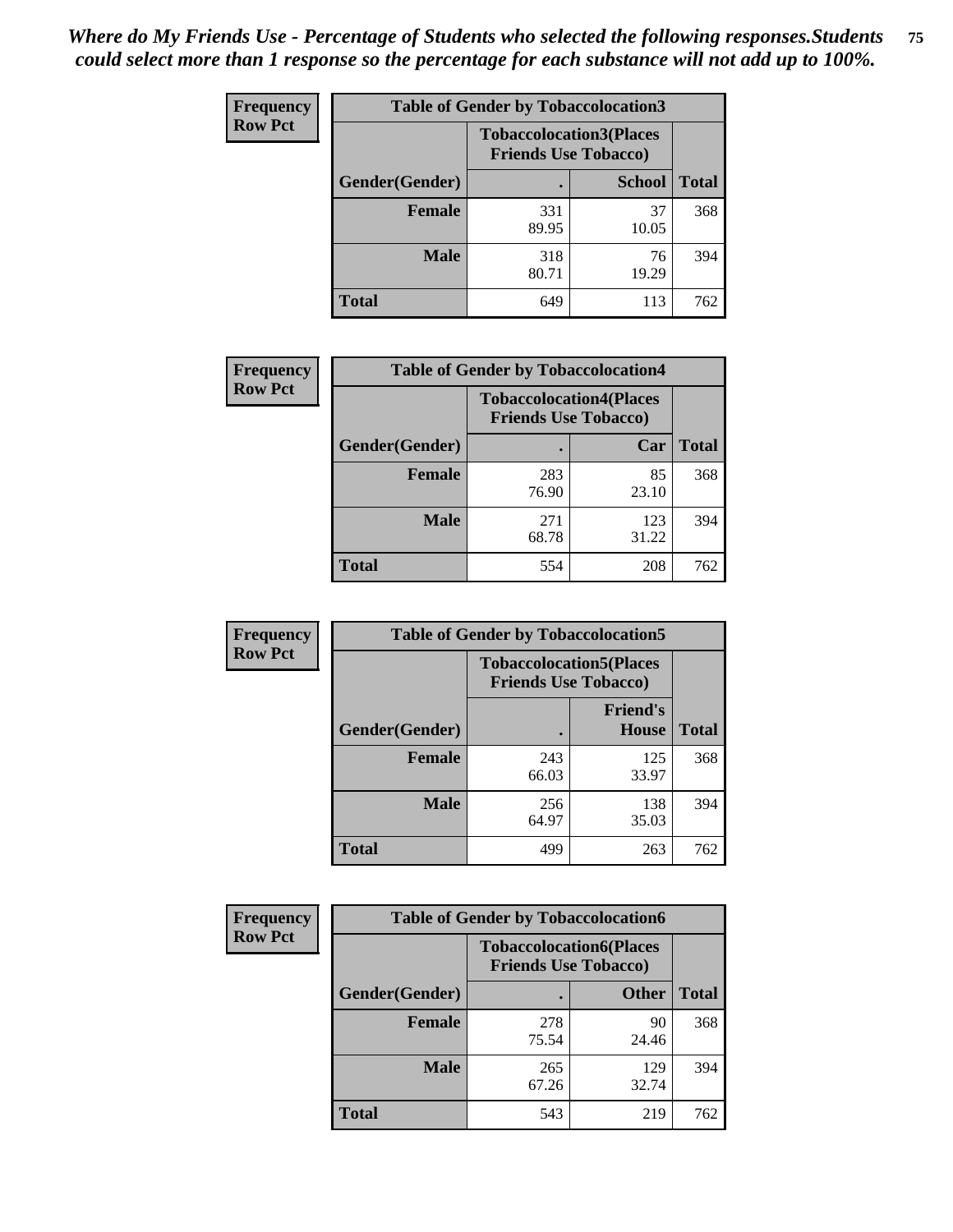| <b>Frequency</b> | <b>Table of Gender by Marijuanalocation1</b> |                                                                    |              |              |  |
|------------------|----------------------------------------------|--------------------------------------------------------------------|--------------|--------------|--|
| <b>Row Pct</b>   |                                              | <b>Marijuanalocation1(Places</b><br><b>Friends Use Marijuana</b> ) |              |              |  |
|                  | Gender(Gender)                               |                                                                    | Do Not Use   | <b>Total</b> |  |
|                  | <b>Female</b>                                | 182<br>49.46                                                       | 186<br>50.54 | 368          |  |
|                  | <b>Male</b>                                  | 203<br>51.52                                                       | 191<br>48.48 | 394          |  |
|                  | <b>Total</b>                                 | 385                                                                | 377          | 762          |  |

| <b>Frequency</b> | <b>Table of Gender by Marijuanalocation2</b> |                                                                    |              |              |  |
|------------------|----------------------------------------------|--------------------------------------------------------------------|--------------|--------------|--|
| <b>Row Pct</b>   |                                              | <b>Marijuanalocation2(Places</b><br><b>Friends Use Marijuana</b> ) |              |              |  |
|                  | Gender(Gender)                               |                                                                    | Home         | <b>Total</b> |  |
|                  | Female                                       | 244<br>66.30                                                       | 124<br>33.70 | 368          |  |
|                  | <b>Male</b>                                  | 241<br>61.17                                                       | 153<br>38.83 | 394          |  |
|                  | <b>Total</b>                                 | 485                                                                | 277          | 762          |  |

| Frequency      | <b>Table of Gender by Marijuanalocation3</b> |                                                                     |               |              |
|----------------|----------------------------------------------|---------------------------------------------------------------------|---------------|--------------|
| <b>Row Pct</b> |                                              | <b>Marijuanalocation3(Places)</b><br><b>Friends Use Marijuana</b> ) |               |              |
|                | Gender(Gender)                               |                                                                     | <b>School</b> | <b>Total</b> |
|                | Female                                       | 326<br>88.59                                                        | 42<br>11.41   | 368          |
|                | <b>Male</b>                                  | 335<br>85.03                                                        | 59<br>14.97   | 394          |
|                | <b>Total</b>                                 | 661                                                                 | 101           | 762          |

| <b>Frequency</b> | <b>Table of Gender by Marijuanalocation4</b> |                                |                                  |              |
|------------------|----------------------------------------------|--------------------------------|----------------------------------|--------------|
| <b>Row Pct</b>   |                                              | <b>Friends Use Marijuana</b> ) | <b>Marijuanalocation4(Places</b> |              |
|                  | Gender(Gender)                               |                                | Car                              | <b>Total</b> |
|                  | <b>Female</b>                                | 279<br>75.82                   | 89<br>24.18                      | 368          |
|                  | <b>Male</b>                                  | 284<br>72.08                   | 110<br>27.92                     | 394          |
|                  | <b>Total</b>                                 | 563                            | 199                              | 762          |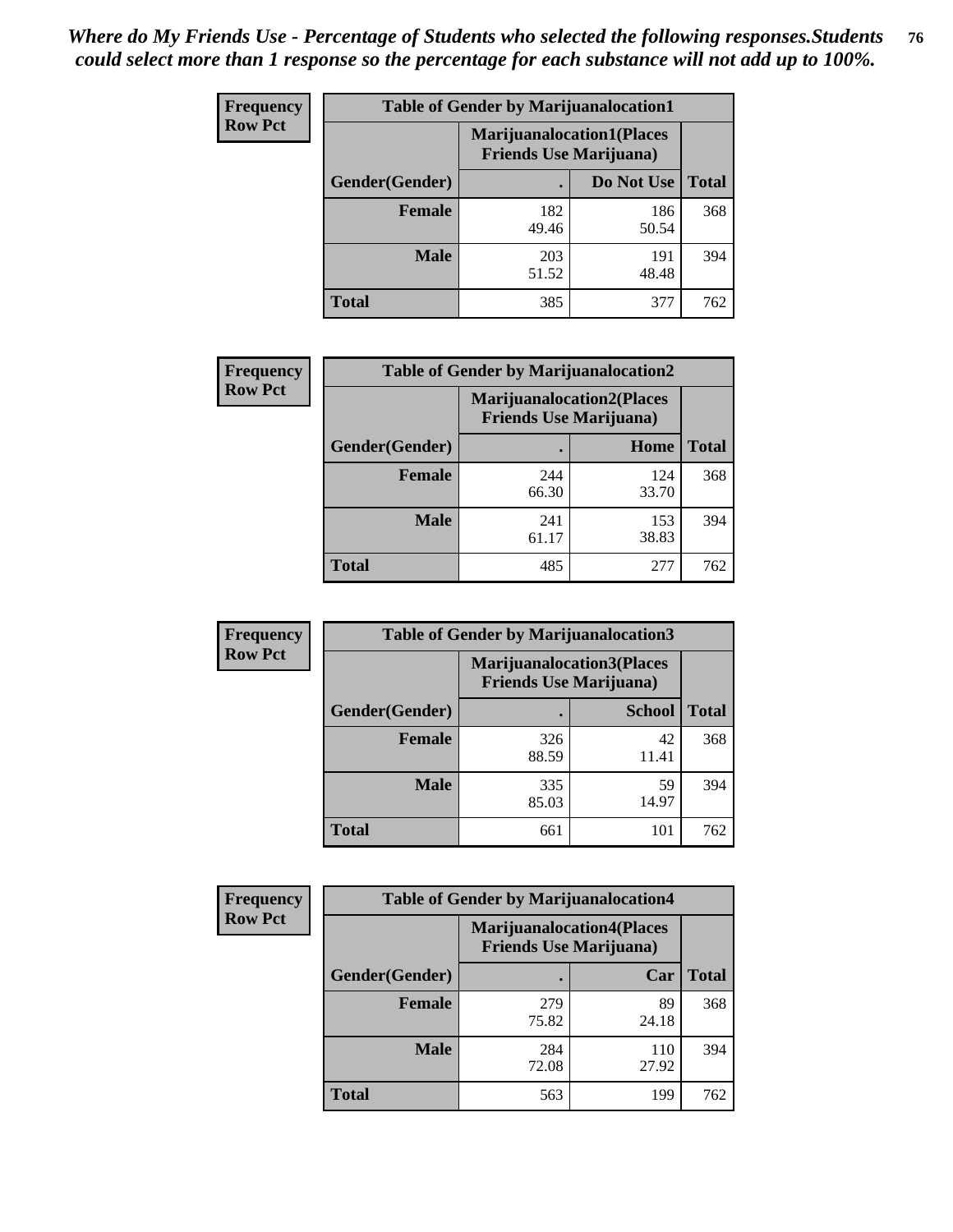| <b>Frequency</b> | <b>Table of Gender by Marijuanalocation5</b> |                                                                    |                                 |              |
|------------------|----------------------------------------------|--------------------------------------------------------------------|---------------------------------|--------------|
| <b>Row Pct</b>   |                                              | <b>Marijuanalocation5(Places</b><br><b>Friends Use Marijuana</b> ) |                                 |              |
|                  | Gender(Gender)                               |                                                                    | <b>Friend's</b><br><b>House</b> | <b>Total</b> |
|                  | <b>Female</b>                                | 205<br>55.71                                                       | 163<br>44.29                    | 368          |
|                  | <b>Male</b>                                  | 226<br>57.36                                                       | 168<br>42.64                    | 394          |
|                  | <b>Total</b>                                 | 431                                                                | 331                             | 762          |

| <b>Frequency</b> | <b>Table of Gender by Marijuanalocation6</b> |                                |                                   |              |  |
|------------------|----------------------------------------------|--------------------------------|-----------------------------------|--------------|--|
| <b>Row Pct</b>   |                                              | <b>Friends Use Marijuana</b> ) | <b>Marijuanalocation6(Places)</b> |              |  |
|                  | <b>Gender</b> (Gender)                       |                                | <b>Other</b>                      | <b>Total</b> |  |
|                  | <b>Female</b>                                | 266<br>72.28                   | 102<br>27.72                      | 368          |  |
|                  | <b>Male</b>                                  | 241<br>61.17                   | 153<br>38.83                      | 394          |  |
|                  | <b>Total</b>                                 | 507                            | 255                               | 762          |  |

| Frequency      | <b>Table of Gender by Otherdruglocation1</b> |                                                                                |              |              |
|----------------|----------------------------------------------|--------------------------------------------------------------------------------|--------------|--------------|
| <b>Row Pct</b> |                                              | <b>Otherdruglocation1(Places</b><br><b>Friends Use Other Illegal</b><br>Drugs) |              |              |
|                | Gender(Gender)                               |                                                                                | Do Not Use   | <b>Total</b> |
|                | <b>Female</b>                                | 99<br>26.90                                                                    | 269<br>73.10 | 368          |
|                | <b>Male</b>                                  | 111<br>28.17                                                                   | 283<br>71.83 | 394          |
|                | <b>Total</b>                                 | 210                                                                            | 552          | 762          |

| <b>Frequency</b> | <b>Table of Gender by Otherdruglocation2</b>                                   |              |             |              |
|------------------|--------------------------------------------------------------------------------|--------------|-------------|--------------|
| <b>Row Pct</b>   | <b>Otherdruglocation2(Places</b><br><b>Friends Use Other Illegal</b><br>Drugs) |              |             |              |
|                  | Gender(Gender)                                                                 |              | Home        | <b>Total</b> |
|                  | Female                                                                         | 307<br>83.42 | 61<br>16.58 | 368          |
|                  | <b>Male</b>                                                                    | 320<br>81.22 | 74<br>18.78 | 394          |
|                  | <b>Total</b>                                                                   | 627          | 135         | 762          |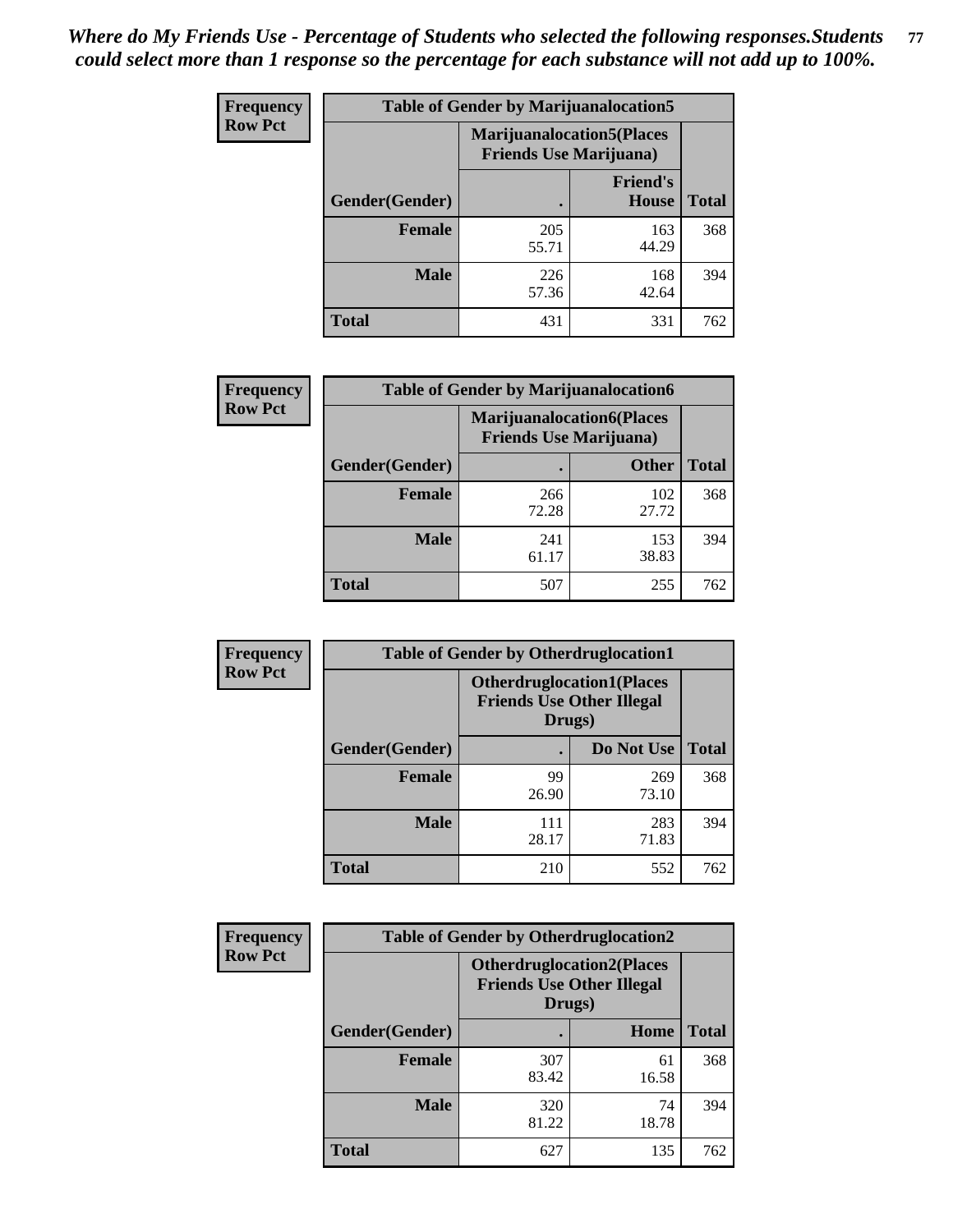| Frequency      | <b>Table of Gender by Otherdruglocation3</b> |                                                                                |               |              |
|----------------|----------------------------------------------|--------------------------------------------------------------------------------|---------------|--------------|
| <b>Row Pct</b> |                                              | <b>Otherdruglocation3(Places</b><br><b>Friends Use Other Illegal</b><br>Drugs) |               |              |
|                | Gender(Gender)                               |                                                                                | <b>School</b> | <b>Total</b> |
|                | Female                                       | 344<br>93.48                                                                   | 24<br>6.52    | 368          |
|                | <b>Male</b>                                  | 356<br>90.36                                                                   | 38<br>9.64    | 394          |
|                | <b>Total</b>                                 | 700                                                                            | 62            | 762          |

| Frequency      |                | <b>Table of Gender by Otherdruglocation4</b>                                   |             |              |
|----------------|----------------|--------------------------------------------------------------------------------|-------------|--------------|
| <b>Row Pct</b> |                | <b>Otherdruglocation4(Places</b><br><b>Friends Use Other Illegal</b><br>Drugs) |             |              |
|                | Gender(Gender) |                                                                                | Car         | <b>Total</b> |
|                | <b>Female</b>  | 331<br>89.95                                                                   | 37<br>10.05 | 368          |
|                | <b>Male</b>    | 348<br>88.32                                                                   | 46<br>11.68 | 394          |
|                | <b>Total</b>   | 679                                                                            | 83          | 762          |

| Frequency      | <b>Table of Gender by Otherdruglocation5</b> |                                                                                |                                 |              |
|----------------|----------------------------------------------|--------------------------------------------------------------------------------|---------------------------------|--------------|
| <b>Row Pct</b> |                                              | <b>Otherdruglocation5(Places</b><br><b>Friends Use Other Illegal</b><br>Drugs) |                                 |              |
|                | Gender(Gender)                               |                                                                                | <b>Friend's</b><br><b>House</b> | <b>Total</b> |
|                | <b>Female</b>                                | 286<br>77.72                                                                   | 82<br>22.28                     | 368          |
|                | <b>Male</b>                                  | 307<br>77.92                                                                   | 87<br>22.08                     | 394          |
|                | <b>Total</b>                                 | 593                                                                            | 169                             | 762          |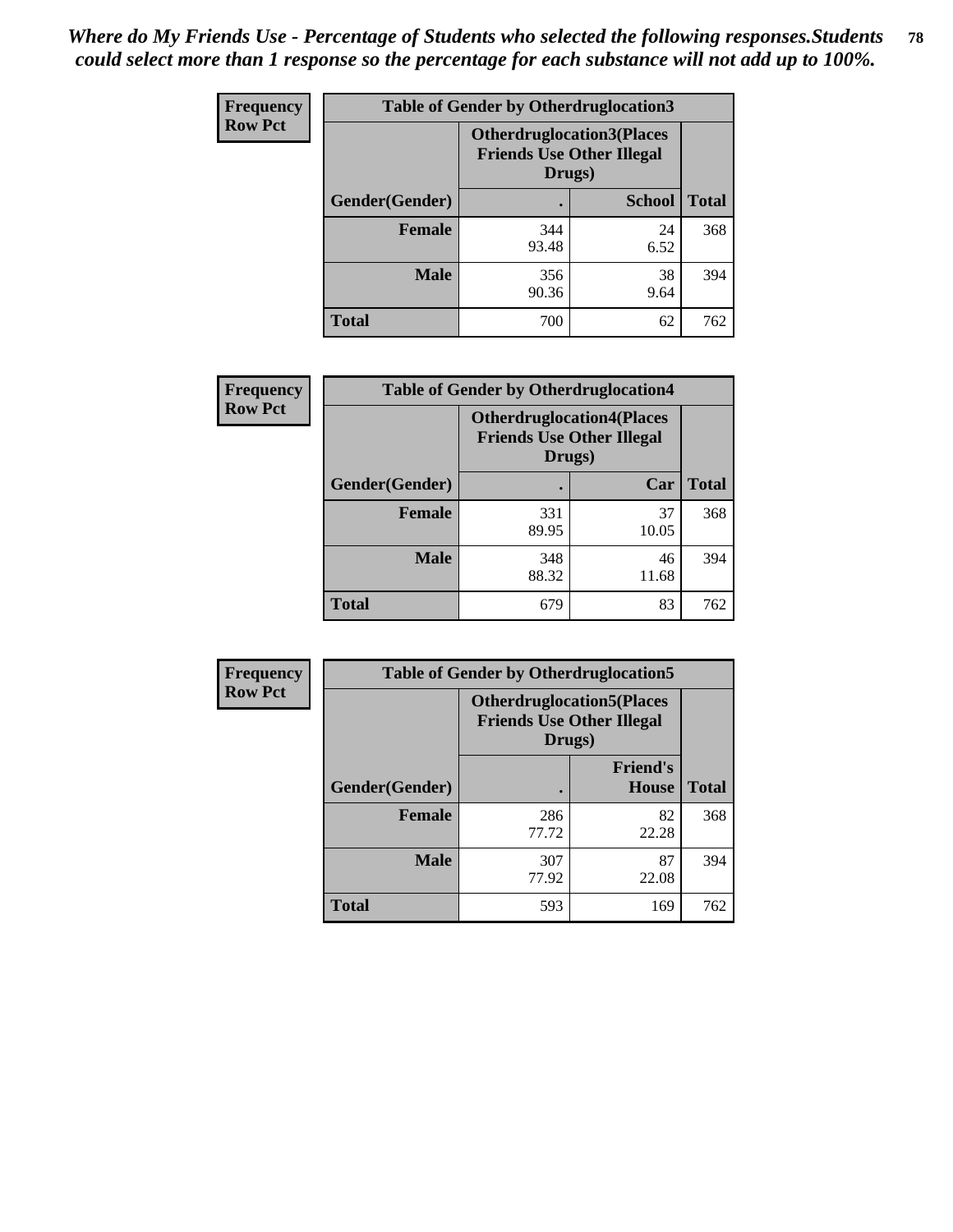| Frequency      | <b>Table of Gender by Otherdruglocation6</b> |                                            |                                  |              |
|----------------|----------------------------------------------|--------------------------------------------|----------------------------------|--------------|
| <b>Row Pct</b> |                                              | <b>Friends Use Other Illegal</b><br>Drugs) | <b>Otherdruglocation6(Places</b> |              |
|                | Gender(Gender)                               |                                            | <b>Other</b>                     | <b>Total</b> |
|                | <b>Female</b>                                | 310<br>84.24                               | 58<br>15.76                      | 368          |
|                | <b>Male</b>                                  | 312<br>79.19                               | 82<br>20.81                      | 394          |
|                | <b>Total</b>                                 | 622                                        | 140                              | 762          |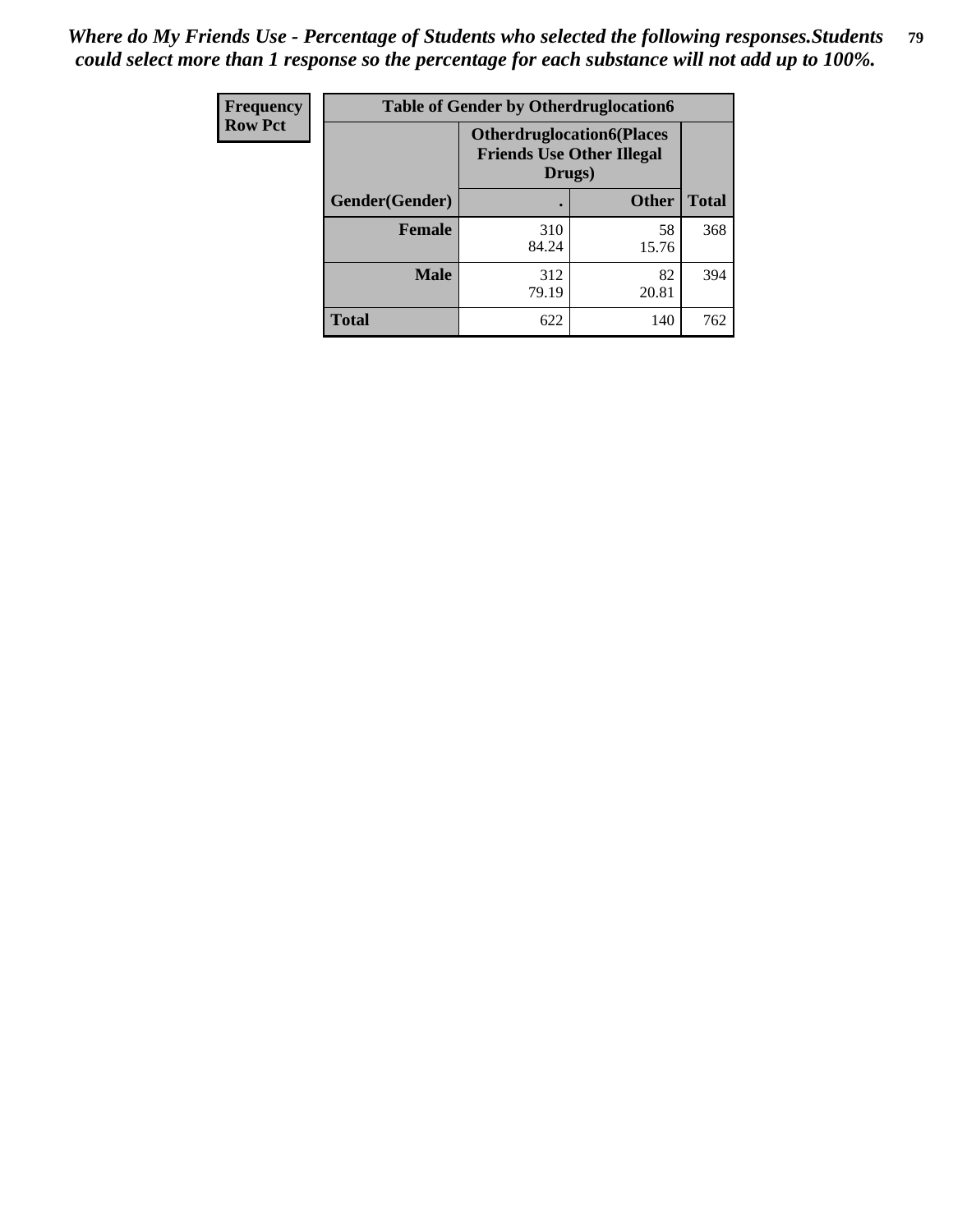| <b>Frequency</b> | <b>Table of Gender by Alcoholtime1</b> |                                                          |                      |              |
|------------------|----------------------------------------|----------------------------------------------------------|----------------------|--------------|
| <b>Row Pct</b>   |                                        | <b>Alcoholtime1(Times</b><br><b>Friends Use Alcohol)</b> |                      |              |
|                  | Gender(Gender)                         | $\bullet$                                                | Do Not<br><b>Use</b> | <b>Total</b> |
|                  | <b>Female</b>                          | 236<br>64.13                                             | 132<br>35.87         | 368          |
|                  | <b>Male</b>                            | 235<br>59.64                                             | 159<br>40.36         | 394          |
|                  | <b>Total</b>                           | 471                                                      | 291                  | 762          |

| <b>Frequency</b> | <b>Table of Gender by Alcoholtime2</b> |                                                          |                            |              |
|------------------|----------------------------------------|----------------------------------------------------------|----------------------------|--------------|
| <b>Row Pct</b>   |                                        | <b>Alcoholtime2(Times</b><br><b>Friends Use Alcohol)</b> |                            |              |
|                  | Gender(Gender)                         |                                                          | <b>On Way</b><br>to School | <b>Total</b> |
|                  | <b>Female</b>                          | 355<br>96.47                                             | 13<br>3.53                 | 368          |
|                  | <b>Male</b>                            | 373<br>94.67                                             | 21<br>5.33                 | 394          |
|                  | <b>Total</b>                           | 728                                                      | 34                         | 762          |

| <b>Frequency</b> | <b>Table of Gender by Alcoholtime3</b> |                                                          |                                |              |
|------------------|----------------------------------------|----------------------------------------------------------|--------------------------------|--------------|
| <b>Row Pct</b>   |                                        | <b>Alcoholtime3(Times</b><br><b>Friends Use Alcohol)</b> |                                |              |
|                  | Gender(Gender)                         |                                                          | <b>During</b><br><b>School</b> | <b>Total</b> |
|                  | Female                                 | 356<br>96.74                                             | 12<br>3.26                     | 368          |
|                  | <b>Male</b>                            | 380<br>96.45                                             | 14<br>3.55                     | 394          |
|                  | <b>Total</b>                           | 736                                                      | 26                             | 762          |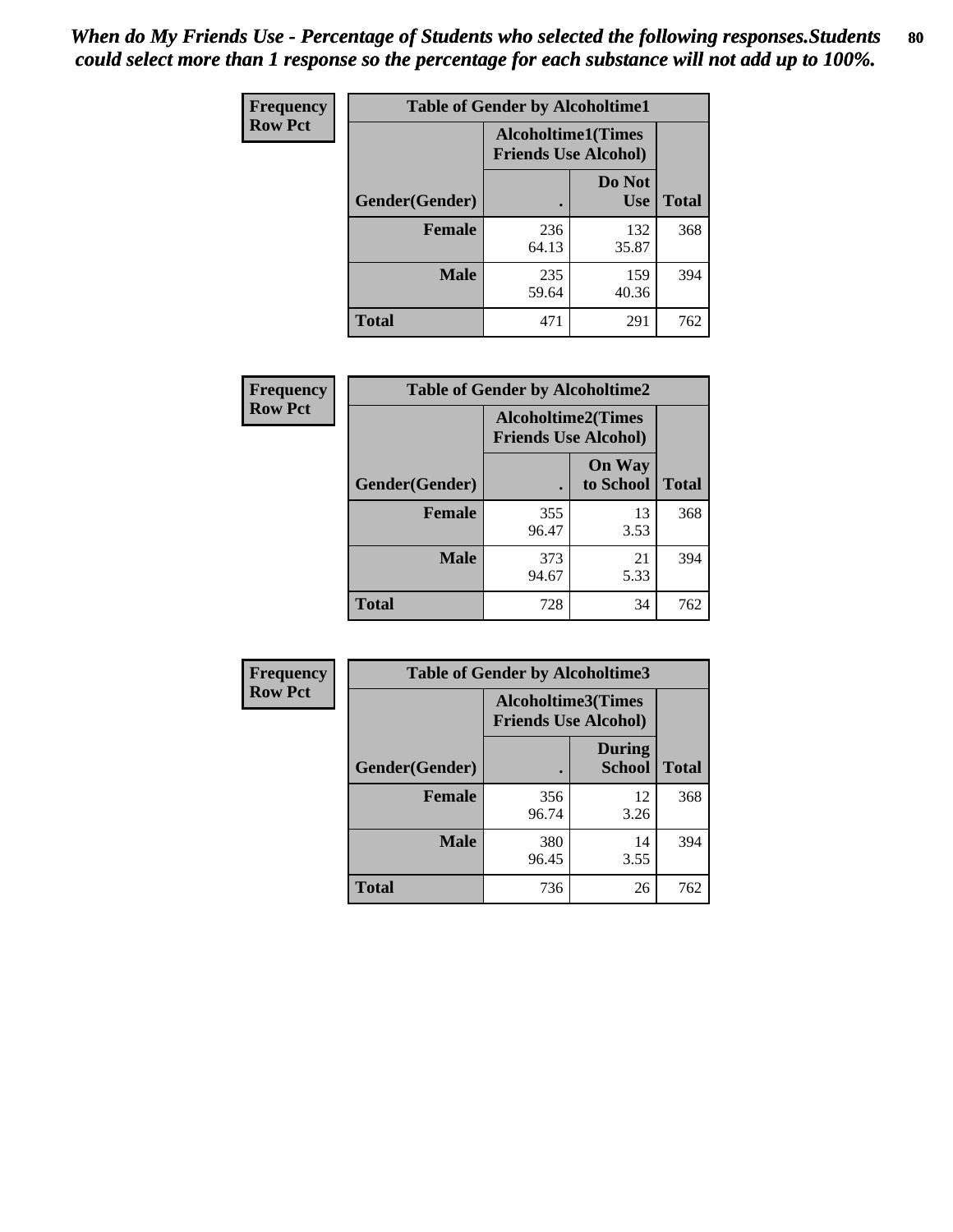*When do My Friends Use - Percentage of Students who selected the following responses.Students could select more than 1 response so the percentage for each substance will not add up to 100%.* **81**

| <b>Frequency</b> | <b>Table of Gender by Alcoholtime4</b> |                                                          |                                                |              |
|------------------|----------------------------------------|----------------------------------------------------------|------------------------------------------------|--------------|
| <b>Row Pct</b>   |                                        | <b>Alcoholtime4(Times</b><br><b>Friends Use Alcohol)</b> |                                                |              |
|                  | Gender(Gender)                         |                                                          | <b>On Way</b><br>Home<br>From<br><b>School</b> | <b>Total</b> |
|                  | <b>Female</b>                          | 350<br>95.11                                             | 18<br>4.89                                     | 368          |
|                  | <b>Male</b>                            | 370<br>93.91                                             | 24<br>6.09                                     | 394          |
|                  | <b>Total</b>                           | 720                                                      | 42                                             | 762          |

| <b>Frequency</b> | <b>Table of Gender by Alcoholtime5</b> |                                                           |                   |              |
|------------------|----------------------------------------|-----------------------------------------------------------|-------------------|--------------|
| <b>Row Pct</b>   |                                        | <b>Alcoholtime5</b> (Times<br><b>Friends Use Alcohol)</b> |                   |              |
|                  | Gender(Gender)                         |                                                           | <b>Weeknights</b> | <b>Total</b> |
|                  | <b>Female</b>                          | 304<br>82.61                                              | 64<br>17.39       | 368          |
|                  | <b>Male</b>                            | 317<br>80.46                                              | 77<br>19.54       | 394          |
|                  | <b>Total</b>                           | 621                                                       | 141               | 762          |

| Frequency      | <b>Table of Gender by Alcoholtime6</b> |              |                                                           |              |
|----------------|----------------------------------------|--------------|-----------------------------------------------------------|--------------|
| <b>Row Pct</b> |                                        |              | <b>Alcoholtime6</b> (Times<br><b>Friends Use Alcohol)</b> |              |
|                | Gender(Gender)                         |              | Weekends                                                  | <b>Total</b> |
|                | Female                                 | 119<br>32.34 | 249<br>67.66                                              | 368          |
|                | <b>Male</b>                            | 145<br>36.80 | 249<br>63.20                                              | 394          |
|                | <b>Total</b>                           | 264          | 498                                                       | 762          |

| Frequency      | <b>Table of Gender by Tobaccotime1</b> |                                                          |                      |              |
|----------------|----------------------------------------|----------------------------------------------------------|----------------------|--------------|
| <b>Row Pct</b> |                                        | <b>Tobaccotime1(Times</b><br><b>Friends Use Tobacco)</b> |                      |              |
|                | Gender(Gender)                         |                                                          | Do Not<br><b>Use</b> | <b>Total</b> |
|                | <b>Female</b>                          | 141<br>38.32                                             | 227<br>61.68         | 368          |
|                | <b>Male</b>                            | 179<br>45.43                                             | 215<br>54.57         | 394          |
|                | <b>Total</b>                           | 320                                                      | 442                  | 762          |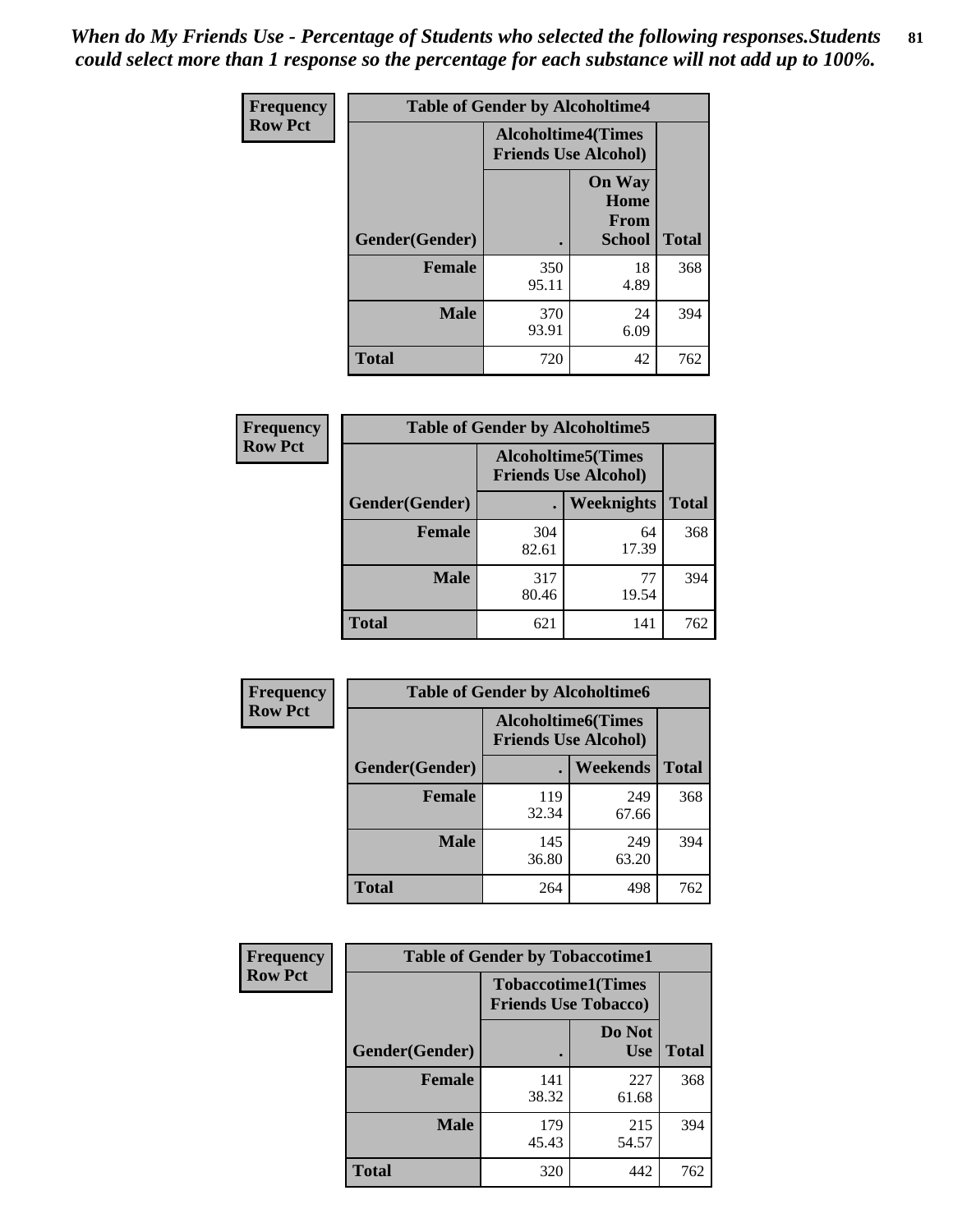| <b>Frequency</b> | <b>Table of Gender by Tobaccotime2</b> |                             |                            |              |
|------------------|----------------------------------------|-----------------------------|----------------------------|--------------|
| <b>Row Pct</b>   |                                        | <b>Friends Use Tobacco)</b> | <b>Tobaccotime2(Times</b>  |              |
|                  | Gender(Gender)                         |                             | <b>On Way</b><br>to School | <b>Total</b> |
|                  | <b>Female</b>                          | 304<br>82.61                | 64<br>17.39                | 368          |
|                  | <b>Male</b>                            | 290<br>73.60                | 104<br>26.40               | 394          |
|                  | <b>Total</b>                           | 594                         | 168                        | 762          |

| <b>Frequency</b> | <b>Table of Gender by Tobaccotime3</b> |                                                          |                                |              |
|------------------|----------------------------------------|----------------------------------------------------------|--------------------------------|--------------|
| <b>Row Pct</b>   |                                        | <b>Tobaccotime3(Times</b><br><b>Friends Use Tobacco)</b> |                                |              |
|                  | Gender(Gender)                         |                                                          | <b>During</b><br><b>School</b> | <b>Total</b> |
|                  | <b>Female</b>                          | 343<br>93.21                                             | 25<br>6.79                     | 368          |
|                  | <b>Male</b>                            | 326<br>82.74                                             | 68<br>17.26                    | 394          |
|                  | <b>Total</b>                           | 669                                                      | 93                             | 762          |

| Frequency      | <b>Table of Gender by Tobaccotime4</b> |                                                          |                                                |              |
|----------------|----------------------------------------|----------------------------------------------------------|------------------------------------------------|--------------|
| <b>Row Pct</b> |                                        | <b>Tobaccotime4(Times</b><br><b>Friends Use Tobacco)</b> |                                                |              |
|                | Gender(Gender)                         |                                                          | <b>On Way</b><br>Home<br><b>From</b><br>School | <b>Total</b> |
|                | <b>Female</b>                          | 350<br>95.11                                             | 18<br>4.89                                     | 368          |
|                | <b>Male</b>                            | 370<br>93.91                                             | 24<br>6.09                                     | 394          |
|                | <b>Total</b>                           | 720                                                      | 42                                             | 762          |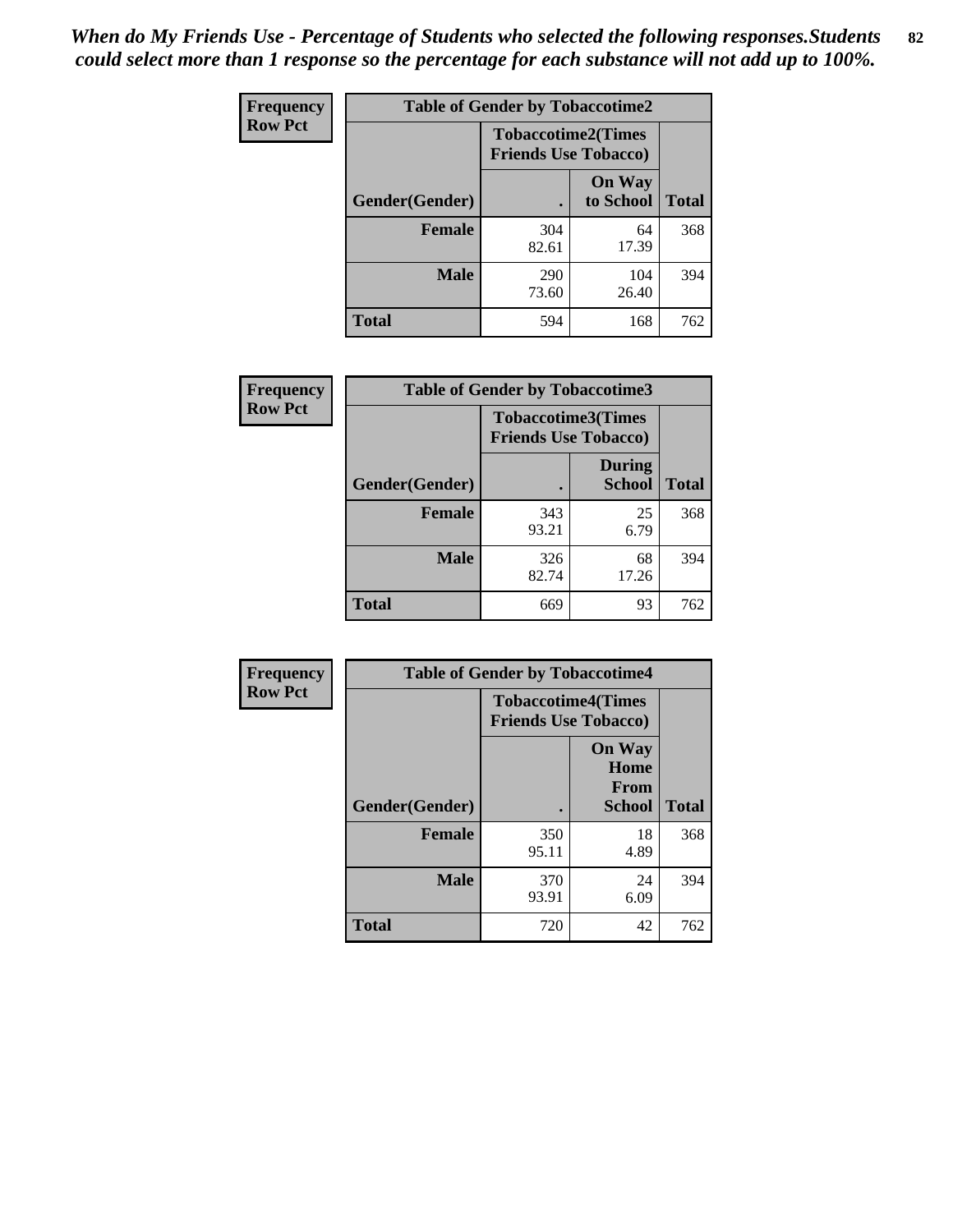| <b>Frequency</b> | <b>Table of Gender by Tobaccotime5</b> |              |                                                          |              |  |
|------------------|----------------------------------------|--------------|----------------------------------------------------------|--------------|--|
| <b>Row Pct</b>   |                                        |              | <b>Tobaccotime5(Times</b><br><b>Friends Use Tobacco)</b> |              |  |
|                  | <b>Gender</b> (Gender)                 |              | <b>Weeknights</b>                                        | <b>Total</b> |  |
|                  | Female                                 | 261<br>70.92 | 107<br>29.08                                             | 368          |  |
|                  | <b>Male</b>                            | 247<br>62.69 | 147<br>37.31                                             | 394          |  |
|                  | Total                                  | 508          | 254                                                      | 762          |  |

| <b>Frequency</b> | <b>Table of Gender by Tobaccotime6</b> |                                                          |              |              |
|------------------|----------------------------------------|----------------------------------------------------------|--------------|--------------|
| <b>Row Pct</b>   |                                        | <b>Tobaccotime6(Times</b><br><b>Friends Use Tobacco)</b> |              |              |
|                  | Gender(Gender)                         |                                                          | Weekends     | <b>Total</b> |
|                  | Female                                 | 228<br>61.96                                             | 140<br>38.04 | 368          |
|                  | <b>Male</b>                            | 227<br>57.61                                             | 167<br>42.39 | 394          |
|                  | <b>Total</b>                           | 455                                                      | 307          | 762          |

| <b>Frequency</b> | <b>Table of Gender by Marijuanatime1</b> |              |                                                               |              |  |
|------------------|------------------------------------------|--------------|---------------------------------------------------------------|--------------|--|
| <b>Row Pct</b>   |                                          |              | <b>Marijuanatime1(Times</b><br><b>Friends Use Marijuana</b> ) |              |  |
|                  | Gender(Gender)                           |              | Do Not Use                                                    | <b>Total</b> |  |
|                  | <b>Female</b>                            | 186<br>50.54 | 182<br>49.46                                                  | 368          |  |
|                  | <b>Male</b>                              | 203<br>51.52 | 191<br>48.48                                                  | 394          |  |
|                  | <b>Total</b>                             | 389          | 373                                                           | 762          |  |

| Frequency      | <b>Table of Gender by Marijuanatime2</b> |                                                               |                            |              |  |
|----------------|------------------------------------------|---------------------------------------------------------------|----------------------------|--------------|--|
| <b>Row Pct</b> |                                          | <b>Marijuanatime2(Times</b><br><b>Friends Use Marijuana</b> ) |                            |              |  |
|                | Gender(Gender)                           |                                                               | On Way to<br><b>School</b> | <b>Total</b> |  |
|                | <b>Female</b>                            | 288<br>78.26                                                  | 80<br>21.74                | 368          |  |
|                | <b>Male</b>                              | 290<br>73.60                                                  | 104<br>26.40               | 394          |  |
|                | <b>Total</b>                             | 578                                                           | 184                        | 762          |  |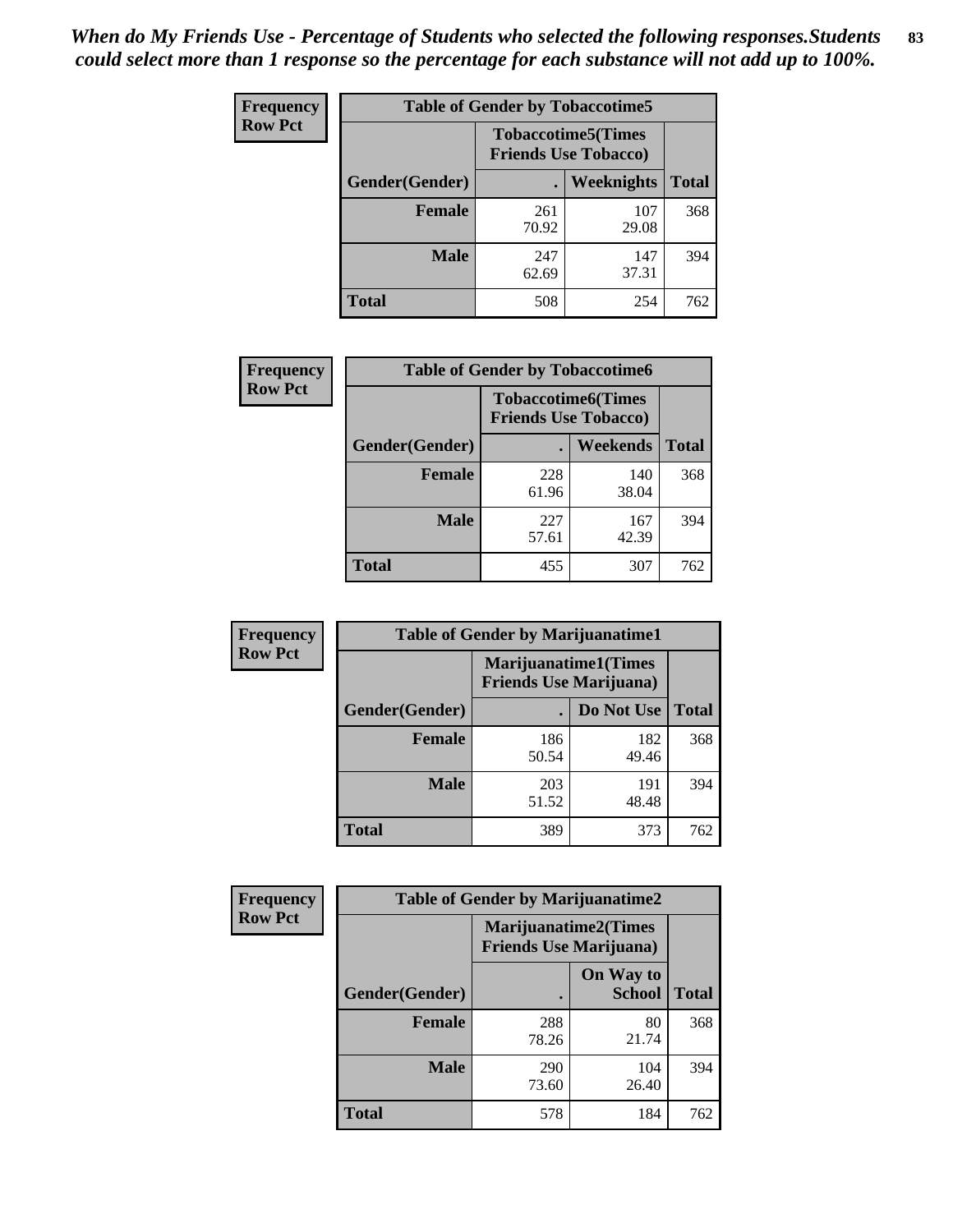| Frequency      | Table of Gender by Marijuanatime3 |                                                        |                                |              |  |
|----------------|-----------------------------------|--------------------------------------------------------|--------------------------------|--------------|--|
| <b>Row Pct</b> |                                   | Marijuanatime3(Times<br><b>Friends Use Marijuana</b> ) |                                |              |  |
|                | Gender(Gender)                    |                                                        | <b>During</b><br><b>School</b> | <b>Total</b> |  |
|                | <b>Female</b>                     | 330<br>89.67                                           | 38<br>10.33                    | 368          |  |
|                | <b>Male</b>                       | 351<br>89.09                                           | 43<br>10.91                    | 394          |  |
|                | <b>Total</b>                      | 681                                                    | 81                             | 762          |  |

| Frequency      | <b>Table of Gender by Marijuanatime4</b> |                                |                                                       |              |
|----------------|------------------------------------------|--------------------------------|-------------------------------------------------------|--------------|
| <b>Row Pct</b> |                                          | <b>Friends Use Marijuana</b> ) | <b>Marijuanatime4</b> (Times                          |              |
|                | Gender(Gender)                           |                                | <b>On Way</b><br>Home<br><b>From</b><br><b>School</b> | <b>Total</b> |
|                | <b>Female</b>                            | 301<br>81.79                   | 67<br>18.21                                           | 368          |
|                | <b>Male</b>                              | 306<br>77.66                   | 88<br>22.34                                           | 394          |
|                | <b>Total</b>                             | 607                            | 155                                                   | 762          |

| <b>Frequency</b> | <b>Table of Gender by Marijuanatime5</b> |                                                                |              |              |  |
|------------------|------------------------------------------|----------------------------------------------------------------|--------------|--------------|--|
| <b>Row Pct</b>   |                                          | <b>Marijuanatime5</b> (Times<br><b>Friends Use Marijuana</b> ) |              |              |  |
|                  | Gender(Gender)                           | ٠                                                              | Weeknights   | <b>Total</b> |  |
|                  | <b>Female</b>                            | 252<br>68.48                                                   | 116<br>31.52 | 368          |  |
|                  | <b>Male</b>                              | 259<br>65.74                                                   | 135<br>34.26 | 394          |  |
|                  | <b>Total</b>                             | 511                                                            | 251          | 762          |  |

| <b>Frequency</b> | <b>Table of Gender by Marijuanatime6</b> |                                                               |                 |              |  |
|------------------|------------------------------------------|---------------------------------------------------------------|-----------------|--------------|--|
| <b>Row Pct</b>   |                                          | <b>Marijuanatime6(Times</b><br><b>Friends Use Marijuana</b> ) |                 |              |  |
|                  | Gender(Gender)                           |                                                               | <b>Weekends</b> | <b>Total</b> |  |
|                  | <b>Female</b>                            | 170<br>46.20                                                  | 198<br>53.80    | 368          |  |
|                  | <b>Male</b>                              | 185<br>46.95                                                  | 209<br>53.05    | 394          |  |
|                  | <b>Total</b>                             | 355                                                           | 407             | 762          |  |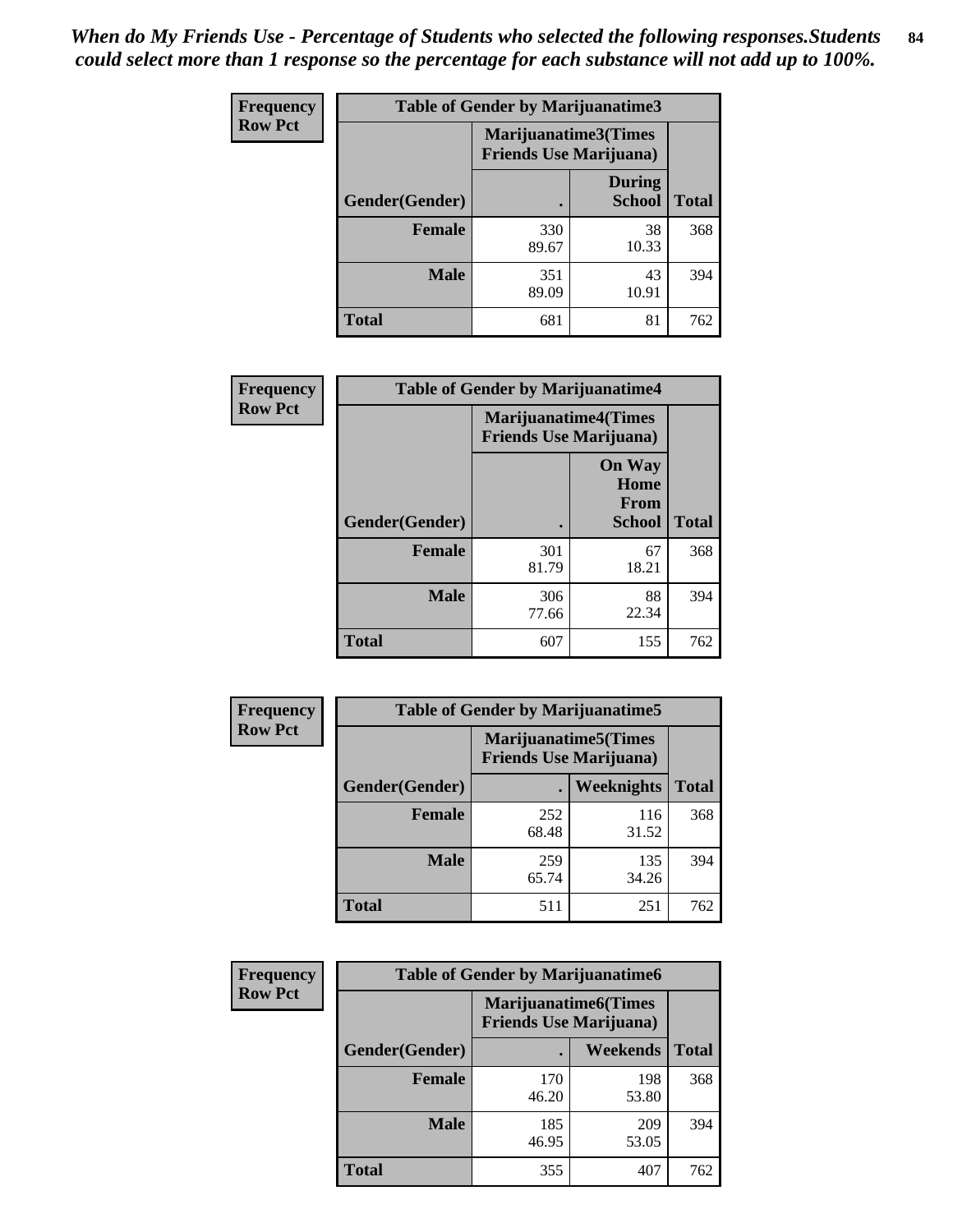*When do My Friends Use - Percentage of Students who selected the following responses.Students could select more than 1 response so the percentage for each substance will not add up to 100%.* **85**

| <b>Frequency</b> | <b>Table of Gender by Otherdrugtime1</b> |                                                    |                             |              |  |
|------------------|------------------------------------------|----------------------------------------------------|-----------------------------|--------------|--|
| <b>Row Pct</b>   |                                          | <b>Friends Use Other</b><br><b>Illegal Drugs</b> ) | <b>Otherdrugtime1(Times</b> |              |  |
|                  | Gender(Gender)                           |                                                    | Do Not Use                  | <b>Total</b> |  |
|                  | <b>Female</b>                            | 89<br>24.18                                        | 279<br>75.82                | 368          |  |
|                  | <b>Male</b>                              | 102<br>25.89                                       | 292<br>74.11                | 394          |  |
|                  | <b>Total</b>                             | 191                                                | 571                         | 762          |  |

| Frequency      | <b>Table of Gender by Otherdrugtime2</b> |                                                                                   |                            |              |
|----------------|------------------------------------------|-----------------------------------------------------------------------------------|----------------------------|--------------|
| <b>Row Pct</b> |                                          | <b>Otherdrugtime2(Times</b><br><b>Friends Use Other</b><br><b>Illegal Drugs</b> ) |                            |              |
|                | Gender(Gender)                           |                                                                                   | On Way to<br><b>School</b> | <b>Total</b> |
|                | <b>Female</b>                            | 341<br>92.66                                                                      | 27<br>7.34                 | 368          |
|                | <b>Male</b>                              | 358<br>90.86                                                                      | 36<br>9.14                 | 394          |
|                | <b>Total</b>                             | 699                                                                               | 63                         | 762          |

| Frequency      | <b>Table of Gender by Otherdrugtime3</b> |                        |                                                         |              |
|----------------|------------------------------------------|------------------------|---------------------------------------------------------|--------------|
| <b>Row Pct</b> |                                          | <b>Illegal Drugs</b> ) | <b>Otherdrugtime3(Times</b><br><b>Friends Use Other</b> |              |
|                | Gender(Gender)                           |                        | <b>During</b><br><b>School</b>                          | <b>Total</b> |
|                | <b>Female</b>                            | 340<br>92.39           | 28<br>7.61                                              | 368          |
|                | <b>Male</b>                              | 362<br>91.88           | 32<br>8.12                                              | 394          |
|                | <b>Total</b>                             | 702                    | 60                                                      | 762          |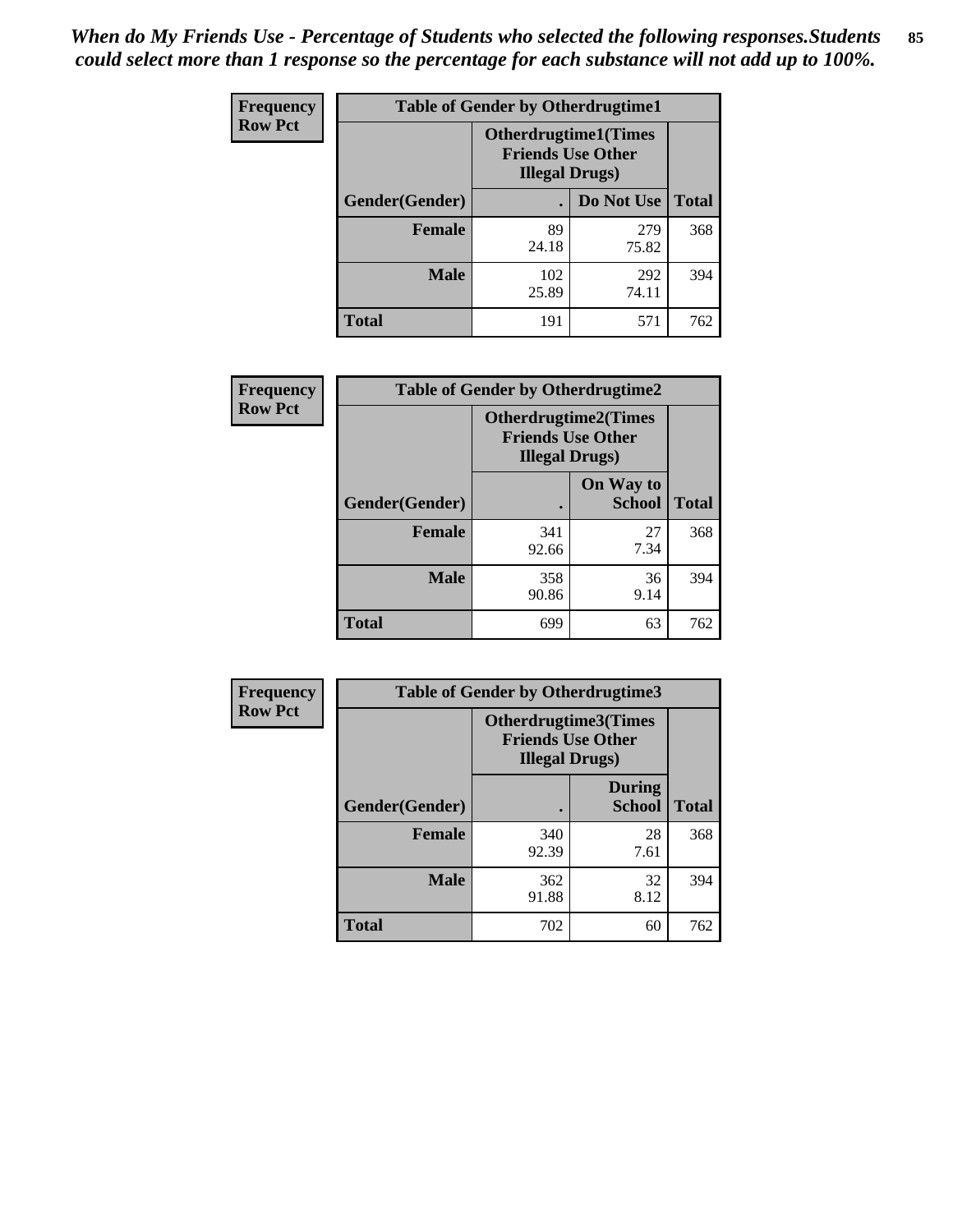*When do My Friends Use - Percentage of Students who selected the following responses.Students could select more than 1 response so the percentage for each substance will not add up to 100%.* **86**

| <b>Frequency</b> | <b>Table of Gender by Otherdrugtime4</b> |                        |                                                         |              |
|------------------|------------------------------------------|------------------------|---------------------------------------------------------|--------------|
| <b>Row Pct</b>   |                                          | <b>Illegal Drugs</b> ) | <b>Otherdrugtime4(Times</b><br><b>Friends Use Other</b> |              |
|                  | Gender(Gender)                           |                        | <b>On Way</b><br>Home<br><b>From</b><br><b>School</b>   | <b>Total</b> |
|                  | <b>Female</b>                            | 339<br>92.12           | 29<br>7.88                                              | 368          |
|                  | <b>Male</b>                              | 354<br>89.85           | 40<br>10.15                                             | 394          |
|                  | <b>Total</b>                             | 693                    | 69                                                      | 762          |

| Frequency      | <b>Table of Gender by Otherdrugtime5</b> |                                                                                    |             |              |
|----------------|------------------------------------------|------------------------------------------------------------------------------------|-------------|--------------|
| <b>Row Pct</b> |                                          | <b>Otherdrugtime5</b> (Times<br><b>Friends Use Other</b><br><b>Illegal Drugs</b> ) |             |              |
|                | Gender(Gender)                           |                                                                                    | Weeknights  | <b>Total</b> |
|                | <b>Female</b>                            | 314<br>85.33                                                                       | 54<br>14.67 | 368          |
|                | <b>Male</b>                              | 337<br>85.53                                                                       | 57<br>14.47 | 394          |
|                | <b>Total</b>                             | 651                                                                                | 111         | 762          |

| <b>Frequency</b> | <b>Table of Gender by Otherdrugtime6</b> |                                                                                   |              |              |  |
|------------------|------------------------------------------|-----------------------------------------------------------------------------------|--------------|--------------|--|
| <b>Row Pct</b>   |                                          | <b>Otherdrugtime6(Times</b><br><b>Friends Use Other</b><br><b>Illegal Drugs</b> ) |              |              |  |
|                  | Gender(Gender)                           |                                                                                   | Weekends     | <b>Total</b> |  |
|                  | <b>Female</b>                            | 268<br>72.83                                                                      | 100<br>27.17 | 368          |  |
|                  | <b>Male</b>                              | 294<br>74.62                                                                      | 100<br>25.38 | 394          |  |
|                  | <b>Total</b>                             | 562                                                                               | 200          | 762          |  |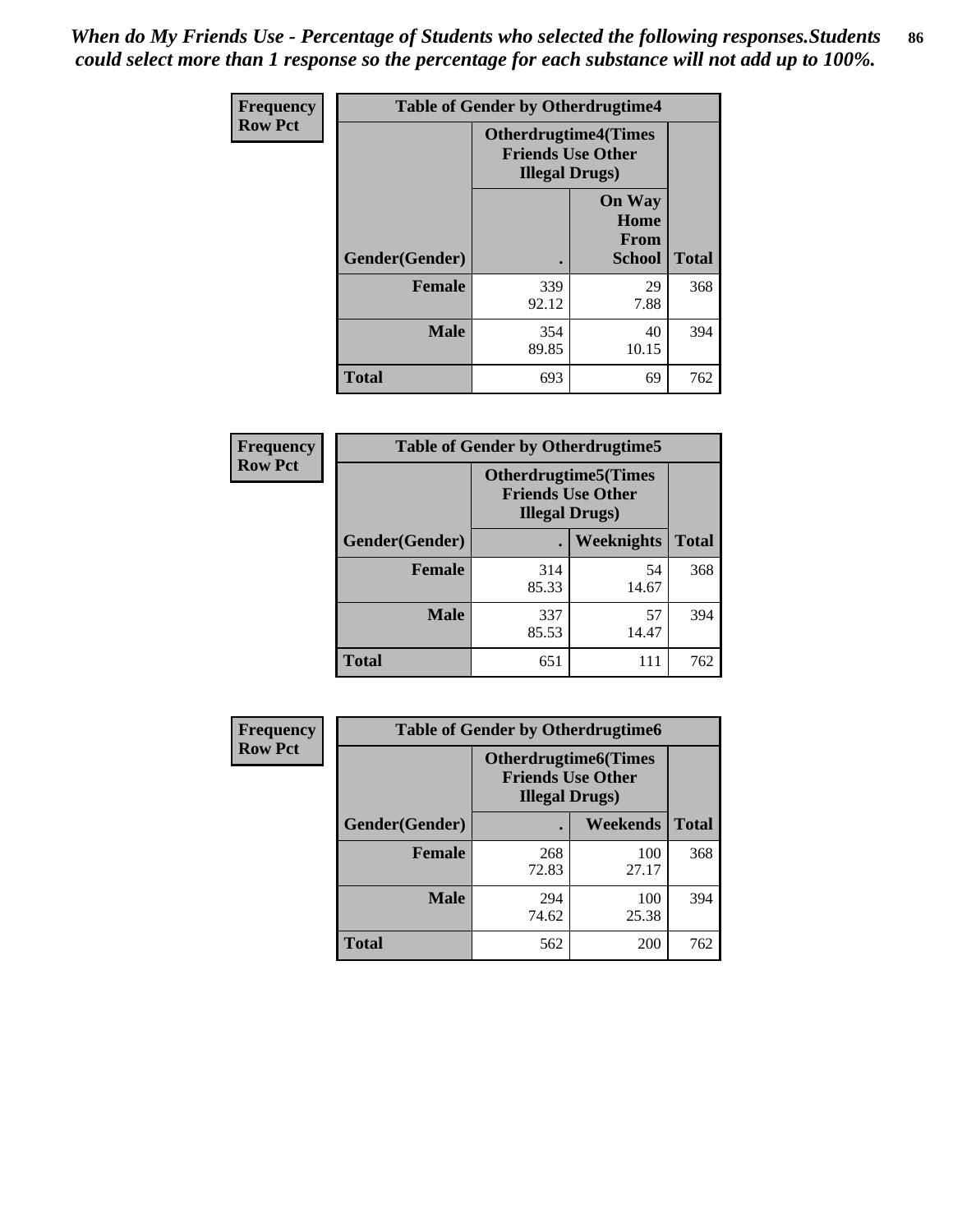# *Other Questions* **87**

| <b>Frequency</b> | <b>Table of Gender by Educationalcohol</b> |                                                                                                                                       |                |              |  |
|------------------|--------------------------------------------|---------------------------------------------------------------------------------------------------------------------------------------|----------------|--------------|--|
| <b>Row Pct</b>   |                                            | <b>Educationalcohol</b> (I<br>have been taught<br>about alcohol,<br>tobacco,<br>and other drugs<br>within the last year<br>at school) |                |              |  |
|                  | Gender(Gender)                             | <b>Yes</b>                                                                                                                            | N <sub>0</sub> | <b>Total</b> |  |
|                  | <b>Female</b>                              | 285<br>77.45                                                                                                                          | 83<br>22.55    | 368          |  |
|                  | <b>Male</b>                                | 315<br>79.95                                                                                                                          | 79<br>20.05    | 394          |  |
|                  | <b>Total</b>                               | 600                                                                                                                                   | 162            | 762          |  |

| Frequency      | <b>Table of Gender by Rodedrinking</b> |                                                                                                                     |                |              |  |
|----------------|----------------------------------------|---------------------------------------------------------------------------------------------------------------------|----------------|--------------|--|
| <b>Row Pct</b> |                                        | Rodedrinking(In<br>the past 30 days I<br>have ridden in a<br>car with a driver<br>who had been<br>drinking alcohol) |                |              |  |
|                | Gender(Gender)                         | Yes                                                                                                                 | N <sub>0</sub> | <b>Total</b> |  |
|                | <b>Female</b>                          | 40<br>10.87                                                                                                         | 328<br>89.13   | 368          |  |
|                | <b>Male</b>                            | 50<br>12.69                                                                                                         | 344<br>87.31   | 394          |  |
|                | <b>Total</b>                           | 90                                                                                                                  | 672            | 762          |  |

| Frequency      | <b>Table of Gender by Drugsschool</b> |                                                                                                                                     |                |              |  |
|----------------|---------------------------------------|-------------------------------------------------------------------------------------------------------------------------------------|----------------|--------------|--|
| <b>Row Pct</b> |                                       | <b>Drugsschool</b> (During<br>the past 12 months,<br>I have been offered,<br>sold,<br>or given illegal drugs<br>on school property) |                |              |  |
|                | Gender(Gender)                        | Yes                                                                                                                                 | N <sub>0</sub> | <b>Total</b> |  |
|                | <b>Female</b>                         | 64<br>17.39                                                                                                                         | 304<br>82.61   | 368          |  |
|                | <b>Male</b>                           | 101<br>25.63                                                                                                                        | 293<br>74.37   | 394          |  |
|                | <b>Total</b>                          | 165                                                                                                                                 | 597            | 762          |  |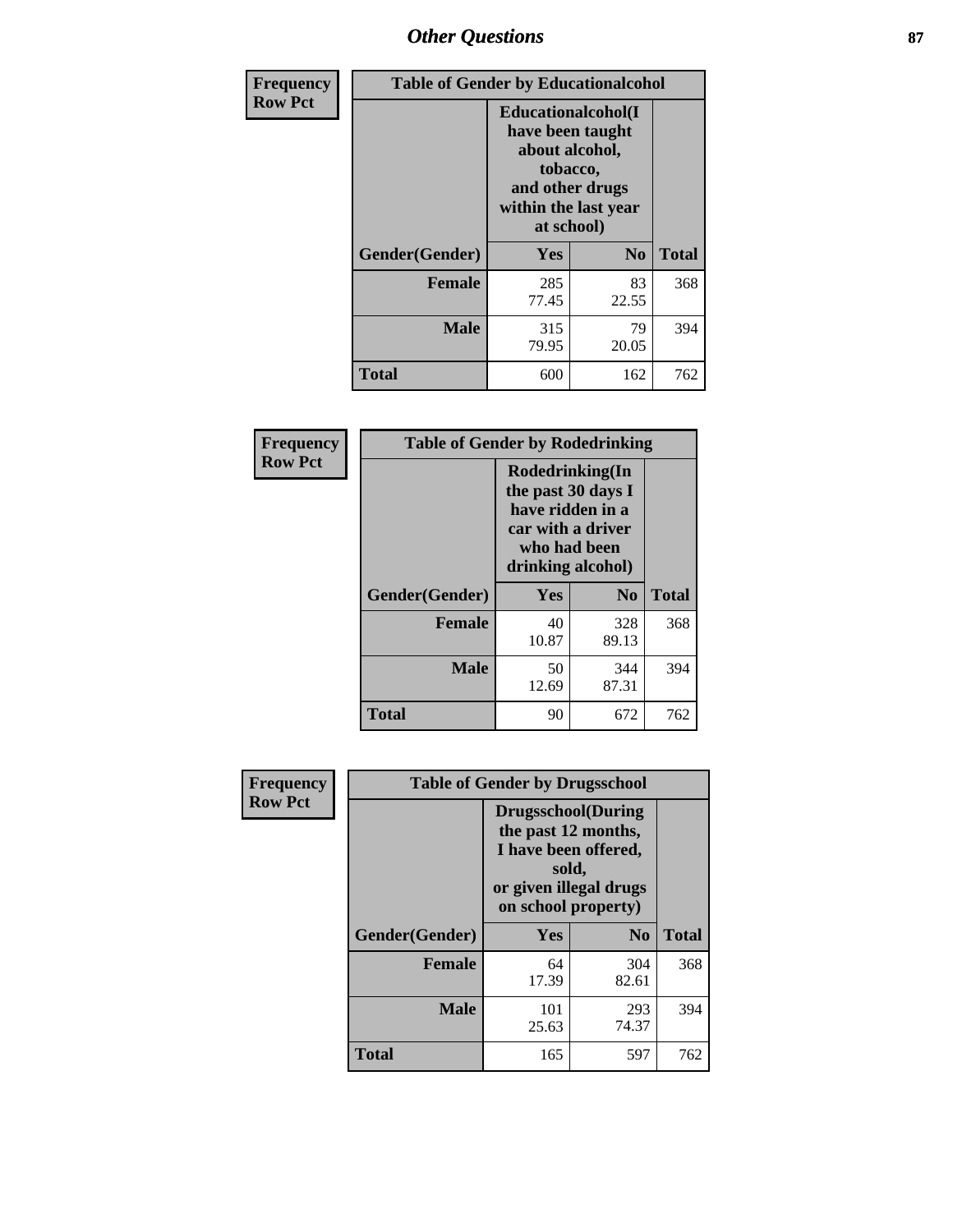# *Other Questions* **88**

**Frequency Row Pct**

| <b>Table of Gender by Bingedrinking</b> |                             |                                                                                                         |                   |                   |                        |                               |                   |              |
|-----------------------------------------|-----------------------------|---------------------------------------------------------------------------------------------------------|-------------------|-------------------|------------------------|-------------------------------|-------------------|--------------|
|                                         |                             | Bingedrinking(I have drunk five or more<br>drinks of alcohol at one sitting during the<br>last 30 days) |                   |                   |                        |                               |                   |              |
| Gender(Gender)                          | $\mathbf{0}$<br><b>Days</b> | 1 or<br>2<br>days                                                                                       | 3 to<br>5<br>days | 6 to<br>q<br>days | 10<br>to<br>19<br>days | <b>20</b><br>to<br>29<br>days | All<br>30<br>days | <b>Total</b> |
| <b>Female</b>                           | 312<br>84.78                | 21<br>5.71                                                                                              | 14<br>3.80        | 9<br>2.45         | 5<br>1.36              | 4<br>1.09                     | 3<br>0.82         | 368          |
| <b>Male</b>                             | 322<br>81.73                | 17<br>4.31                                                                                              | 20<br>5.08        | 12<br>3.05        | 7<br>1.78              | 13<br>3.30                    | 3<br>0.76         | 394          |
|                                         |                             |                                                                                                         |                   |                   |                        |                               |                   |              |

| Frequency      | <b>Table of Gender by Educationaids</b> |                                                                                                 |                |              |  |
|----------------|-----------------------------------------|-------------------------------------------------------------------------------------------------|----------------|--------------|--|
| <b>Row Pct</b> |                                         | <b>Educationaids</b> (I<br>have been taught<br>about HIV/AIDS<br>at school in the<br>past year) |                |              |  |
|                | Gender(Gender)                          | Yes                                                                                             | N <sub>0</sub> | <b>Total</b> |  |
|                | <b>Female</b>                           | 257<br>69.84                                                                                    | 111<br>30.16   | 368          |  |
|                | <b>Male</b>                             | 285<br>72.34                                                                                    | 109<br>27.66   | 394          |  |
|                | <b>Total</b>                            | 542                                                                                             | 220            | 762          |  |

| <b>Frequency</b> | <b>Table of Gender by Suicideconsider</b> |                 |                |              |  |
|------------------|-------------------------------------------|-----------------|----------------|--------------|--|
| <b>Row Pct</b>   |                                           | Suicideconsider |                |              |  |
|                  | Gender(Gender)                            | <b>Yes</b>      | N <sub>0</sub> | <b>Total</b> |  |
|                  | <b>Female</b>                             | 30<br>8.15      | 338<br>91.85   | 368          |  |
|                  | <b>Male</b>                               | 29<br>7.36      | 365<br>92.64   | 394          |  |
|                  | <b>Total</b>                              | 59              | 703            | 762          |  |